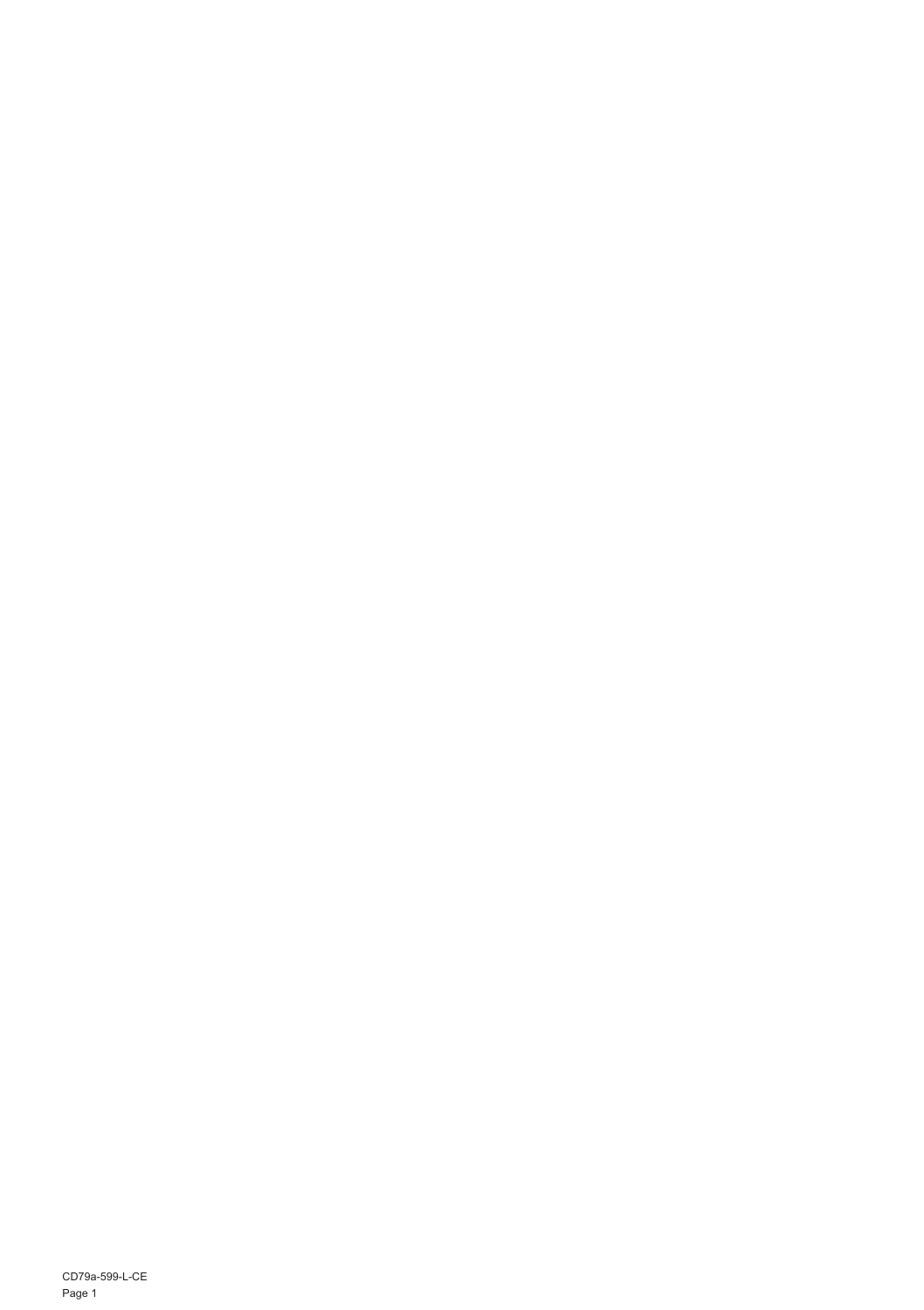## <span id="page-2-0"></span>**Novocastra™ Liquid Mouse Monoclonal Antibody CD79a (JCB117) Product Code: NCL-L-CD79a-599**

#### **Intended Use**

#### *For in vitro diagnostic use.*

NCL-L-CD79a-599 is intended for the qualitative identification by light microscopy of human CD79a protein in paraffin sections. The clinical interpretation of any staining or its absence should be complemented by morphological studies using proper controls and should be evaluated within the context of the patient's clinical history and other diagnostic tests by a qualified pathologist.

#### **Principle of Procedure**

Immunohistochemical (IHC) staining techniques allow for the visualization of antigens via the sequential application of a specific antibody to the antigen (primary antibody), a secondary antibody to the primary antibody and an enzyme complex with a chromogenic substrate with interposed washing steps. The enzymatic activation of the chromogen results in a visible reaction product at the antigen site. The specimen may then be counterstained and coverslipped. Results are interpreted using a light microscope and aid in the differential diagnosis of pathophysiological processes, which may or may not be associated with a particular antigen.

#### **Clone**

JCB117.

#### **Immunogen**

Recombinant protein containing part of the extracellular portion of the human CD79a glycoprotein.

#### **Specificity**

Human CD79a antigen.

#### **Reagent Composition**

NCL-L-CD79a-599 is a liquid tissue culture supernatant containing sodium azide as a preservative.

#### **Ig Class**

IgG1.

#### **Total Protein Concentration** Total Protein

Refer to vial label for lot specific total protein concentration.

#### **Antibody Concentration**

Greater than or equal to 20 mg/L as determined by ELISA. Refer to vial label for lot specific Ig concentration.

#### **Recommendations On Use**

Immunohistochemistry on paraffin sections.

**Heat Induced Epitope Retrieval (HIER):** Please follow the instructions for use in Novocastra Epitope Retrieval Solution pH 6.

**Suggested dilution:** 1:100 for 30 minutes at 25 °C. This is provided as a guide and users should determine their own optimal working dilutions.

**Visualization:** Please follow the instructions for use in the Novolink™ Polymer Detection Systems. For further product information or support, contact your local distributor or regional office of Leica Biosystems, or alternatively, visit the Leica Biosystems Web site, www.LeicaBiosystems.com

The performance of this antibody should be validated when utilized with other manual staining systems or automated platforms.

#### **Storage and Stability**

Store at 2–8 °C. Do not freeze. Return to 2–8 °C immediately after use. Do not use after expiration date indicated on the vial label. Storage conditions other than those specified above must be verified by the user.

#### **Specimen Preparation**

The recommended fixative is 10% neutral-buffered formalin for paraffin-embedded tissue sections.

#### **Warnings and Precautions**

This reagent has been prepared from the supernatant of cell culture. As it is a biological product, reasonable care should be taken when handling it.

This reagent contains sodium azide. A Material Safety Data Sheet is available upon request or available from www.LeicaBiosystems.com Consult federal, state or local regulations for disposal of any potentially toxic components.

Specimens, before and after fixation, and all materials exposed to them, should be handled as if capable of transmitting infection and disposed of with proper precautions.1 Never pipette reagents by mouth and avoid contacting the skin and mucous membranes with reagents and specimens. If reagents or specimens come in contact with sensitive areas, wash with copious amounts of water. Seek medical advice.

Minimize microbial contamination of reagents or an increase in non-specific staining may occur.

Incubation times or temperatures, other than those specified, may give erroneous results. Any such changes must be validated by the user.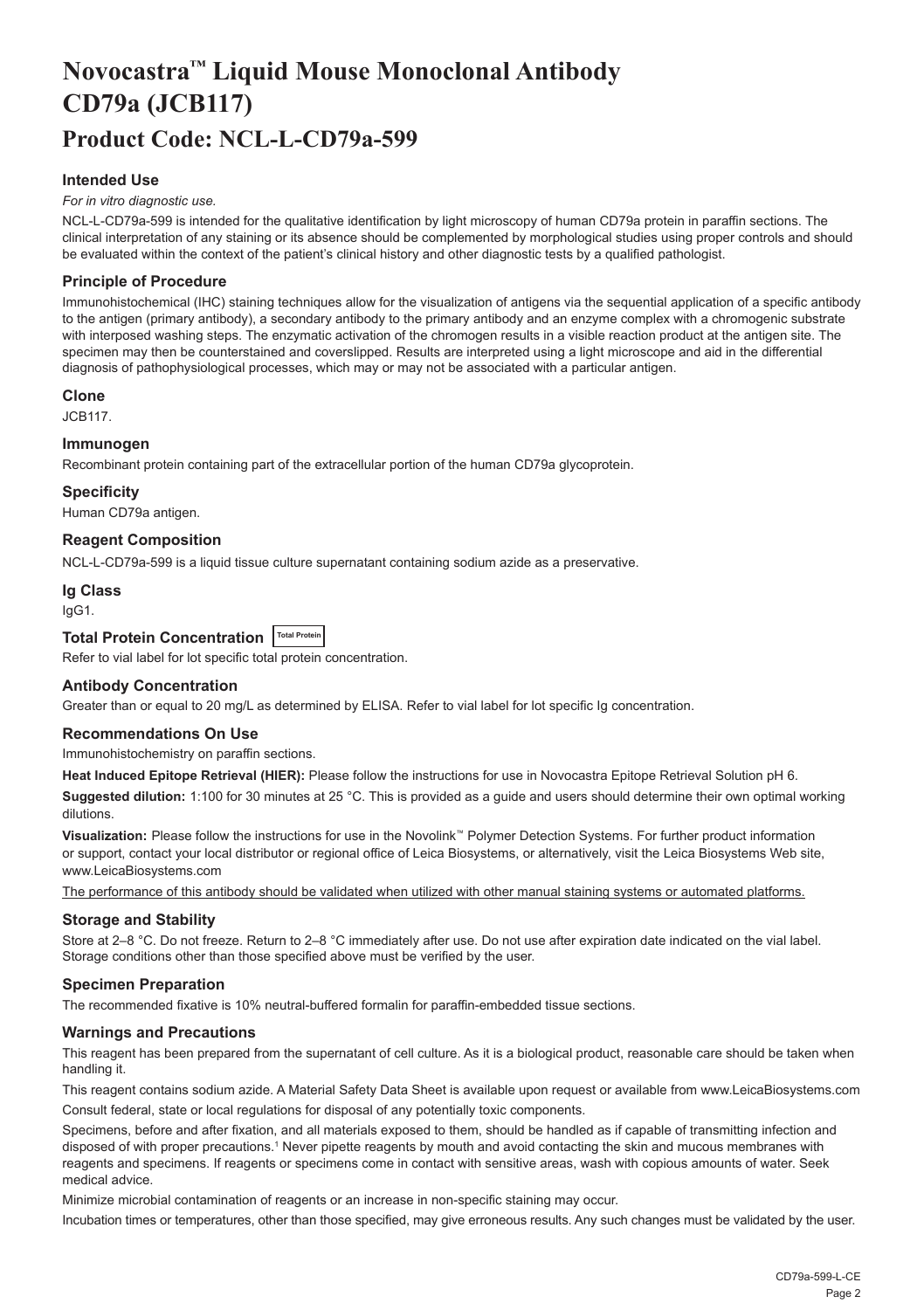#### **Quality Control**

Differences in tissue processing and technical procedures in the user's laboratory may produce significant variability in results, necessitating regular performance of in-house controls in addition to the following procedures.

Controls should be fresh autopsy/biopsy/surgical specimens, formalin-fixed, processed and paraffin wax-embedded as soon as possible in the same manner as the patient sample(s).

#### **Positive Tissue Control**

Used to indicate correctly prepared tissues and proper staining techniques.

One positive tissue control should be included for each set of test conditions in each staining run.

A tissue with weak positive staining is more suitable than a tissue with strong positive staining for optimal quality control and to detect minor levels of reagent degradation.<sup>2</sup>

Recommended positive control tissue is tonsil.

If the positive tissue control fails to demonstrate positive staining, results with the test specimens should be considered invalid.

#### **Negative Tissue Control**

Should be examined after the positive tissue control to verify the specificity of the labeling of the target antigen by the primary antibody. Recommended negative control tissue is cerebellum.

Alternatively, the variety of different cell types present in most tissue sections frequently offers negative control sites, but this should be verified by the user.

Non-specific staining, if present, usually has a diffuse appearance. Sporadic staining of connective tissue may also be observed in sections from excessively formalin-fixed tissues. Use intact cells for interpretation of staining results. Necrotic or degenerated cells often stain non-specifically.<sup>3</sup> False-positive results may be seen due to non-immunological binding of proteins or substrate reaction products. They may also be caused by endogenous enzymes such as pseudoperoxidase (erythrocytes), endogenous peroxidase (cytochrome C), or endogenous biotin (eg. liver, breast, brain, kidney) depending on the type of immunostain used. To differentiate endogenous enzyme activity or non-specific binding of enzymes from specific immunoreactivity, additional patient tissues may be stained exclusively with substrate chromogen or enzyme complexes (avidin-biotin, streptavidin, labeled polymer) and substrate-chromogen, respectively. If specific staining occurs in the negative tissue control, results with the patient specimens should be considered invalid.

#### **Negative Reagent Control**

Use a non-specific negative reagent control in place of the primary antibody with a section of each patient specimen to evaluate nonspecific staining and allow better interpretation of specific staining at the antigen site.

#### **Patient Tissue**

Examine patient specimens stained with NCL-L-CD79a-599 last. Positive staining intensity should be assessed within the context of any non-specific background staining of the negative reagent control. As with any immunohistochemical test, a negative result means that the antigen was not detected, not that the antigen was absent in the cells/tissue assayed. If necessary, use a panel of antibodies to identify false-negative reactions.

#### **Results Expected**

#### Normal Tissues

Clone JCB117 detected the CD79a protein on the cell membrane of B lymphocytes in a variety of tissues evaluated. (Total number of normal cases evaluated = 124).

#### Abnormal Tissues

Clone JCB117 stained 23/75 hematological malignancies (including 6/6 diffuse large B-cell lymphomas, 4/45 Hodgkin's lymphomas, 3/4 mucosa associated B-cell lymphomas, 3/3 mantle cell lymphomas, 2/2 B cell chronic lymphocytic leukaemias, 1/5 angioimmunoblastic T-cell lymphomas, 1/1 small lymphocytic lymphoma, 1/1 marginal zone B-cell lymphoma, 1/1 Burkitt's Lymphoma, 1/1 anaplastic large cell lymphomas, 0/3 T-cell lymphomas, 0/1 peripheral T-cell lymphoma and 0/1 diffuse T-cell lymphoblastic lymphoma, and 0/1 non-Hodgkin's B-cell lymphoma). No staining was observed in bowel tumors (0/9), thyroid tumors (0/5), breast tumors (0/5), tumors of metastatic origin (0/4), brain tumors (0/4), liver tumors (0/4), lung tumors (0/4), ovarian tumors (0/3), tumors of the esophagus (0/3), stomach tumors (0/3), tumors of the adrenal gland (0/2), tumors of the bladder (0/2), bone tumors (0/2), kidney tumors (0/2), tumors of the head and neck (0/2), prostatic tumors (0/2), tumours of the salivary gland (0/2), seminomas (0/2), cervical tumors (0/2), endometrial tumours (0/2), melanomas (0/2), a prostatic hyperplasia (0/1), a squamous cell carcinoma of the tongue (0/1), a pancreatic tumor (0/1) and a skin tumour ( $0/1$ ). (Total number of abnormal cases evaluated = 145).

#### **NCL-L-CD79a-599 is recommended for the detection of CD79a protein in normal and neoplastic tissues, as an adjunct to conventional histopathology using non-immunologic histochemical stains.**

#### **General Limitations**

Immunohistochemistry is a multistep diagnostic process that consists of specialized training in the selection of the appropriate reagents; tissue selection, fixation, and processing; preparation of the IHC slide; and interpretation of the staining results.

Tissue staining is dependent on the handling and processing of the tissue prior to staining. Improper fixation, freezing, thawing, washing, drying, heating, sectioning or contamination with other tissues or fluids may produce artifacts, antibody trapping, or false negative results. Inconsistent results may be due to variations in fixation and embedding methods, or to inherent irregularities within the tissue.4 Excessive or incomplete counterstaining may compromise proper interpretation of results.

The clinical interpretation of any staining or its absence should be complemented by morphological studies using proper controls and should be evaluated within the context of the patient's clinical history and other diagnostic tests by a qualified pathologist.

Antibodies from Leica Biosystems Newcastle Ltd are for use, as indicated, on either frozen or paraffin-embedded sections with specific fixation requirements. Unexpected antigen expression may occur, especially in neoplasms. The clinical interpretation of any stained tissue section must include morphological analysis and the evaluation of appropriate controls.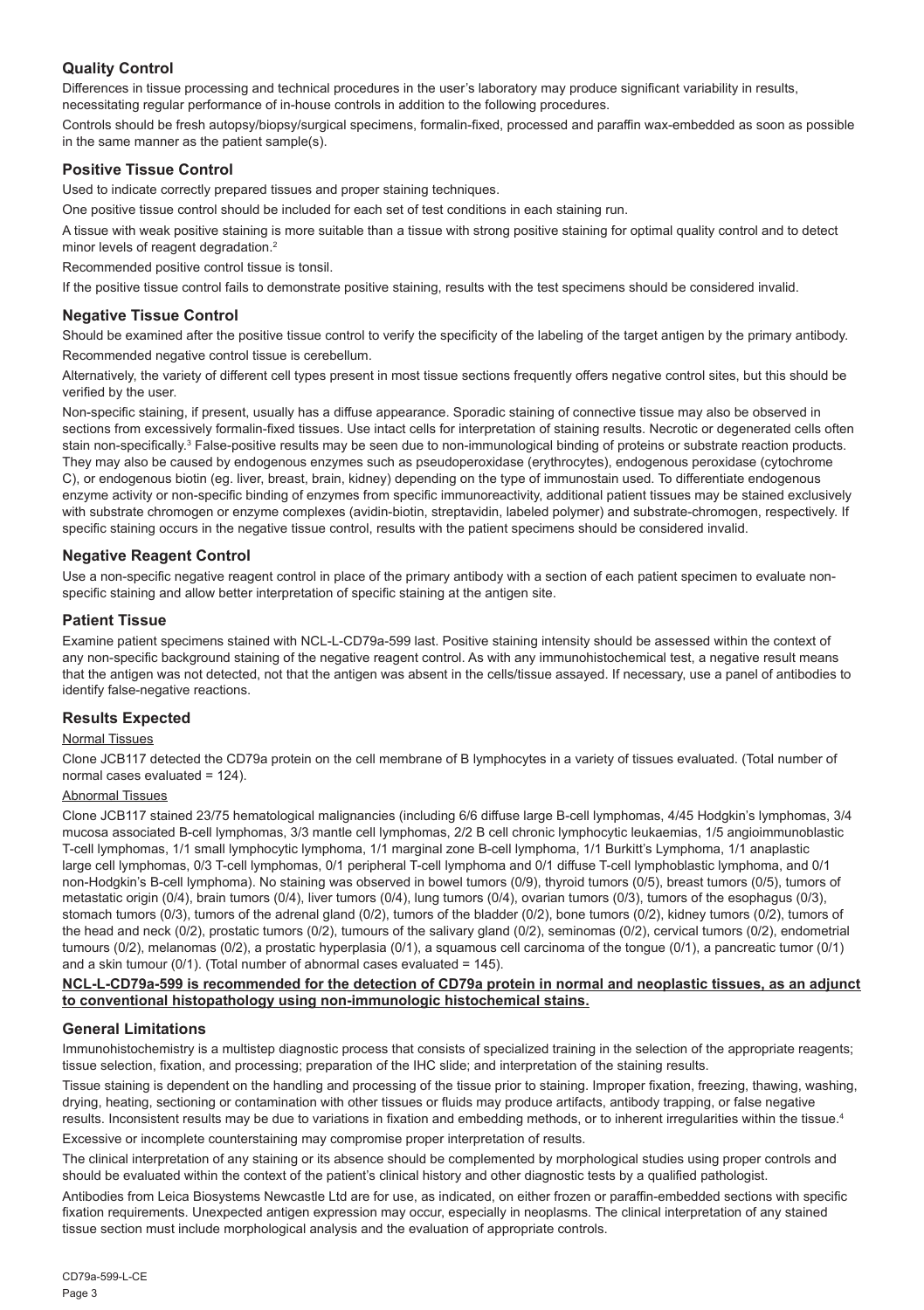#### **Bibliography - General**

- 1. National Committee for Clinical Laboratory Standards (NCCLS). Protection of laboratory workers from infectious diseases transmitted by blood and tissue; proposed guideline. Villanova, P.A. 1991; 7(9). Order code M29-P.
- 2. Battifora H. Diagnostic uses of antibodies to keratins: a review and immunohistochemical comparison of seven monoclonal and three polyclonal antibodies. Progress in Surgical Pathology. 6:1–15. eds. Fenoglio-Preiser C, Wolff CM, Rilke F. Field & Wood, Inc., Philadelphia.
- 3. Nadji M, Morales AR. Immunoperoxidase, part I: the techniques and pitfalls. Laboratory Medicine. 1983; 14:767.
- 4. Omata M, Liew CT, Ashcavai M, Peters RL. Nonimmunologic binding of horseradish peroxidase to hepatitis B surface antigen: a possible source of error in immunohistochemistry. American Journal of Clinical Pathology. 1980; 73:626.
- 5. Bhargava P, Kallakury B, Ross J, et al. CD79a is heterogeneously expressed in neoplastic and normal myeloid precursors and megakaryocytes in an antibody clone-dependent manner. American Journal of Clinical Pathology. 2007; 128(2): 306-313.
- 6. Torlakovic E, Torlakovic G, Nguyen P, et al. The value of anti-pax-5 immunostaining in routinely fixed and paraffin-embedded sections: a novel pan pre-B and B-cell marker. The American Journal of Surgical Pathology. 2002; 26(10): 1343-1350.
- 7. Blakolmer K, Vesely M, Kummer J, et al. Immunoreactivity of B-cell markers (CD79a, L26) in rare cases of extranodal cytotoxic peripheral T- (NK/T-) cell lymphomas. Modern Pathology. 2000; 13(7): 766-772.
- 8. Pilozzi E, Pulford K, Jones M, et al. Co-expression of CD79a (JCB117) and CD3 by lymphoblastic lymphoma. The Journal of Pathology. 1998;186(2):140-143.

#### **Amendments to Previous Issue**

Not Applicable

#### **Date of Issue**

05 December 2018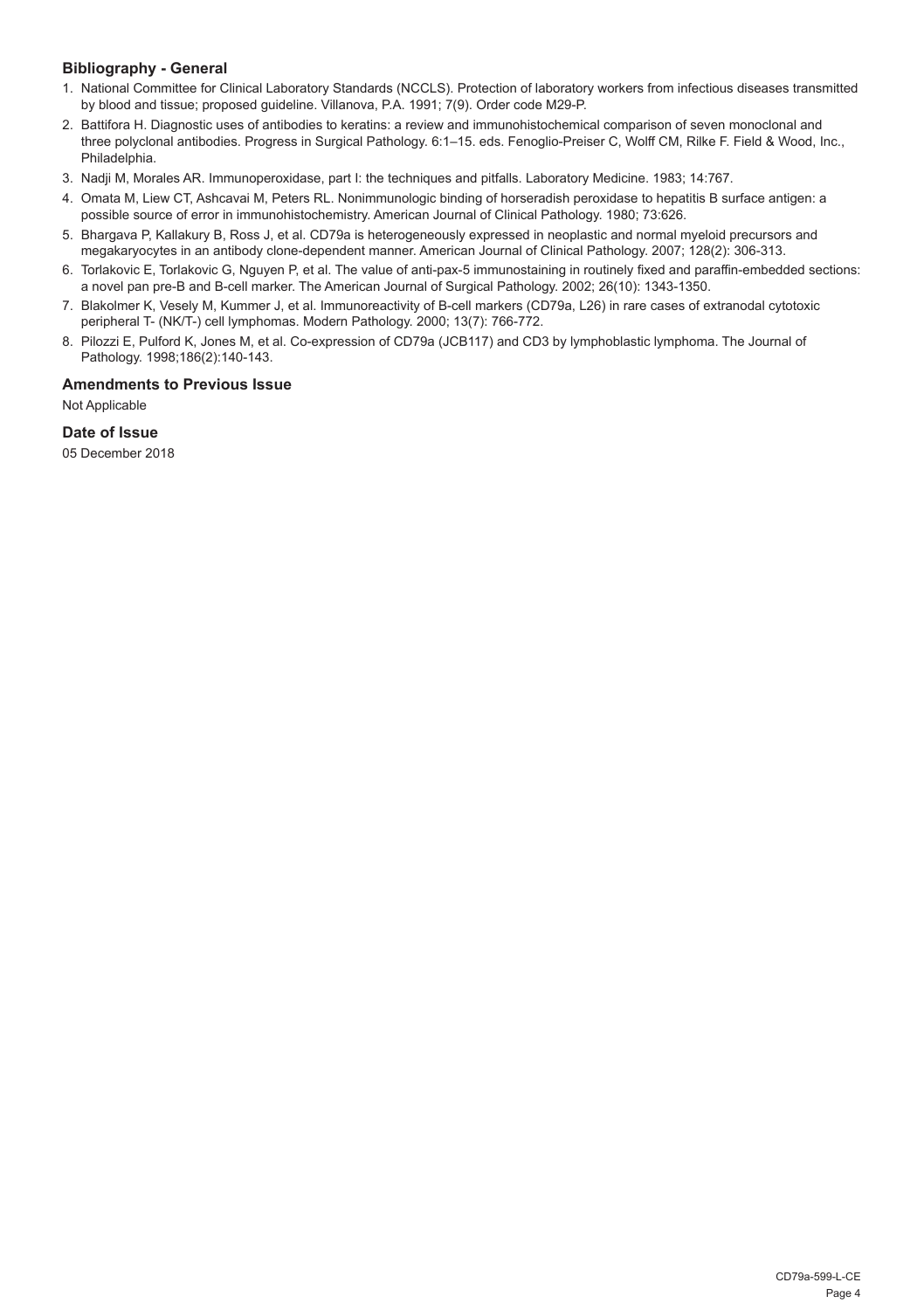## <span id="page-5-0"></span>**Anticorps monoclonal de souris liquide Novocastra™ CD79a (JCB117) Référence du Produit: NCL-L-CD79a-599**

#### **Utilisation Prévue**

#### *Diagnostic in vitro*.

Le NCL-L-CD79a-599 est destiné à l'identification qualitative par microscopie optique de la protéine CD79a humaine sur les coupes en paraffine. L'interprétation clinique de tout marquage, ou absence de marquage, doit être complétée par des études morphologiques utilisant des contrôles appropriés et doit être évaluée par un pathologiste qualifié à la lumière des antécédents cliniques du patient et d'autres analyses diagnostiques.

#### **Principe de la Procédure**

Les techniques de marquage immunohistochimique (IHC) permettent la visualisation des antigènes via l'application séquentielle d'un anticorps spécifique sur un antigène (anticorps primaire), d'un anticorps secondaire sur l'anticorps primaire et d'un complexe enzymatique comportant un substrat chromogène, avec des étapes de lavage intercalées. L'activation enzymatique du chromogène se traduit par la présence d'un produit de réaction visible au niveau du site de l'antigène. Le spécimen peut ensuite faire l'objet d'une coloration de contraste et être placé sous une lamelle. Les résultats sont interprétés à l'aide d'un microscope optique et participent au diagnostic différentiel des processus physiopathologiques, susceptibles, ou non, d'être associés à un antigène particulier.

#### **Clone**

JCB117.

#### **Immunogène**

Protéine recombinante contenant une partie de la portion extracellulaire de la glycoprotéine CD79a humaine.

#### **Spécificité**

Antigène CD79a humain.

#### **Composition du Réactif**

Le NCL-L-CD79a-599 est un supernageant de culture tissulaire liquide contenant un conservateur constitué d'azoture de sodium.

#### **Classe d'Ig**

IgG1.

### Concentration Totale en Protéines **LTotal Protein**

La concentration totale en protéines, spécifique du lot, figure sur l'étiquette du flacon.

#### **Concentration en Anticorps**

Supérieure ou égale à 20 mg/l, déterminée par la méthode ELISA. La concentration totale en Ig, spécifique du lot, figure sur l'étiquette du flacon.

#### **Recommandations d'utilisation**

Immunohistochimie sur coupes en paraffine.

**Récupération des épitopes induite par la chaleur (HIER, Heat Induced Epitope Retrieval) :** Respecter le mode d'emploi de la Novocastra Epitope Retrieval Solution pH 6.

**Dilution préconisée :** 1:100 durant 30 minutes à 25 °C. Ceci n'est donné qu'à titre indicatif et les utilisateurs doivent déterminer leurs propres dilutions de travail optimales.

**Visualisation :** Veuillez respecter le mode d'emploi des Novolink™ Polymer Detection Systems. Pour plus d'informations sur le produit ou pour toute assistance, contactez votre représentant local ou le bureau régional de Leica Biosystems, ou sinon rendez vous sur le site www.LeicaBiosystems.com de Leica Biosystems.

Les performances de cet anticorps devront être validées lorsqu'il est utilisé avec d'autres systèmes de coloration manuels ou platesformes automatisées.

#### **Conservation et Stabilité**

Conserver à 2–8 °C. Ne pas congeler. Remettre immédiatement à 2–8 °C après utilisation. Ne pas utiliser après la date de péremption indiquée sur l'étiquette du récipient. Les conditions de conservation autres que celles qui sont spécifiées ci-dessus doivent faire l'objet d'une vérification par l'utilisateur.

#### **Préparation des Spécimens**

Le fixateur recommandé est le formol à 10%, tamponné, neutre, pour coupes tissulaires incluses en paraffine.

#### **Mises en Garde et Précautions**

Ce réactif a été préparé à partir du surnageant d'une culture cellulaire. Du fait de sa nature de produit biologique, sa manipulation doit faire l'objet du plus grand soin.

Ce réactif contient de l'azide de sodium. Une Fiche de données de sécurité est disponible sur demande ou sur le site www.LeicaBiosystems.com

Consulter les réglementations nationales, régionales ou locales en vigueur relatives à l'élimination de tous les éléments potentiellement toxiques.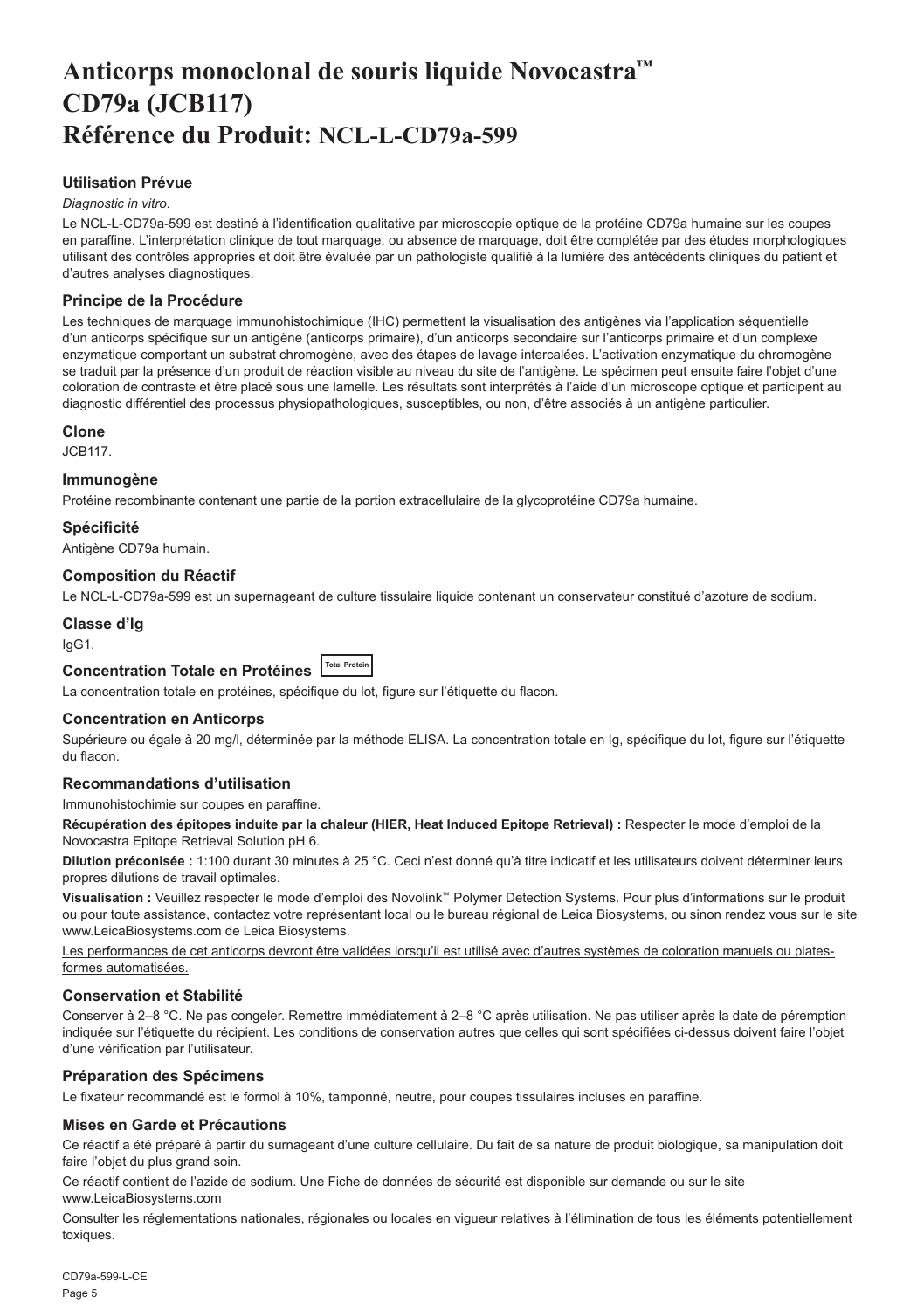Les spécimens, avant et après fixation, ainsi que toutes les matières ayant été en contact avec eux, doivent être manipulés comme s'ils étaient susceptibles de transmettre une infection et être éliminés en respectant les précautions appropriées<sup>1</sup>. Ne jamais pipeter les réactifs avec la bouche et éviter tout contact des réactifs et des spécimens avec la peau et les membranes muqueuses. Rincer avec de grandes quantités d'eau en cas de contact des réactifs ou des spécimens avec des zones sensibles. Consulter un médecin.

Minimiser la contamination microbienne des réactifs sinon un accroissement du marquage non spécifique est susceptible de se produire. Des durées et des températures d'incubation différentes de celles qui ont été spécifiées sont susceptibles de conduire à des résultats erronés. Toutes les modifications doivent être validées par l'utilisateur.

#### **Contrôle de Qualité**

Des différences de traitement des tissus et de procédures techniques du laboratoire de l'utilisateur sont susceptibles de conduire à une variabilité significative des résultats, ce qui rend nécessaire la mise en œuvre de contrôles en interne en plus des procédures suivantes.

Les contrôles doivent être des spécimens frais provenant d'autopsies, de biopsies ou d'interventions chirurgicales, fixés au formol, traités et inclus en cire de paraffine dès que possible, de la même façon que le(s) échantillon(s) de patient.

#### **Tissu de Contrôle Positif**

Il est utilisé pour indiquer que les tissus ont été préparés correctement et que les techniques de marquage étaient appropriées. Un contrôle tissulaire positif doit être inclus dans toute opération de marquage pour chaque ensemble de conditions d'analyse. Un tissu présentant un marquage faiblement positif est plus adapté à un contrôle de qualité optimal qu'un tissu présentant un marquage fortement positif et il permet de détecter de moindres niveaux de dégradation du réactif.<sup>2</sup>

Les amygdales constituent le tissu de contrôle positif recommandé.

Si le tissu de contrôle positif ne présente pas de marquage positif, les résultats des spécimens analysés doivent être considérés comme invalides.

#### **Tissu de Contrôle Négatif**

Il doit être examiné après le tissu de contrôle positif afin de vérifier la spécificité du marquage de l'antigène cible par l'anticorps primaire. Le cervelet constitue le tissu de contrôle négatif recommandé.

Sinon, la diversité des types cellulaires présents dans la plupart des tissus permet de disposer fréquemment de sites de contrôle négatif, mais ils doivent être vérifiés par l'utilisateur.

S'il est présent, le marquage non spécifique prend habituellement une apparence diffuse. Un marquage sporadique du tissu conjonctif peut également être observé sur des coupes de tissus qui ont été fixées par un excès de formol. Utiliser des cellules intactes pour l'interprétation des résultats du marquage. Les cellules nécrotiques ou dégénérées sont souvent marquées de façon non spécifique.<sup>3</sup> Des résultats faussement positifs peuvent être observés en raison d'une liaison non immunologique à des protéines ou à des produits de réaction du substrat. Ils peuvent également être provoqués par des enzymes endogènes comme la pseudoperoxydase (érythrocytes), la peroxydase endogène (cytochrome C), ou la biotine endogène (foie, sein, cerveau, rein, par exemple) selon le type d'immunomarquage utilisé. Pour différencier l'activité des enzymes endogènes ou la liaison non spécifique d'enzymes de l'immunoréactivité spécifique, des tissus supplémentaires du patient peuvent être marqués exclusivement avec le substrat chromogène ou par des complexes enzymatiques (avidine-biotine, streptavidine, polymère marqué) et le substrat chromogène respectivement. Si un marquage spécifique se produit dans le tissu de contrôle négatif, les résultats des spécimens du patient doivent être considérés comme invalides.

#### **Réactif de Contrôle Négatif**

Utiliser un réactif de contrôle négatif non spécifique à la place de l'anticorps primaire avec une coupe de chaque spécimen du patient afin d'évaluer le marquage non spécifique et de permettre une meilleure interprétation du marquage spécifique au niveau du site antigénique.

#### **Tissu du Patient**

Examinez les échantillons de patient marqués avec le NCL-L-CD79a-599 en dernier. L'intensité du marquage positif doit être évaluée à la lumière du bruit de fond du marquage non spécifique du réactif de contrôle négatif. Comme pour toutes les analyses immunohistochimiques, un résultat négatif signifie que l'antigène n'a pas été détecté mais ne signifie pas qu'il est absent des cellules/ tissus testés. Si nécessaire, employer un panel d'anticorps pour identifier les réactions faussement négatives.

#### **Résultats Attendus**

#### Tissus normaux

Le clone JCB117 a détecté la protéine CD79a sur la membrane cellulaire des lymphocytes B dans divers tissus évalués. (Nombre total de cas normaux évalués = 124).

#### Tissus anormaux

Le clone JCB117 a marqué 23/75 malignités hématologiques (notamment 6/6 lymphomes à grandes cellules B diffus, 4/45 lymphomes de Hodgkin, 3/4 lymphomes à cellules B associés aux muqueuses, 3/3 lymphomes à cellules du manteau, 2/2 leucémies lymphocytiques chroniques à cellules B, 1/5 lymphomesà cellules T angioimmunoblastiques, 1/1 petit lymphome lymphocytaire, 1/1 lymphome à cellules B de la zone marginale, 1/1 lymphome de Burkitt, 1/1 lymphome anaplasique à grandes cellules, 0/3 lymphomes à cellules T, 0/1 lymphome à cellules T périphérique, 0/1 lymphome lymphoblastique à cellules T diffus et 0/1 lymphome non hodgkinien à cellules B). Aucun marquage n'a été observé dans les tumeurs de l'intestin (0/9), tumeurs de la thyroïde (0/5), tumeurs du sein (0/5), tumeurs d'origine métastatique (0/4), tumeurs du cerveau (0/4), tumeurs du foie (0/4), tumeurs du poumon (0/4), tumeurs de l'ovaire (0/3), tumeurs de l'œsophage (0/3), tumeurs de l'estomac (0/3), tumeurs de la surrénale (0/2), tumeurs de la vessie (0/2), tumeurs osseuses (0/2), tumeurs du rein (0/2), tumeurs de la tête et du cou (0/2), tumeurs de la prostate (0/2), tumeurs de la glande salivaire (0/2), séminomes (0/2), tumeurs cervicales (0/2), tumeurs de l'endomètre (0/2), mélanomes (0/2), une hyperplasie de la prostate (0/1), un carcinome épidermoïde de la langue (0/1), une tumeur du pancréas (0/1) et une tumeur de la peau (0/1). (Nombre total de cas anormaux évalués = 145).

**Le NCL-L-CD79a-599 est recommandé pour la détection de la protéine CD79a dans les tissus normaux et néoplasiques, en complément de l'histopathologie traditionnelle utilisant des marqueurs histochimiques non immunologiques.**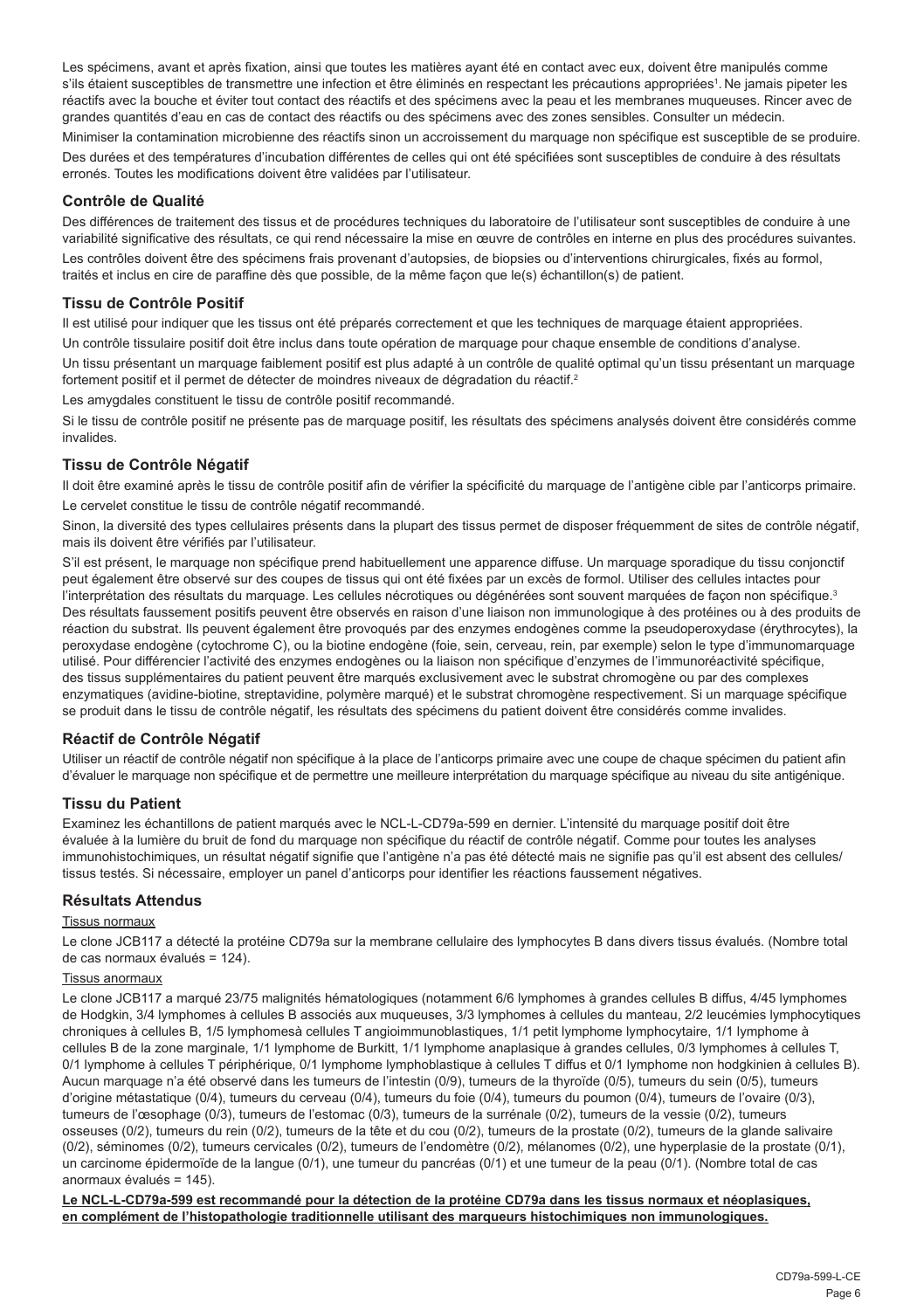#### **Limites Générales**

L'immunohistochimie est un processus diagnostique constitué de plusieurs étapes qui nécessite une formation spécialisée relative au choix des réactifs appropriés ; au choix, à la fixation et au traitement des tissus ; à la préparation des lames IHC ; et à l'interprétation des résultats du marquage.

Le marquage des tissus dépend de leur manipulation et de leur traitement avant le marquage. Une fixation, une congélation, une décongélation, un lavage, un séchage, un chauffage, une coupe, incorrects ou une contamination par d'autres tissus ou d'autres liquides sont susceptibles de conduire à la production d'artefacts, au piégeage de l'anticorps ou à des résultats faussement négatifs. Des variations dans les méthodes de fixation et d'inclusion, ainsi que des irrégularités propres au tissu, peuvent conduire à des résultats incohérents.<sup>4</sup> Une coloration de contraste excessive ou incomplète peut gêner l'interprétation correcte des résultats.

L'interprétation clinique de tout marquage, ou absence de marquage, doit être complétée par des études morphologiques utilisant des contrôles appropriés et doit être évaluée par un pathologiste qualifié à la lumière des antécédents cliniques du patient et d'autres analyses diagnostiques.

Les anticorps de Leica Biosystems Newcastle Ltd sont destinés, selon les besoins, à être utilisés sur des coupes incluses en paraffine ou des coupes congelées, et conformément à des exigences particulières en matière de fixation. Une expression antigénique inattendue est susceptible de se produire, en particulier au niveau des néoplasmes. L'interprétation clinique de toute coupe tissulaire marquée doit comporter une analyse morphologique et l'évaluation des contrôles appropriés.

#### **Bibliographie Générale**

- 1. National Committee for Clinical Laboratory Standards (NCCLS). Protection of laboratory workers from infectious diseases transmitted by blood and tissue; proposed guideline. Villanova, P.A. 1991; 7(9). Order code M29-P.
- 2. Battifora H. Diagnostic uses of antibodies to keratins: a review and immunohistochemical comparison of seven monoclonal and three polyclonal antibodies. Progress in Surgical Pathology. 6:1–15. eds. Fenoglio-Preiser C, Wolff CM, Rilke F. Field & Wood, Inc., Philadelphia.
- 3. Nadji M, Morales AR. Immunoperoxidase, part I: the techniques and pitfalls. Laboratory Medicine. 1983; 14:767.
- 4. Omata M, Liew CT, Ashcavai M, Peters RL. Nonimmunologic binding of horseradish peroxidase to hepatitis B surface antigen: a possible source of error in immunohistochemistry. American Journal of Clinical Pathology. 1980; 73:626.
- 5. Bhargava P, Kallakury B, Ross J, et al. CD79a is heterogeneously expressed in neoplastic and normal myeloid precursors and megakaryocytes in an antibody clone-dependent manner. American Journal of Clinical Pathology. 2007; 128(2): 306-313.
- 6. Torlakovic E, Torlakovic G, Nguyen P, et al. The value of anti-pax-5 immunostaining in routinely fixed and paraffin-embedded sections: a novel pan pre-B and B-cell marker. The American Journal of Surgical Pathology. 2002; 26(10): 1343-1350.
- 7. Blakolmer K, Vesely M, Kummer J, et al. Immunoreactivity of B-cell markers (CD79a, L26) in rare cases of extranodal cytotoxic peripheral T- (NK/T-) cell lymphomas. Modern Pathology. 2000; 13(7): 766-772.
- 8. Pilozzi E, Pulford K, Jones M, et al. Co-expression of CD79a (JCB117) and CD3 by lymphoblastic lymphoma. The Journal of Pathology. 1998;186(2):140-143.

#### **Amendements Apportés à la Version Précédente**

Sans objet

#### **Date de Publication**

05 décembre 2018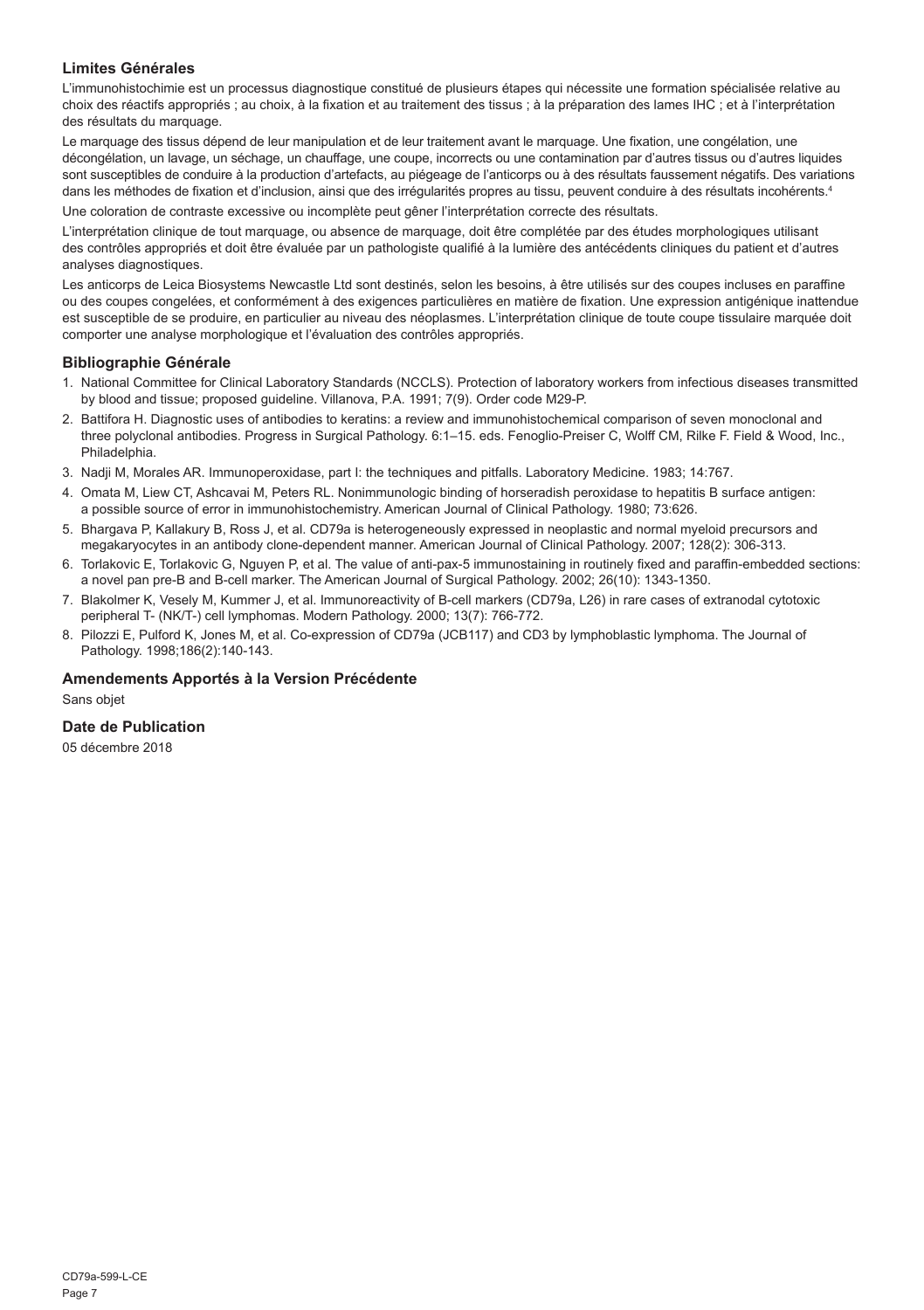## <span id="page-8-0"></span>**Anticorpo monoclonale murino liquido Novocastra™ CD79a (JCB117) Codice Del Prodotto: NCL-L-CD79a-599**

#### **Uso Previsto**

*Per uso diagnostico in vitro*.

NCL-L-CD79a-599 è previsto per l'identificazione qualitativa in microscopia ottica della proteina CD79a umana in sezioni in paraffina. L'interpretazione clinica di ogni colorazione o della sua assenza va integrata da studi morfologici che utilizzino i controlli appropriati e deve essere valutata da un patologo qualificato, nel contesto della storia clinica del paziente e delle altre metodiche diagnostiche adoperate.

#### **Principio Della Procedura**

Le tecniche di colorazione immunoistochimica (IHC) consentono la visualizzazione degli antigeni mediante l'applicazione sequenziale di un anticorpo specifico per l'antigene (anticorpo primario), di un anticorpo secondario che lega l'anticorpo primario e di un complesso enzimatico con un substrato cromogeno; l'applicazione dei tre reagenti è intervallata da fasi di lavaggio. L'attivazione enzimatica del cromogeno produce una reazione visibile in corrispondenza del sito antigenico. Il campione biologico può, quindi, essere controcolorato e montato. I risultati vengono interpretati mediante un microscopio ottico e sono utili nella diagnosi differenziale di processi fisiopatologici, che possono essere più o meno associati ad un particolare antigene.

#### **Clone**

JCB117.

#### **Immunogeno**

Proteina ricombinante contenente parte della porzione extracellulare della glicoproteina CD79a umana.

#### **Specificità**

Antigene CD79a umano.

#### **Composizione Del Reagente**

NCL-L-CD79a-599 è un supernatante liquido di coltura tissutale contenente sodio azide come conservante.

#### **Classe Ig**

IgG1.

**Concentrazione Proteica Totale Total Protein**

Consultare l'etichetta del flacone per la concentrazione proteica totale specifica del lotto.

#### **Concentrazione Anticorpale**

Superiore o uguale a 20 mg/l, come determinato mediante test ELISA. Consultare l'etichetta del flacone per la concentrazione di Ig specifica del lotto.

#### **Raccomandazioni Per L'uso**

Immunoistochimica su sezioni incluse in paraffina.

**Recupero dell'epitopo mediante calore (Heat Induced Epitope Retrieval, HIER):** seguire le istruzioni per l'uso accluse a Novocastra Epitope Retrieval Solution pH 6.

**Diluizione raccomandata:** 1:100 per 30 minuti a 25 °C. Queste raccomandazioni costituiscono delle semplici linee guida; spetta al singolo utente stabilire le diluizioni di lavoro ottimali.

**Visualizzazione:** Si raccomanda di seguire le istruzioni per l'uso dei Novolink™ Polymer Detection Systems. Per ulteriori informazioni sui prodotti o assistenza, contattare il distributore di zona o la sede regionale di Leica Biosystems, oppure visitare il sito internet di Leica Biosystems, www.LeicaBiosystems.com

La resa di questo anticorpo deve essere validata quando viene utilizzato con altri metodi di colorazione manuale o piattaforme automatizzate.

#### **Conservazione E Stabilità**

Conservare a 2–8 °C. Non congelare. Immediatamente dopo l'uso, raffreddare di nuovo a 2–8 °C. Non usare dopo la data di scadenza, indicata sull'etichetta del flacone. Condizioni di conservazione diverse da quelle sopra specificate vanno verificate dall'utente.

#### **Preparazione Del Campione Biologico**

Il fissativo raccomandato è la formalina tamponata neutra al 10% per sezioni tissutali incluse in paraffina.

#### **Avvertenze E Precauzioni**

Questo reagente è stato preparato dal supernatante di coltura cellulare. Trattandosi di un prodotto biologico, va maneggiato con cautela.

Questo reagente contiene sodio azide. Una scheda di sicurezza del prodotto (MSDS) è disponibile su richiesta o dal sito www.LeicaBiosystems.com

Fare riferimento alla normativa federale, statale o locale per lo smaltimento dei componenti potenzialmente tossici.

Prima e dopo la fissazione, i campioni biologici e tutti i materiali ad essi esposti vanno trattati come potenzialmente infettanti e smaltiti con le appropriate precauzioni.<sup>1</sup>Non pipettare i reagenti con la bocca ed evitare il contatto dei reagenti e dei campioni biologici con la pelle e con le mucose. Se i reagenti o i campioni biologici vengono a contatto con zone sensibili, sciacquare abbondantemente le parti interessate. Consultare il medico.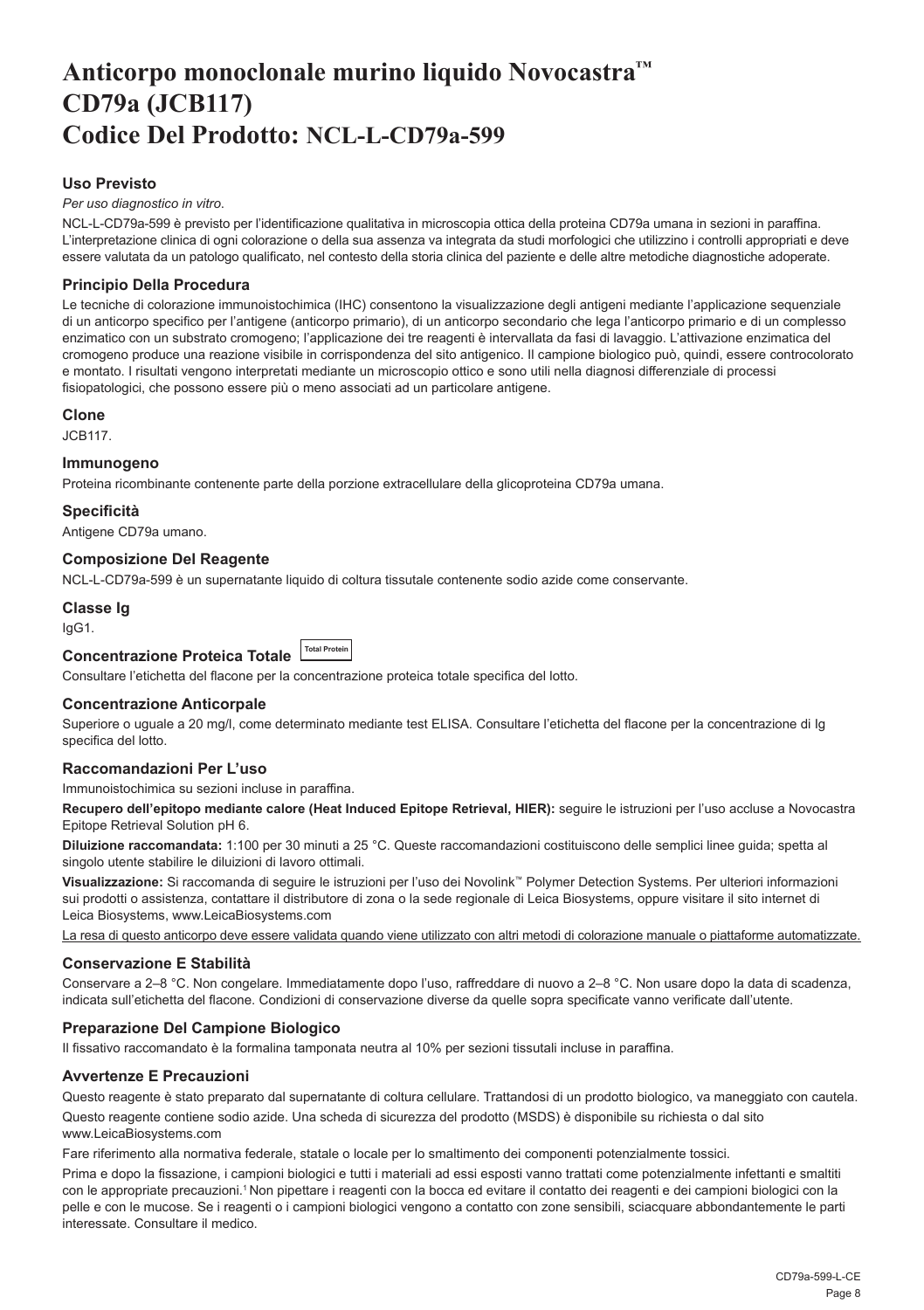Ridurre al minimo la contaminazione microbica dei reagenti, allo scopo di evitare un aumento di colorazione aspecifica. Tempi o temperature d'incubazione diversi da quelli specificati possono condurre a risultati non veritieri. Tali variazioni devono essere convalidate dall'utente.

#### **Controllo Qualità**

Differenze nella processazione del tessuto e nelle tecniche in uso presso il laboratorio dell'utente possono produrre una discrepanza significativa nei risultati, rendendo necessaria la regolare esecuzione di controlli interni, in aggiunta alle procedure descritte di seguito. I controlli devono essere costituiti da campioni biologici freschi autoptici/bioptici/chirurgici e devono essere il più rapidamente possibile fissati in formalina, processati ed inclusi in paraffina, allo stesso modo dei campioni biologici ottenuti dal paziente.

#### **Controllo Positivo Del Tessuto**

È usato per indicare tessuti correttamente preparati e tecniche di colorazione appropriate.

Per ogni gruppo di condizioni del test e ogni volta che viene eseguita la colorazione, deve essere incluso un controllo positivo del tessuto. Un tessuto a debole colorazione positiva è più adatto di uno a colorazione positiva intensa per un ottimale controllo qualità e per mettere in evidenza anche minimi livelli di degradazione del reagente.<sup>2</sup>

Il tessuto raccomandato per il controllo positivo è la tonsilla.

Se il controllo positivo del tessuto non dimostra colorazione positiva, i risultati con i campioni biologici del test vanno considerati non validi.

#### **Controllo Negativo Del Tessuto**

Va esaminato dopo il controllo positivo, per verificare la specificità nei confronti dell'antigene bersaglio da parte dell'anticorpo primario. Il tessuto raccomandato per il controllo negativo è il cervelletto.

In alternativa, la varietà dei tipi cellulari presenti nella maggior parte delle sezioni tissutali offre spesso siti di controllo negativo, ma questo va verificato dall'utente.

La colorazione aspecifica, se presente, assume di solito aspetto diffuso. La colorazione sporadica del tessuto connettivo può anche manifestarsi in seguito ad iperfissazione di sezioni di tessuto in formalina. Per l'interpretazione dei risultati della colorazione, usare cellule intatte. Le cellule necrotiche o degenerate si colorano spesso in maniera aspecifica<sup>3</sup>. Si possono osservare risultati falsamente positivi, dovuti a legame non immunologico delle proteine o a prodotti di reazione del substrato. Tali falsi positivi possono essere anche causati da enzimi endogeni quali la pseudoperossidasi (eritrociti), la perossidasi endogena (citocromo C) o la biotina endogena (es. fegato, mammella, cervello, rene), a seconda del tipo di immunocolorazione usato. Per differenziare l'attività enzimatica endogena o il legame enzimatico aspecifico dall'immunoreattività specifica, possono essere colorati ulteriori tessuti del paziente esclusivamente con substrato cromogeno o con complessi enzimatici (avidina-biotina, streptavidina, polimero marcato) e substrato cromogeno. Se nel controllo negativo del tessuto compare una colorazione specifica, i risultati sui campioni biologici ottenuti dal paziente devono essere considerati non validi.

#### **Controllo Negativo Del Reagente**

Usare un controllo negativo aspecifico del reagente in luogo dell'anticorpo primario, con una sezione di ogni campione biologico del paziente, per valutare la colorazione aspecifica e per consentire una migliore interpretazione della colorazione specifica in corrispondenza del sito antigenico.

#### **Tessuto Del Paziente**

Successivamente, esaminare i campioni biologici del paziente colorati con NCL-L-CD79a-599. L'intensità della colorazione positiva va analizzata nel contesto di qualsiasi colorazione aspecifica di fondo del controllo negativo del reagente. Come per tutti gli altri test immunoistochimici, un risultato negativo significa che l'antigene non è stato determinato, ma non necessariamente che fosse assente dalle cellule o dal tessuto esaminato. Se necessario, usare un pannello di anticorpi per identificare reazioni falsamente negative.

#### **Risultati Attesi**

#### Tessuti normali

Il clone JCB117 ha rilevato la proteina CD79a sulla membrana cellulare dei linfociti B in diversi tessuti valutati. (Numero complessivo di casi normali valutati = 124).

#### Abnorme dei tessuti

Il clone JCB117 ha colorato 23/75 malignità ematologiche (compresi 6/6 linfomi diffusi a grandi cellule B, 4/45 linfomi di Hodgkin, 3/4 linfomi a cellule B associati alle mucose, 3/3 linfomi delle cellule del mantello, 2/2 leucemie linfocitiche croniche a cellule B, 1/5 linfomi angioimmunoblastici a cellule T, 1/1 piccolo linfoma linfocitico, 1/1 linfoma a cellule B della zona marginale, 1/1 linfoma di Burkitt, 1/1 linfoma anaplastico a grandi cellule, 0/3 linfomi a cellule T, 0/1 linfoma periferico a cellule T, 0/1 linfoma linfoblastico diffuso a cellule T e 0/1 linfoma non Hodgkin a cellule B). Non è stata rilevata alcuna colorazione in tumori intestinali (0/9), tumori tiroidei (0/5), tumori della mammella (0/5), tumori di origine metastatica (0/4), tumori cerebrali (0/4), tumori epatici (0/4), tumori polmonari (0/4), tumori ovarici (0/3), tumori esofagei (0/3), tumori dello stomaco (0/3), tumori surrenalici (0/2), tumori della vescica (0/2), tumori ossei (0/2), tumori renali (0/2), tumori della testa e del collo (0/2), tumori prostatici (0/2), tumori della ghiandola salivare (0/2), seminomi (0/2), tumori della cervice (0/2), tumori endometriali (0/2), melanomi (0/2), un'iperplasia prostatica (0/1), un carcinoma a cellule squamose della lingua (0/1), un tumore pancreatico (0/1) e un tumore della pelle (0/1). (Numero complessivo di casi anomali valutati = 145).

#### **L'uso di NCL-L-CD79a-599 è consigliato per il rilevamento della proteina CD79a in tessuti normali e neoplastici, in aggiunta all'istopatologia convenzionale che si avvale delle colorazioni istochimiche non immunologiche.**

#### **Limitazioni Generali**

L'immunoistochimica è un procedimento diagnostico a più passi (multistep) che richiede un'esperienza specifica nella selezione dei reagenti appropriati, nella selezione, fissazione e processazione dei tessuti, nella preparazione di vetrini IHC e nell'interpretazione dei risultati della colorazione.

La colorazione del tessuto dipende dalle modalità di manipolazione e di processazione del tessuto stesso, adottate prima della colorazione. La fissazione, il congelamento, lo scongelamento, il lavaggio, l'asciugatura, il riscaldamento o la sezione condotti in modo non corretto, o la contaminazione con altri tessuti o liquidi, possono produrre artefatti, intrappolamento (trapping) anticorpale o risultati falsi negativi. Risultati incompatibili possono essere dovuti a modifiche dei metodi di fissazione e di inclusione o ad irregolarità intrinseche al tessuto.4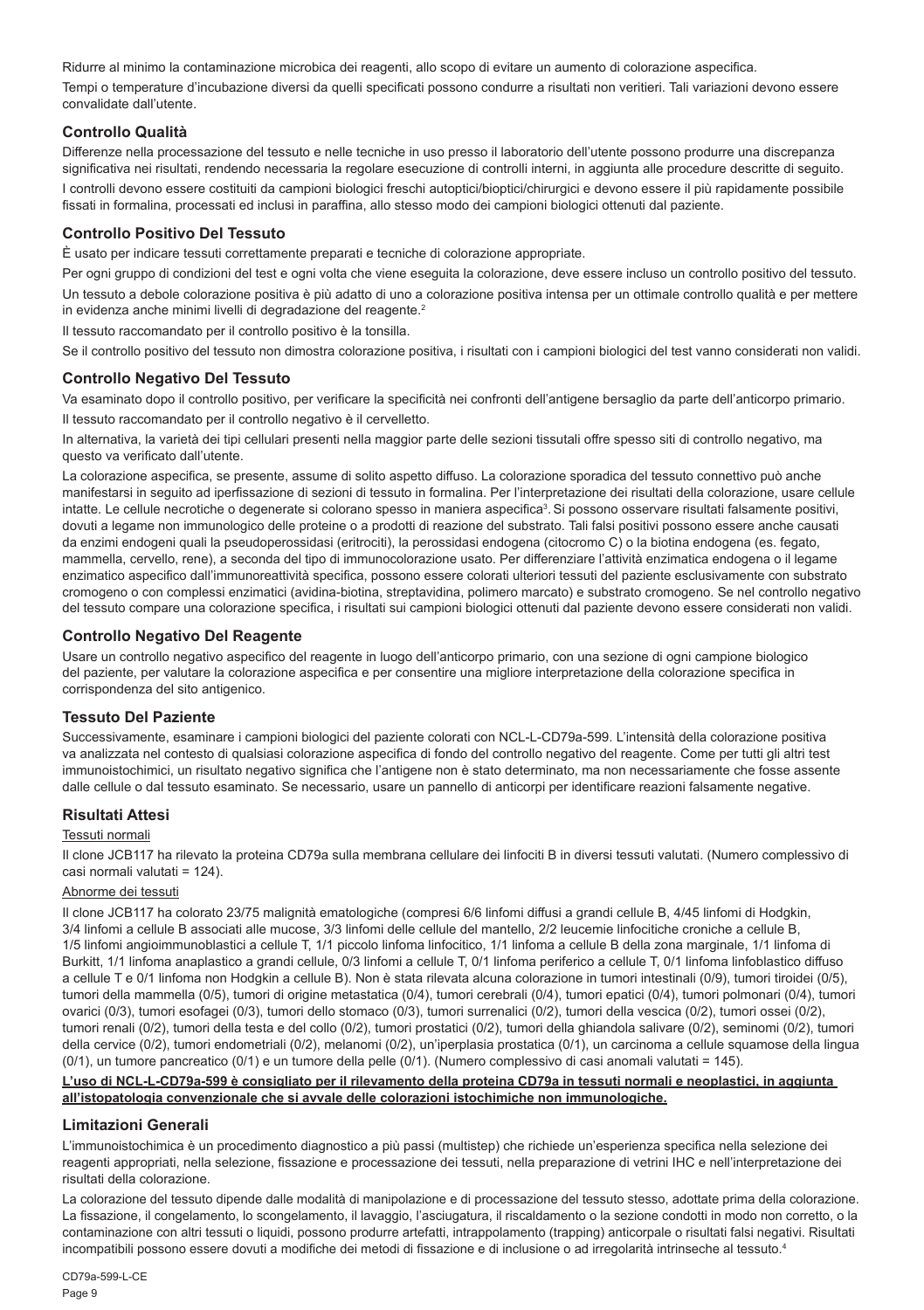Una controcolorazione eccessiva o incompleta può compromettere la corretta interpretazione dei risultati.

L'interpretazione clinica di ogni colorazione o della sua assenza va integrata da studi morfologici che utilizzino i controlli appropriati e deve essere valutata da un patologo qualificato, nel contesto della storia clinica del paziente e delle altre metodiche diagnostiche adoperate.

Gli anticorpi di Leica Biosystems Newcastle Ltd. sono destinati all'uso, quando indicato, su sezioni congelate o incluse in paraffina, con specifici requisiti di fissazione. Un'espressione antigenica inattesa può manifestarsi in particolare nelle neoplasie. L'interpretazione clinica di ogni sezione tissutale colorata deve includere l'analisi morfologica e la valutazione dei controlli appropriati.

#### **Riferimenti Bibliografici Di Base**

- 1. National Committee for Clinical Laboratory Standards (NCCLS). Protection of laboratory workers from infectious diseases transmitted by blood and tissue; proposed guideline. Villanova, P.A. 1991; 7(9). Order code M29-P.
- 2. Battifora H. Diagnostic uses of antibodies to keratins: a review and immunohistochemical comparison of seven monoclonal and three polyclonal antibodies. Progress in Surgical Pathology. 6:1–15. eds. Fenoglio-Preiser C, Wolff CM, Rilke F. Field & Wood, Inc., Philadelphia.
- 3. Nadji M, Morales AR. Immunoperoxidase, part I: the techniques and pitfalls. Laboratory Medicine. 1983; 14:767.
- 4. Omata M, Liew CT, Ashcavai M, Peters RL. Nonimmunologic binding of horseradish peroxidase to hepatitis B surface antigen: a possible source of error in immunohistochemistry. American Journal of Clinical Pathology. 1980; 73:626.
- 5. Bhargava P, Kallakury B, Ross J, et al. CD79a is heterogeneously expressed in neoplastic and normal myeloid precursors and megakaryocytes in an antibody clone-dependent manner. American Journal of Clinical Pathology. 2007; 128(2): 306-313.
- 6. Torlakovic E, Torlakovic G, Nguyen P, et al. The value of anti-pax-5 immunostaining in routinely fixed and paraffin-embedded sections: a novel pan pre-B and B-cell marker. The American Journal of Surgical Pathology. 2002; 26(10): 1343-1350.
- 7. Blakolmer K, Vesely M, Kummer J, et al. Immunoreactivity of B-cell markers (CD79a, L26) in rare cases of extranodal cytotoxic peripheral T- (NK/T-) cell lymphomas. Modern Pathology. 2000; 13(7): 766-772.
- 8. Pilozzi E, Pulford K, Jones M, et al. Co-expression of CD79a (JCB117) and CD3 by lymphoblastic lymphoma. The Journal of Pathology. 1998;186(2):140-143.

#### **Modifiche Alla Pubblicazione Precedente**

Non pertinente

#### **Data Di Pubblicazione**

05 dicembre 2018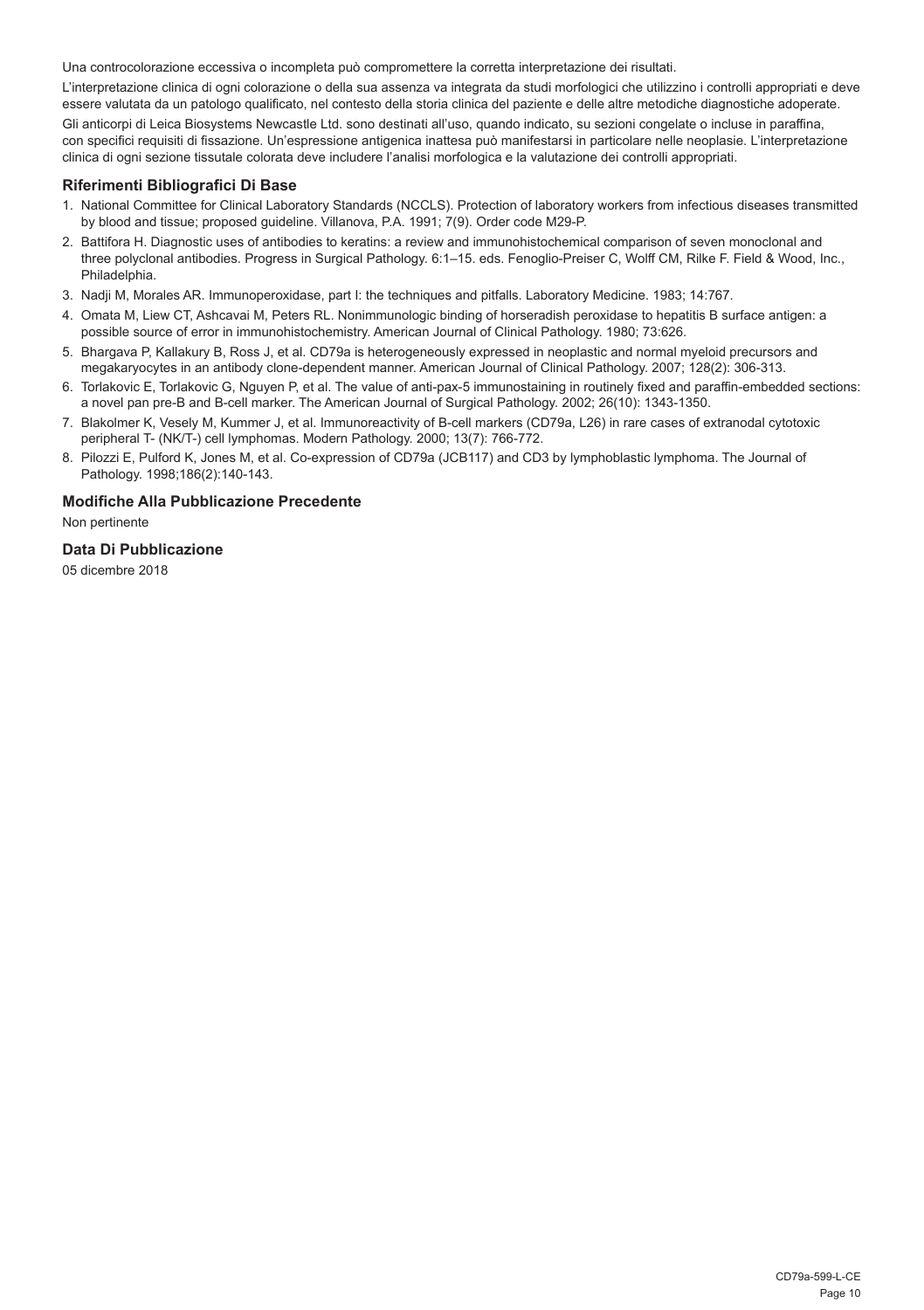## <span id="page-11-0"></span>**Novocastra™ Flüssiger Monoklonaler Maus-Antikörper CD79a (JCB117) Produkt-Nr.: NCL-L-CD79a-599**

#### **Verwendungszweck**

#### *Für in-vitro-Diagnostik*.

NCL-L-CD79a-599 ist für den qualitativen Nachweis von humanem CD79a-Protein in Paraffinschnitten mittels Lichtmikroskopie vorgesehen. Die klinische Bewertung einer vorliegenden bzw. fehlenden Färbung sollte durch morphologische Studien mit entsprechenden Kontrollen ergänzt und im Kontext der Krankengeschichte des Patienten und anderer diagnostischer Tests von einem qualifizierten Pathologen vorgenommen werden.

#### **Verfahrensgrundlage**

Immunhistochemische (IHC) Färbetechniken gestatten die optische Darstellung von Antigenen mittels sequentieller Anwendung eines spezifischen Antikörpers zum Antigen (primärer Antikörper), eines sekundären Antikörpers zum primären Antikörper und eines Enzymkomplexes mit einem chromogenen Substrat, jeweils getrennt durch dazwischen liegende Waschschritte. Die enzymatische Aktivierung des Chromogens führt zu einem sichtbaren Reaktionsprodukt am Ort des Antigens. Die Probe kann dann gegengefärbt und mit einem Deckglas versehen werden. Die Ergebnisse werden mithilfe eines Lichtmikroskops interpretiert und unterstützen die Differentialdiagnose pathophysiologischer Prozesse, die mit einem bestimmten Antigen assoziiert sein könnten.

#### **Klon**

JCB117.

#### **Immunogen**

Rekombinantes Protein mit einem Teil des extrazellulären Anteils des humanen CD79a-Glykoproteins.

#### **Spezifität**

Humanes CD79a-Antigen.

#### **Reagenzzusammensetzung**

NCL-L-CD79a-599 ist ein flüssiger Gewebekulturüberstand mit Natriumazid als Konservierungsmittel.

### **Ig-Klasse**

IgG1.

### **Gesamtproteinkonzentration Total Protein**

Siehe Angaben auf dem Produktetikett bezüglich der chargenspezifischen Gesamtproteinkonzentration.

#### **Antikörperkonzentration**

Größer als oder gleich 20 mg/l laut ELISA-Bestimmung. Hinsichtlich der chargenspezifischen Ig-Konzentration siehe Angaben auf dem Produktetikett.

#### **Gebrauchsempfehlungen**

Immunhistochemie in Paraffinschnitten.

**Heat Induced Epitope Retrieval (HIER, hitzeinduzierte Epitopdemaskierung):** Bitte Gebrauchsanweisung für Novocastra Epitope Retrieval Solution pH 6 befolgen.

**Empfohlene Verdünnung:** 1:100 über einen Zeitraum von 30 Minuten bei 25 °C. Dies ist nur eine Empfehlung, und die Benutzer sollten ihre eigenen optimalen Arbeitsverdünnungen bestimmen.

**Visualisierung:** Bitte Gebrauchsanweisung für Novolink™ Polymer Detection Systems befolgen. Wenn Sie weitere Produktinformationen oder Unterstützung wünschen, setzen Sie sich bitte mit ihrem Händler vor Ort oder mit der Zweigniederlassung von Leica Biosystems in Verbindung beziehungsweise besuchen Sie die Internetseite von Leica Biosystems, www.LeicaBiosystems.com

Die Leistungsfähigkeit dieses Antikörpers sollte bestätigt werden, wenn er mit anderen manuellen Färbesystemen oder automatisierten Plattformen eingesetzt wird.

#### **Lagerung und Stabilität**

Bei 2–8 °C lagern. Nicht einfrieren. Nach Gebrauch sofort wieder bei 2–8 °C lagern. Nach Ablauf des Verfallsdatums (auf dem Behälteretikett) darf das Produkt nicht mehr verwendet werden. Lagerbedingungen, die von den oben genannten Bedingungen abweichen, müssen vom Benutzer verifiziert werden.

#### **Probenvorbereitung**

Für paraffineingebettete Gewebeschnitte ist das empfohlene Fixativ 10% neutral gepuffertes Formalin.

#### **Warnhinweise und Sicherheitsmaßnahmen**

Dieses Reagenz wurde aus Zellkulturüberstand zubereitet. Das Reagenz ist ein biologisches Produkt und sollte mit entsprechender Vorsicht gehandhabt werden.

Dieses Reagenz enthält Natriumazid. Ein Materialsicherheits-Datenblatt ist auf Anfrage von www.LeicaBiosystems.com erhältlich. Die entsprechenden nationalen und lokalen Bestimmungen und Vorschriften zur Entsorgung potentiell giftiger Komponenten sind einzuhalten.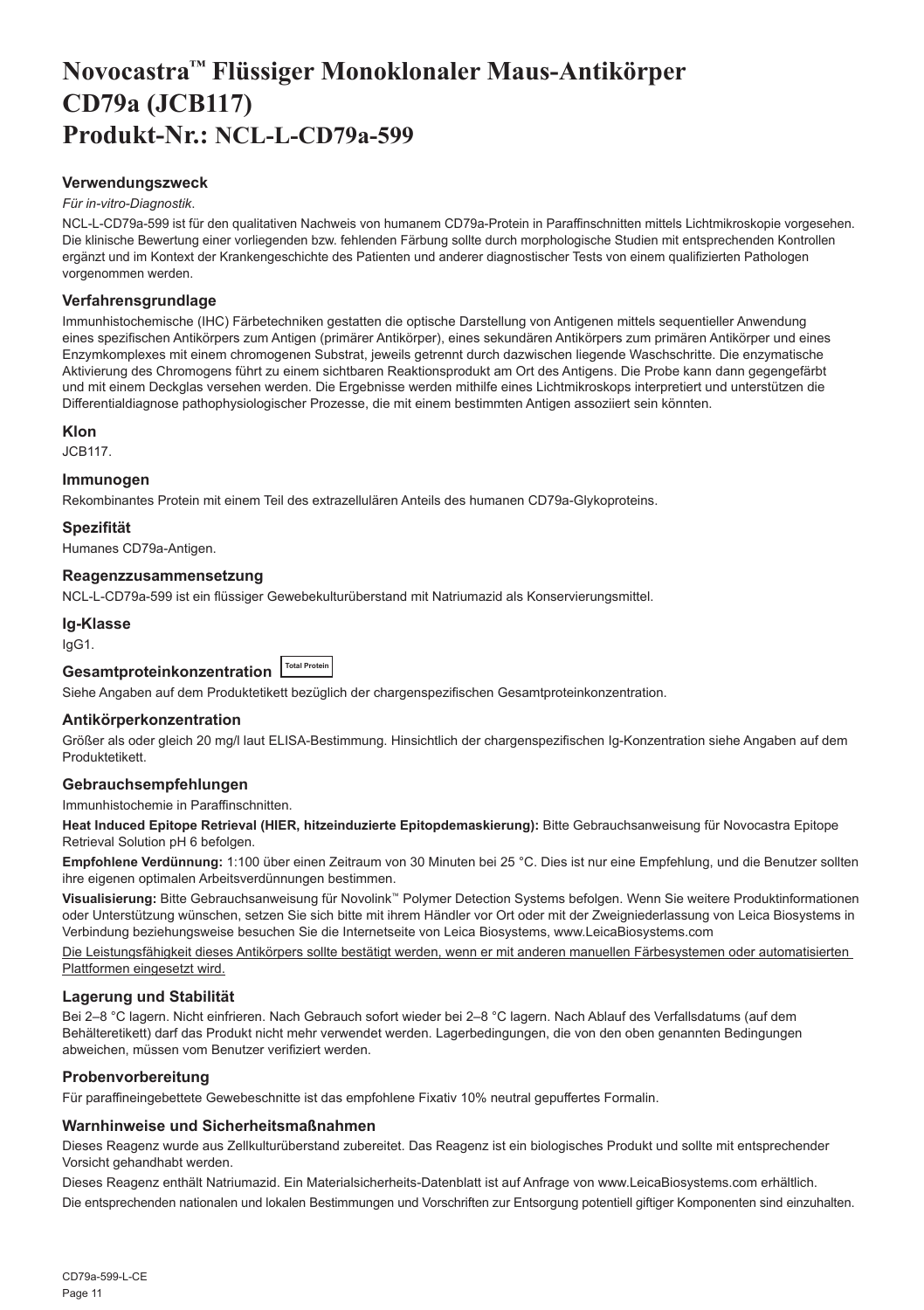Vor und nach der Fixierung sind die Proben sowie alle Materialien, die mit ihnen in Kontakt gekommen sind, als potentiell infektiös zu behandeln und daher mit entsprechender Vorsicht zu entsorgen.<sup>1</sup> Reagenzien dürfen niemals mit dem Mund pipettiert werden, und jeglicher Kontakt der Reagenzien und Proben mit Haut und Schleimhäuten ist zu vermeiden. Falls Reagenzien oder Proben mit empfindlichen Bereichen in Kontakt gekommen sind, müssen diese mit reichlich Wasser gespült werden. Ärztlichen Rat einholen.

Die mikrobielle Verunreinigung von Reagenzien ist zu minimieren, da ansonsten eine erhöhte unspezifische Färbung auftreten kann. Falls die spezifizierten Inkubationszeiten oder –temperaturen nicht eingehalten werden, kann es zu fehlerhaften Ergebnissen kommen. Jegliche Abweichungen von den angegebenen Werten müssen vom Benutzer verifiziert werden.

#### **Qualitätskontrolle**

Unterschiede bei der Gewebebearbeitung und den technischen Verfahren im Labor des Benutzers können zu signifikanten Schwankungen bei den Ergebnissen führen. Daher ist es wichtig, zusätzlich zu den folgenden Verfahren regelmäßige laborinterne Kontrollen durchzuführen.

Die Kontrollen sollten mit frischen Autopsie-/Biopsie-/chirurgischen Proben vorgenommen werden, die so bald wie möglich und auf dieselbe Weise wie die Patientenprobe(n) in Formalin fixiert, behandelt und in Paraffin eingebettet worden sind.

#### **Positive Gewebekontrolle**

Zeigt korrekt vorbereitete Gewebe und korrekte Färbetechniken an.

In jedem Färbelauf sollte für jeden Satz Testbedingungen eine positive Gewebekontrolle durchgeführt werden.

Gewebe mit schwach positiver Färbung ist für die optimale Qualitätskontrolle und den Nachweis kleiner Minderungen in der Reagenzleistung besser geeignet als ein Gewebe mit stark positiver Färbung.<sup>2</sup>

Als positive Gewebekontrolle wird Tonsille empfohlen.

Falls das positive Kontrollgewebe keine positive Färbung nachweisen kann, sollten die mit den Testproben erzielten Ergebnisse als ungültig betrachtet werden.

#### **Negative Gewebekontrolle**

Die negative Gewebekontrolle sollte nach der positiven Gewebekontrolle erfolgen, um die Spezifität der Zielantigenmarkierung durch den primären Antikörper zu verifizieren.

Für die negative Gewebekontrolle wird Kleinhirn empfohlen.

Alternativ bietet die Vielfalt unterschiedlicher Zelltypen, die in den meisten Gewebeschnitten vorliegen, häufig Stellen für eine negative Kontrolle. Jedoch sollte dies vom Benutzer verifiziert werden.

Liegt eine unspezifische Färbung vor, hat diese gewöhnlich ein diffuses Erscheinungsbild. Eine sporadische Färbung des Bindegewebes kann ebenfalls in Schnitten von übermäßig formalinfixierten Geweben beobachtet werden. Zur Bewertung der Färbeergebnisse intakte Zellen verwenden. Nekrotische oder degenerierte Zellen werden oft unspezifisch gefärbt.<sup>3</sup> Falsch-positive Ergebnisse können aufgrund einer nichtimmunologischen Bindung von Proteinen oder Substratreaktionsprodukten beobachtet werden. In Abhängigkeit von der Art der verwendeten Immunfärbung können solche Ergebnisse auch durch endogene Enzyme wie Pseudoperoxidase (Erythrozyten), endogene Peroxidase (Zytochrom C) oder endogenes Biotin (beispielsweise Leber, Mamma, Gehirn, Niere) hervorgerufen werden. Um eine endogene Enzymaktivität bzw. eine unspezifische Enzymbindung von einer spezifischen Immunreaktivität zu unterscheiden, können zusätzliche Patientengewebe ausschließlich mit Substratchromogen bzw. mit Enzymkomplexen (Avidin-Biotin, Streptavidin, markiertes Polymer) plus Substratchromogen gefärbt werden. Falls im negativen Kontrollgewebe eine spezifische Färbung auftritt, sollten die Ergebnisse mit den Patientenproben als ungültig betrachtet werden.

#### **Negative Reagenzkontrolle**

Zur Beurteilung einer unspezifischen Färbung und zur besseren Bewertung einer spezifischen Färbung an der Antigenstelle ist mit einem Schnitt jedes Patientenpräparates anstelle des primären Antikörpers eine unspezifische negative Reagenzkontrolle zu verwenden.

#### **Patientengewebe**

Mit NCL-L-CD79a-599 angefärbte Patientenproben zuletzt untersuchen. Eine positive Färbeintensität ist im Kontext einer unspezifischen Hintergrundfärbung der negativen Reagenzkontrolle zu bewerten. Wie bei jedem immunhistochemischen Test bedeutet ein negatives Ergebnis, dass das Antigen nicht nachgewiesen wurde. Ein negatives Ergebnis bedeutet jedoch nicht notwendigerweise, dass das Antigen in den getesteten Zellen / im getesteten Gewebe nicht vorlag. Bei Bedarf sollte zur Identifizierung falsch-negativer Reaktionen eine Gruppe von Antikörpern verwendet werden.

#### **Erwartete Ergebnisse**

#### Normale Gewebe

Klon JCB117 wies das CD79a-Protein auf der Zellmembran von B-Lymphozyten in verschiedenen untersuchten Geweben nach. (Gesamtzahl der untersuchten Normalgewebeproben = 124.)

#### Anomale Gewebe

Klon JCB117 färbte 23/75 bösartige hämatologische Erkrankungen (darunter 6/6 diffusen großzelligen B-Zell-Lymphomen, 4/45 Hodgkin-Lymphomen, 3/4 Magenschleimhaut-assoziierten B-Zell-Lymphomen, 3/3 Mantelzell-Lymphomen, 2/2 chronischen lymphozytischen B-Zell-Leukämien, 1/5 angioimmunoblastischen T-Zell-Lymphomen, 1/1 kleinen lymphozytischen Lymphom, 1/1 Randzonen-B-Zell-Lymphom, 1/1 Burkitt-Lymphom, 1/1 großzelligen anaplastischen Lymphom, 0/3 T-Zell-Lymphomen, 0/1 peripheren T-Zell-Lymphom und 0/1 diffusen lymphoblastischen T-Zell-Lymphom und 0/1 Non-Hodgkin-B-Zell-Lymphom). Bei Darmtumoren (0/9), Schilddrüsentumoren (0/5), Brusttumoren (0/5), Tumoren metastatischen Ursprungs (0/4), Gehirntumoren (0/4), Lebertumoren (0/4), Lungentumoren (0/4), Ovarialtumoren (0/3), Speiseröhrentumoren (0/3), Magentumoren (0/3), Nebennierentumoren (0/2), Blasentumoren (0/2), Knochentumoren (0/2), Nierentumoren (0/2), Kopf- und Halstumoren (0/2), Prostatatumoren (0/2), Speicheldrüsentumoren (0/2), Seminomen (0/2), Zervixtumoren (0/2), Endometrialtumoren (0/2), Melanomen (0/2) einer Prostatahyperplasie (0/1), einem Plattenepithelkarzinom der Zunge (0/1), einem Pankreastumor (0/1) und einem Hauttumor (0/1) wurde keine Färbung nachgewiesen. (Gesamtzahl untersuchten pathologischen Gewebeproben = 145).

**NCL-L-CD79a-599 wird für den Nachweis von CD79a-Protein in normalem und neoplastischem Gewebe als zusätzliches Hilfsmittel zur herkömmlichen Histopathologie unter Verwendung nicht-immunologischer histochemischer Färbemittel empfohlen.**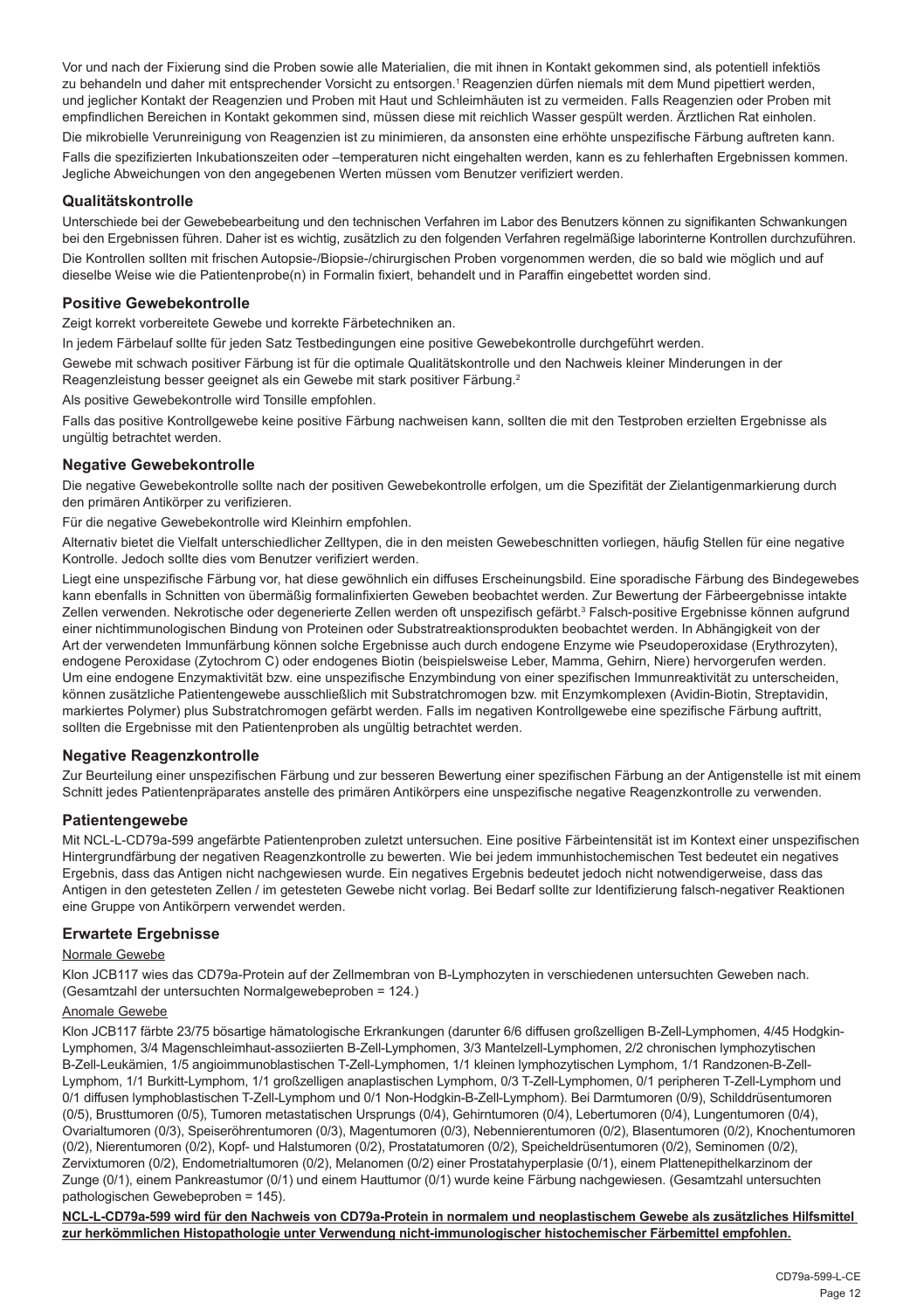#### **Allgemeine Beschränkungen**

Die Immunhistochemie ist ein mehrstufiger diagnostischer Prozess, der eine spezialisierte Ausbildung auf den folgenden Gebieten erfordert: Auswahl der entsprechenden Reagenzien; Gewebeauswahl, -fixierung und -verarbeitung; Vorbereitung des IHC-Objektträgers sowie Bewertung der Färbeergebnisse.

Die Gewebefärbung hängt von der Handhabung und Verarbeitung des Gewebes vor dem Färben ab. Unsachgemäßes Fixieren, Einfrieren, Auftauen, Waschen, Trocknen, Erwärmen, Schneiden oder eine Kontamination mit anderen Geweben oder Flüssigkeiten kann zu Artefakten, Antikörper-Trapping oder falsch-negativen Ergebnissen führen. Abweichende Ergebnisse können aufgrund von Unterschieden bei der Fixierung und Einbettung oder intrinsischen Unregelmäßigkeiten im Gewebe selbst entstehen.4

Eine exzessive oder unvollständige Gegenfärbung kann die korrekte Bewertung von Ergebnissen gefährden.

Die klinische Bewertung einer vorliegenden bzw. fehlenden Färbung sollte durch morphologische Studien mit entsprechenden Kontrollen ergänzt und im Kontext der Krankengeschichte des Patienten und anderer diagnostischer Tests von einem qualifizierten Pathologen vorgenommen werden.

Antikörper von Leica Biosystems Newcastle Ltd sind wo angezeigt für die Verwendung entweder auf gefrorenen oder in Paraffin eingebetteten Schnitten mit spezifischen Fixierungsanforderungen bestimmt. Es kann insbesondere bei Neoplasmen zu einer unerwarteten Antigenexpression kommen. Die klinische Bewertung eines gefärbten Gewebeschnitts muss eine morphologische Analyse und die Auswertung der entsprechenden Kontrollen einschließen.

#### **Literatur - Allgemein**

- 1. National Committee for Clinical Laboratory Standards (NCCLS). Protection of laboratory workers from infectious diseases transmitted by blood and tissue; proposed guideline. Villanova, P.A. 1991; 7(9). Order code M29-P.
- 2. Battifora H. Diagnostic uses of antibodies to keratins: a review and immunohistochemical comparison of seven monoclonal and three polyclonal antibodies. Progress in Surgical Pathology. 6:1–15. eds. Fenoglio-Preiser C, Wolff CM, Rilke F. Field & Wood, Inc., Philadelphia.
- 3. Nadji M, Morales AR. Immunoperoxidase, part I: the techniques and pitfalls. Laboratory Medicine. 1983; 14:767.
- 4. Omata M, Liew CT, Ashcavai M, Peters RL. Nonimmunologic binding of horseradish peroxidase to hepatitis B surface antigen: a possible source of error in immunohistochemistry. American Journal of Clinical Pathology. 1980; 73:626.
- 5. Bhargava P, Kallakury B, Ross J, et al. CD79a is heterogeneously expressed in neoplastic and normal myeloid precursors and megakaryocytes in an antibody clone-dependent manner. American Journal of Clinical Pathology. 2007; 128(2): 306-313.
- 6. Torlakovic E, Torlakovic G, Nguyen P, et al. The value of anti-pax-5 immunostaining in routinely fixed and paraffin-embedded sections: a novel pan pre-B and B-cell marker. The American Journal of Surgical Pathology. 2002; 26(10): 1343-1350.
- 7. Blakolmer K, Vesely M, Kummer J, et al. Immunoreactivity of B-cell markers (CD79a, L26) in rare cases of extranodal cytotoxic peripheral T- (NK/T-) cell lymphomas. Modern Pathology. 2000; 13(7): 766-772.
- 8. Pilozzi E, Pulford K, Jones M, et al. Co-expression of CD79a (JCB117) and CD3 by lymphoblastic lymphoma. The Journal of Pathology. 1998;186(2):140-143.

#### **Änderungen zur vorhergehenden Ausgabe**

Nicht anwendbar.

#### **Ausgabedatum**

05 Dezember 2018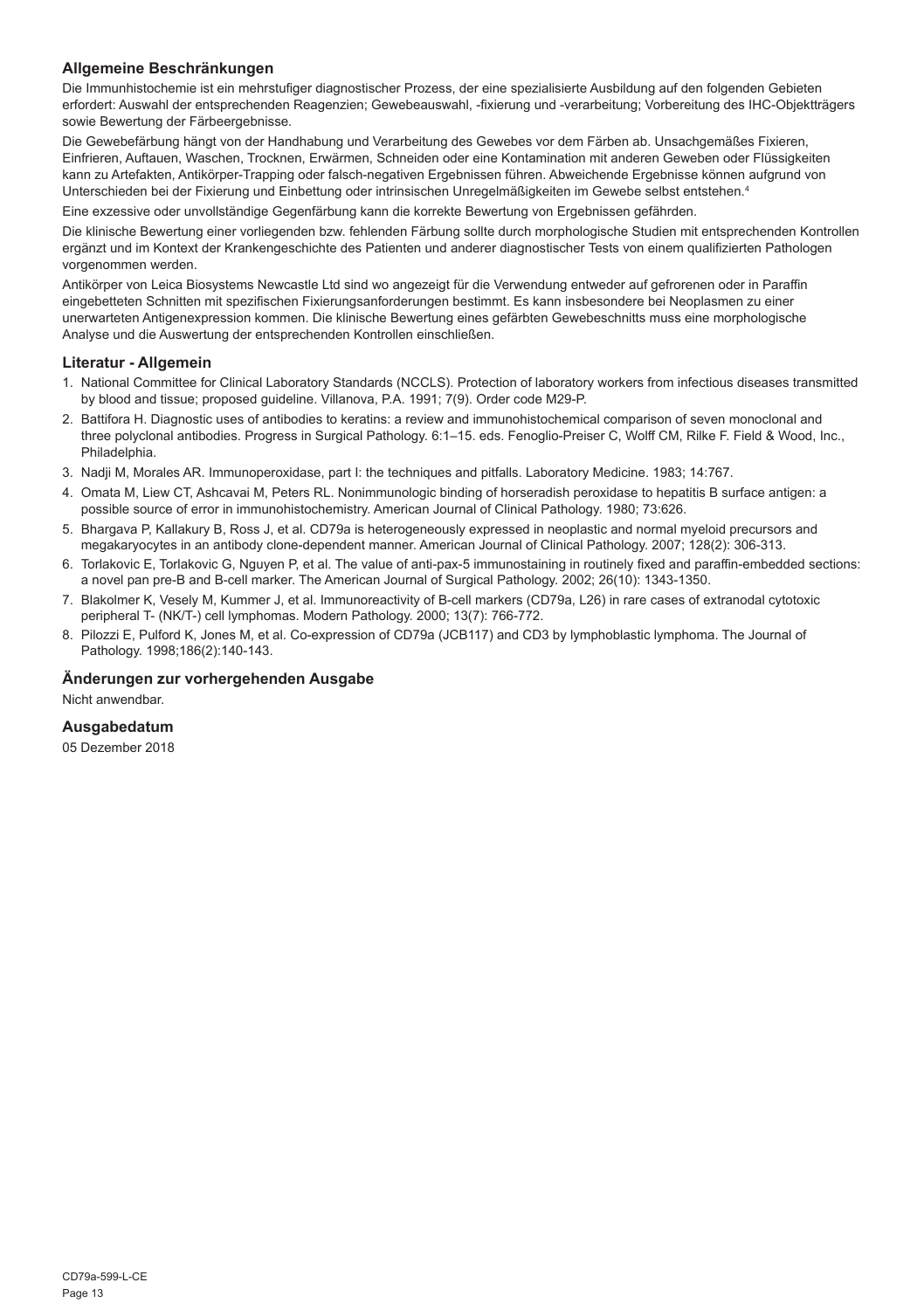## <span id="page-14-0"></span>**Anticuerpo monoclonal líquido de ratón Novocastra™ CD79a (JCB117) Código De Producto: NCL-L-CD79a-599**

#### **Indicaciones De Uso**

#### *Para uso diagnóstico in vitro*.

NCL-L-CD79a-599 está indicado para la identificación cualitativa en secciones de parafina, mediante microscopía óptica, de la proteína CD79a humana. La interpretación clínica de cualquier tinción o de su ausencia debe complementarse con estudios morfológicos, con el uso de los controles adecuados, y un anatomopatólogo cualificado debe evaluarla en el contexto del historial clínico del paciente y de otras pruebas diagnósticas.

#### **Principio Del Procedimiento**

Las técnicas de tinción inmunohistocitoquímica (IHQ) permiten la visualización de antígenos mediante la aplicación secuencial de un anticuerpo específico dirigido contra el antígeno (anticuerpo primario), un anticuerpo secundario dirigido contra el anticuerpo primario y un complejo enzimático con un sustrato cromogénico, con pasos de lavado intercalados. La activación enzimática del cromógeno produce una reacción visible en el lugar en que se encuentra el antígeno. Luego se puede contrateñir la muestra y cubrirla con un cubreobjeto. Los resultados se interpretan utilizando un microscopio óptico y son de ayuda en el diagnóstico diferencial de los procesos fisiopatológicos, que pueden estar o no vinculados a un determinado antígeno.

#### **Clon**

JCB117.

#### **Inmunógeno**

Proteína recombinante que contiene parte de la porción extracelular de la glucoproteína CD79a humana.

#### **Especificidad**

Antígeno CD79a humano.

#### **Composición Del Reactivo**

NCL-L-CD79a-599 es un sobrenadante de cultivo tisular líquido que contiene azida sódica como conservante.

### **Clase de Ig**

IgG1.

### **Concentración Total De Proteína Total Protein**

Consulte la etiqueta del vial para ver la concentración total de proteína específica del lote.

#### **Concentración De Anticuerpo**

Igual o superior a 20 mg/l, según se ha determinado mediante ELISA. Consulte en la etiqueta del vial la concentración de Ig específica del lote.

#### **Recomendaciones De Uso**

Inmunohistocitoquímica con secciones de parafina.

**Recuperación de epítopos termoinducida (Heat Induced Epitope Retrieval, HIER):** Siga las instrucciones de uso de Novocastra Epitope Retrieval Solution pH 6.

**Dilución sugerida:** 1:100 durante 30 minutos a 25 °C. Esta es tan solo una pauta y cada usuario debe determinar sus propias diluciones de trabajo óptimas.

**Visualización:** Por favor, siga las instrucciones de uso de Novolink™ Polymer Detection Systems. Para obtener más información sobre el producto o para recibir soporte, póngase en contacto con su distribuidor local o con la oficina regional de Leica Biosystems, o bien visite el sitio web de Leica Biosystems, www.LeicaBiosystems.com

El rendimiento de este anticuerpo se debe validar cuando se utiliza con otros sistemas manuales de tinción o plataformas automatizadas.

#### **Almacenamiento Y Estabilidad**

Almacénelo a una temperatura de 2–8 °C. No lo congele. Devuélvalo a 2–8 °C inmediatamente después de su uso. No lo utilice después de la fecha de caducidad indicada en la etiqueta del vial. Cualesquiera condiciones de almacenamiento que no sean las arriba especificadas deben ser verificadas por el usuario.

#### **Preparación De Las Muestras**

El fijador recomendado para secciones de tejido incluidos en parafina es formol tamponado neutro al 10%.

#### **Advertencias Y Precauciones**

Este reactivo se ha preparado a partir del sobrenadante de un cultivo celular. Como se trata de un producto de origen biológico, debe manipularse con precaución.

Este reactivo contiene azida sódica. Está disponible una Hoja de información sobre la seguridad del material, previa petición, o en www.LeicaBiosystems.com

Consulte las normativas nacionales, estatales, provinciales o municipales acerca de cómo desechar cualquier componente potencialmente tóxico.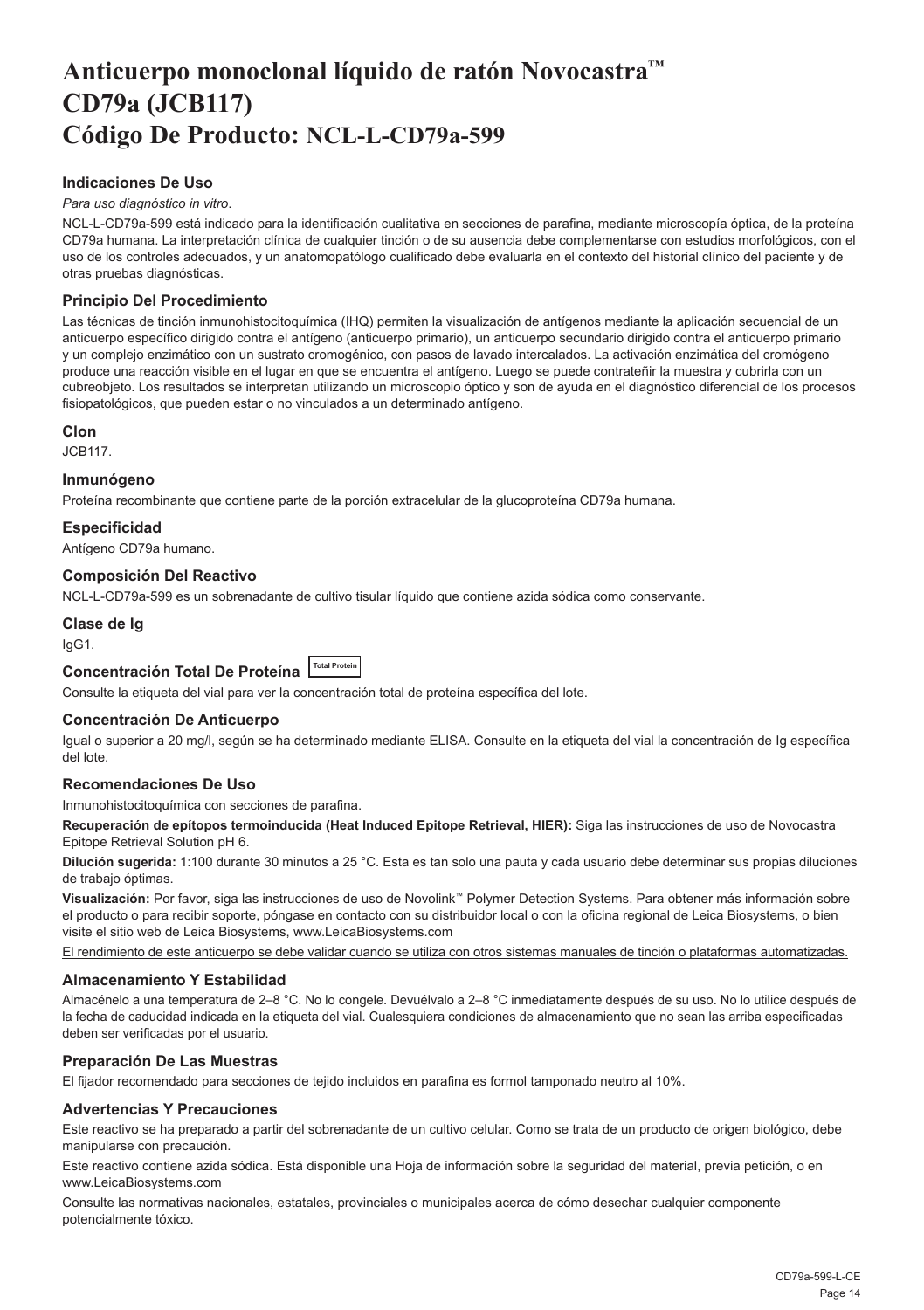Las muestras, antes y después de ser fijadas, así como todos los materiales expuestos a ellas, deben manipularse como susceptibles de transmitir una infección, y se deben desechar tomando las precauciones adecuadas.<sup>1</sup> No pipetee nunca los reactivos con la boca, y evite el contacto de la piel y de las membranas mucosas con los reactivos y las muestras. Si los reactivos o las muestras entran en contacto con zonas delicadas, lave éstas con abundante agua. Acuda inmediatamente al médico.

Reduzca al mínimo la contaminación microbiana de los reactivos; de lo contrario, podría producirse un aumento de la tinción no específica. Cualquier tiempo o temperatura de incubación que no sean los aquí especificados pueden conducir a resultados erróneos. Cualquier cambio de tal naturaleza debe ser validado por el usuario.

#### **Control De Calidad**

Las diferencias en el procesamiento de los tejidos y en los procedimientos técnicos del laboratorio del usuario pueden producir una variabilidad significativa en los resultados; por ello, es necesario que éste lleve a cabo regularmente los controles de su propio laboratorio, además de los siguientes procedimientos.

Los controles deben ser muestras frescas de autopsia, biopsia o quirúrgicas fijadas en formol, procesadas e incluidas en parafina, lo antes posible, de manera idéntica a la utilizada para la muestra o muestras del paciente o pacientes.

#### **Control Tisular Positivo**

Se utiliza para indicar la preparación correcta de los tejidos y las técnicas de tinción adecuadas.

Debe incluirse un control tisular positivo por cada conjunto de condiciones de ensayo en cada tinción o serie de tinciones realizada. Un tejido con una tinción positiva débil es más adecuado que un tejido con una tinción positiva intensa para lograr un control de calidad óptimo y para detectar niveles bajos de degradación del reactivo.<sup>2</sup>

El tejido de control positivo recomendado es amígdala.

Si el tejido de control positivo no muestra tinción positiva, los resultados de las muestras analizadas deben considerarse no válidos.

#### **Control Tisular Negativo**

Debe examinarse después del control de tejido positivo, a fin de verificar la especificidad del marcado del antígeno diana por el anticuerpo primario.

El tejido de control negativo recomendado es cerebelo.

O bien, la variedad de diferentes tipos de células presentes en la mayoría de los cortes de tejido ofrece con frecuencia lugares de control negativo, pero esto debe ser verificado por el usuario.

Si aparece una tinción no específica, ésta tiene generalmente aspecto difuso. En cortes de tejido fijados excesivamente con formol puede observarse también una tinción esporádica del tejido conectivo. Utilice células intactas para la interpretación de los resultados de la tinción. A menudo, las células necróticas o degeneradas quedan teñidas de forma no específica.<sup>3</sup> También pueden observarse falsos positivos causados por la unión no inmunológica a proteínas o a productos de reacción del sustrato. Estos falsos positivos pueden estar causados también por enzimas endógenas tales como la pseudoperoxidasa (eritrocitos), la peroxidasa endógena (citocromo C), o la biotina endógena (por ejemplo, de hígado, mama, cerebro, riñón), en función del tipo de inmunotinción utilizada. Para diferenciar la actividad de las enzimas endógenas o los enlaces no específicos de las enzimas de la inmunorreactividad específica, pueden teñirse otros tejidos del paciente exclusivamente con cromógeno sustrato o con complejos enzimáticos (avidina-biotina, estreptavidina, polímeros marcados) y cromógeno sustrato respectivamente. Si se produce una tinción específica del control tisular negativo, los resultados de las muestras de los pacientes deben considerarse no válidos.

#### **Control De Reactivo Negativo**

Utilice un control de reactivo negativo no específico en lugar del anticuerpo primario con un corte de cada muestra del paciente a fin de evaluar la tinción no específica y obtener una mejor interpretación de la tinción específica en el lugar en que se encuentra el antígeno.

#### **Tejido Del Paciente**

Examine las muestras de pacientes teñidas con NCL-L-CD79a-599 al final. La intensidad de la tinción positiva debe valorarse en el contexto de cualquier tinción de fondo no específica del control de reactivo negativo. Como con cualquier prueba inmunohistocitoquímica, un resultado negativo significa que no se ha detectado antígeno, y no que el antígeno esté ausente en las células o tejido probados. Si es necesario, use un panel de anticuerpos para identificar falsas reacciones negativas.

#### **Resultados esperados**

#### Teiidos normales

El clon JCB117 detectó la proteína CD79a sobre la membrana celular de linfocitos B en diversos tejidos evaluados. (Cifra total de casos normales evaluados = 124).

#### Anormal del tejido

El clon JCB117 tiñó 23/75 tumores malignos hematológicos (incluidos 6/6 linfomas difusos macrocíticos de linfocitos B, 4/45 linfomas de Hodgkin, 3/4 linfomas de linfocitos B asociados a mucosas, 3/3 linfomas de células del manto, 2/2 leucemias linfocíticas crónicas de linfocitos B, 1/5 linfomas angioinmunoblásticos de linfocitos T, 1/1 linfoma linfocítico pequeño, 1/1 linfoma de zona marginal de linfocitos B, 1/1 linfoma de Burkitt, 1/1 linfomas macrocíticos anaplásicos, 0/3 linfomas de linfocitos T, 0/1 linfoma periférico de linfocitos T, 0/1 linfoma linfoblástico difuso de linfocitos T y 0/1 linfoma no Hodgkin de linfocitos B). No se observó tinción en tumores intestinales (0/9), tumores tiroideos (0/5), tumores mamarios (0/5), tumores de origen metastásico (0/4), tumores cerebrales (0/4), tumores hepáticos (0/4), tumores pulmonares (0/4), tumores ováricos (0/3), tumores esofágicos (0/3), tumores gástricos (0/3), tumores de la glándula suprarrenal (0/2), tumores vesicales (0/2), tumores óseos (0/2), tumores renales (0/2), tumores de cabeza y cuello (0/2), tumores prostáticos (0/2), tumores de las glándulas salivales (0/2), seminomas (0/2), tumores cervicales (0/2), tumores endometriales (0/2), melanomas (0/2), una hiperplasia prostática (0/1), un carcinoma escamoso de la lengua (0/1), un tumor pancreático (0/1) y un tumor cutáneo (0/1). (Cifra total de casos anormales evaluados = 145).

#### **NCL-L-CD79a-599 está recomendado para la detección de proteína CD79a en tejidos normales y neoplásicos, como complemento de la histopatología tradicional con tinciones histoquímicas no inmunológicas.**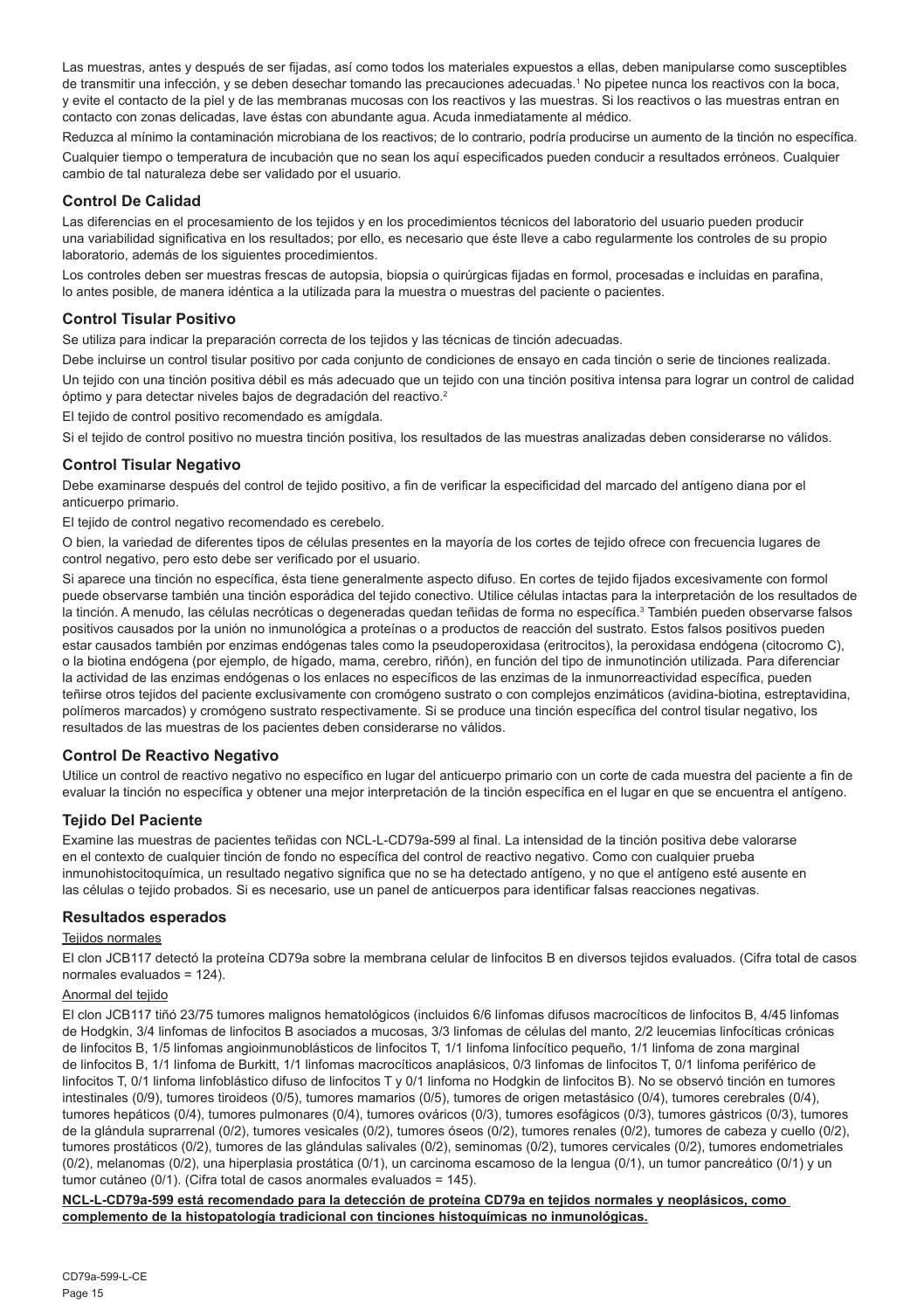#### **Limitaciones Generales**

La inmunohistocitoquímica es un proceso de diagnóstico en varias fases que abarca: la formación especializada en la selección de los reactivos apropiados, la selección, fijación y procesamiento de tejidos, la preparación del portaobjeto para IHQ, y la interpretación de los resultados de la tinción.

La tinción de los tejidos depende de la manipulación y el procesamiento del tejido previos a la tinción. Una fijación, congelación, descongelación, lavado, secado, calentamiento o seccionamiento incorrectos, o la contaminación con otros tejidos o líquidos pueden generar artefactos, atrapamiento del anticuerpo o falsos negativos. La aparición de resultados incoherentes puede deberse a variaciones en los métodos de fijación y de inclusión, o a irregularidades inherentes al tejido.<sup>4</sup>

Una contratinción excesiva o incompleta puede poner en peligro la interpretación correcta de los resultados.

La interpretación clínica de cualquier tinción o de su ausencia debe complementarse con estudios morfológicos, con el uso de los controles adecuados, y un anatomopatólogo cualificado debe evaluarla en el contexto del historial clínico del paciente y de otras pruebas diagnósticas.

Los anticuerpos de Leica Biosystems Newcastle Ltd son para utilizarlos, según se indique, con secciones congeladas o incluidas en parafina, con requisitos de fijación específicos. Puede producirse una expresión inesperada del antígeno, especialmente en las neoplasias. La interpretación clínica de cualquier sección de tejido teñida debe incluir un análisis morfológico y la evaluación de los controles apropiados.

#### **Bibliografía - General**

- 1. National Committee for Clinical Laboratory Standards (NCCLS). Protection of laboratory workers from infectious diseases transmitted by blood and tissue; proposed guideline. Villanova, P.A. 1991; 7(9). Order code M29-P.
- 2. Battifora H. Diagnostic uses of antibodies to keratins: a review and immunohistochemical comparison of seven monoclonal and three polyclonal antibodies. Progress in Surgical Pathology. 6:1–15. eds. Fenoglio-Preiser C, Wolff CM, Rilke F. Field & Wood, Inc., Philadelphia.
- 3. Nadji M, Morales AR. Immunoperoxidase, part I: the techniques and pitfalls. Laboratory Medicine. 1983; 14:767.
- 4. Omata M, Liew CT, Ashcavai M, Peters RL. Nonimmunologic binding of horseradish peroxidase to hepatitis B surface antigen: a possible source of error in immunohistochemistry. American Journal of Clinical Pathology. 1980; 73:626.
- 5. Bhargava P, Kallakury B, Ross J, et al. CD79a is heterogeneously expressed in neoplastic and normal myeloid precursors and megakaryocytes in an antibody clone-dependent manner. American Journal of Clinical Pathology. 2007; 128(2): 306-313.
- 6. Torlakovic E, Torlakovic G, Nguyen P, et al. The value of anti-pax-5 immunostaining in routinely fixed and paraffin-embedded sections: a novel pan pre-B and B-cell marker. The American Journal of Surgical Pathology. 2002; 26(10): 1343-1350.
- 7. Blakolmer K, Vesely M, Kummer J, et al. Immunoreactivity of B-cell markers (CD79a, L26) in rare cases of extranodal cytotoxic peripheral T- (NK/T-) cell lymphomas. Modern Pathology. 2000; 13(7): 766-772.
- 8. Pilozzi E, Pulford K, Jones M, et al. Co-expression of CD79a (JCB117) and CD3 by lymphoblastic lymphoma. The Journal of Pathology. 1998;186(2):140-143.

#### **Correcciones A La Publicación Anterior**

No corresponde

#### **Fecha De Publicación**

05 de diciembre de 2018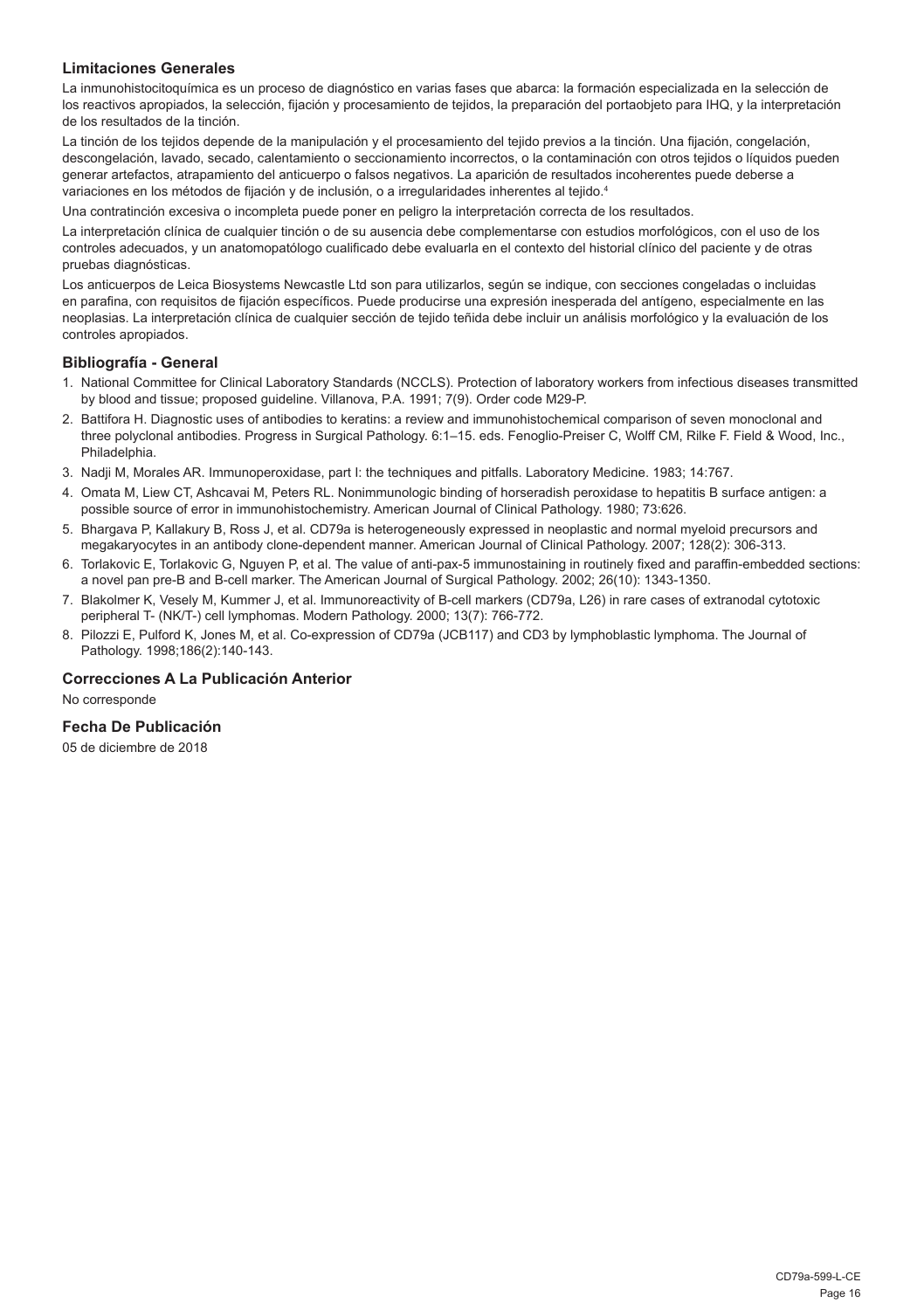## <span id="page-17-0"></span>**Anticorpo monoclonal líquido de rato Novocastra™ CD79a (JCB117) Código Do Produto: NCL-L-CD79a-599**

#### **Utilização prevista**

#### *Para utilização em diagnósticos in vitro*.

O NCL-L-CD79a-599 destina-se à identificação qualitativa, por microscopia ótica, da proteína CD79a humana em cortes de tecido em parafina. A interpretação clínica de qualquer coloração ou da sua ausência deve ser complementada por estudos morfológicos empregando os devidos controlos e deve ser avaliada por um patologista qualificado, dentro do contexto do historial clínico do doente e de outros testes de diagnóstico.

#### **Princípio Do Procedimento**

As técnicas de coloração imunohistoquímica (IHC) permitem que se faça a visualização de antígenos por meio da aplicação sequencial de um anticorpo específico do antígeno (o anticorpo primário), de um anticorpo secundário ao anticorpo primário, e de um complexo enzimático com um substrato cromogénico e etapas de lavagem de permeio. A activação enzimática do cromogénio resulta num produto de reacção visível no local do antígeno. A amostra pode então ser contrastada e coberta com uma lamela. Os resultados são interpretados por meio de um microscópio óptico, e ajudam a formular o diagnóstico diferencial dos processos fisiopatológicos, os quais podem ou não estar associados a antígenos específicos.

#### **Clone**

JCB117.

#### **Imunogénio**

Proteína recombinante contendo parte da porção extracelular da glicoproteína CD79a humana.

#### **Especificidade**

Antigénio CD79a humano.

#### **Composição Do Reagente**

O NCL-L-CD79a-599 é um sobrenadante líquido de cultura de tecidos contendo azida de sódio como conservante.

#### **Classe De Ig**

IgG1.

### **Concentração Total De Proteína Total Protein**

Consultar a etiqueta da ampola para determinar a concentração total de proteína do lote específico.

#### **Concentração De Anticorpo**

Igual ou superior a 20 mg/l conforme determinado por ELISA. Consultar a etiqueta da ampola para determinar a concentração de Ig do lote específico.

#### **Recomendações Sobre A Utilização**

Imunohistoquímica em cortes de inclusões em parafina.

**Recuperação de epítopo induzida por calor (Heat Induced Epitope Retrieval, HIER):** siga as instruções de utilização de Novocastra Epitope Retrieval Solution pH 6.

**Diluição sugerida:** 1:100 durante 30 minutos a 25 °C. Esta recomendação serve apenas de orientação e os utilizadores devem determinar as suas diluições óptimas de trabalho.

**Visualização:** Queira seguir as instruções de utilização de Novolink™ Polymer Detection Systems. Para informação adicional do produto ou assistência, contactar o seu distribuidor local ou escritório regional de Leica Biosystems ou, alternativamente, visitar o sitio web de Leica Biosystems, www.LeicaBiosystems.com

O desempenho deste anticorpo deve ser validado quando utilizado com outros sistemas manuais de coloração ou plataformas automáticas.

#### **Armazenamento E Estabilidade**

Armazenar a 2–8 °C. Não congelar. Retornar à temperatura de 2–8 °C imediatamente após a utilização. Não utilizar após o prazo de validade indicado no rótulo do recipiente. As condições de armazenamento que diferirem das que se encontram especificadas acima devem ser verificadas pelo utilizador.

#### **Preparação Das Amostras**

O fixador recomendado é formol tamponado neutro a 10% para secções de tecido envolvidas em parafina.

#### **Avisos E Precauções**

Este reagente foi preparado a partir do sobrenadante de cultura celular. Visto ser um produto biológico, deve ser manuseado com o devido cuidado.

Este reagente contém azida sódica. Encontra-se disponível uma Ficha de Dados de Segurança do Material, mediante pedido ou através do site www.LeicaBiosystems.com

Consultar a legislação aplicável em relação ao descarte de quaisquer componentes potencialmente tóxicos.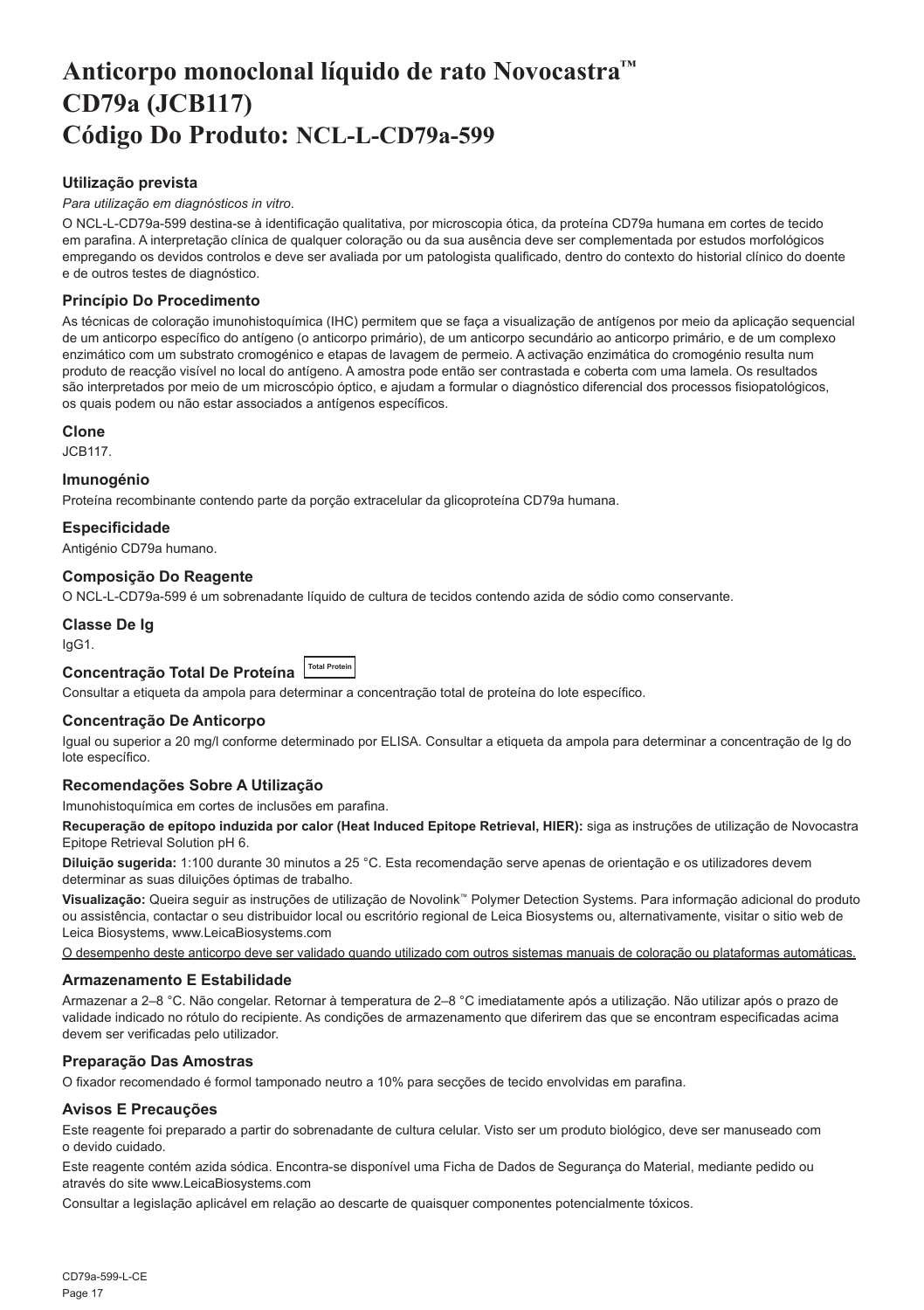As amostras, antes e depois da sua fixação, bem como todos os materiais expostos às mesmas, devem ser manipulados como se tivessem a capacidade de transmitir infecções e devem ser descartados com as devidas precauções.<sup>1</sup> Não pipetar nunca os reagentes com a boca e evitar o contacto entre a pele e membranas mucosas e os reagentes e amostras. Caso os reagentes ou amostras entrem em contacto com áreas sensíveis, lavar com grandes quantidades de água. Consultar um médico.

Minimizar a contaminação microbiana dos reagentes para evitar a possibilidade do aumento da coloração não específica.

Os períodos de incubação ou temperaturas diferentes dos que foram especificados poderão dar azo a resultados errados. Todas as alterações desse tipo devem ser validadas pelo utilizador.

#### **Controlo Da Qualidade**

As diferenças entre os diferentes métodos e técnicas de processamento de tecidos no laboratório do utilizador podem causar uma grande variabilidade de resultados, requerendo a realização frequente de controlos internos suplementares aos procedimentos que se seguem.

Os controlos devem ser amostras de autópsia/biopsia/cirurgia frescas, fixadas em formol, processadas e envolvidas em cera parafínica logo que possível, da mesma maneira que a(s) amostra(s) do(s) doente(s).

#### **Controlo De Tecido Positivo**

Usado para assinalar os tecidos correctamente preparados e as técnicas de coloração indicadas.

Cada conjunto de condições de testes, em cada processo de coloração, deve incluir um controlo de tecido positivo.

Os tecidos com uma coloração positiva fraca são mais indicados do que os têm uma coloração positiva forte para proporcionarem um controlo de qualidade óptimo, bem como para detectar níveis reduzidos de degradação dos reagentes.<sup>2</sup>

O tecido de controlo positivo recomendado são as amígdalas.

Se o controlo de tecido positivo não demonstrar uma coloração positiva, os resultados obtidos com as amostras de testes devem ser considerados inválidos.

#### **Controlo De Tecido Negativo**

Este deve ser examinado depois do controlo de tecido positivo para verificar a especificidade da marcação do antígeno objectivado pelo anticorpo primário.

O tecido de controlo negativo recomendado é o cerebelo.

Alternativamente, a variedade de diferentes tipos de células presentes na maioria das secções de tecidos oferece muitas vezes locais de controlo negativo, mas isto deve ser verificado pelo utilizador.

A coloração não específica, caso ocorra, tem geralmente um aspecto difuso. A coloração esporádica do tecido conjuntivo pode também ter lugar em secções de tecido excessivamente fixado em formol. Devem utilizar-se células intactas para a interpretação dos resultados da coloração. As células necróticas ou degeneradas causam muitas vezes uma coloração não específica.<sup>3</sup> Podem verificar-se resultados positivos falsos devido à ligação não imunológica de proteínas ou de produtos da reacção do substrato. Esses resultados podem também ser causados por enzimas endógenas tais como a pseudoperoxidase (eritrócitos), a peroxidase endógena (citocromo C), ou a biotina endógena (ex. no fígado, mama, cérebro ou rim) dependendo do tipo de imunocoloração utilizado. Para diferenciar entre a actividade das enzimas endógenas e as ligações não específicas de enzimas de imunoreactividade específica, podem colorir-se tecidos adicionais dos doentes exclusivamente com substrato cromogénio ou com complexos de enzimas (avidina-biotina, estreptavidina, polímero marcado) e substrato-cromogénio, respectivamente. Se ocorrer a coloração específica no controlo de tecido negativo, os resultados dos testes feitos com as amostras do doente devem ser considerados inválidos.

#### **Controlo De Reagente Negativo**

Utilizar um controlo de reagente negativo não específico em vez do anticorpo primário com uma secção de cada amostra de doente para avaliar a coloração não específica e permitir uma melhor interpretação da coloração específica no local do antígeno.

#### **Tecido Do Doente**

Examinar as amostras de doentes coradas com NCL-L-CD79a-599 em último lugar. A intensidade da coloração positiva deve ser avaliada dentro do contexto de qualquer coloração não específica de fundo do controlo de reagente negativo. Tal como com qualquer teste imunohistoquímico, um resultado negativo significa que o antígeno não foi detectado, e não que o antígeno se encontrava ausente das células ou tecido analisados. Se necessário, deve utilizar-se um painel de anticorpos para identificar reacções falso-negativas.

#### **Resultados Previstos**

#### Tecidos normais

O Clone JCB117 detetou a proteína CD79a na membrana celular de linfócitos B nos vários tecidos avaliados. (Número total de casos normais avaliados = 124.)

#### Tecidos anormal

O clone JCB117 corou 23/75 tumores malignos hematológicos (incluindo 6/6 linfomas difusos de linfócitos B grandes, 4/45 linfomas de Hodgkin, 3/4 linfomas de linfócitos B associados à mucosa, 3/3 linfomas de células do manto, 2/2 leucemias linfocíticas crónicas de linfócitos B, 1/5 linfomas de linfócitos T angioimunoblásticos, 1/1 linfoma linfocítico de pequenas células, 1/1 linfoma de linfócitos B de zona marginal, 1/1 linfoma de Burkitt, 1/1 linfoma anaplásico de grandes células, 0/3 linfomas de linfócitos T, 0/1 linfoma periférico de linfócitos T e 0/1 linfoma linfoblástico difuso de linfócitos T e 0/1 linfoma de linfócitos B não Hodgkin). Não foi observada coloração em tumores intestinais (0/9), tumores da tiroide (0/5), tumores mamários (0/5), tumores de origem metastática (0/4), tumores cerebrais (0/4), tumores hepáticos (0/4), tumores pulmonares (0/4), tumores ováricos (0/3), tumores do esófago (0/3), tumores gástricos (0/3), tumores da glândula suprarrenal (0/2), tumores da bexiga (0/2), tumores ósseos (0/2), tumores renais (0/2), tumores da cabeça e do pescoço (0/2), tumores prostáticos (0/2), tumores da glândula salivar (0/2), seminomas (0/2), tumores do colo do útero (0/2), tumores endometriais (0/2), melanomas (0/2), uma hiperplasia prostática (0/1), um carcinoma das células escamosas da língua (0/1), um tumor pancreático (0/1) e um tumor cutâneo (0/1). (Número total de casos anormais avaliados = 145.)

**O NCL-L-CD79a-599 é recomendado para a deteção da proteína CD79a em tecidos normais e neoplásicos, como auxiliar da histopatologia convencional, através da utilização de corantes histoquímicos não imunológicos.**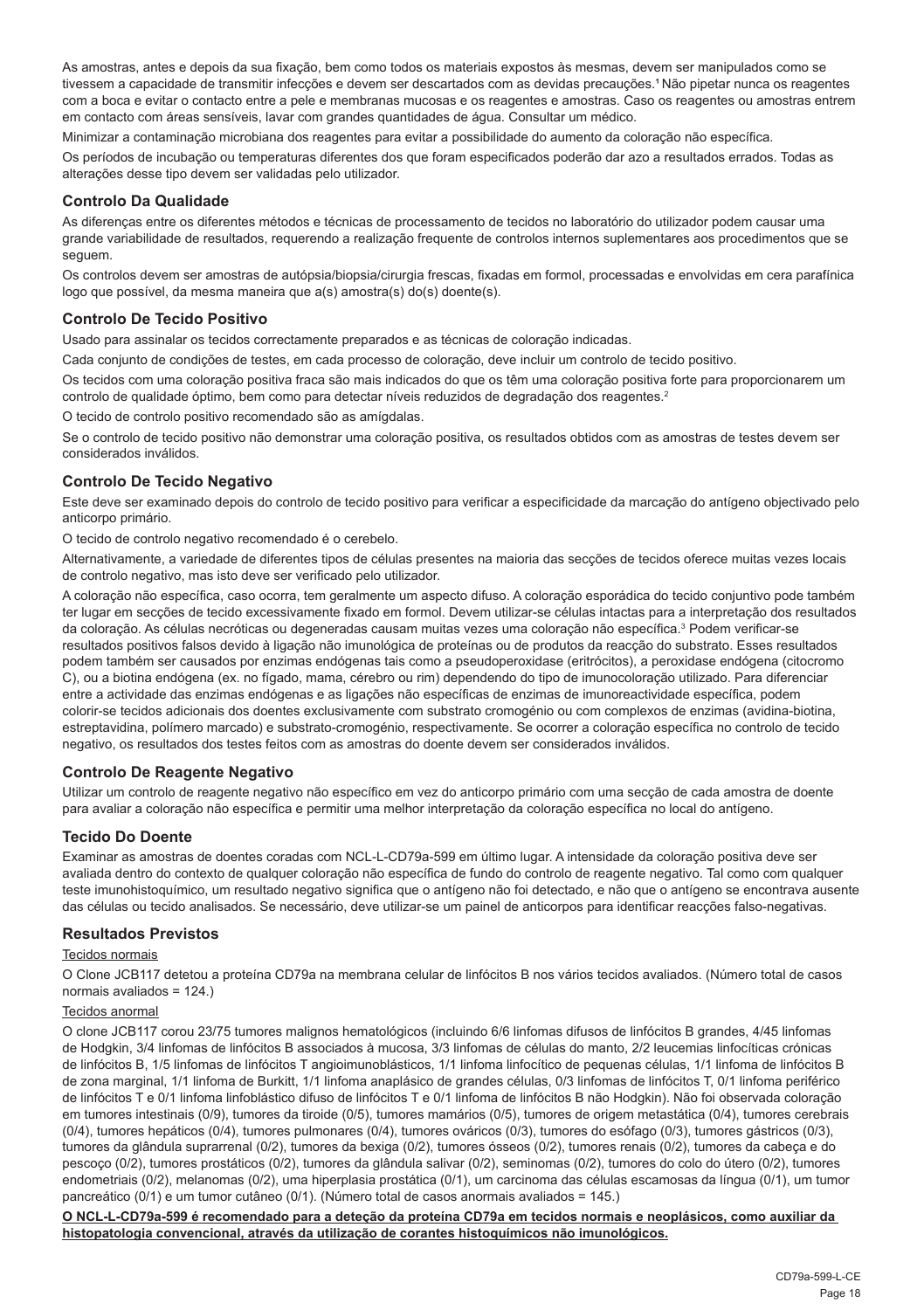#### **Limitações Gerais**

A imunohistoquímica é um processo diagnóstico em múltiplas etapas que consta de: uma formação especializada na selecção dos reagentes apropriados, selecção, fixação e processamento de tecidos, preparação das lâminas de IHQ e interpretação dos resultados das colorações.

A coloração de tecidos depende do seu manuseamento e processamento antes da sua coloração. A fixação, congelação, descongelação, lavagem, secagem, aquecimento ou corte incorrectos das amostras, ou a sua contaminação com outros tecidos ou fluidos, podem produzir artefactos, retenção de anticorpos, ou resultados falso-negativos. Os resultados inconsistentes podem dever-se a variações nos métodos de fixação e envolvimento ou a irregularidades inerentes ao tecido.<sup>4</sup>

Uma contrastação excessiva ou incompleta pode comprometer a correcta interpretação dos resultados.

A interpretação clínica de qualquer coloração ou da sua ausência deve ser complementada por estudos morfológicos empregando os devidos controlos e deve ser avaliada por um patologista qualificado, dentro do contexto do historial clínico do doente e de outros testes de diagnóstico.

Os anticorpos da Leica Biosystems Newcastle Ltd destinam-se a serem utilizados, conforme indicado, em secções de tecido ou congeladas ou envolvidas em parafina, com requisitos de fixação específicos. Pode ocorrer uma expressão inesperada de antígeno, especialmente em neoplasmas. A interpretação clínica de qualquer secção de tecido colorido deverá incluir a análise morfológica e a avaliação de controlos apropriados.

#### **Bibliografia - Geral**

- 1. National Committee for Clinical Laboratory Standards (NCCLS). Protection of laboratory workers from infectious diseases transmitted by blood and tissue; proposed guideline. Villanova, P.A. 1991; 7(9). Order code M29-P.
- 2. Battifora H. Diagnostic uses of antibodies to keratins: a review and immunohistochemical comparison of seven monoclonal and three polyclonal antibodies. Progress in Surgical Pathology. 6:1–15. eds. Fenoglio-Preiser C, Wolff CM, Rilke F. Field & Wood, Inc., Philadelphia.
- 3. Nadji M, Morales AR. Immunoperoxidase, part I: the techniques and pitfalls. Laboratory Medicine. 1983; 14:767.
- 4. Omata M, Liew CT, Ashcavai M, Peters RL. Nonimmunologic binding of horseradish peroxidase to hepatitis B surface antigen: a possible source of error in immunohistochemistry. American Journal of Clinical Pathology. 1980; 73:626.
- 5. Bhargava P, Kallakury B, Ross J, et al. CD79a is heterogeneously expressed in neoplastic and normal myeloid precursors and megakaryocytes in an antibody clone-dependent manner. American Journal of Clinical Pathology. 2007; 128(2): 306-313.
- 6. Torlakovic E, Torlakovic G, Nguyen P, et al. The value of anti-pax-5 immunostaining in routinely fixed and paraffin-embedded sections: a novel pan pre-B and B-cell marker. The American Journal of Surgical Pathology. 2002; 26(10): 1343-1350.
- 7. Blakolmer K, Vesely M, Kummer J, et al. Immunoreactivity of B-cell markers (CD79a, L26) in rare cases of extranodal cytotoxic peripheral T- (NK/T-) cell lymphomas. Modern Pathology. 2000; 13(7): 766-772.
- 8. Pilozzi E, Pulford K, Jones M, et al. Co-expression of CD79a (JCB117) and CD3 by lymphoblastic lymphoma. The Journal of Pathology. 1998;186(2):140-143.

#### **Emendas Da Edição Anterior**

Não aplicável

#### **Data De Emissão**

05 de Dezembro de 2018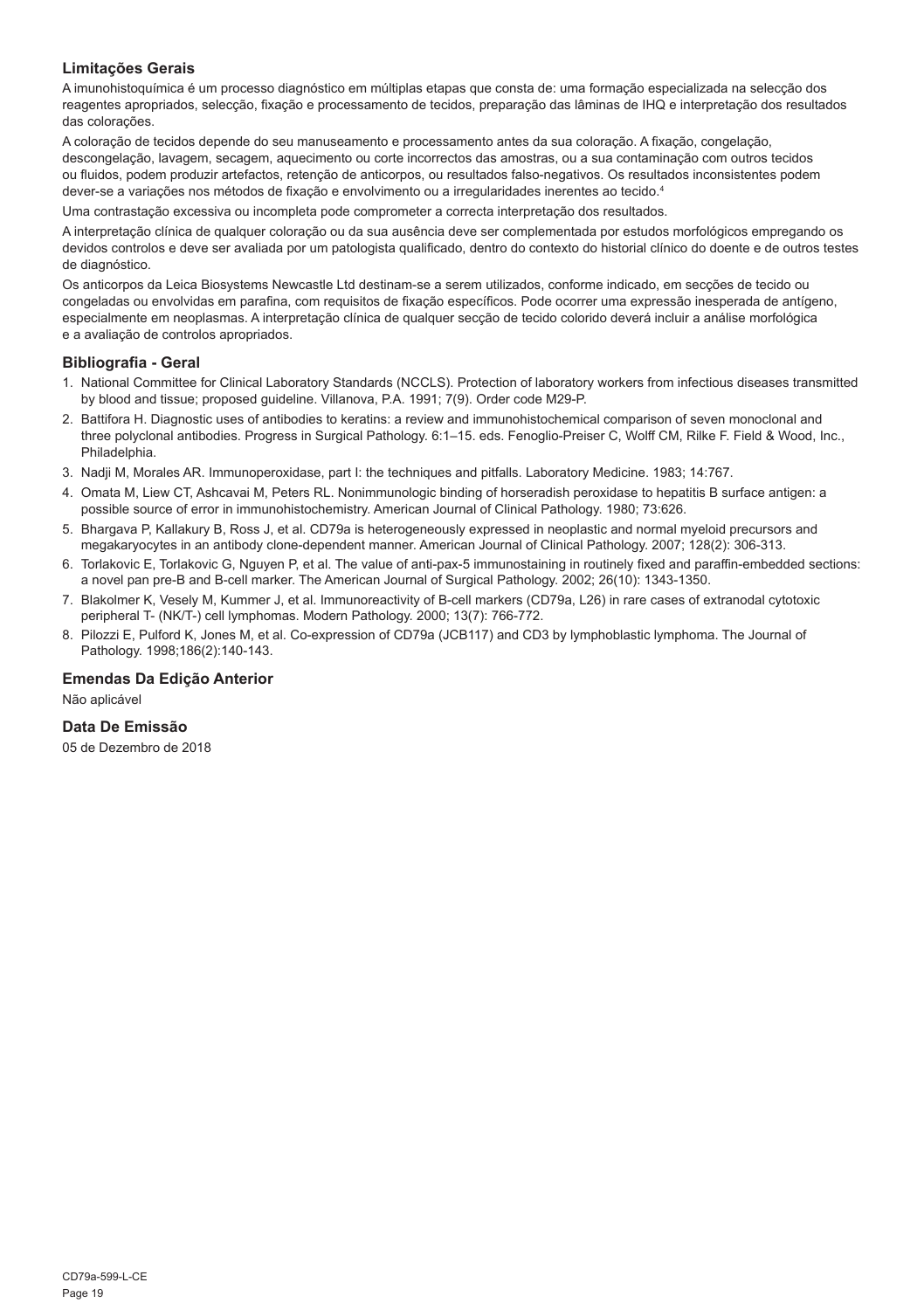## <span id="page-20-0"></span>**Novocastra™ flytande monoklonal musantikropp CD79a (JCB117) Produktkod: NCL-L-CD79a-599**

#### **Avsedd Användning**

#### *För in vitro diagnostisk användning*.

NCL-L-CD79a-599 är avsedd för kvalitativ identifiering med ljusmikroskopi av humant CD79a-protein i paraffinsnitt. Den kliniska tolkningen av all färgning eller dess frånvaro bör kompletteras med morfologiska undersökningar som använder korrekta kontroller och utvärderas av kvalificerad patolog inom ramen för patientens kliniska anamnes och andra diagnostiska tester.

#### **Metodens Princip**

Immunhistokemiska (IHC) färgningstekniker tillåter visualisering av antigener genom sekvenstillämpning av en specifik antikropp till antigenet (primär antikropp), en sekundär antikropp till den primära antikroppen och ett enzymkomplex med ett kromogent substrat med inlagda tvättsteg. Den enzymatiska aktiveringen av kromogenet resulterar i en synlig reaktionsprodukt på antigenområdet. Proverna kan då kontrastfärgas och förses med täckglas. Resultaten tolkas med ljusmikroskop och bidrar till differentialdiagnosen av patofysiologiska processer som eventuellt kan associeras till ett särskilt antigen.

#### **Klon**

JCB117.

#### **Immunogen**

Rekombinant protein innehållande del av den extracellulära delen av humant CD79a glykoprotein.

#### **Specificitet**

Humant CD79a-antigen.

#### **Reagensinnehåll**

NCL-L-CD79a-599 är en flytande supernatant från vävnadskultur, innehållande natriumazid som konserveringsmedel.

#### **Ig-klass**

IgG1.

### **Total Proteinkoncentration Total Protein**

Se flaskans etikett för total specifik proteinkoncentration för satsen.

#### **Antikroppskoncentration**

Större än eller lika med 20 mg/l enligt bestämning med ELISA. Se flaskans etikett för specifik Ig-koncentration för satsen.

#### **Rekommendationer Vid Användning**

Immunhistokemi på paraffinsnitt.

**Värmeinducerad epitopåtervinning (Heat Induced Epitope Retrieval, HIER):** Följ bruksanvisningen för Novocastra Epitope Retrieval Solution pH 6.

**Föreslagen spädning:** 1:100 i 30 minuter vid 25 °C. Detta är endast en riktlinje och användare bör själva fastställa den optimala bruksspädningen.

**Visualisering:** Vänligen följ instruktionerna för användning i Novolink™ Polymer Detection Systems. Om ytterligare produktinformation eller stöd behövs, kontakta då din lokala distributör eller Leica Biosystems regionalkontor, alternativt in på Leica Biosystems webbplats, www.LeicaBiosystems.com

Denna antikropps prestanda ska valideras när den används med andra manuella infärgningssystem eller automatiserade plattformar.

#### **Förvaring Och Stabilitet**

Förvara vid 2–8 °C. Frys ej. Återgå till 2–8 °C direkt efter användning. Använd ej efter det utgångsdatum som anges på flaskans etikett. Förvaringsförhållanden som skiljer sig från de ovannämnda måste kontrolleras av användaren.

#### **Preparation Av Prov**

Rekommenderat fixeringsmedel för paraffininbäddade vävnadssnitt är 10% neutralbuffrat formalin.

#### **Varningar Och Försiktighetsåtgärder**

Reagenset har förberetts från supernatanten av vävnadsodlingar. Eftersom det är en biologisk produkt bör skälig försiktighet iakttas vid hantering.

Detta reagens innehåller natriumazid. Materialsäkerhetsdatablad finns att få på begäran eller från www.LeicaBiosystems.com

För kassering av potentiellt toxiska komponenter hänvisas till nationella eller lokala bestämmelser.

Före och efter fixering bör prover och alla material som har varit utsatta för dem hanteras som om det finns risk för att de kan överföra infektioner och kasseras med iakttagande av försiktighet.<sup>1</sup> Pipettera aldrig reagenser med munnen och se till att huden och slemhinnorna inte kommer i kontakt med reagens och prover. Om reagens eller prover kommer i kontakt med känsliga områden, tvätta med rikliga mängder vatten. Rådgör med läkare.

Minimera mikrobisk kontaminering av reagens annars kan en ökning av ospecifik färgning ske.

Inkubationstider eller temperaturer som skiljer sig från dem som specificeras kan ge felaktiga resultat. Alla sådana förändringar måste kontrolleras av användaren.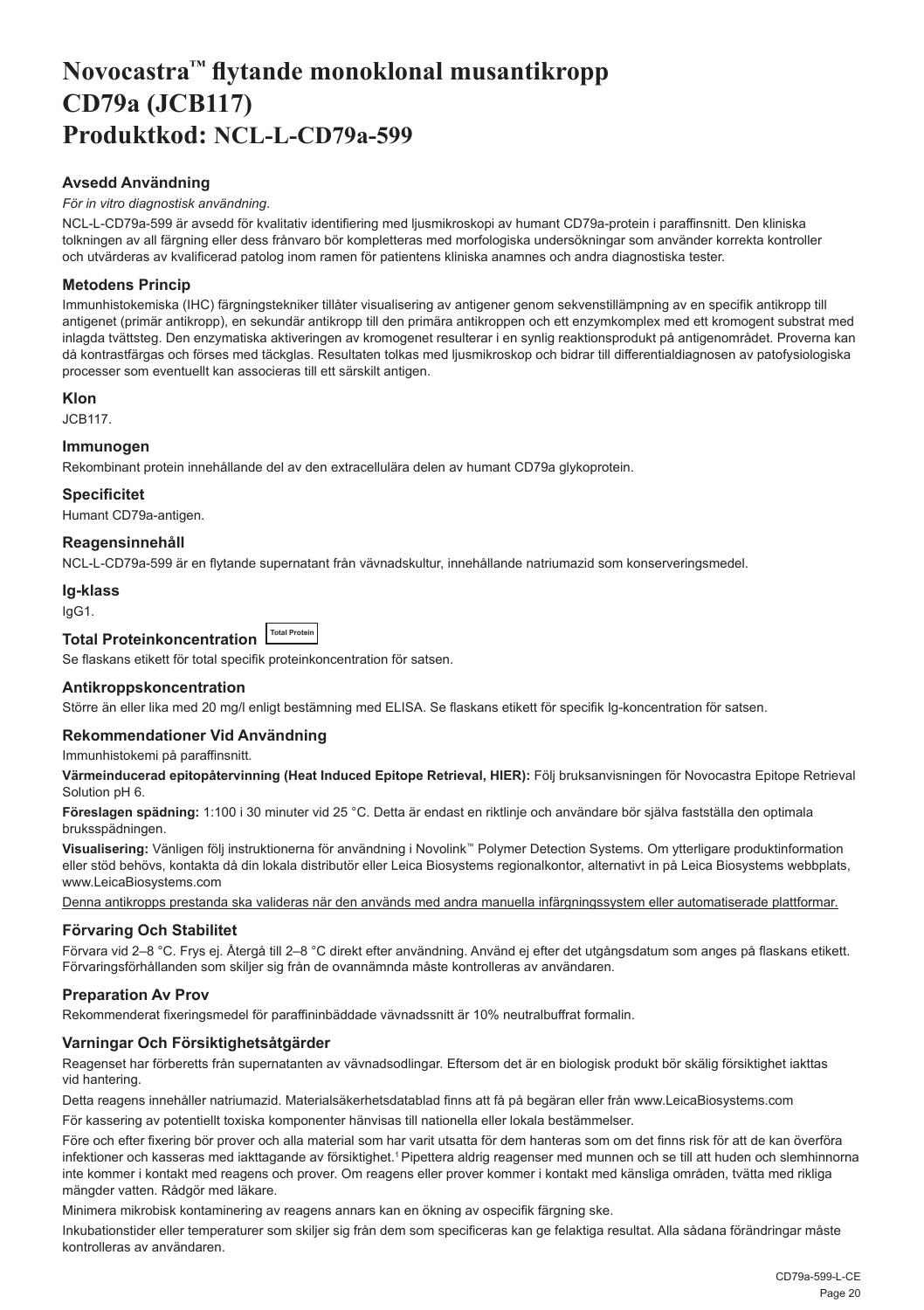#### **Kvalitetskontroll**

Skillnader i vävnadsbehandling och tekniska metoder i användarens laboratorium kan ge stor variation i resultaten vilket kan göra det nödvändigt att genomföra regelbundna interna kontroller utöver följande metoder.

Kontroller bör vara färska obduktions-/biopsi-/kirurgiprover som snarast möjligt formalinfixeras, bearbetas och paraffininbäddas på samma sätt som patientprover.

#### **Positiv Vävnadskontroll**

Används för att ange korrekt förberedda vävnader och rätt färgningstekniker.

En positiv vävnadskontroll bör ingå i varje uppsättning av testförhållanden vid varje färgningskörning.

En vävnad med svag positiv färgning är mer lämplig för optimal kvalitetskontroll och för att upptäcka låga nivåer av reagensdegradering än en vävnad med stark positiv färgning.<sup>2</sup>

Rekommenderad positiv kontrollvävnad är tonsill.

Om den positiva vävnadskontrollen inte uppvisar positiv färgning bör resultat med testproverna anses vara ogiltiga.

#### **Negativ Vävnadskontroll**

Bör undersökas efter den positiva vävnadskontrollen för att fastställa specificiteten för märkningen av målantigenet med den primära antikroppen.

Cerebellum rekommenderas som negativ kontrollvävnad.

Alternativt ger ofta en mängd olika celltyper som finns i de flesta vävnadssnitt negativa kontrollområden men detta bör kontrolleras av användaren.

Ospecifik färgning, om det förekommer, har ofta ett diffust utseende. Sporadisk färgning av bindväv kan också observeras i snitt från överflödigt formalinfixerade vävnader. Använd intakta celler för tolkning av färgningsresultat. Nekrotiska eller degenererade celler färgar ofta ospecifikt.<sup>3</sup> Falskt positiva resultat kan uppstå p.g.a. icke-immunologisk bindning av proteiner eller substratreaktionsprodukter. De kan också orsakas av endogena enzymer som pseudoperoxidas (erytrocyter), endogent peroxidas (cytokrom C) eller endogent biotin (t.ex. lever, bröst, hjärna, njure) beroende på typ av immunfärgning som används. För att skilja endogen enzymaktivitet eller ospecifik enzymbindning från specifik immunreaktivitet kan ytterligare patientvävnader färgas exklusivt med respektive substratkromogen eller enzymkomplex (avidin-biotin, streptavidin, märkt polymer) och substrat-kromogen. Om specifik färgning sker i den negativa vävnadskontrollen bör resultat med patientprover anses vara ogiltiga.

#### **Negativ Reagenskontroll**

Använd en ospecifik negativ reagenskontroll istället för den primära antikroppen med ett snitt från varje patientprov för att utvärdera ospecifik färgning och tillåta bättre tolkning av specifik färgning på antigenområdet.

#### **Patientvävnad**

Undersök patientprover färgade med NCL-L-CD79a-599 sist. Positiv färgningsintensitet bör utvärderas inom ramen för all ospecifik bakgrundsfärgning av den negativa reagenskontrollen. Som vid alla immunhistokemiska tester betyder ett negativt resultat att antigenet inte upptäcktes och inte att det inte förekom i de analyserade cellerna/vävnaderna. Använd vid behov en antikroppspanel för att identifiera falskt negativa reaktioner.

#### **Förväntade Resultat**

#### Normal vävnad

Klon JCB117 detekterade CD79a-protein på cellmembranet hos B-lymfocyter i flera av vävnaderna som utvärderades. (Totalt antal utvärderade normalfall = 124).

#### Onormal vävnad

Klon JCB117 färgade 23/75 hematologiska maligniteter (inklusive 6/6 diffusa stora B-cellslymfom, 4/45 Hodgkins lymfom, 3/4 slemhinneassocierade B-cellslymfom, 3/3 mantelcellslymfom, 2/2 kroniska lymfocytleukaemier av B-cellstyp, 1/5 angioimmunoblastiska T-cellslymfom, 1/1 småcelligt lymfocytlymfom, 1/1 marginalzonslymfom av B-cellstyp, 1/1 Burkitts lymfom, 1/1 anaplastiskt storcelligt lymfom, 0/3 T-cellslymfom, 0/1 perifert T-cellslymfom och 0/1 diffust T-cellslymfoblastlymfom och 0/1 non-Hodgkins B-cellslymfom). Ingen infärgning sågs i tarmtumörer (0/9), sköldkörteltumörer (0/5), brösttumörer (0/5), metastaserande tumörer (0/4), hjärntumörer (0/4), levertumörer (0/4), lungtumörer (0/4), äggstockstumörer (0/3), tumörer i matstrupen (0/3), magsäckstumörer (0/3), tumörer i binjuren (0/2), tumörer i urinblåsan (0/2), bentumörer (0/2), njurtumörer (0/2), tumörer i huvud och hals (0/2), prostatatumörer (0/2), tumörer i salivkörtel (0/2), seminom (0/2), cervixtumörer (0/2), endometrietumörer (0/2), melanom (0/2), en hyperplasi i prostata (0/1), ett skvamöst cellkarcinom i tungan (0/1), en tumör i pankreas (0/1) och en hudtumör (0/1). (Totalt antal utvärderade onormala fall = 145).

#### **NCL-L-CD79a-599 rekommenderas för detektering av CD79a-protein i normala och neoplastiska vävnader, som tillägg till konventionell histopatologi med användande av icke-immunologiska histokemiska färgstoffer.**

#### **Allmänna Begränsningar**

Immunhistokemi är en diagnostisk process i flera steg som kräver specialiserad utbildning i urvalet av lämpliga reagens, val av vävnad, fixering och bearbetning, förberedelse av IHC-objektglaset samt tolkning av färgningsresultaten.

Vävnadsfärgning påverkas av hantering och bearbetning av vävnaden före färgningen. Felaktig fixering, nedfrysning, upptining, tvättning, torkning, uppvärmning, snittning eller kontaminering av andra vävnader eller vätskor kan framställa artefakter, infångande av antikroppar eller falskt negativa resultat. Motsägelsefulla resultat kan bero på variationer av fixerings- och inbäddningsmetoder eller på naturliga oregelbundenheter i vävnaden.4

Överflödig eller ofullständig kontrastfägning kan försvåra en korrekt tolkning av resultatet.

Den kliniska tolkningen av all färgning eller dess frånvaro bör kompletteras med morfologiska undersökningar som använder korrekta kontroller och utvärderas av kvalificerad patolog inom ramen för patientens kliniska anamnes och andra diagnostiska tester.

Antikroppar från Leica Biosystems Newcastle Ltd är till för användning så som anges på antingen frysta eller paraffininbäddade snitt med specifika fixeringskrav. Oväntat antigenuttryck kan ske, speciellt i neoplasmer. Morfologisk analys och utvärdering av lämpliga kontroller måste ingå i den kliniska tolkningen av alla färgade vävnadssnitt.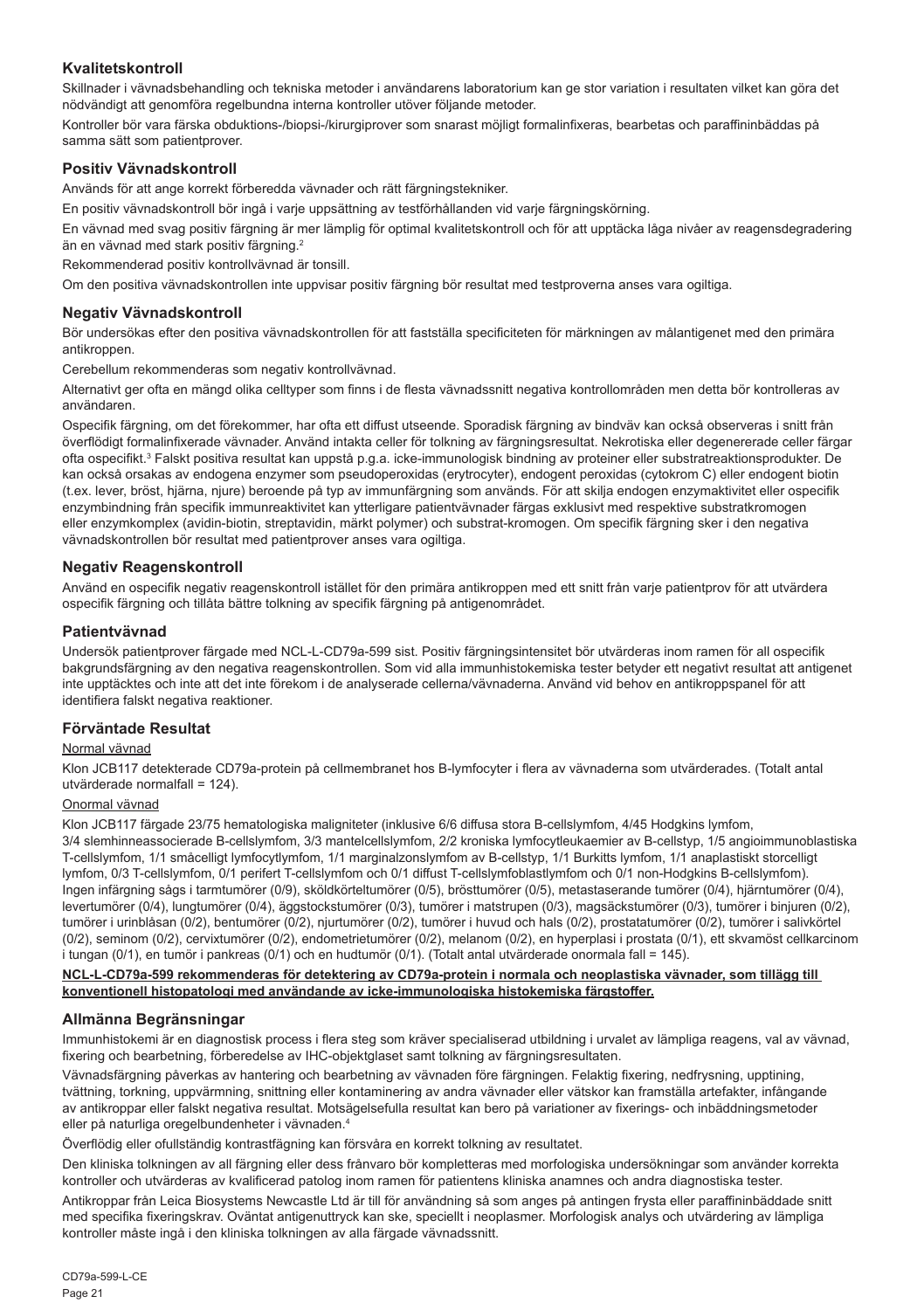#### **Bibliografi - Allmän**

- 1. National Committee for Clinical Laboratory Standards (NCCLS). Protection of laboratory workers from infectious diseases transmitted by blood and tissue; proposed guideline. Villanova, P.A. 1991; 7(9). Order code M29-P.
- 2. Battifora H. Diagnostic uses of antibodies to keratins: a review and immunohistochemical comparison of seven monoclonal and three polyclonal antibodies. Progress in Surgical Pathology. 6:1–15. eds. Fenoglio-Preiser C, Wolff CM, Rilke F. Field & Wood, Inc., Philadelphia.
- 3. Nadji M, Morales AR. Immunoperoxidase, part I: the techniques and pitfalls. Laboratory Medicine. 1983; 14:767.
- 4. Omata M, Liew CT, Ashcavai M, Peters RL. Nonimmunologic binding of horseradish peroxidase to hepatitis B surface antigen: a possible source of error in immunohistochemistry. American Journal of Clinical Pathology. 1980; 73:626.
- 5. Bhargava P, Kallakury B, Ross J, et al. CD79a is heterogeneously expressed in neoplastic and normal myeloid precursors and megakaryocytes in an antibody clone-dependent manner. American Journal of Clinical Pathology. 2007; 128(2): 306-313.
- 6. Torlakovic E, Torlakovic G, Nguyen P, et al. The value of anti-pax-5 immunostaining in routinely fixed and paraffin-embedded sections: a novel pan pre-B and B-cell marker. The American Journal of Surgical Pathology. 2002; 26(10): 1343-1350.
- 7. Blakolmer K, Vesely M, Kummer J, et al. Immunoreactivity of B-cell markers (CD79a, L26) in rare cases of extranodal cytotoxic peripheral T- (NK/T-) cell lymphomas. Modern Pathology. 2000; 13(7): 766-772.
- 8. Pilozzi E, Pulford K, Jones M, et al. Co-expression of CD79a (JCB117) and CD3 by lymphoblastic lymphoma. The Journal of Pathology. 1998;186(2):140-143.

#### **Rättelser Av Tidigare Utgivning**

Ej tillämpligt

#### **Utgivningsdatum**

05 december 2018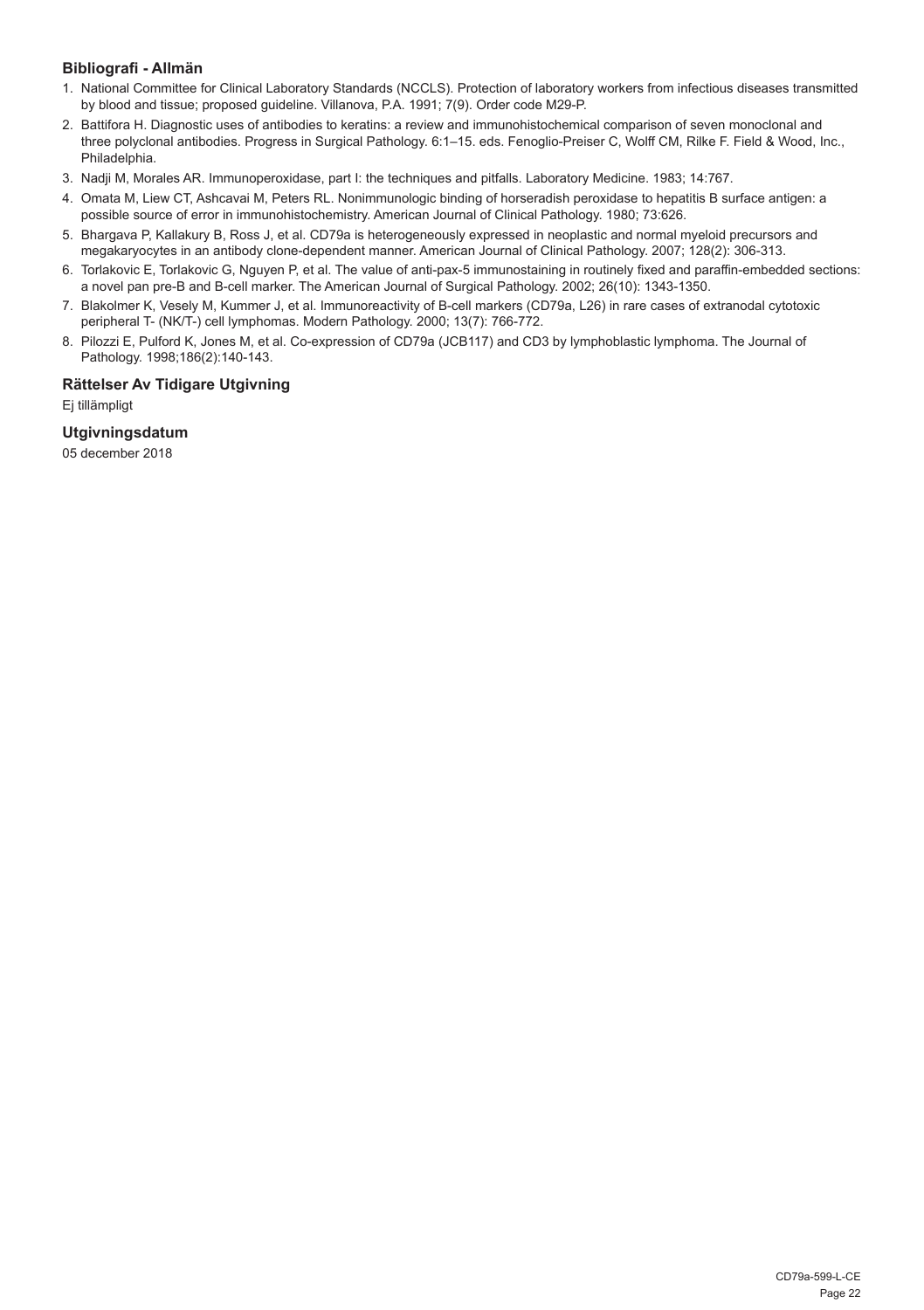## <span id="page-23-0"></span>**Υγρό μονοκλωνικό αντίσωμα ποντικού Novocastra™ CD79a (JCB117) Κωδικός είδους: NCL-L-CD79a-599**

### **Χρήση Για Την Οποία Προορίζεται**

#### *Για in vitro διαγνωστική χρήση*.

Το NCL-L-CD79a-599 προορίζεται για την ποιοτική ταυτοποίηση με μικροσκοπία φωτός της ανθρώπινης πρωτεΐνης CD79a σε τομές παραφίνης. Η κλινική ερμηνεία οποιασδήποτε χρώσης ή της απουσίας της θα πρέπει να συμπληρώνεται με μορφολογικές μελέτες που χρησιμοποιούν σωστούς μάρτυρες και θα πρέπει να αξιολογείται στα πλαίσια του κλινικού ιστορικού του ασθενούς και άλλων διαγνωστικών εξετάσεων από ειδικευμένο παθολογοανατόμο.

#### **Αρχή Της Διαδικασίας**

Οι τεχνικές ανοσοϊστοχημικής (IHC) χρώσης επιτρέπουν την οπτικοποίηση των αντιγόνων μέσω της διαδοχικής εφαρμογής ενός ειδικού αντισώματος στο αντιγόνο (πρωτοταγές αντίσωμα), ενός δευτεροταγούς αντισώματος στο πρωτοταγές αντίσωμα και ενός ενζυμικού συμπλόκου με χρωμογόνο υπόστρωμα με παρεμβαλλόμενα βήματα πλύσης. Η ενζυμική ενεργοποίηση του χρωμογόνου έχει ως αποτέλεσμα το σχηματισμό ενός ορατού προϊόντος αντίδρασης στη θέση του αντιγόνου. Το δείγμα μπορεί κατόπιν να υποβληθεί σε αντίχρωση και να καλυφθεί με καλυπτρίδα. Τα αποτελέσματα ερμηνεύονται με χρήση μικροσκοπίου φωτός και βοηθούν στη διαφορική διάγνωση παθοφυσιολογικών εξεργασιών, οι οποίες ενδέχεται ή όχι να σχετίζονται με ένα συγκεκριμένο αντιγόνο.

#### **Κλώνος**

JCB117.

#### **Ανοσογόνο**

Ανασυνδυασμένη πρωτεΐνη που περιέχει τμήμα του εξωκυττάριου μέρους της ανθρώπινης γλυκοπρωτεΐνης CD79a.

#### **Ειδικότητα**

Ανθρώπινο αντιγόνο CD79a.

#### **Σύνθεση Αντιδραστηρίου**

Το NCL-L-CD79a-599 είναι ένα υγρό υπερκείμενο ιστοκαλλιέργειας που περιέχει αζίδιο του νατρίου ως συντηρητικό.

#### **Τάξη Ig**

IgG1.

### **Ολική Συγκέντρωση Πρωτεΐνης Total Protein**

Για την ολική συγκέντρωση πρωτεΐνης που είναι ειδική για την εκάστοτε παρτίδα, ανατρέξτε στην ετικέτα του φιαλιδίου.

#### **Συγκέντρωση Αντισώματος**

Μεγαλύτερη από ή ίση με 20 mg/l, όπως προσδιορίζεται με ELISA. Για τη συγκέντρωση Ig που είναι ειδική για την εκάστοτε παρτίδα, ανατρέξτε στην ετικέτα του φιαλιδίου.

#### **Συστάσεις Για Τη Χρήση**

Ανοσοϊστοχημεία σε παρασκευάσματα παραφίνης.

**Ανάκτηση επιτόπων επαγόμενη με θερμότητα (Heat Induced Epitope Retrieval, HIER):** Ακολουθήστε τις οδηγίες χρήσης του Novocastra Epitope Retrieval Solution pH 6.

**Προτεινόμενη αραίωση:** 1:100 για 30 λεπτά σε θερμοκρασία 25 °C. Παρέχεται ως οδηγός και οι χρήστε θα πρέπει να καθορίζουν τις δικές τους διαλύσεις εργασίας.

**Απεικόνιση:** Παρακαλούμε ακολουθήστε τις οδηγίες χρήσης στο Novolink™ Polymer Detection Systems. Για περισσότερες πληροφορίες για το προϊόν ή για υποστήριξη, επικοινωνήστε με τον τοπικό διανομέα ή το περιφερειακό γραφείο της Leica Biosystems ή εναλλακτικά επισκεφθείτε τον ιστότοπο της Leica Biosystems, www.LeicaBiosystems.com

Η απόδοση του συγκεκριμένου αντισώματος θα πρέπει να επικυρωθεί όταν χρησιμοποιηθεί μαζί με άλλα μη αυτόματα συστήματα χρώσης ή αυτοματοποιημένες πλατφόρμες.

#### **Φύλαξη Και Σταθερότητα**

Φυλάσσετε στους 2–8 °C. Μην καταψύχετε. Επαναφέρετε στους 2–8 °C αμέσως μετά τη χρήση. Μη χρησιμοποιείτε μετά την ημερομηνία λήξης που αναγράφεται στην ετικέτα του φιαλιδίου. Τυχόν συνθήκες φύλαξης διαφορετικές από εκείνες που καθορίζονται παραπάνω πρέπει να επαληθεύονται από το χρήστη.

#### **Παρασκευή Δείγματος**

Το συνιστώμενο μονιμοποιητικό είναι ουδέτερο ρυθμιστικό διάλυμα φορμόλης 10% για τομές ιστού εγκλεισμένες σε παραφίνη.

#### **Προειδοποιήσεις Και Προφυλάξεις**

Το αντιδραστήριο αυτό έχει παρασκευαστεί από το υπερκείμενο κυτταροκαλλιέργειας. Επειδή είναι βιολογικό προϊόν, θα πρέπει να δίνεται εύλογη προσοχή κατά το χειρισμό του.

Αυτό το αντιδραστήριο περιέχει αζίδιο του νατρίου. Δελτίο δεδομένων ασφαλείας υλικού διατίθεται κατόπιν αιτήματος ή από τη διεύθυνση www.LeicaBiosystems.com

Συμβουλευτείτε τους ομοσπονδιακούς, πολιτειακούς ή τοπικούς κανονισμούς για απόρριψη τυχόν δυνητικώς τοξικών συστατικών.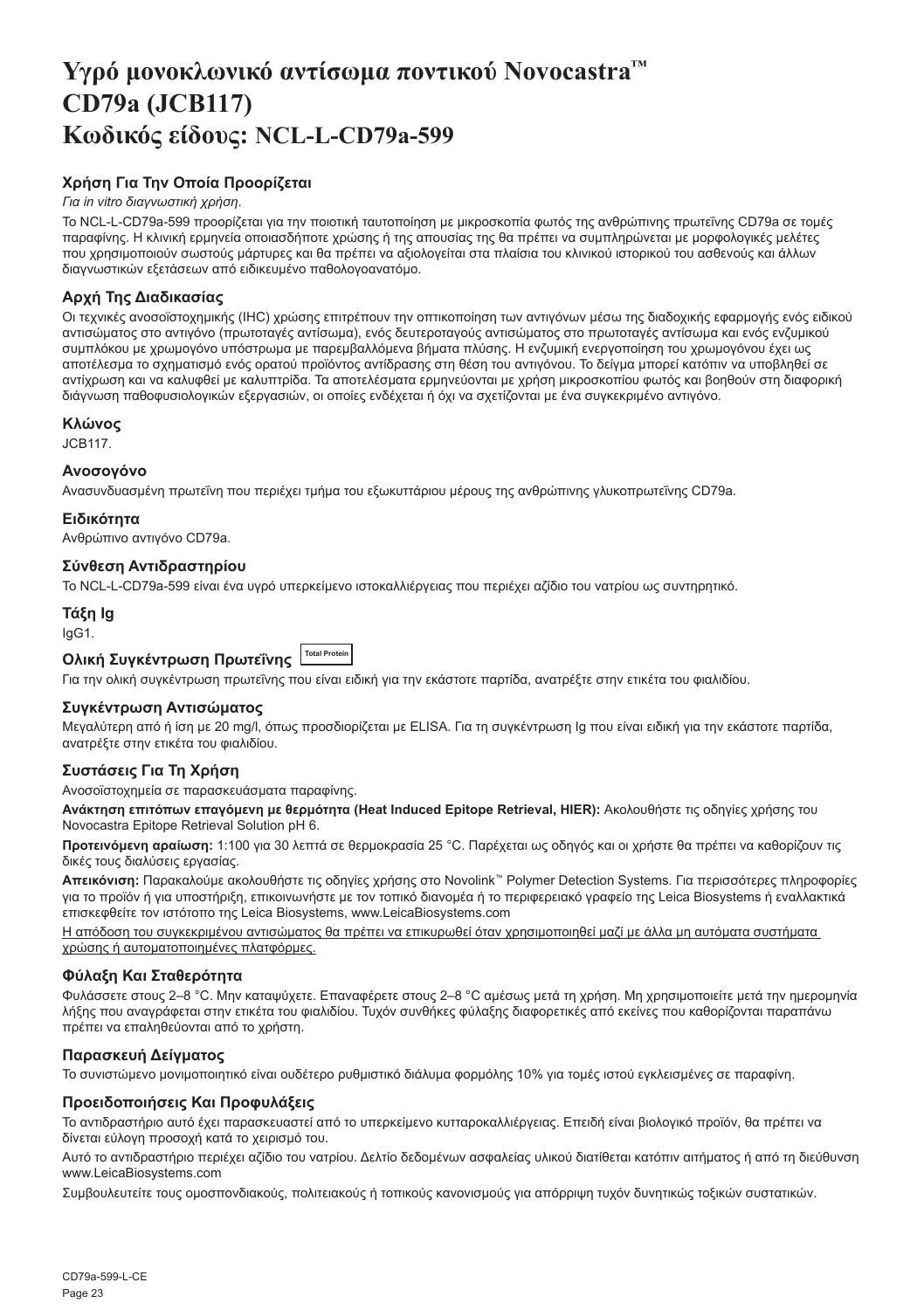Ο χειρισμός δειγμάτων, πριν και μετά τη μονιμοποίηση, καθώς και όλων των υλικών που έχουν εκτεθεί σε αυτά, θα πρέπει να γίνεται ως εάν ήταν δυνητικά μετάδοσης λοίμωξης και η απόρριψή τους να πραγματοποιείται λαμβάνοντας τις σωστές προφυλάξεις.<sup>1</sup> Μην αναρροφάτε ποτέ με πιπέτα αντιδραστήρια με το στόμα και αποφύγετε την επαφή του δέρματος και των βλεννογόνων με αντιδραστήρια και δείγματα. Εάν τα αντιδραστήρια ή τα δείγματα έλθουν σε επαφή με ευαίσθητες περιοχές, πλύνετε με άφθονες ποσότητες νερού. Ζητήστε τη συμβουλή ιατρού. Ελαχιστοποιήστε τη μικροβιακή μόλυνση των αντιδραστηρίων, διότι ενδέχεται να συμβεί αύξηση μη ειδικής χρώσης.

Χρόνοι ή θερμοκρασίες επώασης διαφορετικές από εκείνες που καθορίζονται ενδέχεται να δώσουν εσφαλμένα αποτελέσματα. Τυχόν τέτοιες μεταβολές πρέπει να επικυρώνονται από το χρήστη.

#### **Ποιοτικός Έλεγχος**

Τυχόν διαφορές στην επεξεργασία των ιστών και τις τεχνικές διαδικασίες στο εργαστήριο του χρήστη ενδέχεται να προκαλέσουν σημαντική μεταβλητότητα στα αποτελέσματα, καθιστώντας αναγκαία την τακτική εκτέλεση εσωτερικών ελέγχων επιπλέον των ακόλουθων διαδικασιών. Οι μάρτυρες θα πρέπει να είναι φρέσκα δείγματα νεκροψίας/βιοψίας/χειρουργικά δείγματα, τα οποία είναι μονιμοποιημένα σε φορμόλη, επεξεργασμένα και εγκλεισμένα σε κηρό παραφίνης, το συντομότερο δυνατό με τον ίδιο τρόπο με το(α) δείγμα(τα) του ασθενούς.

#### **Θετικός Μάρτυρας Ιστού**

Χρησιμοποιείται για να υποδεικνύει σωστά παρασκευασμένους ιστούς και σωστές τεχνικές χρώσης.

Θα πρέπει να περιλαμβάνεται ένας θετικός μάρτυρας ιστού για κάθε σύνολο συνθηκών εξέτασης σε κάθε εκτέλεση χρώσης.

Ένας ιστός με ασθενή θετική χρώση είναι πιο κατάλληλος από έναν ιστό με ισχυρή θετική χρώση για βέλτιστο έλεγχο ποιότητας και για την ανίχνευση πολύ μικρών επιπέδων τυχόν αποδόμησης των αντιδραστηρίων.<sup>2</sup>

Συνιστώμενος ιστός θετικού μάρτυρα είναι οι αμυγδαλές.

Εάν ο θετικός μάρτυρας ιστού δεν παρουσιάζει θετική χρώση, τα αποτελέσματα με τα δείγματα της εξέτασης θα πρέπει να θεωρούνται άκυρα.

#### **Αρνητικός Μάρτυρας Ιστού**

Θα πρέπει να εξετάζεται μετά τον θετικό μάρτυρα ιστού για την επαλήθευση της ειδικότητας της επισήμανσης του αντιγόνου-στόχου από το πρωτοταγές αντίσωμα.

Συνιστώμενος ιστός αρνητικού μάρτυρα είναι η παρεγκεφαλίδα.

Εναλλακτικά, η ποικιλία διαφόρων κυτταρικών τύπων που υπάρχουν στις περισσότερες τομές ιστών παρέχει συχνά θέσεις αρνητικού μάρτυρα, αλλά αυτό πρέπει να επαληθεύεται από το χρήστη.

Μη ειδική χρώση, εάν υπάρχει, έχει συνήθως διάχυτη εμφάνιση. Ενδέχεται επίσης να παρατηρηθεί σποραδική χρώση του συνδετικού ιστού σε τομές από ιστούς που έχουν μονιμοποιηθεί με υπερβολική ποσότητα φορμόλης. Χρησιμοποιείτε άθικτα κύτταρα για την ερμηνεία των αποτελεσμάτων της χρώσης. Νεκρωτικά ή εκφυλισμένα κύτταρα παρουσιάζουν συχνά μη ειδική χρώση.<sup>3</sup> Ενδέχεται να παρατηρηθούν ψευδώς θετικά αποτελέσματα λόγω μη ανοσολογικής δέσμευσης των πρωτεϊνών ή των προϊόντων αντίδρασης του υποστρώματος. Ενδέχεται επίσης να προκληθούν από ενδογενή ένζυμα, όπως η ψευδοϋπεροξειδάση (ερυθροκύτταρα), η ενδογενής υπεροξειδάση (κυτόχρωμα C) ή η ενδογενής βιοτίνη (π.χ. ήπαρ, μαστός, εγκέφαλος, νεφρός) ανάλογα με τον τύπο ανοσοχρώσης που χρησιμοποιείται. Για τη διαφοροποίηση της ενδογενούς ενζυμικής δραστικότητας ή της μη ειδικής δέσμευσης των ενζύμων από ειδική ανοσοαντιδραστικότητα, είναι δυνατό να χρωματιστούν αποκλειστικά επιπλέον ιστοί ασθενών με χρωμογόνο υποστρώματος ή ενζυμικά σύμπλοκα (αβιδίνη-βιοτίνη, στρεπταβιδίνη, σημασμένο πολυμερές) και υπόστρωμα-χρωμογόνο, αντίστοιχα. Εάν παρουσιαστεί ειδική χρώση στον αρνητικό μάρτυρα ιστού, τα αποτελέσματα με τα δείγματα ασθενούς θα πρέπει να θεωρούνται άκυρα.

#### **Αρνητικός Μάρτυρας Αντιδραστηρίου**

Χρησιμοποιείτε έναν μη ειδικό αρνητικό μάρτυρα αντιδραστηρίου αντί του πρωτοταγούς αντισώματος με μια τομή κάθε δείγματος ασθενούς για την αξιολόγηση μη ειδικής χρώσης και για να επιτρέπεται καλύτερη ερμηνεία της ειδικής χρώσης στη θέση του αντιγόνου.

#### **Ιστός Ασθενούς**

Εξετάστε τα δείγματα ασθενών που έχουν υποβληθεί σε χρώση με NCL-L-CD79a-599 τελευταία. Η ένταση της θετικής χρώσης θα πρέπει να εκτιμάται στα πλαίσια τυχόν μη ειδικής χρώσης υποβάθρου του αρνητικού μάρτυρα αντιδραστηρίου. Όπως συμβαίνει με οποιαδήποτε ανοσοϊστοχημική εξέταση, ένα αρνητικό αποτέλεσμα σημαίνει ότι το αντιγόνο δεν ανιχνεύτηκε, όχι ότι το αντιγόνο δεν υπήρχε στα κύτταρα/στον ιστό που εξετάστηκε. Εάν είναι απαραίτητο, χρησιμοποιήστε μια σειρά αντισωμάτων για την αναγνώριση ψευδώς αρνητικών αντιδράσεων.

#### **Αναμενόμενα Αποτελέσματα**

#### Φυσιολογικοί ιστοί

Ο κλώνος JCB117 ανίχνευσε την πρωτεΐνη CD79a στην κυτταρική μεμβράνη των B-λεμφοκυττάρων σε διάφορους ιστούς που αξιολογήθηκαν. (Συνολικός αριθμός φυσιολογικών περιστατικών που αξιολογήθηκαν = 124).

#### Ανώμαλη ιστού

Ο κλώνος JCB117 προκάλεσε χρώση σε 23/75 αιματολογικές κακοήθειες (στις οποίες συμπεριλαμβάνονταν 6/6 διάχυτα λεμφώματα μεγάλων Β κυττάρων, 4/45 λεμφώματα Hodgkin, 3/4 λεμφώματα Β κυττάρων, προερχόμενα από λεμφικό ιστό των βλεννογόνων, 3/3 λεμφώματα κυττάρων του μανδύα, 2/2 B-χρόνιες λεμφοκυτταρικές λευχαιμίες, 1/5 αγγειοανοσοβλαστικά λεμφώματα Τ κυττάρων, 1/1 µικροκυτταρικό λεµφοκυτταρικό λέµφωµα, 1/1 λέμφωμα από Β κύτταρα οριακής ζώνης, 1/1 λέμφωμα Burkitt, 1/1 αναπλαστικά μεγαλοκυτταρικά λεμφώματα, 0/3 λεμφώματα Τ κυττάρων, 0/1 περιφερικό λέμφωμα Τ κυττάρων και 0/1 διάχυτο λεμφοβλαστικό λέμφωμα T κυττάρων, και 0/1 λέμφωμα μη Hodgkin B κυττάρων). Δεν παρατηρήθηκε χρώση σε όγκους του εντέρου (0/9), όγκους του θυρεοειδούς (0/5), όγκους του μαστού (0/5), όγκους μεταστατικής προέλευσης (0/4), όγκους του εγκεφάλου (0/4), όγκους του ήπατος (0/4), όγκους του πνεύμονα (0/4), όγκους των ωοθηκών (0/3), όγκους του οισοφάγου (0/3), όγκους του στομάχου (0/3), όγκους των επινεφριδίων (0/2), όγκους της ουροδόχου κύστης (0/2), όγκους των οστών (0/2), όγκους των νεφρών (0/2), όγκους της κεφαλής και του τραχήλου (0/2), όγκους του προστάτη (0/2), όγκους του σιελογόνου αδένα (0/2), όγκους των όρχεων (0/2), όγκους του τραχήλου της μήτρας (0/2), όγκους του ενδομητρίου (0/2), μελανώματα (0/2), μια προστατική υπερπλασία (0/1), ένα ακανθοκυτταρικό καρκίνωμα της γλώσσας (0/1), έναν όγκο του παγκρέατος (0/1) και έναν όγκο του δέρματος (0/1). (Συνολικός αριθμός μη φυσιολογικών περιστατικών που αξιολογήθηκαν = 145).

**Το NCL-L-CD79a-599 συνιστάται για την ανίχνευση της πρωτεΐνης CD79a σε φυσιολογικούς και νεοπλασματικούς ιστούς, ως συμπλήρωμα της συμβατικής ιστοπαθολογικής εξέτασης χρησιμοποιώντας μη ανοσολογικές ιστοχημικές χρώσεις.**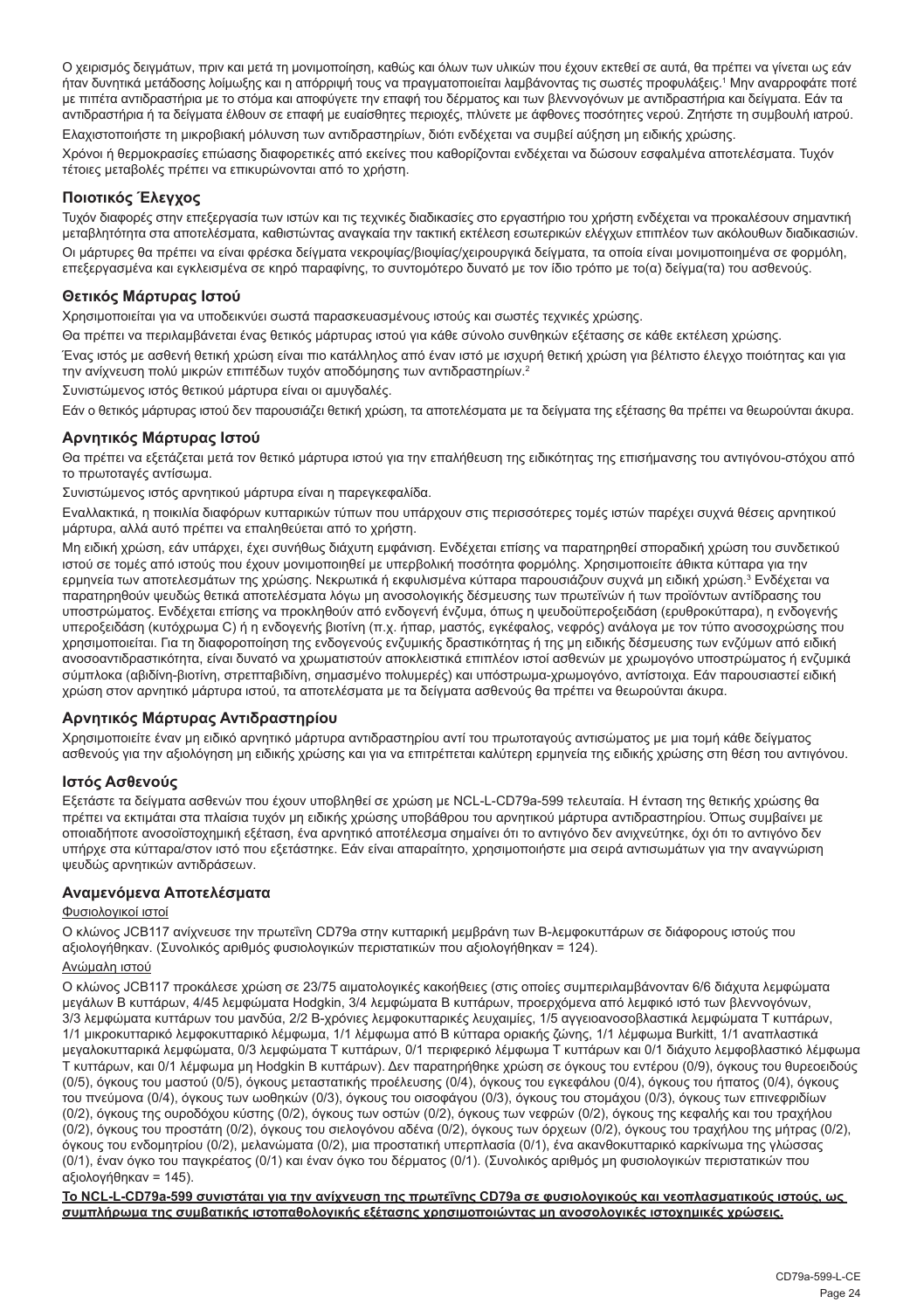#### **Γενικοί Περιορισμοί**

Η ανοσοϊστοχημεία είναι μια διαγνωστική διεργασία πολλαπλών βημάτων, η οποία αποτελείται από ειδικευμένη εκπαίδευση στην επιλογή των κατάλληλων αντιδραστηρίων, επιλογή ιστού, μονιμοποίηση και επεξεργασία, προετοιμασία της πλάκας IHC και ερμηνεία των αποτελεσμάτων της χρώσης.

Η χρώση του ιστού εξαρτάται από το χειρισμό και την επεξεργασία του ιστού πριν από τη χρώση. Τυχόν εσφαλμένη μονιμοποίηση, κατάψυξη, απόψυξη, πλύση, στέγνωμα, θέρμανση, τομή ή μόλυνση με άλλους ιστούς ή υγρά ενδέχεται να παράγει μορφώματα, παγίδευση αντισώματος ή ψευδώς αρνητικά αποτελέσματα. Τυχόν ασυνεπή αποτελέσματα ενδέχεται να οφείλονται σε παραλλαγές των μεθόδων μονιμοποίησης και εγκλεισμού ή σε εγγενείς ανωμαλίες εντός του ιστού.4

Τυχόν υπερβολική ή ατελής αντίχρωση ενδέχεται να διακυβεύσει τη σωστή ερμηνεία των αποτελεσμάτων.

Η κλινική ερμηνεία οποιασδήποτε χρώσης ή της απουσίας της θα πρέπει να συμπληρώνεται με μορφολογικές μελέτες που χρησιμοποιούν σωστούς μάρτυρες και θα πρέπει να αξιολογείται στα πλαίσια του κλινικού ιστορικού του ασθενούς και άλλων διαγνωστικών εξετάσεων από ειδικευμένο παθολογοανατόμο.

Τα αντισώματα που παρέχονται από την Leica Biosystems Newcastle Ltd προορίζονται για χρήση, όπως υποδεικνύεται, είτε σε κατεψυγμένες είτε σε εγκλεισμένες σε παραφίνη τομές, με ειδικές απαιτήσεις μονιμοποίησης. Ενδέχεται να παρουσιαστεί μη αναμενόμενη έκφραση αντιγόνου, ειδικά σε νεοπλάσματα. Η κλινική ερμηνεία οποιασδήποτε χρωματισμένης τομής ιστού πρέπει να περιλαμβάνει μορφολογική ανάλυση και την αξιολόγηση των κατάλληλων μαρτύρων.

#### **Βιβλιογραφία - Γενική**

- 1. National Committee for Clinical Laboratory Standards (NCCLS). Protection of laboratory workers from infectious diseases transmitted by blood and tissue; proposed guideline. Villanova, P.A. 1991; 7(9). Order code M29-P.
- 2. Battifora H. Diagnostic uses of antibodies to keratins: a review and immunohistochemical comparison of seven monoclonal and three polyclonal antibodies. Progress in Surgical Pathology. 6:1–15. eds. Fenoglio-Preiser C, Wolff CM, Rilke F. Field & Wood, Inc., Philadelphia.
- 3. Nadji M, Morales AR. Immunoperoxidase, part I: the techniques and pitfalls. Laboratory Medicine. 1983; 14:767.
- 4. Omata M, Liew CT, Ashcavai M, Peters RL. Nonimmunologic binding of horseradish peroxidase to hepatitis B surface antigen: a possible source of error in immunohistochemistry. American Journal of Clinical Pathology. 1980; 73:626.
- 5. Bhargava P, Kallakury B, Ross J, et al. CD79a is heterogeneously expressed in neoplastic and normal myeloid precursors and megakaryocytes in an antibody clone-dependent manner. American Journal of Clinical Pathology. 2007; 128(2): 306-313.
- 6. Torlakovic E, Torlakovic G, Nguyen P, et al. The value of anti-pax-5 immunostaining in routinely fixed and paraffin-embedded sections: a novel pan pre-B and B-cell marker. The American Journal of Surgical Pathology. 2002; 26(10): 1343-1350.
- 7. Blakolmer K, Vesely M, Kummer J, et al. Immunoreactivity of B-cell markers (CD79a, L26) in rare cases of extranodal cytotoxic peripheral T- (NK/T-) cell lymphomas. Modern Pathology. 2000; 13(7): 766-772.
- 8. Pilozzi E, Pulford K, Jones M, et al. Co-expression of CD79a (JCB117) and CD3 by lymphoblastic lymphoma. The Journal of Pathology. 1998;186(2):140-143.

#### **Τροποποιήσεις Στην Προηγούμενη Έκδοση**

Δεν εφαρμόζεται

#### **Ημερομηνία Έκδοσης**

05 Δεκεμβρίου 2018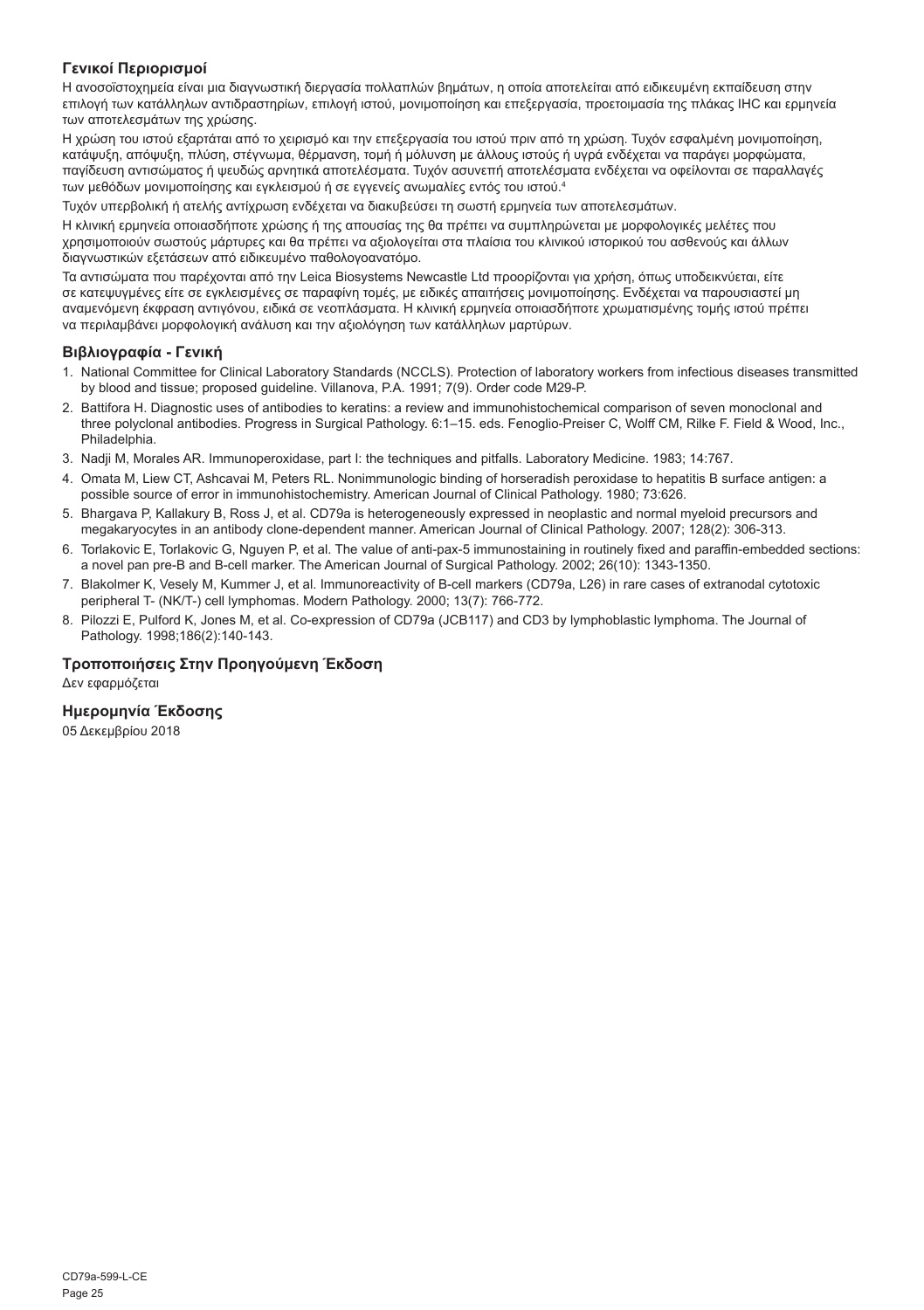## <span id="page-26-0"></span>**Novocastra™ flydende monoklonalt muse-antistof CD79a (JCB117) Produktkode: NCL-L-CD79a-599**

#### **Tilsigtet Anvendelse**

#### *Til in vitro diagnostisk anvendelse*.

NCL-L-CD79a-599 er beregnet til brug til kvalitativ identifikation med lysmikroskopi af humant CD79a-protein i paraffinsnit. Klinisk fortolkning af farvning eller mangel derpå skal suppleres med morfologiske undersøgelser under anvendelse af passende kontroller og bør evalueres i sammenhæng med patientens kliniske historie og andre diagnostiske tests af en kvalificeret patolog.

#### **Procedureprincip**

Immunhistokemiske (IHC) farvningsteknikker muliggør visualisering af antigener via sekventiel tilsætning af et specifikt antistof mod antigenet (primært antistof), et sekundært antistof mod det primære antistof og et enzym kompleksbundet til et kromogent substrat med indskudte vasketrin. Den enzymatiske aktivering af kromogenet resulterer i et synligt reaktionsprodukt på antigenstedet. Prøven kan derefter kontrastfarves og dækkes med et dækglas. Resultaterne fortolkes ved anvendelse af et lysmikroskop og medvirker til differentiel diagnose af patofysiologiske processer, som muligvis kan være associeret med et bestemt antigen.

#### **Klon**

JCB117.

#### **Immunogen**

Rekombinant protein indeholdende en del af den ekstracellulære sektion af det humane CD79a-glykoprotein.

#### **Specificitet**

Humant CD79a-antigen.

#### **Reagenssammensætning**

NCL-L-CD79a-599 er en flydende vævskultursupernatant, der indeholder natriumazid som konserveringsmiddel.

#### **Ig-klasse**

IgG1.

**Totalproteinkoncentration Total Protein** 

Se etiketten på hætteflasken for lotspecifik totalproteinkoncentration.

#### **Antistofkoncentration**

Større end eller lig med 20 mg/l, som bestemt med ELISA. Se etiketten på hætteflasken for lotspecifik Ig-koncentration.

#### **Anbefalinger Vedrørende Anvendelse**

Immunhistokemi på paraffinsnit.

**Varmeinduceret epitopdemaskering (Heat Induced Epitope Retrieval, HIER):** Følg venligst brugsanvisningen til Novocastra Epitope Retrieval Solution pH 6.

**Foreslået fortynding:** 1:100 i 30 minutter ved 25 °C. Disse retningslinjer er vejledende, og brugeren bør selv bestemme egne optimale brugsopløsninger.

**Visualisering:** Følg venligst vejledningen i Novolink™ Polymer Detection Systems. Yderligere produktinformation og support fås ved henvendelse til lokal forhandler eller Leica Biosystems regionskontor - samt på vores hjemmeside: www.LeicaBiosystems.com Dette antistofs funktion bør valideres, når det anvendes med andre manuelle farvningssystemer eller automatiserede platforme.

#### **Opbevaring Og Holdbarhed**

Opbevares ved 2–8 °C. Må ikke fryses. Sættes tilbage til 2–8 °C umiddelbart efter brug. Må ikke anvendes efter udløbsdatoen angivet på hætteflaskens etikette. Andre opbevaringsbetingelser end de ovenfor angivne skal verificeres af brugeren.

#### **Prøveklargøring**

Det anbefalede fiksativ er 10% neutralbufferjusteret formalin til paraffinindstøbte vævssnit.

#### **Advarsler Og Forholdsregler**

Dette reagens er fremstillet ud fra supernatanten af en cellekultur. Da det er et biologisk produkt, skal der tages fornuftige sikkerhedsforanstaltninger ved dets håndtering.

Denne reagens indeholder natriumazid. Et datablad for materialesikkerhed kan fås efter anmodning eller er tilgængeligt på www.LeicaBiosystems.com

Konsulter landsdækkende og lokale love og regler vedrørende bortskaffelse af alle potentielt toksiske komponenter.

Prøver skal før og efter fiksering, lige som alle materialer eksponeret mod prøverne, håndteres som potentielt smittefarlige og bortskaffes under iagttagelse af passende forholdsregler1. Pipetter aldrig reagenser med munden og undgå, at reagenser og prøver kommer i kontakt med huden eller slimhinder. Hvis reagenser eller prøver kommer i kontakt med følsomme områder, skal der skylles efter med rigelige mængder vand. Søg læge.

Minimer mikrobiel kontaminering af reagenserne, da der ellers kan forekomme øget uspecifik farvning.

Inkubationstider eller -temperaturer andre end de specificerede kan give fejlagtige resultater. Alle sådanne ændringer skal valideres af brugeren.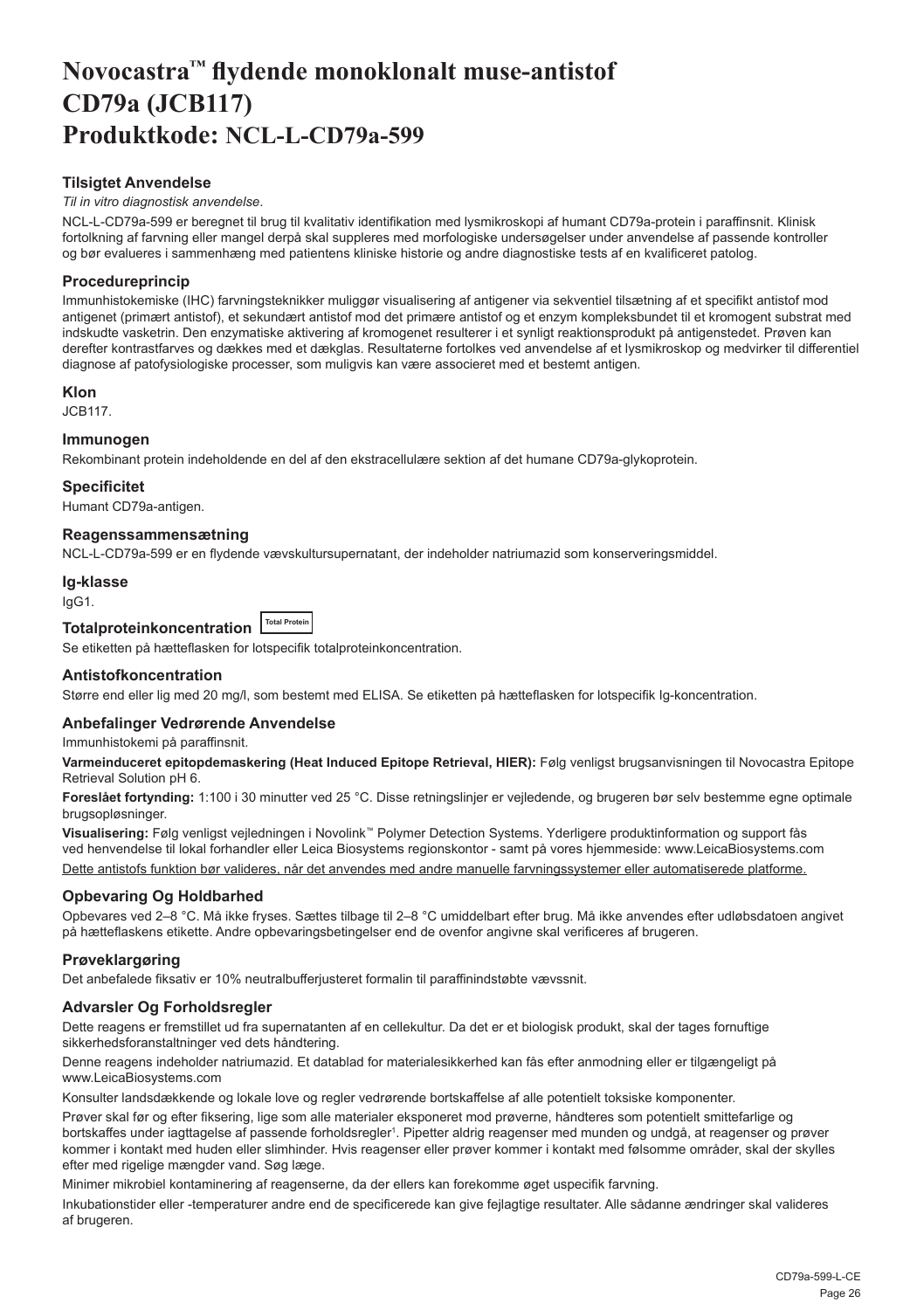#### **Kvalitetskontrol**

Forskelle i behandlingen af væv og forskelle i tekniske procedurer i brugerens laboratorium kan frembringe betydeligt varierende resultater og nødvendiggøre regelmæssig udførelse af kontroller på stedet ud over nedenstående procedurer.

Kontrollerne skal være friske autopsier/biopsier/kirurgiske prøver fikseret i formalin og behandlet og indstøbt i paraffin så hurtigt som muligt på samme måde som patientprøver.

#### **Positiv Vævskontrol**

Anvendes til påvisning af, at vævet er fremstillet korrekt, og at der er anvendt korrekte farvningsteknikker.

Der bør inkluderes en positiv vævskontrol for hvert sæt testbetingelser i hver farvekørsel.

Svagt positivt farvet væv er mere egnet end kraftigt positivt farvet væv til optimal kvalitetskontrol og påvisning af små niveauer af reagensnedbrydning.<sup>2</sup>

Anbefalet væv til positiv kontrol er tonsil.

Hvis den positive vævskontrol ikke udviser positiv farvning, skal resultater af testprøverne kasseres.

#### **Negativ Vævskontrol**

Skal undersøges efter den positive vævskontrol for at sikre, at det primære antistof mærker målantigenet specifikt.

Anbefalet væv til negativ kontrol er cerebellum.

Alternativt frembyder de mange forskellige celletyper, der er til stede i de fleste vævssnit, ofte negative kontrolsteder, men dette skal verificeres af brugeren.

Uspecifik farvning har, hvis til stede, ofte et diffust udseende. Sporadisk farvning af bindevæv kan ligeledes observeres i vævssnit af væv, der er fikseret for kraftigt i formalin. Anvend intakte celler til fortolkning af farvningsresultaterne. Nekrotiske eller degenererede celler farves ofte mere uspecifikt.<sup>3</sup>Der kan eventuelt ses falske positive resultater, der skyldes non-immunologisk binding af proteiner eller substratreaktionsprodukter. Dette kan ligeledes skyldes endogene enzymer, såsom pseudoperoxidase (erytrocytter), endogen peroxidase (cytochrom C) eller endogent biotin (f.eks. lever, bryst, hjerne, nyre) afhængigt af den anvendte type immunfarve. For at differentiere mellem endogen enzymaktivitet eller uspecifik enzymbinding og specifik immunreaktivitet kan yderligere patientvæv eventuelt farves udelukkende med henholdsvis substratkromogen eller enzymkomplekser (avidin-biotin, streptavidin, mærket polymer) og substratkromogen. Hvis der optræder specifik farvning i den negative vævskontrol, skal resultaterne af patientprøverne kasseres.

#### **Negativ Reagenskontrol**

Anvend en uspecifik negativ reagenskontrol i stedet for det primære antistof på et vævssnit af hver patientprøve for at vurdere uspecifik farvning og muliggøre bedre fortolkning af specifik farvning på antigenstedet.

#### **Patientvæv**

Undersøg patientpræparater farvet med NCL-L-CD79a-599 sidst. Intensiteten af positiv farvning bør vurderes i sammenhæng med eventuel uspecifik baggrundsfarvning af den negative reagenskontrol. Som med alle immunhistokemiske tests betyder et negativt resultat, at antigenet ikke blev påvist. Ikke at antigenet var fraværende i de analyserede celler eller det analyserede væv. Om nødvendigt anvendes et panel af antistoffer til identifikation af falske negative reaktioner.

#### **Forventede Resultater**

#### Normalt væv

Klon JCB117 påviste CD79a-proteinet i cellemembranen på B-lymfocytter i forskellige typer evaluerede væv. (Samlet antal normale tilfælde, der blev evalueret = 124).

#### Abnormt væv

Klon JCB117 farvede 23/75 hæmatologiske maligniteter (herunder 6/6 diffuse storcellede B-cellelymfomer, 4/45 Hodgkins lymfomer, 3/4 mucosa-associerede B-celle-lymfomer, 3/3 mantle-celle-lymfomer, 2/2 B-celle kroniske lymfocytiske leukæmier, 1/5 angioimmunoblastiske T-cellelymfomer, 1/1 lille lymfocytisk lymfom, 1/1 marginalcelle B-celle-lymfom, 1/1 Burkitts lymfom, 1/1 anaplastisk storcellelymfomer, 0/3 T-cellelymfomer, 0/1 perifert T-cellelymfom og 0/1 diffust T-celle lymfoblastisk lymfom og 0/1 non-Hodgkins B-celle lymfom). Der blev ikke påvist farvning i tarmtumorer (0/9), thyroideatumorer (0/5), brysttumorer (0/5), tumorer af metastatisk oprindelse (0/4), hjernetumorer (0/4), levertumorer (0/4), lungetumorer (0/4), ovarietumorer, (0/3), tumorer i øsofagus (0/3), tumorer i mavesæk (0/3), tumorer i binyre (0/2), tumorer i blære (0/2), knogletumorer (0/2), nyretumorer (0/2), tumorer i hoved og hals (0/2), tumorer i prostata (0/2), tumorer i spytkirtel (0/2), seminomer (0/2), cervikale tumorer (0/2), endometrietumorer (0/2), melanomer (0/2), hyperplasi i prostata (0/1), pladecellekarcinom på tungen (0/1), tumor i pancreas (0/1) og hudtumor (0/1). (Samlet antal unormale tilfælde, der blev evalueret = 145).

**NCL-L-CD79a-599 anbefales til påvisning af CD79a-protein i normale og neoplastiske væv, som et hjælpemiddel til traditionel histopatologi ved brug af ikke-immunologiske histokemiske farvninger.**

#### **Generelle Begrænsninger**

Immunhistokemi er en diagnostisk proces bestående af mange trin, der omfatter specialiseret uddannelse i valg af passende reagenser, vævsselektion, -fiksering og -behandling samt fremstilling af IHC-objektglas og fortolkning af farvningsresultaterne.

Vævsfarvning er afhængig af håndteringen og behandlingen af vævet inden farvning. Forkert fiksering, frysning, optøning, vask, tørring, opvarmning, sektionering eller kontaminering med andet væv eller andre væsker kan frembringe artefakter, indfangning af antistof eller falske negative resultater. Inkonsistente resultater kan skyldes variationer i fikserings- og indstøbningsmetoder eller irregulariteter indeholdt i vævet.4

For kraftig eller ukomplet kontrastfarvning kan gøre korrekt fortolkning af resultaterne vanskelig.

Klinisk fortolkning af farvning eller mangel derpå skal suppleres med morfologiske undersøgelser under anvendelse af passende kontroller og bør evalueres i sammenhæng med patientens kliniske historie og andre diagnostiske tests af en kvalificeret patolog.

Antistoffer fra Leica Biosystems Newcastle Ltd er som angivet beregnet til anvendelse på enten frosne eller paraffinindstøbte vævssnit med specifikke krav til fiksering. Der kan forekomme uventet antigenekspression, navnlig i neoplasmer. Den kliniske fortolkning af alle farvede vævssnit skal indbefatte morfologisk analyse og evaluering af passende kontroller.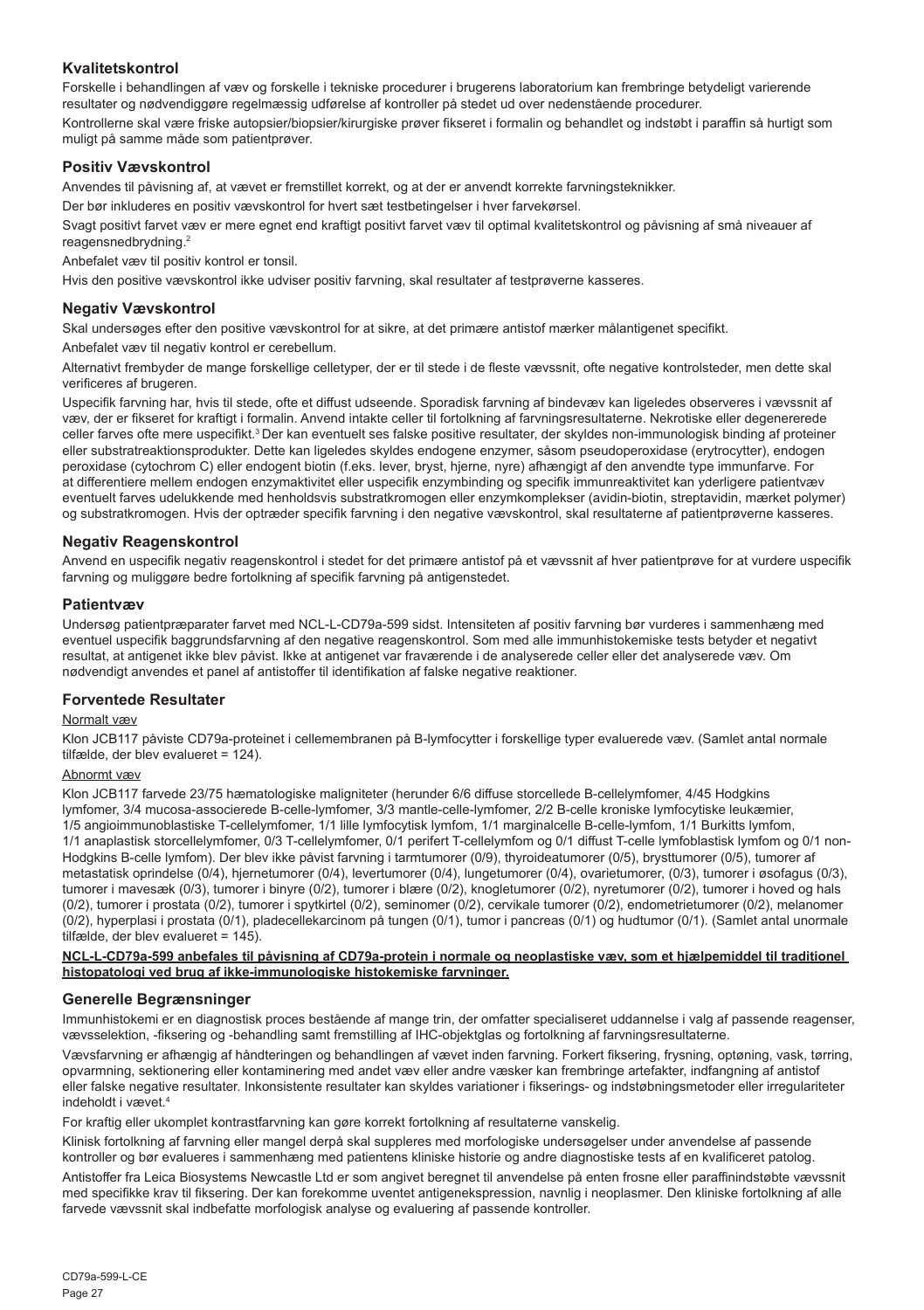#### **Bibliografi - Generelt**

- 1. National Committee for Clinical Laboratory Standards (NCCLS). Protection of laboratory workers from infectious diseases transmitted by blood and tissue; proposed guideline. Villanova, P.A. 1991; 7(9). Order code M29-P.
- 2. Battifora H. Diagnostic uses of antibodies to keratins: a review and immunohistochemical comparison of seven monoclonal and three polyclonal antibodies. Progress in Surgical Pathology. 6:1–15. eds. Fenoglio-Preiser C, Wolff CM, Rilke F. Field & Wood, Inc., Philadelphia.
- 3. Nadji M, Morales AR. Immunoperoxidase, part I: the techniques and pitfalls. Laboratory Medicine. 1983; 14:767.
- 4. Omata M, Liew CT, Ashcavai M, Peters RL. Nonimmunologic binding of horseradish peroxidase to hepatitis B surface antigen: a possible source of error in immunohistochemistry. American Journal of Clinical Pathology. 1980; 73:626.
- 5. Bhargava P, Kallakury B, Ross J, et al. CD79a is heterogeneously expressed in neoplastic and normal myeloid precursors and megakaryocytes in an antibody clone-dependent manner. American Journal of Clinical Pathology. 2007; 128(2): 306-313.
- 6. Torlakovic E, Torlakovic G, Nguyen P, et al. The value of anti-pax-5 immunostaining in routinely fixed and paraffin-embedded sections: a novel pan pre-B and B-cell marker. The American Journal of Surgical Pathology. 2002; 26(10): 1343-1350.
- 7. Blakolmer K, Vesely M, Kummer J, et al. Immunoreactivity of B-cell markers (CD79a, L26) in rare cases of extranodal cytotoxic peripheral T- (NK/T-) cell lymphomas. Modern Pathology. 2000; 13(7): 766-772.
- 8. Pilozzi E, Pulford K, Jones M, et al. Co-expression of CD79a (JCB117) and CD3 by lymphoblastic lymphoma. The Journal of Pathology. 1998;186(2):140-143.

#### **Rettelser Til Tidligere Udgave**

Ikke relevant

#### **Udgivelsesdato**

05 december 2018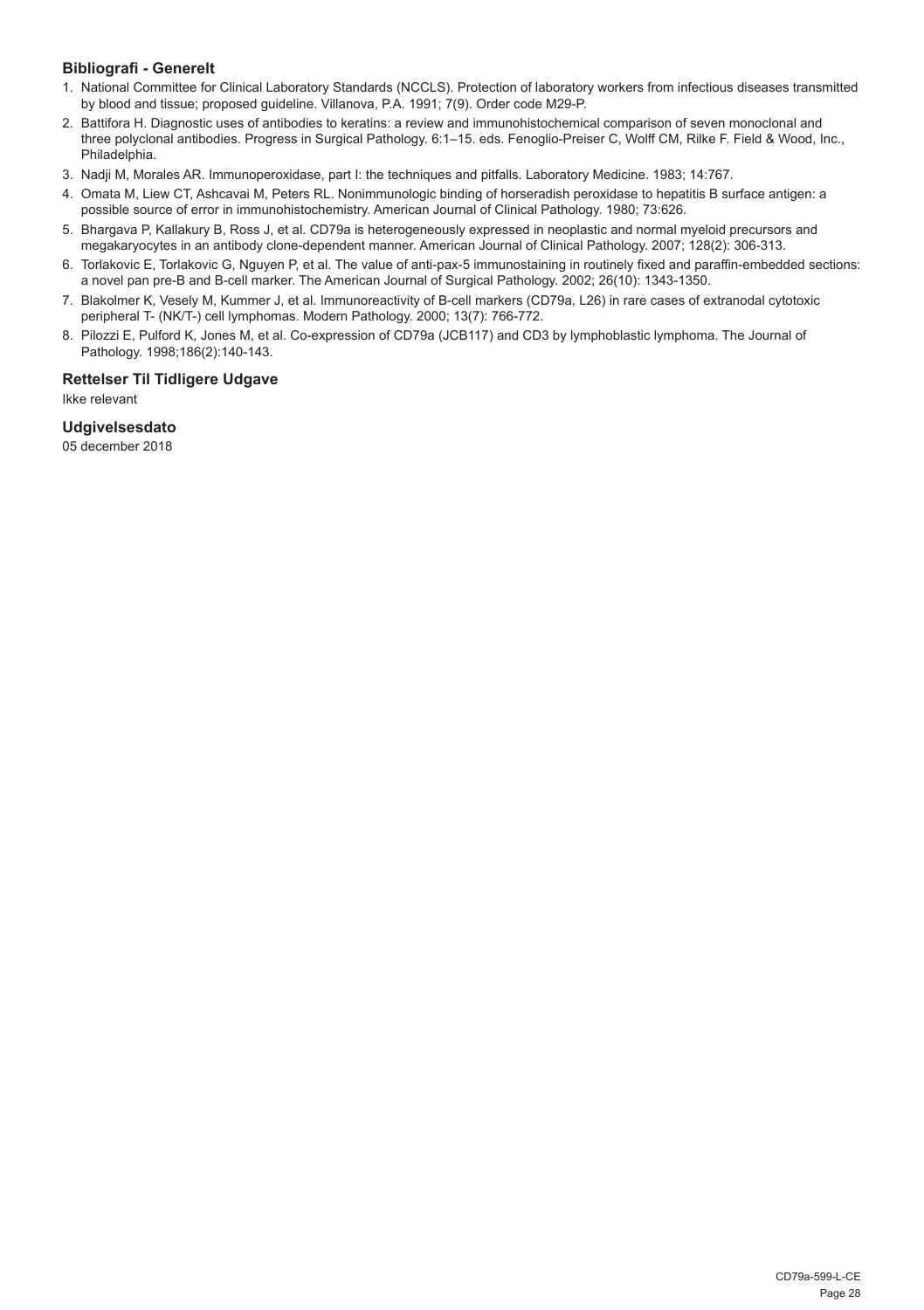## <span id="page-29-0"></span>**Novocastra™ vloeibaar monoklonaal muisantilichaam CD79a (JCB117) Productcode: NCL-L-CD79a-599**

#### **Beoogd Gebruik**

#### *Voor gebruik bij in-vitro-diagnostiek.*

NCL-L-CD79a-599 is bedoeld voor de kwalitatieve identificatie met behulp van lichtmicroscopie van CD79a-eiwit in paraffinecoupes. De klinische interpretatie van iedere kleuring of de afwezigheid ervan moet worden aangevuld met morfologisch onderzoek en goede controles. De interpretatie moet worden geëvalueerd door een vakkundige patholoog binnen de context van de klinische geschiedenis van de patiënt en eventueel ander diagnostisch onderzoek.

#### **Beginsel van de Procedure**

Immunohistochemische (IHC) kleuringstechnieken maken de visualisatie van antigenen mogelijk via de sequentiële toepassing van een specifiek antilichaam naar het antigen (primaire antilichaam), het secundaire antilichaam naar het primaire antilichaam en een enzymcomplex met een chromogeen substraat met ingevoegde wasstappen. De enzymatische activering van de chromogeenresultaten in een zichtbaar reactieproduct op de antigene plaats. De monsters kunnen dan tegengekleurd en afgedekt zijn. De resultaten worden geïnterpreteerd met een lichtmicroscoop en hulpmiddelen in de differentiële diagnose van pathofysiologische processen, die wel of niet met een specifiek antigen geassocieerd kunnen worden.

#### **Kloon**

JCB117.

#### **Immunogeen**

Recombinant eiwit dat een gedeelte van het extracellulaire deel van het humane CD79a-glycoproteïne bevat.

#### **Specificiteit**

Humaan CD79a-antigeen.

#### **Reagentiasamenstelling**

NCL-L-CD79a-599 is een vloeibaar supernatant van weefselkweek dat natriumazide bevat als conserveringsmiddel.

#### **Ig-klasse**

IgG1.

### **Totale Proteïneconcentratie Total Protein**

Raadpleeg het etiket op de flacon voor de specifieke totale proteïneconcenstratie.

#### **Antilichaamconcentratie**

Groter dan of gelijk aan 20 mg/l zoals bepaald door ELISA. Raadpleeg het etiket op de flacon voor de specifieke lg-concenstratie.

#### **Aanbevelingen over het Gebruik**

Immunochemisch op paraffine coupes.

**Warmte-geïnduceerd epitoopherstel (Heat Induced Epitope Retrieval, HIER):** Volg de instructies voor het gebruik in Novocastra Epitope Retrieval Solution pH 6.

**Voorgestelde verdunning:** 1:100 gedurende 30 minuten bij 25 °C. Dit wordt gezien als een richtlijn en gebruikers dienen hun eigen optimale werkverdunningen te bepalen.

**Visualisatie:** Volg a.u.b. de gebruiksinstructies in de Novolink™ Polymer Detection Systems. Voor meer productinformatie of ondersteuning dient u contact op te nemen uw lokale distributeur of het regionale kantoor van Leica Biosystems, of de website van Leica Biosystems te bezoeken, www.LeicaBiosystems.com

De prestatie van dit antilichaam dient gevalideerd te worden als het wordt gebruikt met andere handmatige kleuringssystemen of automatische platformen.

#### **Opslag en Stabiliteit**

Opslaan bij temperaturen van 2–8 °C. Niet bevriezen. Laat het systeem direct na gebruik terugkeren naar een temperatuur van 2–8 °C. Gebruik het product niet meer na de expiratiedatum die op de flacon staat. Opslagcondities andere dan degene die hierboven gespecificeerd zijn, dienen door de gebruiker geverifieerd te.

#### **Voorbereiding van Monsters**

De aanbevolen fixeerstof is 10% neutraal gebufferde formaline voor paraffine ingebedde weefselcoupes.

#### **Waarschuwingen en Voorzorgsmaatregelen**

Deze reagens is voorbereid van het supernatant van de celkweek. Aangezien het biologisch product is, dient u bij het gebruik ervan voorzichtig te werk te gaan.

Deze reagens bevat natriumazide. Een materiaalveiligheidsblad is op verzoek verkrijgbaar bij www.LeicaBiosystems.com

Raadpleeg de richtlijnen van de lokale of nationale overheid voor het afdanken van potentieel giftige componenten.

Monsters moeten voor en na fixatie worden behandeld als potentiële overdragers van infecties en volgens de juiste voorzorgsmaatregelen worden afgedankt. Dit geldt tevens voor alle materialen die aan de monsters zijn blootgesteld.1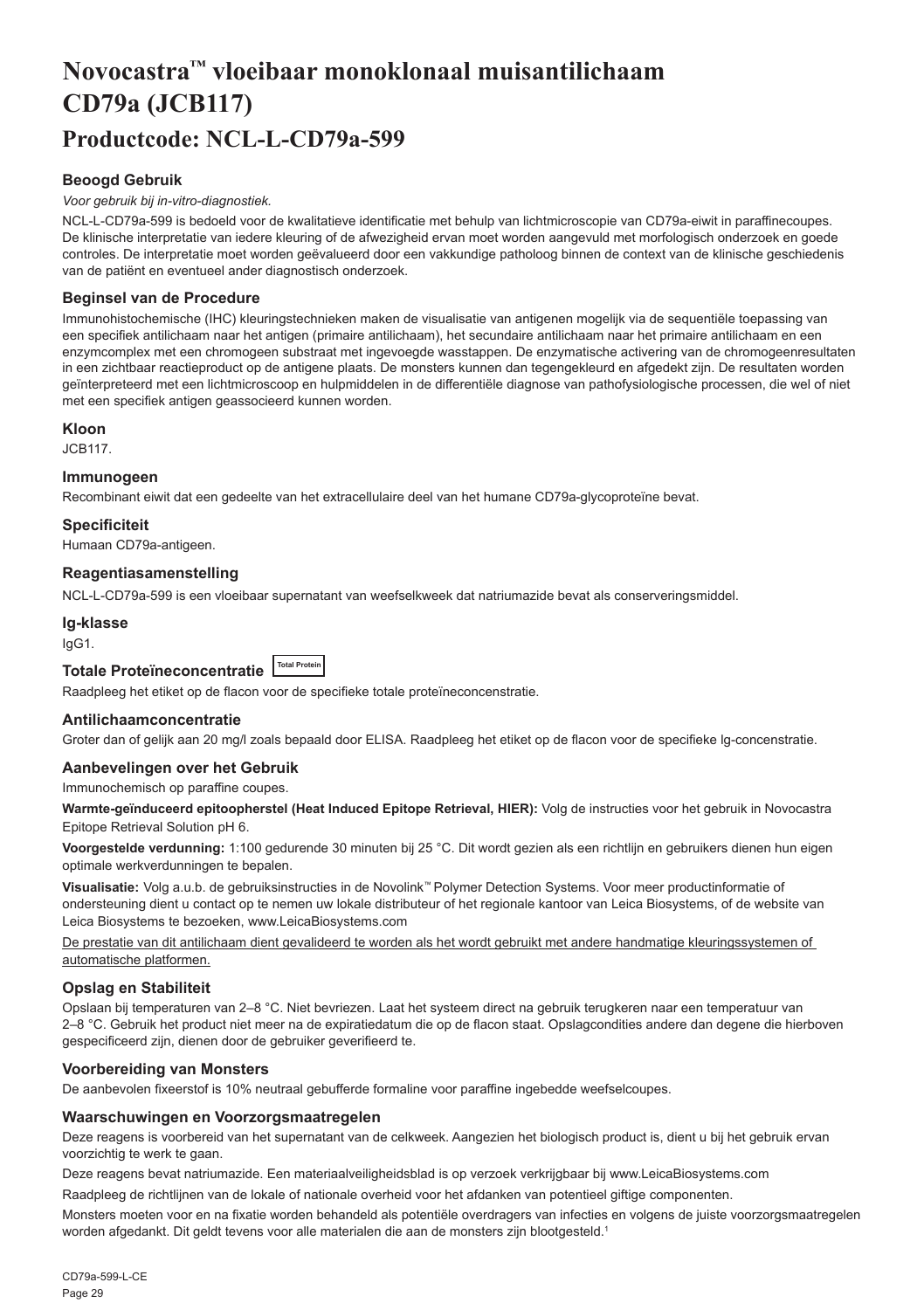Reagentia mogen nooit met de mond worden gepipetteerd. Daarnaast moet contact tussen de huid en het slijmvlies met reagentia en monsters worden vermeden.

Als reagentia of monsters in contact komen met gevoelige gebieden, moet u deze gebieden wassen met een ruime hoeveelheid water. Neem contact op met een arts.

Minimaliseer de kans van microbacteriële contaminatie van reagentia. Als u dit niet doet, kan er een toename van niet-specifieke kleuring optreden.

Incubatietijden of temperaturen die afwijken van degenen die gespecificeerd zijn, kunnen tot onjuiste resultaten leiden. Iedere dergelijke verandering moet door de gebruiker gevalideerd worden.

#### **Kwaliteitscontrole**

Verschillen in het verwerken van weefsel en technische procedures in het laboratorium van de gebruiker kunnen zorgen voor een aanzienlijke variabiliteit van de resultaten. Dit vereist een regulier gebruik van bedrijfseigen controles naast de volgende procedures. De controles moeten verse autopsie-, biopsie-, of chirurgische monsters omvatten, en zo snel mogelijk formaline gefixeerd en in paraffinewax ingebed worden, op dezelfde manier als de patiëntmonster(s).

#### **Positieve Weefselcontrole**

Wordt gebruikt om correct voorbereide weefsels en goede kleuringstechnieken aan te duiden.

Er dient een positieve weefselcontrole opgenomen te worden voor iedere set testcondities in iedere kleuringsrun.

Voor een optimale kwaliteitscontrole en voor het detecteren van geringe niveaus van reagensdegredatie, is weefsel met zwakke positieve kleuring beter geschikt dan weefsel met sterke positieve kleuring.<sup>2</sup>

Aanbevolen positieve weefselcontrole is tonsil.

Als de positieve weefselcontrole geen positieve kleuring vertoont, moeten de resultaten met de testmonsters als ongeldig worden beschouwd.

#### **Negatieve Weefselcontrole**

Dient onderzocht te worden na de positieve weefselcontrole om de specificiteit te verifiëren van de labeling van het doelantigen door het primaire antilichaam.

Aanbevolen negatieve weefselcontrole is cerebellum.

Daarnaast leveren de verscheidenheid aan celtypen, die in de meeste weefselcoupes aanwezig zijn, regelmatig negatieve controlelocaties op, maar dit dient door de gebruiker geverifieerd te worden. Niet-specifieke kleuring, indien aanwezig, heeft meestal een diffuus uiterlijk. Daarnaast kan in coupes sporadische kleuring van bindweefsel worden geobserveerd. Dit treedt op als gevolg van overdadig fixeren van weefsel met formaline. Maak voor de interpretatie van kleuringsresultaten gebruik van intacte cellen. Necrotische of gedegenereerde cellen kunnen vaak een niet-specifieke kleuring vertonen.<sup>3</sup>

Er kan sprake zijn van fout-positieven als gevolg van niet-immunologische binding van eiwitten of substraatreactieproducten. Zij kunnen ook veroorzaakt worden door endogene enzymen zoals pseudoperoxidase (erythrocyten), endogene peroxidase (cytochroom C), of endogene biotine (bijv. lever, borst, hersenen, nieren), afhankelijk van het type immunokleuring dat gebruikt wordt.

Om endogene enzymen of niet-specifieke binding van enzymen van specifieke immunoreactiviteit te differentiëren, kan het zijn dat extra patiëntweefsels exclusief gekleurd wordt met substraat chromogeen of enzymcomplexen (avidine-biotine, streptavidine, gelabeld polymeer) en respectievelijk substraat-chromogeen. Indien specifieke kleuring binnen het interne negatieve controleweefsel optreedt, moeten de resultaten die met de patiëntmonsters zijn verkregen als ongeldig worden beschouwd.

#### **Negatieve Reagenscontrole**

Gebruik een niet-specifieke negatieve reagenscontrole in plaats van het primaire antilichaam met een coupe van ieder patiëntmonster, om een niet-specifieke kleuring te evalueren en een betere interpretatie te krijgen van de specifieke kleuring op de antigene plaats.

#### **Patiëntweefsel**

Onderzoek de patiëntmonsters die met NCL-L-CD79a-599 zijn gekleurd het laatst. De positieve kleuringsintensiteit moet worden geëvalueerd binnen de context van iedere niet-specifieke achtergrondkleuring van de negatieve reagenscontrole. Net zoals bij elke immunohistochemische test betekent een negatief resultaat dat het antigeen niet is gedetecteerd. Het betekent dus niet dat het antigeen afwezig was in de geanalyseerde cellen/het geanalyseerde weefsel. Gebruik een panel van antilichamen om de verkeerd-negatieve reacties te identificeren.

#### **Verwachte Resultaten**

#### Normale weefsels

Kloon JCB117 detecteerde het CD79a-eiwit op het celmembraan van B-lymfocyten in verscheidene weefsels die werden geëvalueerd. (Totaal aantal normale gevallen dat werd geëvalueerd = 124.)

#### Abnormale weefsels

Kloon JCB117 kleurde 23/75 hematologische maligniteiten (waaronder 6/6 diffuse grootcellige B-cellymfomen, 4/45 hodgkinlymfomen, 3/4 slijmvliesgerelateerd B-cellymfomen, 3/3 mantelcellymfomen, 2/2 chronische B-cel-lymfocytenleukemie, 1/5 angio-immunoblastaire T-cellymfomen, 1/1 klein lymfocytair lymfoom, 1/1 marginale-zone-B-cellymfoom, 1/1 Burkitt-lymfoom, 1/1 anaplastisch grootcellig lymfoom, 0/3 T-cellymfomen, 0/1 perifeer T-cellymfoom en 0/1 diffuus lymfoblastair T-cellymfoom en 0/1 non-hodgkin-B-cellymfoom). Er werd geen kleuring waargenomen in darmtumoren (0/9), schildkliertumoren (0/5), borsttumoren (0/5), tumoren van metastatische oorspong (0/4), hersentumoren (0/4), levertumoren (0/4), longtumoren (0/4), eierstoktumoren (0/3), slokdarmtumoren (0/3), maagtumoren (0/3), bijniertumoren (0/2), blaastumoren (0/2), bottumoren (0/2), niertumoren (0/2), hoofd- en halstumoren (0/2), prostaattumoren (0/2), speekselkliertumoren (0/2), seminomen (0/2), baarmoederhalstumoren (0/2), endometriumtumoren (0/2), melanomen (0/2), een prostaathyperplasie (0/1), een plaveiselcelcarcinoom van de tong (0/1), een pancreastumor (0/1) en een huidtumor (0/1). (Totaal aantal afwijkende gevallen dat werd geëvalueerd = 145.)

**NCL-L-CD79a-599 wordt aanbevolen voor het detecteren van CD79a-eiwit in normale en neoplastische weefsels, als aanvulling op conventionele histopathologie waarbij niet-immunologische histochemische kleuringen worden gebruikt.**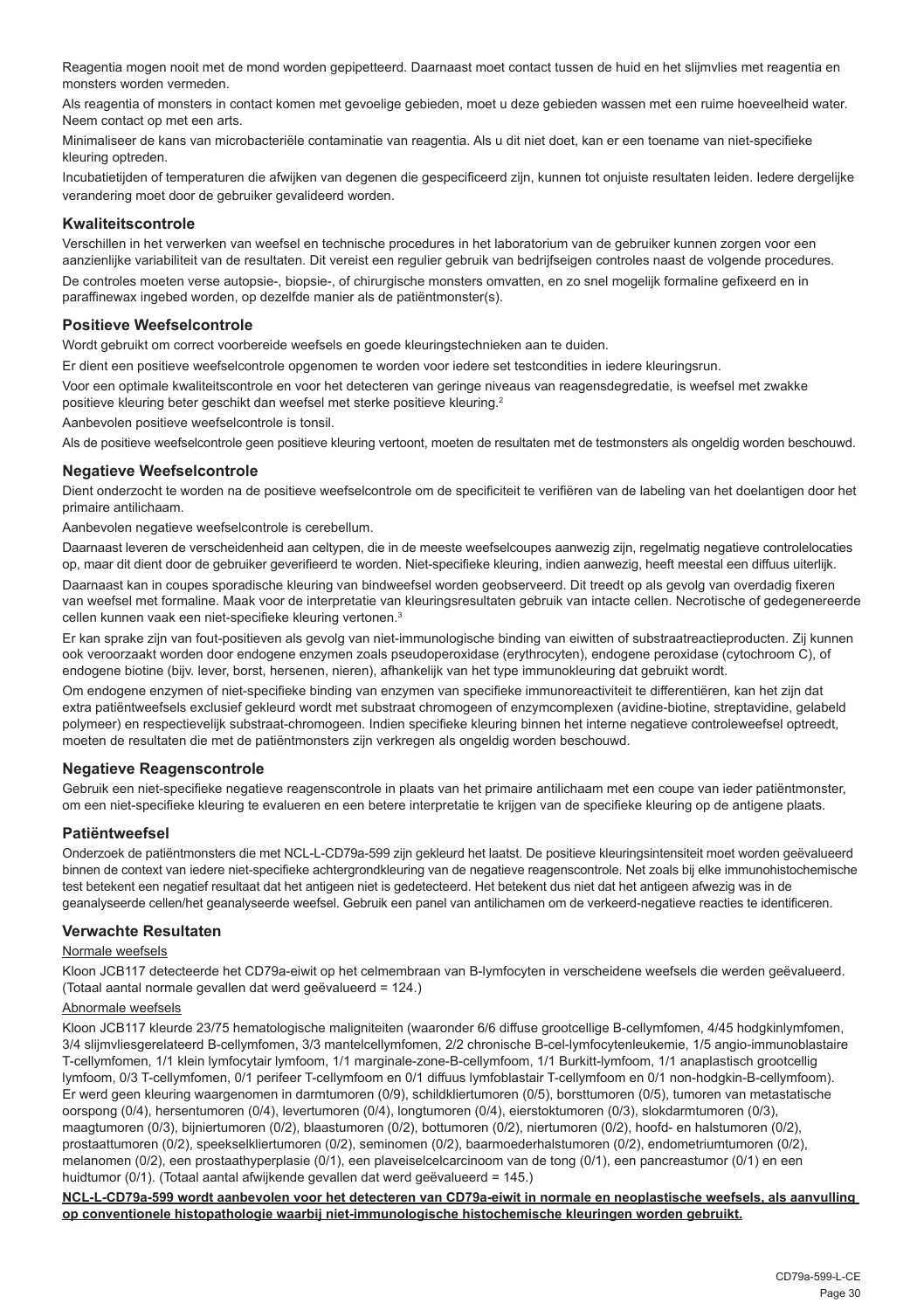#### **Algemene Beperkingen**

Immunohistochemie is een diagnoseproces van meerdere stappen dat uit een gespecialiseerde training bestaat in het selecteren van de desbetreffende reagentia; weefselselectie, fixatie en verwerking; voorbereiding van de IHC-objectglaasjes; en de interpretatie van de kleuringsresultaten. Weefselkleuring is afhankelijk van het gebruik en de verwerking van het weefsel vóór het aanbrengen van de kleuring. Een onjuiste manier van fixeren, invriezen, ontdooien, wassen, drogen, verwarmen en opdelen of contaminatie met andere weefsels of vloeistoffen kunnen leiden tot artefacten, het vastzitten van antilichamen of fout-negatieven. Inconsistente resultaten kunnen het gevolg zijn variaties in de methoden die voor het fixeren en inbedden worden gebruikt of van inherente onregelmatigheden binnen het weefsel.<sup>4</sup>

Overmatige of onvolledige tegenkleuring kan een correcte interpretatie van de resultaten in te weg zitten.

De klinische interpretatie van iedere kleuring of de afwezigheid ervan moet worden aangevuld met morfologisch onderzoek en goede controles. De interpretatie moet worden geëvalueerd door een vakkundige patholoog binnen de context van de klinische geschiedenis van de patiënt en eventueel ander diagnostisch onderzoek.

Antilichamen van Leica Biosystems Newcastle Ltd zijn bedoeld voor gebruik, zoals aangegeven, op bevroren of paraffine ingebedde coupes met specifieke fixatie-eisen. Er kan een onverwachte antigenexpressie optreden, met name in neoplasma's. De klinische interpretatie van ieder gekleurde weefselcoupe moet morfologische analyses bevatten en de evaluatie van de juiste controles.

#### **Algemene Literatuurlijst**

- 1. National Committee for Clinical Laboratory Standards (NCCLS). Protection of laboratory workers from infectious diseases transmitted by blood and tissue; proposed guideline. Villanova, P.A. 1991; 7(9). Order code M29-P.
- 2. Battifora H. Diagnostic uses of antibodies to keratins: a review and immunohistochemical comparison of seven monoclonal and three polyclonal antibodies. Progress in Surgical Pathology. 6:1–15. eds. Fenoglio-Preiser C, Wolff CM, Rilke F. Field & Wood, Inc., **Philadelphia**
- 3. Nadji M, Morales AR. Immunoperoxidase, part I: the techniques and pitfalls. Laboratory Medicine. 1983; 14:767.
- 4. Omata M, Liew CT, Ashcavai M, Peters RL. Nonimmunologic binding of horseradish peroxidase to hepatitis B surface antigen: a possible source of error in immunohistochemistry. American Journal of Clinical Pathology. 1980; 73:626.
- 5. Bhargava P, Kallakury B, Ross J, et al. CD79a is heterogeneously expressed in neoplastic and normal myeloid precursors and megakaryocytes in an antibody clone-dependent manner. American Journal of Clinical Pathology. 2007; 128(2): 306-313.
- 6. Torlakovic E, Torlakovic G, Nguyen P, et al. The value of anti-pax-5 immunostaining in routinely fixed and paraffin-embedded sections: a novel pan pre-B and B-cell marker. The American Journal of Surgical Pathology. 2002; 26(10): 1343-1350.
- 7. Blakolmer K, Vesely M, Kummer J, et al. Immunoreactivity of B-cell markers (CD79a, L26) in rare cases of extranodal cytotoxic peripheral T- (NK/T-) cell lymphomas. Modern Pathology. 2000; 13(7): 766-772.
- 8. Pilozzi E, Pulford K, Jones M, et al. Co-expression of CD79a (JCB117) and CD3 by lymphoblastic lymphoma. The Journal of Pathology. 1998;186(2):140-143.

#### **Aanpassingen ten opzichte van Vorige Editie**

Niet van toepassing

#### **Publicatiedatum**

05 december 2018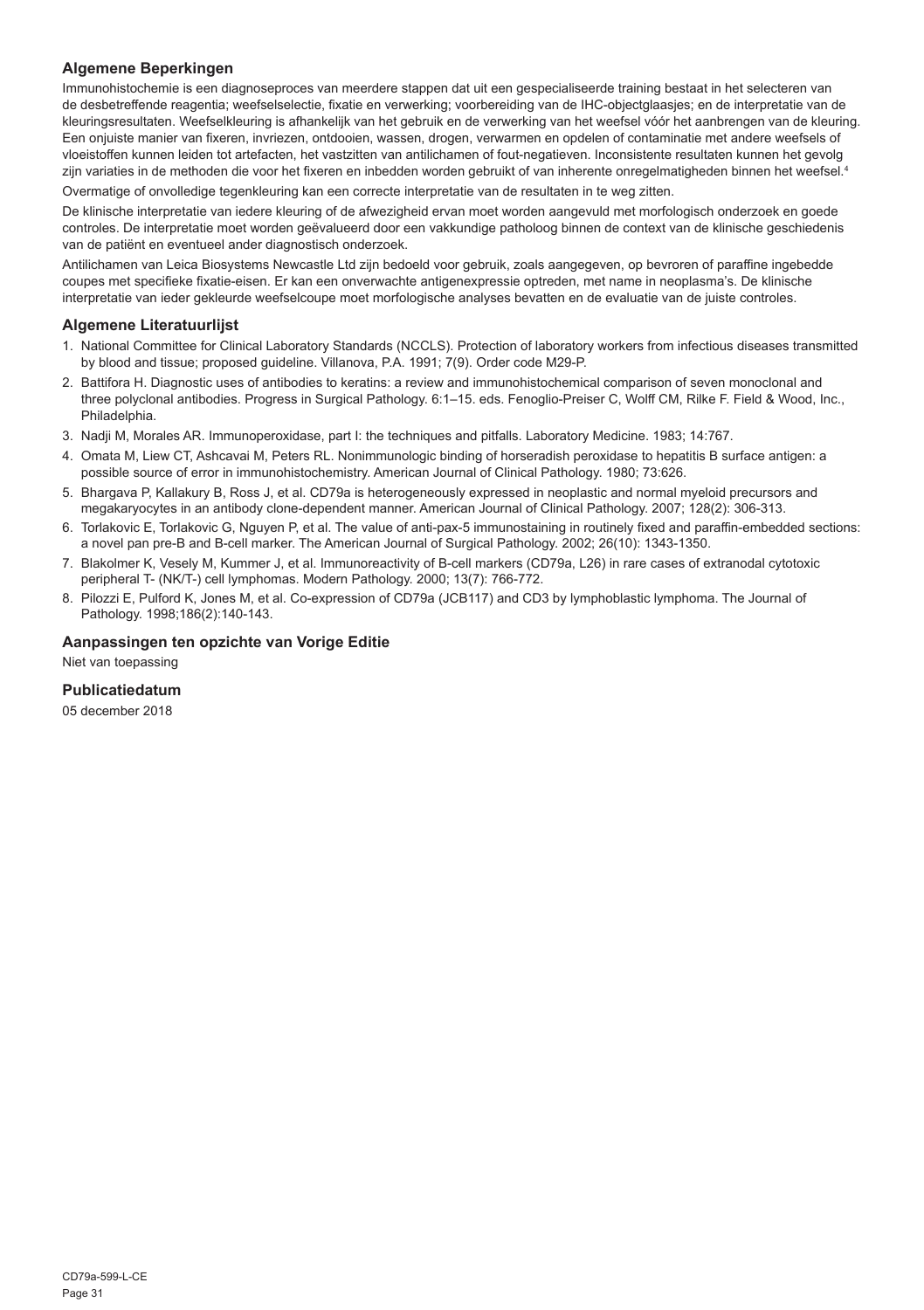## <span id="page-32-0"></span>**Novocastra™ flytende murint monoklonalt antistoff CD79a (JCB117) Produktkode: NCL-L-CD79a-599**

#### **Tiltenkt bruk**

#### *Til in vitro-diagnostisk bruk.*

NCL-L-CD79a-599 skal brukes til kvalitativ identifisering med lysmikroskopi av humant CD79a-protein i parafinsnitt. Den kliniske tolkningen av farge eller manglende farge skal suppleres med morfologiske undersøkelser og bruk av egnede kontroller, og bør evalueres av en kvalifisert patolog i lys av pasientens kliniske historie og eventuelle andre diagnostiske tester.

#### **Prosedyreprinsipp**

Immunhistokjemiske (IHC) fargingsteknikker gjør det mulig å se antigener via en sekvensiell tilsetning av et bestemt antistoff mot antigenet (primært antistoff), et sekundært antistoff mot det primære antistoffet og et enzymkompleks med et kromogent substrat med innskutte vasketrinn. Den enzymatiske aktiveringen av kromogenet gir et synlig reaksjonsprodukt på antigenstedet. Prøven kan deretter kontrastfarges og dekkes med et dekkglass. Resultatene fortolkes ved hjelp av et lysmikroskop og medvirker til differensialdiagnose av patofysiologiske prosesser som muligens kan være assosiert med et bestemt antigen.

#### **Klon**

JCB117.

#### **Immunogen**

Rekombinant protein som inneholder en del av den ekstracellulære delen av det humane CD79a glykoproteinet.

#### **Spesifisitet**

Humant CD79a antigen.

#### **Reagenssammensetning**

NCL-L-CD79a-599 er flytende vevskultursupernatant med natriumazid som konserveringsmiddel.

#### **Ig-klasse**

IgG1.

## **Totalproteinkonsentrasjon Total Protein**

Se etiketten på hetteglasset for lotspesifikk totalproteinkonsentrasjon.

#### **Antistoffkonsentrasjon**

Større enn eller lik 20 mg/l som fastslått av ELISA. Se etiketten på hetteglasset for lotspesifikk Ig-konsentrasjon.

#### **Anbefalinger for Bruk**

Immunhistokjemi på parafinsnitt.

**Varmeindusert epitopgjenfinning (Heat Induced Epitope Retrieval, HIER):** Følg bruksanvisningen for Novocastra Epitope Retrieval Solution pH 6.

**Foreslått fortynning:** 1:100 i 30 minutter ved 25 °C. Disse retningslinjene er veiledende, og brukeren bør selv bestemme egne optimale bruksfortynninger.

**Visualisering:** Følg bruksanvisningen for Novolink™ Polymer Detection Systems. Ønsker du ytterligere produktinformasjon eller -støtte, kan du ta kontakt med den lokale forhandleren eller regionkontoret til Leica Biosystems, eller på nettsidene til Leica Biosystems, www.LeicaBiosystems.com

Ytelsen til dette antistoffet bør valideres ved bruk av andre manuelle fargingssystemer eller automatiske systemer.

#### **Oppbevaring og Stabilitet**

Oppbevares ved 2–8 °C. Må ikke fryses. Returneres til 2–8 °C umiddelbart etter bruk. Må ikke brukes etter utløpsdatoen angitt på produktetiketten. Andre oppbevaringsbetingelser må valideres av brukeren.

#### **Klargjøring av Prøver**

Anbefalt fiksativ er 10 % nøytralbufret formalin for parafinlagrede vevssnitt.

#### **Advarsler og Forholdsregler**

Denne reagensen er laget av supernatanten fra en cellekultur. Dette er et biologisk produkt som må behandles deretter.

Denne reagensen inneholder natriumazid. Dataark om materialsikkerhet (MSDS) er tilgjengelig på forespørsel eller kan lastes ned fra www.LeicaBiosystems.com

Følg nasjonale og lokale forskrifter for avhending av komponenter som kan være giftige.

Prøver (før og etter fiksering) og alt materiale som eksponeres for dem, skal behandles som potensielt smittefarlig og kasseres i samsvar med gjeldende forholdsregler.<sup>1</sup>

Hold aldri pipetter med reagens i munnen, og unngå at hud og slimhinner kommer i kontakt med reagenser og prøver.

Hvis reagenser eller prøver kommer i kontakt med følsomme områder, skal de skylles med rikelig vann. Kontakt lege.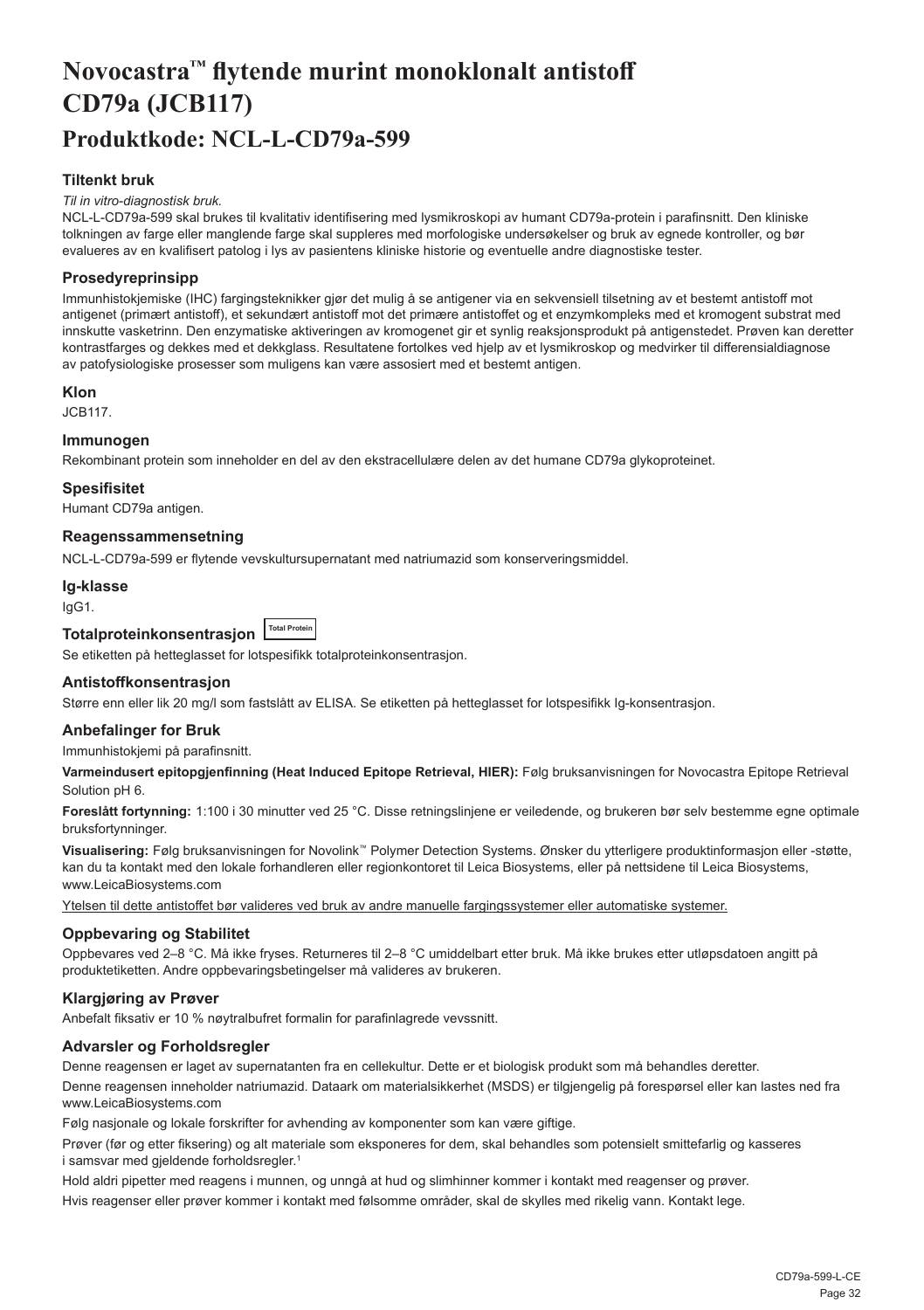Reduser mikrobiell kontaminering av reagensene til et minimum, ellers kan det forekomme økt uspesifisert farging. Inkubasjonstider eller temperaturer som er annerledes enn det som er angitt, kan gi unøyaktige resultater. Slike endringer må valideres av brukeren.

#### **Kvalitetskontroll**

Forskjeller i behandlingen av vev og forskjeller i tekniske prosedyrer i brukerens laboratorium kan gi signifikant varierte resultater, og det kan være nødvendig å foreta kontroller på stedet i tillegg til prosedyrene angitt nedenfor.

Kontrollene skal være nye autopsi-/biopsi-/kirurgiske prøver, formalinfikserte, behandlede og parafinlagrede så snart som mulig, på samme måte som pasientprøver.

#### **Positiv Vevskontroll**

Brukes for å påvise korrekt vevspreparering og fargeteknikker.

Én positiv vevskontroll bør inkluderes for hvert sett med testbetingelser i hver fargerunde.

Svakt positivt farget vev er mer egnet enn kraftig positivt farget vev til optimal kvalitetskontroll og påvisning av små nivåer reagensnedbrytning.<sup>2</sup>

Anbefalt positivt kontrollvev er mandel.

Hvis den positive vevskontrollen ikke viser positiv farging, skal resultatene til testprøvene anses som ugyldige.

#### **Negativ Vevskontroll**

Skal undersøkes etter den positive vevskontrollen for å sikre at det primære antistoffet merker målantigenet spesifikt.

Anbefalt negativt kontrollvev er cerebellumvev.

Alternativt har de mange ulike celletypene som finnes i de fleste vevssnittene ofte negative kontrollsteder, men dette må verifiseres av brukeren. Uspesifikk farging, hvis dette er aktuelt, har ofte et diffust utseende.

Sporadisk farging av bindevev kan på samme måte observeres i snitt fra vev som er fiksert for kraftig i formalin. Bruk intakte celler for å tolke fargeresultatene. Nekrotiske eller degenererte celler kan ofte farges uspesifikt.<sup>3</sup>

Falske positive resultater kan skyldes ikke-immunologisk binding av proteiner eller substratreaksjonsprodukter. Dette kan også skyldes endogene enzymer som pseudoperoksidase (erytrocytter), endogen peroksidase (cytokrom C) eller endogent biotin (f.eks. lever, bryst, hjerne, nyre), avhengig av anvendt type immunfarge.

For å differensiere endogen enzymaktivitet eller uspesifikk enzymbinding og spesifikk immunreaktivitet kan ytterligere pasientvev eventuelt farges kun med henholdsvis substratkromogen eller enzymkomplekser (avidin-biotin, streptavidin, merket polymer) og substratkromogen. Hvis det skjer spesifikk farging i den negative vevskontrollen, må resultatene for pasientprøvene anses som ugyldige.

#### **Negativ reagenskontroll**

Bruk en uspesifikk negativ reagenskontroll i stedet for det primære antistoffet på et snitt av hver pasientprøve for å vurdere uspesifikk farging og for å muliggjøre bedre fortolkning av spesifikk farging på antigenstedet.

#### **Pasientvev**

Undersøk pasientprøver farget med NCL-L-CD79a-599 sist. Intensiteten av positiv farging bør vurderes i sammenheng med eventuell uspesifikk bakgrunnsfarging av den negative reagenskontrollen. Som med alle immunhistokjemiske tester, betyr et negativt resultat at antigenet ikke ble påvist, ikke at antigenet var fraværende i de analyserte cellene/vevet. Om nødvendig kan man bruke et panel av antistoffer for å identifisere falske negative reaksjoner.

#### **Forventede Resultater**

#### Normalt Vev

Klon JCB117 detekterte CD79a-proteinet på cellemembranen til B-lymfocytter i en rekke vev som ble evaluert. (Totalt antall normale tilfeller evaluert = 124.)

#### Abnormalt Vev

Klon JCB117 farget 23/75 hematologiske ondartetheter (inkludert 6/6 diffuse storcellede B-cellelymfomer, 4/45 Hodgkins lymfomer, 3/4 mukosa-assosierte B-cellelymfomer, 3/3 mantelcellelymfomer, 2/2 kroniske lymfocytiske B-celleleukemier, 1/5 angioimmunoblastiske T-cellelymfomer, 1/1 lite lymfocytisk lymfom, 1/1 marginalsone-B-cellelymfom, 1/1 Burkitts lymfom, 1/1 anaplastiske storcellelymfomer, 0/3 T-cellelymfomer, 0/1 perifert T-cellelymfom, 0/1 diffust lymfoblastisk T-cellelymfom og 0/1 ikke-Hodgkins B-cellelymfom). Ingen farging ble observert i tarmtumorer (0/9), skjoldbruskkjerteltumorer (0/5), brysttumorer (0/5), metastatiske tumorer (0/4), hjernetumorer (0/4), levertumorer (0/4), lungetumorer (0/4), eggstokktumorer (0/3), spiserørtumorer (0/3), magetumorer (0/3), binyretumorer (0/2), blæretumorer (0/2), bentumorer (0/2), nyretumorer (0/2), hode- og halstumorer (0/2), prostatatumorer (0/2), spyttkjerteltumorer (0/2), seminomer (0/2), livmorhalstumorer (0/2), endometrietumorer (0/2), melanomer (0/2), en prostatahyperplasi (0/1), et plateepitelkarsinom i tungen (0/1), en bukspyttkjerteltumor (0/1) og en hudtumor (0/1). (Totalt antall unormale tilfeller evaluert = 145.)

#### **NCL-L-CD79a-599 anbefales for deteksjon av CD79a-protein i normale og neoplastiske vev, som tillegg til konvensjonell histopatologi med bruk av ikke-immunologiske histokjemiske farger.**

#### **Generelle Begrensninger**

Immunhistokjemi er en diagnostisk prosess i flere trinn som omfatter spesialutdanning i valg av egnede reagenser, vevsseleksjon, -fiksering og -behandling samt preparering av IHC-objektglass og tolking av fargeresultater.Vevsfarging avhenger av håndteringen og behandlingen av vevet før fargingen. Feil fiksering, frysing, tining, vasking, tørking, oppvarming, snitting eller kontaminering med annet vev eller væsker kan gi artefakter, innfanging av antistoffer eller falske negative resultater. Inkonsekvente resultater kan skyldes variasjoner ved fiksering eller innstøpningsmetoder eller iboende uregelmessigheter i vevet.4

Overdreven eller ufullstendig motfarging kan også gjøre det vanskelig å tolke resultatene riktig.

Den kliniske tolkningen av farge eller manglende farge skal suppleres med morfologiske undersøkelser og bruk av egnede kontroller, og bør evalueres av en kvalifisert patolog i lys av pasientens kliniske historie og eventuelle andre diagnostiske tester.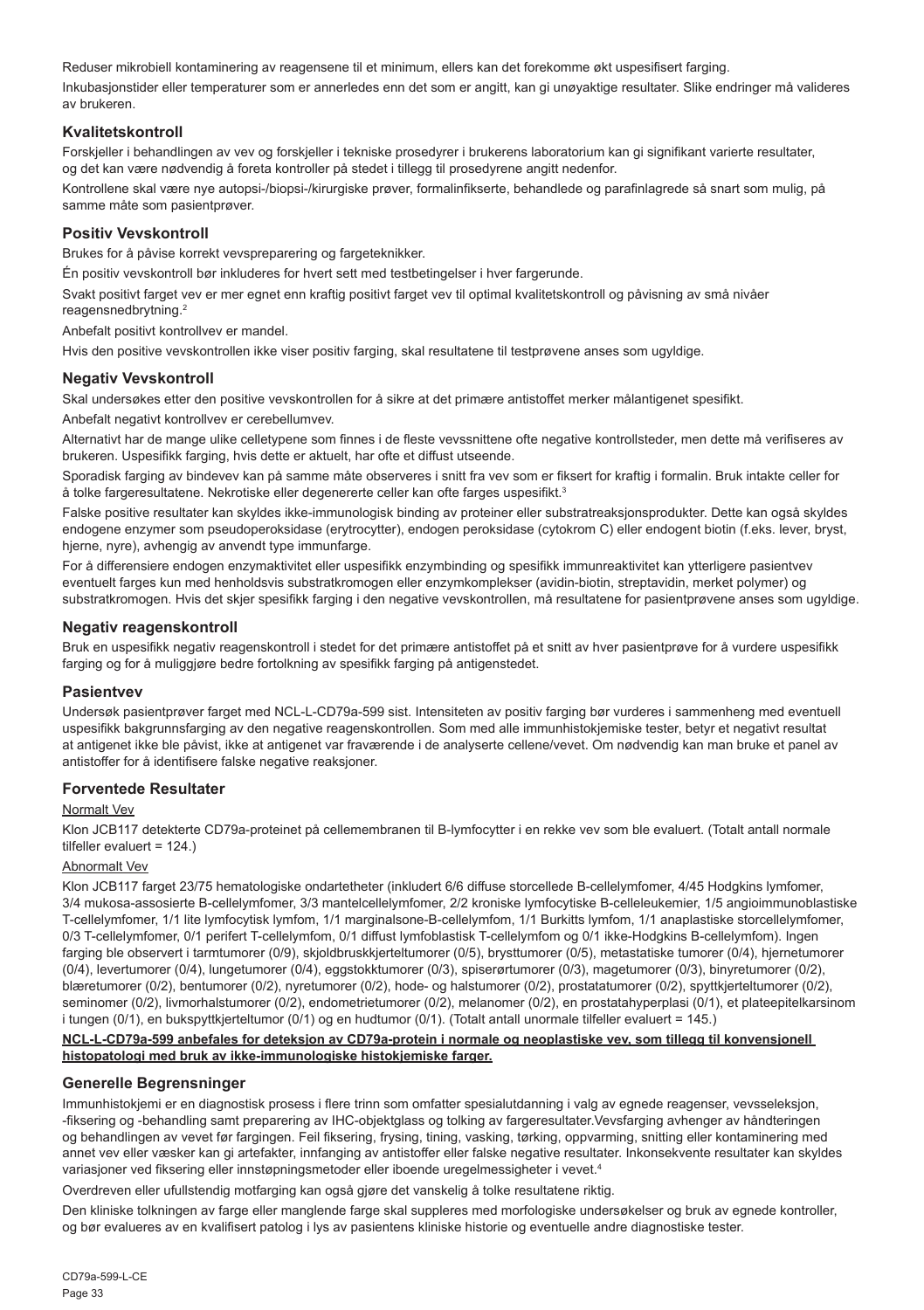Antistoffer fra Leica Biosystems Newcastle Ltd skal brukes, som angitt, på enten frosne eller parafinlagrede snitt med spesifikke krav til fiksering. Uventet antigenekspresjon kan forekomme, spesielt i neoplasma. Den kliniske tolkningen av fargede vevssnitt må omfatte morfologiske analyser og evaluering av egnede kontroller.

#### **Bibliografi – Generelt**

- 1. National Committee for Clinical Laboratory Standards (NCCLS). Protection of laboratory workers from infectious diseases transmitted by blood and tissue; proposed guideline. Villanova, P.A. 1991; 7(9). Order code M29-P.
- 2. Battifora H. Diagnostic uses of antibodies to keratins: a review and immunohistochemical comparison of seven monoclonal and three polyclonal antibodies. Progress in Surgical Pathology. 6:1–15. eds. Fenoglio-Preiser C, Wolff CM, Rilke F. Field & Wood, Inc., Philadelphia.
- 3. Nadji M, Morales AR. Immunoperoxidase, part I: the techniques and pitfalls. Laboratory Medicine. 1983; 14:767.
- 4. Omata M, Liew CT, Ashcavai M, Peters RL. Nonimmunologic binding of horseradish peroxidase to hepatitis B surface antigen: a possible source of error in immunohistochemistry. American Journal of Clinical Pathology. 1980; 73:626.
- 5. Bhargava P, Kallakury B, Ross J, et al. CD79a is heterogeneously expressed in neoplastic and normal myeloid precursors and megakaryocytes in an antibody clone-dependent manner. American Journal of Clinical Pathology. 2007; 128(2): 306-313.
- 6. Torlakovic E, Torlakovic G, Nguyen P, et al. The value of anti-pax-5 immunostaining in routinely fixed and paraffin-embedded sections: a novel pan pre-B and B-cell marker. The American Journal of Surgical Pathology. 2002; 26(10): 1343-1350.
- 7. Blakolmer K, Vesely M, Kummer J, et al. Immunoreactivity of B-cell markers (CD79a, L26) in rare cases of extranodal cytotoxic peripheral T- (NK/T-) cell lymphomas. Modern Pathology. 2000; 13(7): 766-772.
- 8. Pilozzi E, Pulford K, Jones M, et al. Co-expression of CD79a (JCB117) and CD3 by lymphoblastic lymphoma. The Journal of Pathology. 1998;186(2):140-143.

#### **Endringer i forhold til Forrige Utgave**

Ikke relevant

#### **Utgivelsesdato**

05 desember 2018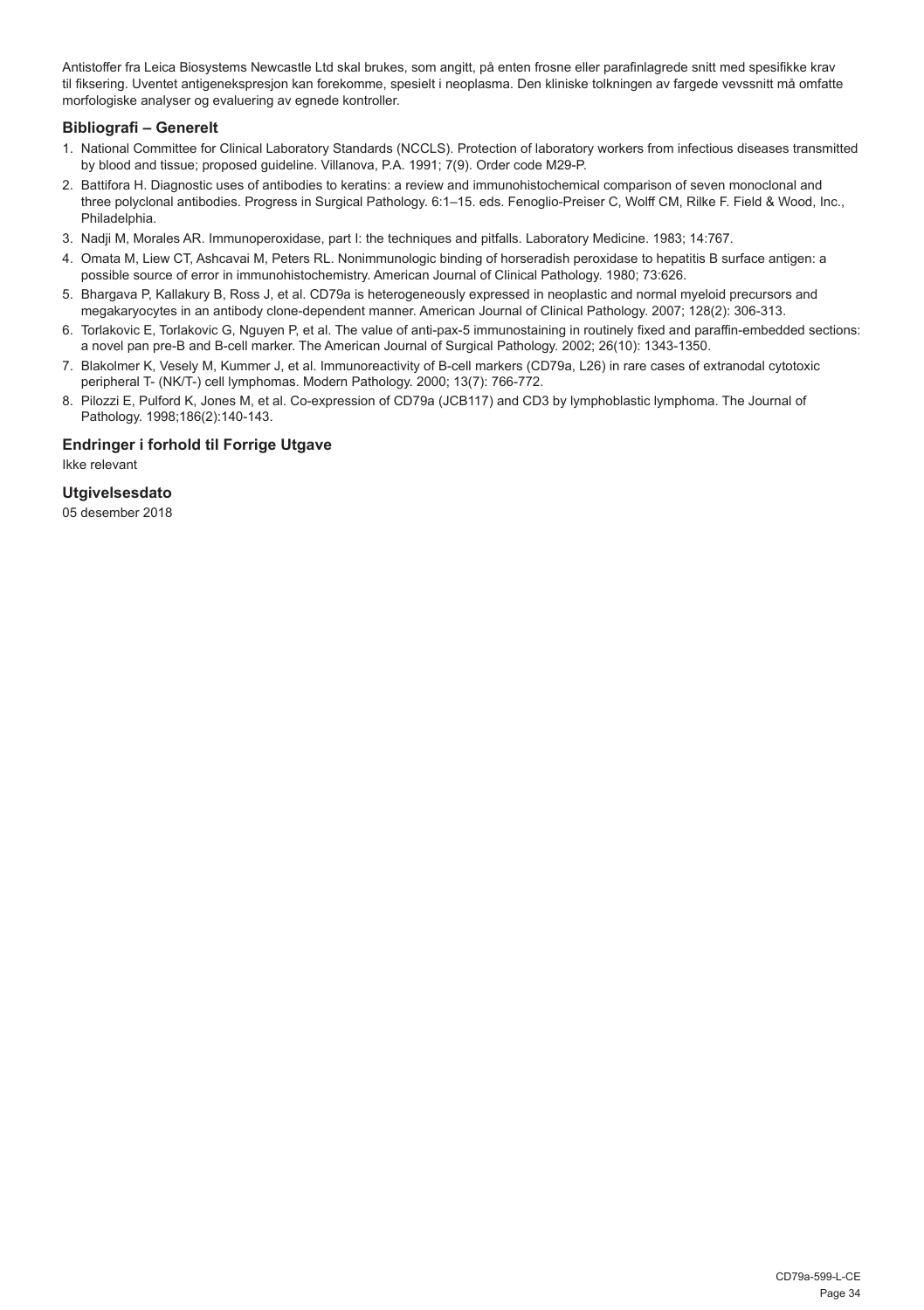## <span id="page-35-0"></span>**Novocastra™ Sıvı Fare Monoklonal Antikoru CD79a (JCB117) Ürün Kodu: NCL-L-CD79a-599**

#### **Kullanım Amacı**

#### *In vitro diagnostik kullanımı için.*

NCL-L-CD79a-599, parafin kesitlerindeki insan CD79a proteinin ışık mikroskopisi ile nitel tanımlanması için tasarlanmıştır. Herhangi bir boyamanın mevcut olması veya olmaması ile ilgili klinik yorumlama, uygun kontroller kullanılarak morfolojik çalışmalarla tamamlanmalıdır ve hastanın klinik geçmişi ve diğer diagnostik testler kapsamında kalifiye bir patolojist tarafından değerlendirilmelidir.

#### **Prosedür Prensibi**

İmmünohistokimyasal (IHC) boyama teknikleri, spesifik bir antikorun antijene (primer antikor), ikincil bir antikorun primer antikora ve bir enzim kompleksinin kromojenik bir substrat ile arada yıkama adımları olacak şekilde sekansiyel olarak uygulanmasıyla antijenlerin görselleştirilmesini sağlar. Kromojenin enzimatik aktivasyonu, antijen bölgede görünür bir reaksiyon prodüktü ile sonuçlanır. Numune bu durumda karşıt boyanabilir ve lamellenebilir. Sonuçlar, bir ışık mikroskopu kullanılarak yorumlanır ve özel bir antijenle birleştirilebilen veya birleştirilemeyen patofizyolojik işlemlerin ayırıcı tanısına yardımcı olur.

#### **Clone**

JCB117.

#### **İmmünojen**

İnsan CD79a glikoproteininin ekstraselüler kısmının bir parçasını içeren rekombinan protein.

#### **Spesifite**

İnsan CD79a antijeni.

#### **Reagent Kompozisyonu**

NCL-L-CD79a-599, prezervatif olarak sodyum azid içeren bir sıvı doku kültürü supernatantıdır.

#### **Ig Sınıfı**

IgG1.

## **Toplam Protein Konsantrasyonu Total Protein**

Lota özel toplam protein konsantrasyonu için viyal etiketine başvurun.

#### **Antikor Konsantrasyonu**

ELISA tarafından belirlendiği gibi 20 mg/l'ye eşit veya bu değerden yüksek. Lota özel lg konsantrasyonu için viyal etiketine başvurun.

#### **Kullanım Tavsiyeleri**

Parafin seksiyonlarında immünohistokimya.

**Isı Etkisiyle Epitop Geri Kazanımı (Heat Induced Epitope Retrieval, HIER):** Lütfen, Novocastra Epitope Retrieval Solution pH 6 için kullanma talimatını izleyin.

**Önerilen dilüsyon:** 25 °C'de 30 dakika için 1:100. Bu bir kılavuz olarak verilmiştir; kullanıcılar, kendilerine özel optimal çalışma dilüsyonlarını belirlemelidirler.

**Görselleştirme:** Novolink™ Polymer Detection System kullanım talimatlarına uyun. Ürünle ilgili daha fazla bilgi veya destek için yerel distribütörünüze veya bölgesel Leica Biosystems ofisine başvurun veya alternatif olarak www.LeicaBiosystems.com Leica Biosystems internet sitesini ziyaret edin.

Bu antikorun performansı, diğer manuel boyama sistemleri veya otomatik platformlarla kullanıldığında doğrulanmalıdır.

#### **Saklama ve Dayanıklılık**

2–8 °C'de saklayın. Dondurmayın. Kullanımdan hemen sonra 2–8 °C'ye dönün. Viyal etiketinin üzerinde belirtilen son kullanım tarihinden sonra kullanmayın. Yukarıda belirtilenlerin dışındaki saklama koşullarının, kullanıcı tarafından kontrol edilmesi gerekir.

#### **Numune Hazırlığı**

Önerilen fiksatif, parafine gömülmüş doku seksiyonları için %10 nötr tamponlu formalindir.

#### **Uyarılar ve Önlemler**

Bu reagent, hücre kültürünün supernatantından hazırlanmıştır. Bu bir biyolojik ürün olduğundan işlem yaparken özel dikkat gerektirir.

Bu reagent, sodyum azit içerir. Talep üzerine veya www.LeicaBiosystems.com 'dan bir Material Safety Data Sheet (Malzeme Güvenlik Veri Sayfası) elde edilebilir.

Potansiyel tüm toksik komponentlerin imhası için federal, ulusal veya lokal düzenlemelere başvurun.

Fikse etme işleminden önce ve sonra numuneler ve bunlara maruz kalan tüm materyaller, enfeksiyon yayabilecek gibi ele alınmalı ve doğru önlemler alınarak atığa çıkartılmalıdır.<sup>1</sup>

Reagent'lar asla ağızla pipetlenmemeli ve cildin ve muköz membranların reagent ve numunelerle temasından kaçınılmalıdır.

Reagent veya numunelerin hassas alanlarla temas etmesi durumunda bu alanları bol su ile yıkayın. Doktora başvurun.

Reagent'ların mikrobiyal kontaminasyonunu minimize edin, aksi durumda nonspesifik boyamada bir artış ortaya çıkabilir.

Belirtilenlerin dışında inkübasyon süreleri veya sıcaklıkları, hatalı sonuçlara neden olabilir. Tüm değişiklikler, kullanıcı tarafından doğrulanmalıdır.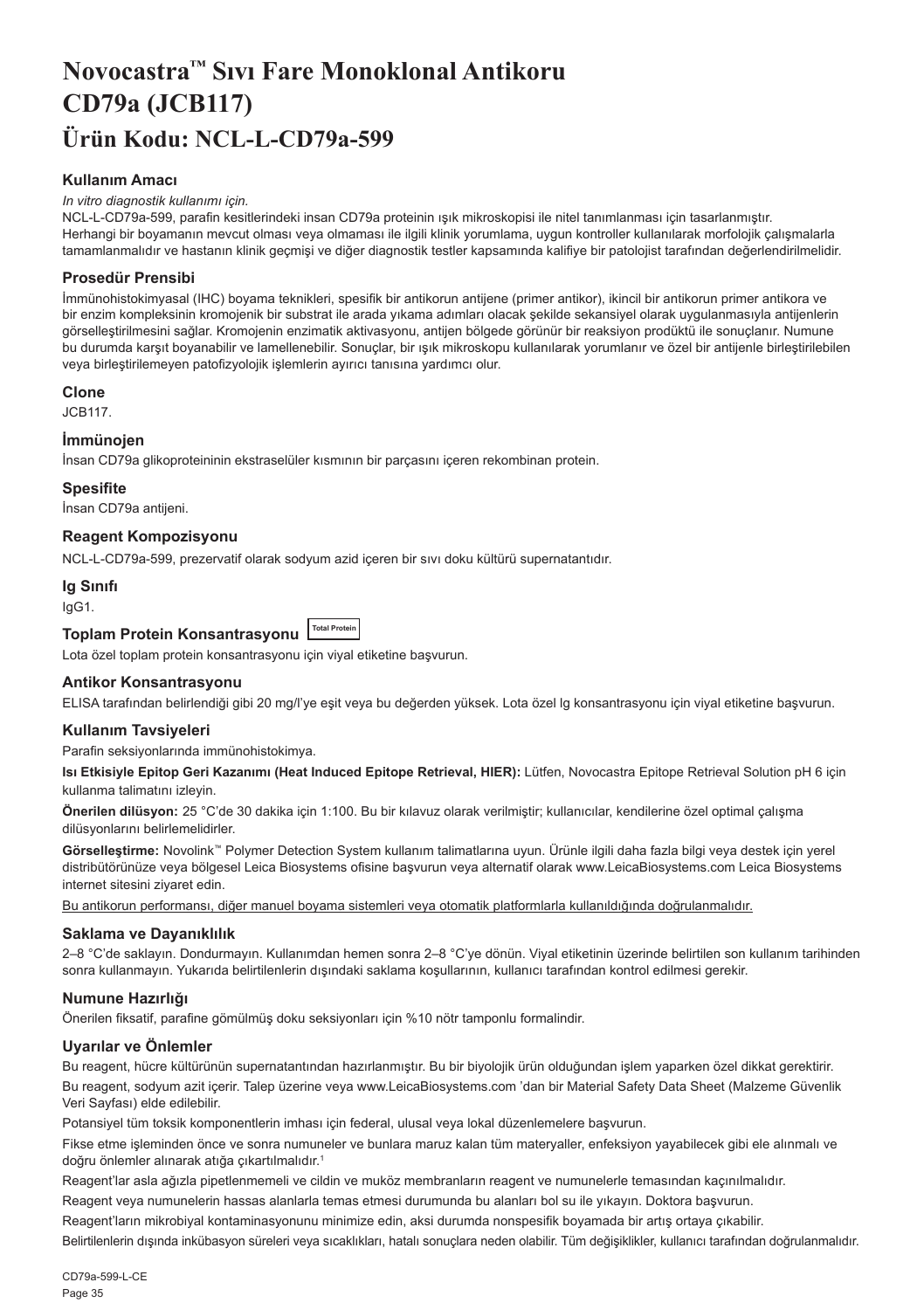#### **Kalite Kontrol**

Kullanıcının laboratuvarındaki doku işleme ve teknik prosedürlerdeki değişiklikler, sonuçlarda önemli farklılıklara neden olabilir ve aşağıdaki prosedürlere ek olarak dahili kontrollerin düzenli şekilde yapılmasını gerektirir.

Kontroller, mümkün olan en kısa sürede ve hasta örneği (örnekleri) ile aynı şekilde formalinle fikse edilmiş, işlenmiş ve parafin mumuna gömülmüş taze otopsi/biyopsi/cerrahi numune olmalıdır.

#### **Pozitif Doku Kontrolü**

Doğru hazırlanmış dokuları ve düzgün boyama tekniklerini belirtmek için kullanılır.

Bir pozitif doku kontrolü, her boyama çalıştırmasında test koşullarının her seti için dahil edilmelidir.

Optimal kalite kontrol için ve reagent degradasyonunun minör düzeylerini tespit etmek için zayıf pozitif boyamaya sahip bir doku, güçlü pozitif boyamaya sahip bir dokudan daha uygundur.<sup>2</sup>

Önerilen pozitif kontrol dokusu bademciktir.

Pozitif doku kontrolü, pozitif boyamayı göstermezse test numuneleri ile elde edilen sonuçlar geçersiz olarak ele alınmalıdır.

#### **Negatif Doku Kontrolü**

Pozitif doku kontrolünden sonra hedef antijenin etiketleme spesifitesini primer antikorla kontrol etmek için gerçekleştirilmelidir. Önerilen negatif kontrol dokusu serebellumdur.

Pek çok doku seksiyonunda bulunan farklı hücre tiplerinin çeşitliliği, genelde negatif kontrol bölgeleri sağlar ancak bu, kullanıcı tarafından kontrol edilmelidir. Nonspesifik boyama, mevcutsa genelde difüz bir görünüme sahiptir.

Bağ dokusu sporadik boyama, aşırı formalinle fikse edilmiş dokulardan seksiyonlarda da gözlemlenebilir. Boyama sonuçlarının yorumlanması için intakt hücreler kullanın. Nekrotik veya dejenere hücreler, genelde belirsiz şekilde boyanabilir.<sup>3</sup>

Yanlış pozitif sonuçlar, substrat reaksiyon ürünleri veya proteinlerin immünolojik olmayan protein bağlanması nedeniyle görülebilir. Bunlar, kullanılan immüno boyamanın tipine bağlı olarak psödoperoksidaz (eritrositler), endojen peroksidaz (sitokrom C) veya endojen biotin (örn. karaciğer, meme, beyin, böbrek) gibi endojen enzimler nedeniyle de ortaya çıkabilir.

Endojen enzim aktivitesini veya enzimlerin nonspesifik bağlanmasını, spesifik immünreaktiviteden ayırt etmek için ilave hasta dokuları, sadece sırasıyla substrat kromojen veya enzim kompleksleriyle (avidin biotin, streptavidin, etiketli polimer) ve substrat kromojen ile boyanabilir. Spesifik boyamanın, negatif doku kontrolünde ortaya çıkması durumunda hasta numuneleri ile elde edilen sonuçlar geçersiz olarak ele alınmalıdır.

#### **Negatif Reagent Kontrolü**

Antijen bölgede nonspesifik boyamanın değerlendirilmesi ve spesifik boyamanın daha iyi yorumlanmasını sağlamak amacıyla her hasta numunesinin bir seksiyonu ile primer antikorun yerine bir nonspesifik negatif reagent kontrolü kullanın.

#### **Hasta Dokusu**

NCL-L-CD79a-599 ile boyanmış hasta numunelerini en son inceleyin. Pozitif boyama intensitesi, negatif reagent kontrolünün herhangi bir nonspesifik arka plan boyamasının kapsamında değerlendirilmelidir. Herhangi bir immünohistokimyasal test ile negatif bir sonuç, antijenin tespit edilmediği anlamına gelir; antijenin test edilen hücrelerde/dokuda mevcut olmadığı anlamına gelmez. Gerekiyorsa yanlış negatif reaksiyonları belirlemek için bir antikor paneli kullanın.

#### **Öngörülen Sonuçlar**

#### Normal Dokular

Klon JCB117, CD79a proteinini değerlendirilen çeşitli dokularda B lenfositlerin hücre membranında saptamıştır. (Değerlendirilen toplam normal olgu sayısı =  $124$ ).

#### Abnormal Dokular

Klon JCB117 23/75 hematolojik malignansiyi (6/6 difüz büyük B hücreli lenfoma, 4/45 Hodgkin lenfoması, 3/4 mukoza ilişkili B hücre lenfoması, 3/3 mantle hücreli lenfoma, 2/2 B hücresi kronik lenfositik lösemi, 1/5 anjiyoimmünoblastik T hücreli lenfoma, 1/1 küçük lenfositik lenfoma, 1/1 marijinal bölge B hücre lenfoması, 1/1 Burkitt Lenfoması, 1/1 anaplastik büyük hücreli lenfoma, 0/3 T hücreli lenfoma, 0/1 periferal T hücreli lenfoma, 0/1 difüz T hücreli lenfoblastik lenfoma ve 0/1 non-Hodgkin B hücreli lenfoma dahil) boyamıştır. Bağırsak tümörleri (0/9), tiroid tümörleri (0/5), meme tümörleri (0/5), metastatik kökenli tümörler (0/4), beyin tümörleri (0/4), karaciğer tümörleri (0/4), akciğer tümörleri (0/4), yumurtalık tümörleri (0/3), özofagus tümörleri (0/3), mide tümörleri (0/3), böbreküstü bezi tümörleri (0/2), mesane tümörleri (0/2), kemik tümörleri (0/2), böbrek tümörleri (0/2), baş ve boyun tümörleri (0/2), prostat tümörleri (0/2), tükürük bezi tümörleri (0/2), seminomlar (0/2), servikal tümörler (0/2), endometriyal tümörler (0/2), melanomlar (0/2), bir prostat hiperplazisi (0/1), bir dilde skuamöz hücre karsinomu (0/1), bir pankreas tümörü (0/1) ve bir cilt tümöründe (0/1) boyama saptanmamıştır. (Değerlendirilen toplam anormal olgu sayısı = 145).

#### **NCL-L-CD79a-599, immünolojik olmayan histokimyasal boyamalar kullanılarak yapılan geleneksel histopatolojiye ek olarak normal ve neoplastik dokularda CD79a proteinin saptanması için önerilir.**

#### **Genel Sınırlamalar**

İmmünohistokimya uygun reagent'ların seçilmesinde; dokunun seçilmesi, fikse edilmesi ve işlenmesinde; IHC lamının hazırlanmasında ve boyama sonuçlarının yorumlanmasında uzmanlık eğitimi gerektiren çok adımlı bir diagnostik işlemidir. Doku boyama, boyamadan önce dokunun ele alınması ve işlenmesine bağlıdır. Diğer dokularla veya akışkanlarla hatalı fikse etme, dondurma, eritme, yıkama, kurutma, ısıtma, seksiyonlama veya kontaminasyon artefakt, antikor trapping veya yanlış negatif sonuçlar oluşturabilir. Doku içerisinde fikse etme ve gömme yöntemleri veya inherent aksaklıklar nedeniyle tutarsız sonuçlar ortaya çıkabilir. 4

Aşırı veya inkomplet karşıt boya, sonuçların doğru yorumlanmasına engel olabilir.

Herhangi bir boyamanın mevcut olması veya olmaması ile ilgili klinik yorumlama, uygun kontroller kullanılarak morfolojik çalışmalarla tamamlanmalıdır ve hastanın klinik geçmişi ve diğer diagnostik testler kapsamında kalifiye bir patolojist tarafından değerlendirilmelidir.

Leica Biosystems Newcastle Ltd antikorları, belirtildiği gibi spesifik fikse etme işlemleri gerektiren dondurulmuş veya parafine gömülmüş seksiyonlarda kullanılmak içindir. Özellikle neoplazmalarda beklenmedik antijen ekspresyonu ortaya çıkabilir. Boyanan doku seksiyonunun klinik yorumu, morfolojik analiz ve uygun kontrollerin değerlendirmesini içermelidir.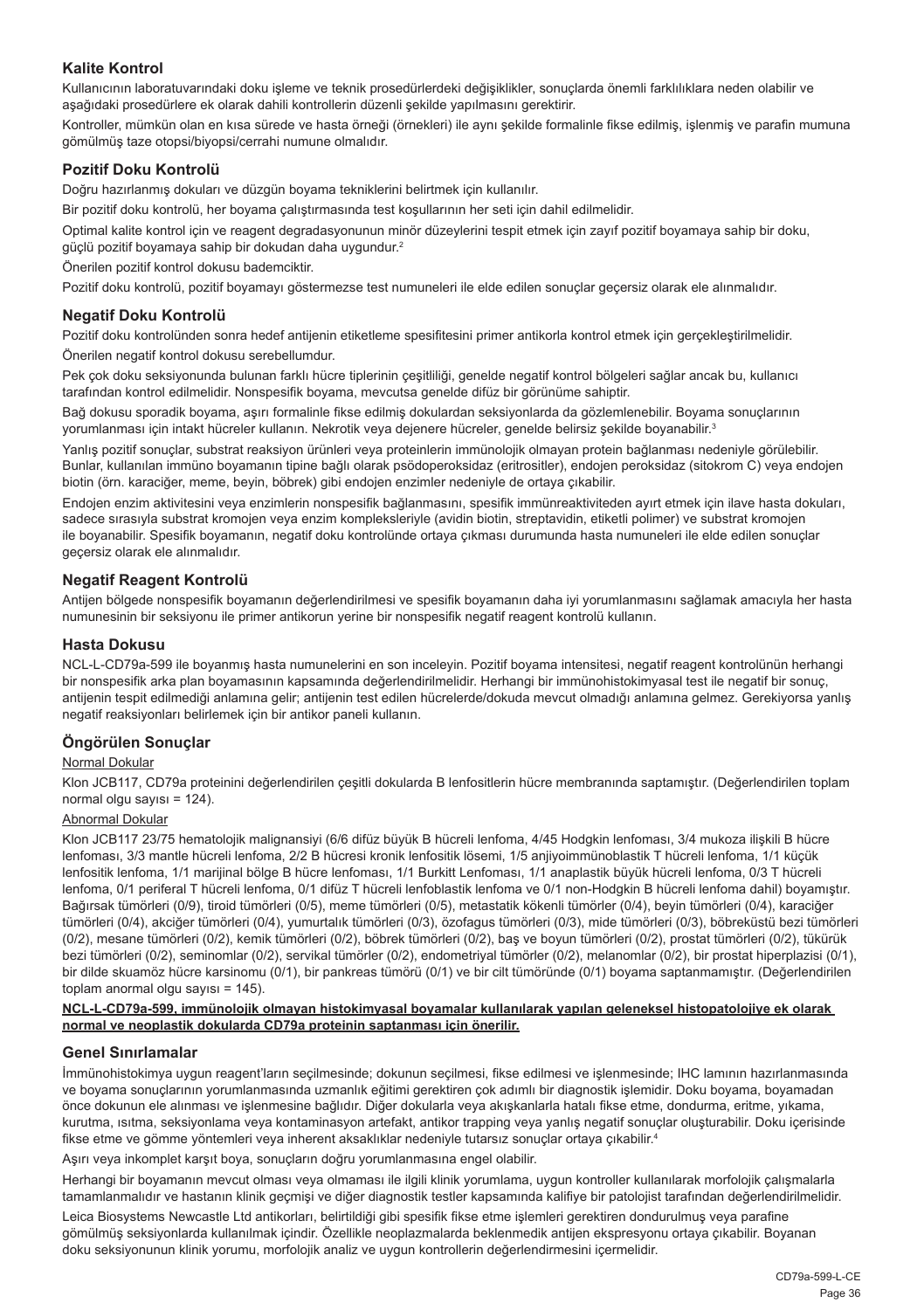#### **Kaynakça - Genel**

- 1. National Committee for Clinical Laboratory Standards (NCCLS). Protection of laboratory workers from infectious diseases transmitted by blood and tissue; proposed guideline. Villanova, P.A. 1991; 7(9). Order code M29-P.
- 2. Battifora H. Diagnostic uses of antibodies to keratins: a review and immunohistochemical comparison of seven monoclonal and three polyclonal antibodies. Progress in Surgical Pathology. 6:1–15. eds. Fenoglio-Preiser C, Wolff CM, Rilke F. Field & Wood, Inc., Philadelphia.
- 3. Nadji M, Morales AR. Immunoperoxidase, part I: the techniques and pitfalls. Laboratory Medicine. 1983; 14:767.
- 4. Omata M, Liew CT, Ashcavai M, Peters RL. Nonimmunologic binding of horseradish peroxidase to hepatitis B surface antigen: a possible source of error in immunohistochemistry. American Journal of Clinical Pathology. 1980; 73:626.
- 5. Bhargava P, Kallakury B, Ross J, et al. CD79a is heterogeneously expressed in neoplastic and normal myeloid precursors and megakaryocytes in an antibody clone-dependent manner. American Journal of Clinical Pathology. 2007; 128(2): 306-313.
- 6. Torlakovic E, Torlakovic G, Nguyen P, et al. The value of anti-pax-5 immunostaining in routinely fixed and paraffin-embedded sections: a novel pan pre-B and B-cell marker. The American Journal of Surgical Pathology. 2002; 26(10): 1343-1350.
- 7. Blakolmer K, Vesely M, Kummer J, et al. Immunoreactivity of B-cell markers (CD79a, L26) in rare cases of extranodal cytotoxic peripheral T- (NK/T-) cell lymphomas. Modern Pathology. 2000; 13(7): 766-772.
- 8. Pilozzi E, Pulford K, Jones M, et al. Co-expression of CD79a (JCB117) and CD3 by lymphoblastic lymphoma. The Journal of Pathology. 1998;186(2):140-143.

### **Önceki Baskıya Göre Değişiklikler**

Geçerli Değildir

**Yayım tarihi**

05 Aralık 2018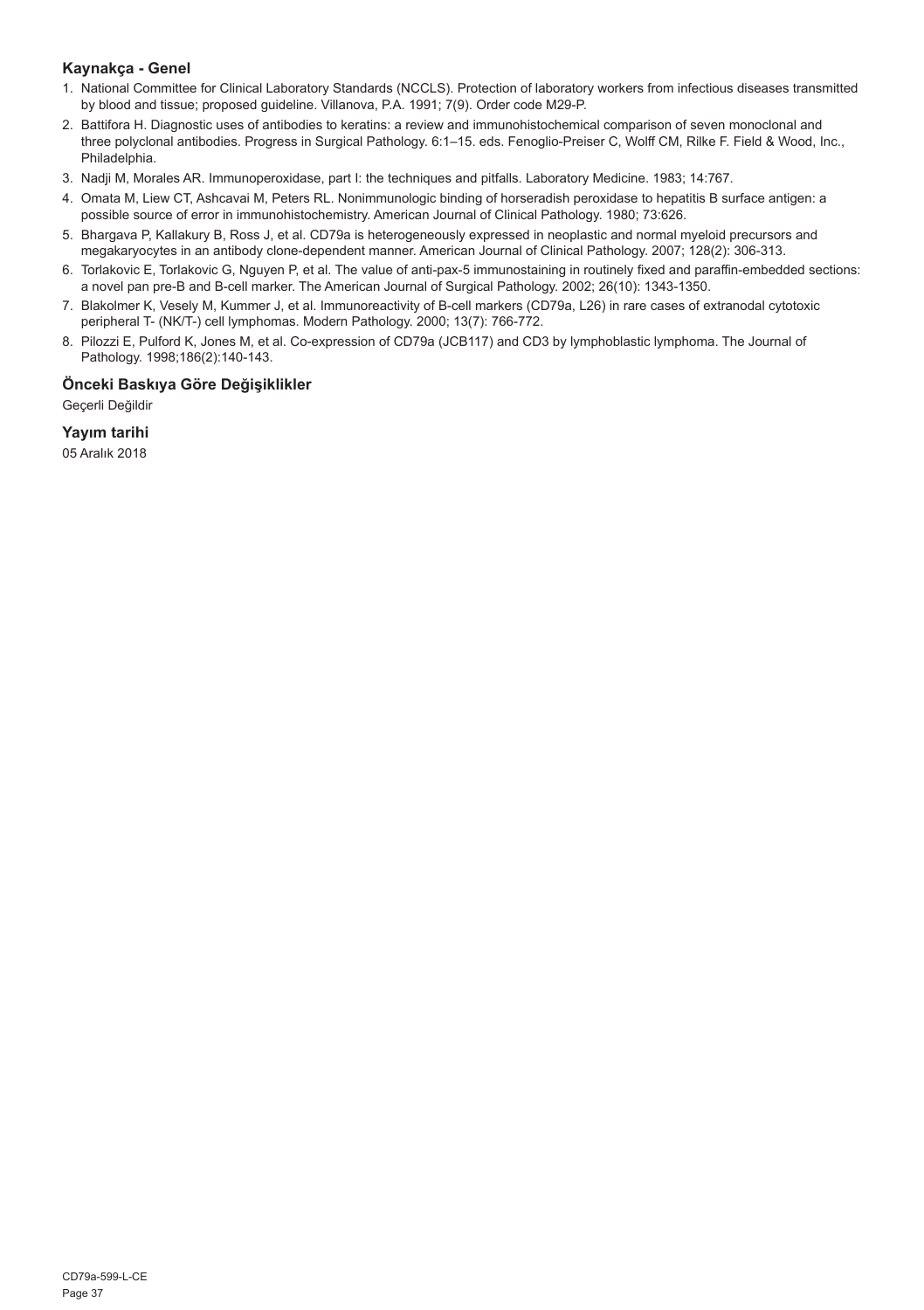## <span id="page-38-0"></span>**Моноклонално антитяло Novocastra™ от мишка в течно състояние CD79a (JCB117)**

### **Код на продукта: NCL-L-CD79a-599**

#### **Предназначение**

#### *За употреба при ин витро диагностика.*

NCL-L-CD79a-599 е предназначен за качествено определяне със светлинна микроскопия на човешки CD79a протеин в парафинови срези. Клиничната интерпретация на което и да е оцветяване или неговата липса следва да бъде допълнена от морфологични проучвания с помощта на подходящи контроли и трябва да се оценява в контекста на клиничната анамнеза на пациента и други диагностични изследвания от квалифициран патолог.

#### **Принцип на процедурата**

Техниките на имунохистохимично (ИХХ) оцветяване позволяват визуализация на антигени чрез последователно приложение на специфично антитяло на антигена (първично антитяло), вторично антитяло на първичното антитяло и ензимен комплекс с хромогенен субстрат, с междинни стъпки на промиване. Ензимното активиране на хромогена води до видим реакционен продукт на мястото на антигена. След това може да се направи контраоцветяване на пробата и да се постави покривно стъкло. Резултатите се интерпретират с използване на светлинна микроскопия и са в помощ при диференциалната диагностика на патофизиологични процеси, които може да са или да не са свързани с определен антиген.

#### **Клон**

JCB117.

#### **Имуноген**

Рекомбинантен протеин, съдържащ част от екстрацелуларната фракция на човешкия CD79a гликопротеин.

#### **Специфичност**

Човешки CD79a антиген.

#### **Състав на реагента**

NCL-L-CD79a-599 е супернатантна течност от тъканна култура, съдържаща натриев азид като консервант.

#### **Имуноглобулинов клас**

IgG1.

**Обща концентрация на протеин Total Protein**

Вижте етикета на флакона за специфичната за партидата обща концентрация на протеин.

#### **Концентрация на антитела**

По-висока или равна на 20 mg/l, както е определено с ELISA. Вижте етикета на флакона за специфичната за партидата концентрация на имуноглобулин.

#### **Препоръки за употреба**

#### Имунохистохимия върху парафинови срези.

**Топлинно индуцирано възстановяване на епитопа (Heat Induced Epitope Retrieval, HIER):** Моля, спазвайте инструкциите за употреба, приложени към опаковката на Novocastra Epitope Retrieval Solution pH 6.

**Предложение за разреждане:** 1:100 за 30 минути при 25 °C. Това е дадено като указание, а потребителите трябва сами да определят техни собствени оптимални работни разреждания.

**Визуализация:** Моля, спазвайте инструкциите за употреба, приложени към Novolink™ Polymer Detection Systems. За допълнителна информация за продукта или помощ, свържете се с Вашия локален дистрибутор или местния офис на Leica Biosystems, или, алтернативно, посетете уебсайта на Leica Biosystems, www.LeicaBiosystems.com

Работните характеристики на това антитяло трябва да бъдат валидирани при употреба с други мануални системи за оцветяване или автоматизирани платформи.

#### **Съхранение и стабилност**

Да се съхранява при 2–8 °C. Да не се замразява. Да се постави обратно при 2–8 °C веднага след употреба. Да не се използва след срока на годност, отбелязан върху етикета на флакона. Други условия на съхранение, освен посочените по-горе, трябва да бъдат проверени от потребителя.

#### **Подготовка на пробите**

Препоръчителният фиксатор е неутрален буфериран формалин 10% за тъканни срези, включени в парафин.

#### **Предупреждения и предпазни мерки**

Този реагент е приготвен от супернатант от клетъчна култура. Тъй като е биологичен продукт, необходимо е повишено внимание при работа с него.

Този реагент съдържа натриев азид. Лист с данни за безопасност на материалите може да се получи при поискване или е на разположение от www.LeicaBiosystems.com

Направете справка във федералните, държавните или местните наредби относно изхвърлянето на потенциално токсични компоненти.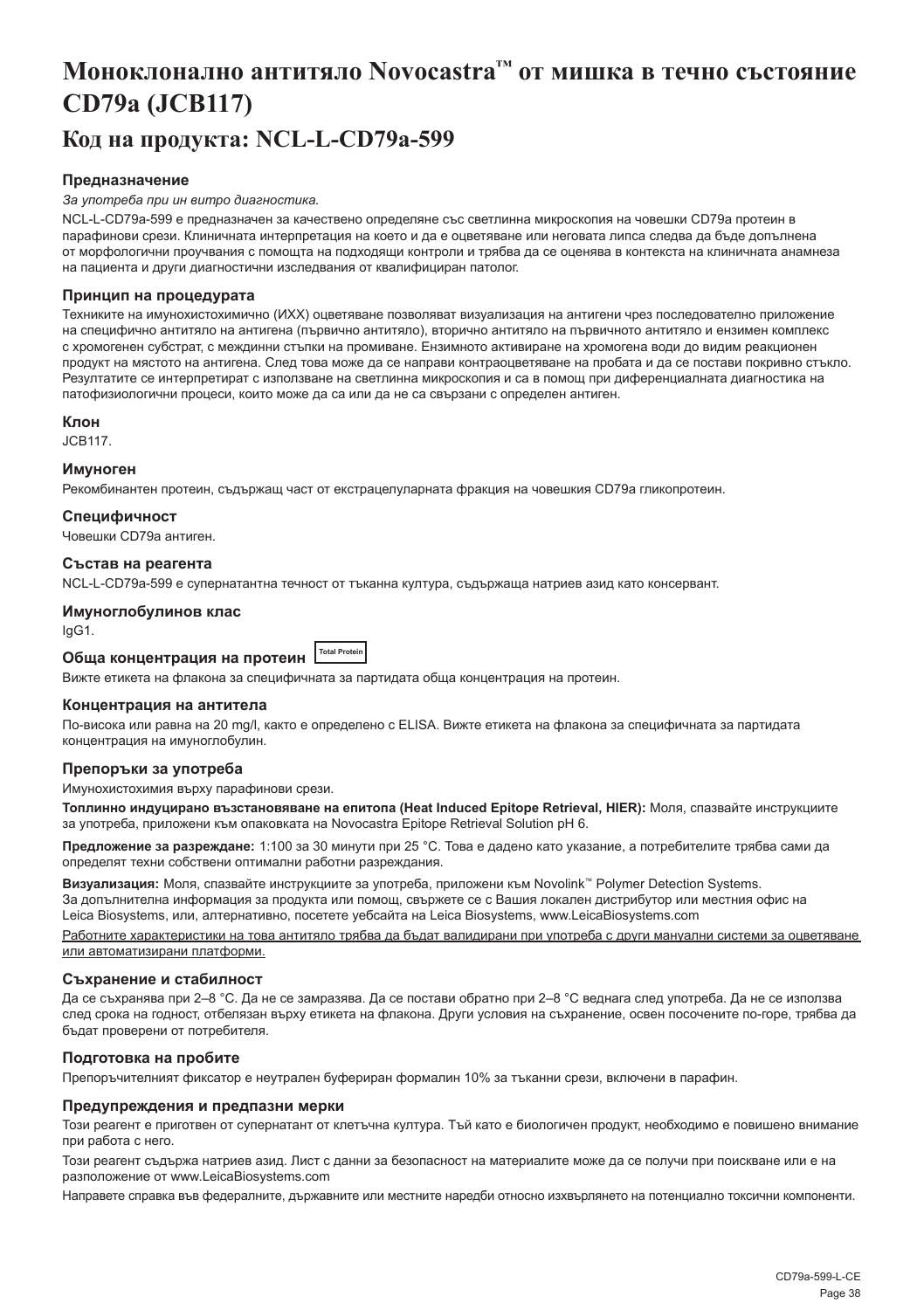Пробите, преди и след фиксиране, и всички материали, изложени на тях, трябва да се третират като възможни преносители на инфекция и да се изхвърлят, като се вземат правилни предпазни мерки.<sup>1</sup> Никога не пипетирайте реагенти с уста и избягвайте контакт на кожата и лигавиците с реагенти и проби. В случай че реагенти или проби влязат в контакт с чувствителни зони, направете промивка с изобилно количество вода. Потърсете медицинска помощ.

Свеждайте до минимум микробната контаминация на реагентите, иначе може да се появи увеличаване на неспецифичното оцветяване.

Инкубационни времена или температури, различни от посочените, могат да причинят грешни резултати. Всякакви такива промени трябва да бъдат валидирани от потребителя.

#### **Качествен контрол**

Различията в обработката на тъканите и техническите процедури в лабораторията на потребителя могат да причинят значителна вариабилност в резултатите, което налага редовно извършване на вътрешни контроли в допълнение към следните процедури. Контролите трябва да са свежи проби, взети по време на аутопсия/биопсия/операция, фиксирани във формалин, обработени и включени в парафинов восък, възможно най-бързо, по същия начин като пробата(ите) на пациента(ите).

#### **Положителна тъканна контрола**

Използва се, за да се покажат правилно приготвени тъкани и правилни техники на оцветяване.

Една положителна тъканна контрола трябва да бъде включена за всяка комбинация от тест-условия при всяка серия проби за оцветяване.

Тъкан със слабо положително оцветяване е по-подходяща от тъкан със силно положително оцветяване за оптимален качествен контрол и за откриване на по-малки нива на деградация на реагента.<sup>2</sup>

Препоръчителната тъкан за положителна контрола е сливица.

Ако положителната тъканна контрола не показва положително оцветяване, резултатите от пробите, включени в теста, трябва да се считат за невалидни.

#### **Отрицателна тъканна контрола**

Трябва да се изследва след положителната тъканна контрола, за да се провери специфичността на маркирането на таргетния антиген от първичното антитяло.

Препоръчителната тъкан за отрицателна контрола е малкият мозък.

Алтернативно, разнообразието от различни видове клетки, присъстващи в повечето тъканни срези, често предлага места за отрицателна контрола, но това трябва да се провери от потребителя.

Неспецифичното оцветяване, ако присъства, обикновено е дифузно на вид. Спорадично оцветяване на съединителна тъкан може да се наблюдава и в прекомерно фиксирани във формалин тъкани. Използвайте интактни клетки за интерпретация на резултатите от оцветяването. Некротичните или дегенериралите клетки често се оцветяват неспецифично.<sup>з</sup> Може да се видят фалшиво положителни резултати поради неимунологично свързване на протеини или реакционни продукти на субстрата. Те може да са причинени и от ендогенни ензими като псевдопероксидаза (еритроцити), ендогенна пероксидаза (цитохром C) или ендогенен биотин (напр. черен дроб, гърда, мозък, бъбрек) в зависимост от типа на използваното имунно оцветяване. За диференциране на ендогенна ензимна активност или неспецифично ензимно свързване от специфична имунна реактивност, ексклузивно може да се оцветят допълнителни тъкани от пациента, съответно със субстрат-хромоген или с ензимни комплекси (авидин-биотин, стрептавидин, маркиран полимер) и субстрат-хромоген. Ако се появи специфично оцветяване в отрицателната тъканна контрола, резултатите от пробите на пациентите трябва да се считат за невалидни.

#### **Отрицателна контрола на реагента**

Използвайте неспецифична отрицателна контрола на реагента, вместо първичното антитяло, със срез от всяка проба на пациента, за да се направи оценка на неспецифичното оцветяване и да се даде по-добра интерпретация на специфичното оцветяване на мястото на антигена.

#### **Тъкан от пациента**

Изследвайте проби на пациенти, оцветени последно с NCL-L-CD79a-599. Наситеността на положителното оцветяване трябва да бъде оценена в контекста на фона на неспецифично оцветяване на отрицателната контрола на реагента, ако има такова. Както при всеки имунохистохимичен тест, един отрицателен резултат означава, че антигенът не е открит, а не че антигенът отсъства в анализираните клетки/тъкан. Ако се налага, използвайте панел от антитела за идентифициране на фалшиво отрицателни реакции.

#### **Очаквани резултати**

#### Нормални тъкани

С клон JCB117 е открит CD79a протеина върху клетъчната мембрана на B лимфоцити в редица оценени тъкани. (Общ брой на оценените нормални случаи = 124).

#### Абнормни тъкани

С клон JCB117 са оцветени 23/75 хематологични злокачествени образувания (включващи 6/6 дифузни едроклетъчни B-клетъчни лимфома, 4/45 Хочкинови лимфома, 3/4 мукоза асоциирани B-клетъчни лимфома, 3/3 мантелноклетъчни лимфома, 2/2 B-клетъчни хронични лимфоцитни левкемии, 1/5 ангиоимунобластни T-клетъчни лимфома, 1/1 дребноклетъчен лимфоцитен лимфом, 1/1 маргинално-зонов B-клетъчен лимфом, 1/1 лимфом на Burkitt, 1/1 анапластичен едроклетъчен лимфом, 0/3 T-клетъчни лимфома, 0/1 периферен T-клетъчен лимфом и 0/1 дифузен T-клетъчен лимфобластен лимфом, и 0/1 нехочкинов B-клетъчен лимфом). Не е наблюдавано оцветяване при чревни тумори (0/9), тироидни тумори (0/5), тумори на гърдата (0/5), тумори с метастатичен произход (0/4), мозъчни тумори (0/4), чернодробни тумори (0/4), белодробни тумори (0/4), овариални тумори (0/3), тумори на хранопровода (0/3), тумори на стомаха (0/3), тумори на надбъбречната жлеза (0/2), тумори на пикочния мехур (0/2), костни тумори (0/2), бъбречни тумори (0/2), тумори на главата и шията (0/2), тумори на простатата (0/2), тумори на слюнчената жлеза (0/2), семиноми (0/2), цервикални тумори (0/2), ендометриални тумори (0/2), меланоми (0/2), една хиперплазия на простатата (0/1), един сквамозноклетъчен карцином на езика (0/1), един панкреатичен тумор (0/1) и един кожен тумор (0/1). (Общ брой на оценените абнормни случаи = 145). **NCL-L-CD79a-599 се препоръчва за откриване на CD79a протеина в нормални и неопластични тъкани, като допълнение към конвенционалната хистопатология, с използване на неимунологични хистохимични оцветявания.**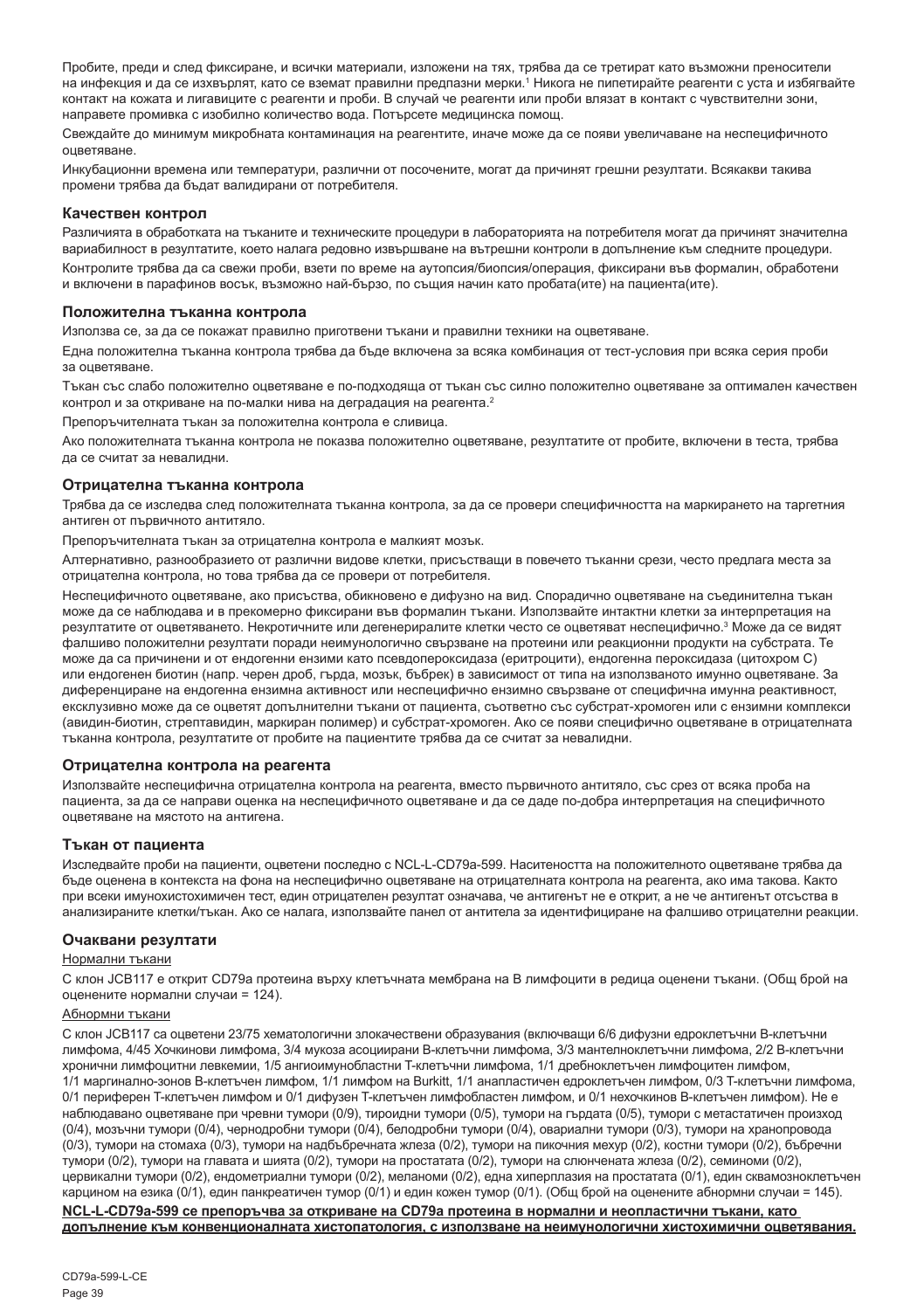#### **Общи ограничения**

Имунохистохимията е многостепенен диагностичен процес, който се състои от специализирано обучение в избор на подходящите реагенти; избор на тъкани, фиксация и обработка; подготовка на ИХХ слайд; и интерпретация на резултатите от оцветяването.

Тъканното оцветяване зависи от боравенето с тъканта и нейната обработка преди оцветяването. Неправилното фиксиране, замразяване, размразяване, промиване, изсушаване, затопляне, срязване или контаминацията с други тъкани или течности може да причини артефакти, блокиране на антителата или фалшиво отрицателни резултати. Противоречивите резултати може да са причинени от отклонения във фиксирането и методите на включване в парафина, или от вродени аномалии в тъканта.4

Прекаленото или непълно контраоцветяване може да компрометира правилната интерпретация на резултатите.

Клиничната интерпретация на което и да е оцветяване или неговата липса следва да бъде допълнена от морфологични проучвания с помощта на подходящи контроли и трябва да се оценява в контекста на клиничната анамнеза на пациента и други диагностични изследвания от квалифициран патолог.

Антителата от Leica Biosystems Newcastle Ltd са за употреба, както е указно, върху замразени или включени в парафин срези със специфични изисквания за фиксация. Може да настъпи неочаквана антигенна експресия, особено при неоплазми. Клиничната интерпретация на всеки оцветен тъканен срез трябва да включва морфологичен анализ и оценката на подходящи контроли.

#### **Библиография - основна**

- 1. National Committee for Clinical Laboratory Standards (NCCLS). Protection of laboratory workers from infectious diseases transmitted by blood and tissue; proposed guideline. Villanova, P.A. 1991; 7(9). Order code M29-P.
- 2. Battifora H. Diagnostic uses of antibodies to keratins: a review and immunohistochemical comparison of seven monoclonal and three polyclonal antibodies. Progress in Surgical Pathology. 6:1–15. eds. Fenoglio-Preiser C, Wolff CM, Rilke F. Field & Wood, Inc., Philadelphia.
- 3. Nadji M, Morales AR. Immunoperoxidase, part I: the techniques and pitfalls. Laboratory Medicine. 1983; 14:767.
- 4. Omata M, Liew CT, Ashcavai M, Peters RL. Nonimmunologic binding of horseradish peroxidase to hepatitis B surface antigen: a possible source of error in immunohistochemistry. American Journal of Clinical Pathology. 1980; 73:626.
- 5. Bhargava P, Kallakury B, Ross J, et al. CD79a is heterogeneously expressed in neoplastic and normal myeloid precursors and megakaryocytes in an antibody clone-dependent manner. American Journal of Clinical Pathology. 2007; 128(2): 306-313.
- 6. Torlakovic E, Torlakovic G, Nguyen P, et al. The value of anti-pax-5 immunostaining in routinely fixed and paraffin-embedded sections: a novel pan pre-B and B-cell marker. The American Journal of Surgical Pathology. 2002; 26(10): 1343-1350.
- 7. Blakolmer K, Vesely M, Kummer J, et al. Immunoreactivity of B-cell markers (CD79a, L26) in rare cases of extranodal cytotoxic peripheral T- (NK/T-) cell lymphomas. Modern Pathology. 2000; 13(7): 766-772.
- 8. Pilozzi E, Pulford K, Jones M, et al. Co-expression of CD79a (JCB117) and CD3 by lymphoblastic lymphoma. The Journal of Pathology. 1998;186(2):140-143.

#### **Изменения на предишно издание**

Неприложимо

#### **Дата на издаване**

05 Декември 2018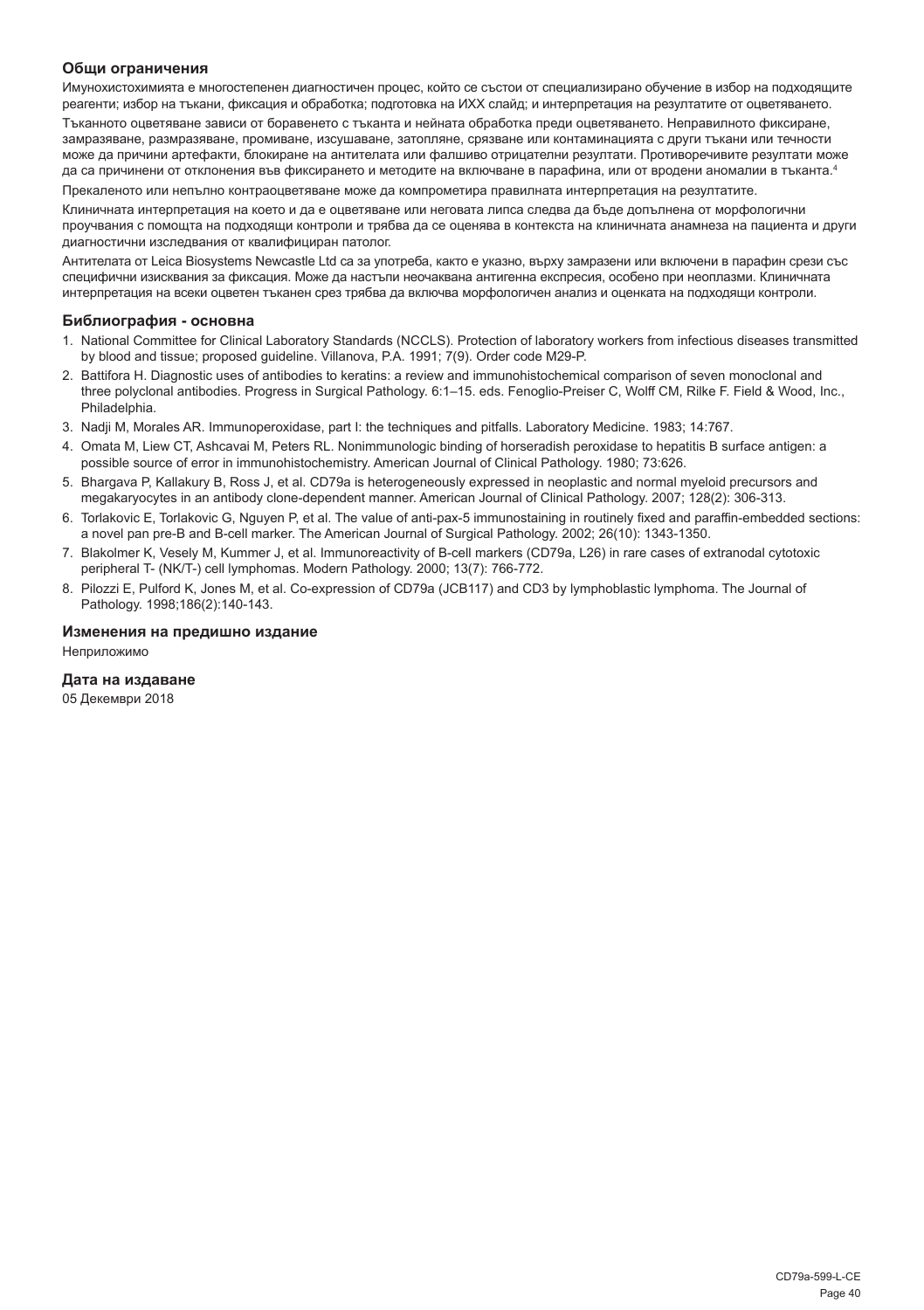## <span id="page-41-0"></span>**Novocastra™ folyékony egér monoklonális antitest CD79a (JCB117) Termékkód: NCL-L-CD79a-599**

#### **Tervezett felhasználás**

#### *In vitro diagnosztikai használatra.*

Az NCL-L-CD79a-599 a humán CD79a fehérje fénymikroszkóppal végzett minőségi azonosítására szolgál paraffinmetszetekben. Minden megfestésnek vagy a megfestés bármely hiányának a klinikai értelmezését a megfelelő kontrollokat alkalmazó morfológiai vizsgálatokkal kell kiegészíteni, és a beteg klinikai kórelőzménye, valamint az egyéb, képzett patológus által végzett diagnosztikai vizsgálatok kontextusában kell kiértékelni.

#### **Az eljárás alapelve**

Az immunhisztokémiai (IHC) megfestési technikák – közbeiktatott mosási lépések mellett – az antigén ellen termelődő specifikus antitest (elsődleges antitest), az elsődleges antitest ellen termelődő másodlagos antitest és az egy kromogén szubsztráttal rendelkező enzimkomplex egymás után következő alkalmazásán keresztül teszik lehetővé az antigének képi megjelenítését. A kromogén enzimaktiválása látható reakcióterméket eredményez az antigén helyén. Utána a minta kontrasztfesthető és fedőlemezzel látható el. Az eredményeket fénymikroszkóp segítségével lehet értelmezni; ezek az eredmények segítenek a patofiziológiás folyamatok differenciáldiagnózisa során, amely folyamatok lehet, hogy egy konkrét antigénhez kapcsolhatók, de lehet, hogy nem.

#### **Klón**

JCB117.

#### **Immunogén**

A humán CD79a glikoprotein extracelluláris darabjának egy részét tartalmazó rekombináns fehérje.

#### **Specificitás**

Humán CD79a antigén.

#### **Reagens összetétele**

Az NCL-L-CD79a-599 egy tartósítószerként nátrium-azidot tartalmazó folyékony szövetkultúra felülúszó.

#### **Ig-osztály**

IgG1.

| Összfehérje-koncentráció Total Protein |  |  |
|----------------------------------------|--|--|
|----------------------------------------|--|--|

A tétel specifikus összfehérje-koncentrációját illetően lásd a fiola címkéjét.

#### **Antitest-koncentráció**

Legalább 20 mg/l az ELISA által meghatározottak szerint. A tételspecifikus Ig-koncentrációt illetően lásd a fiola címkéjét.

#### **Javaslatok a felhasználással kapcsolatban**

Immunhisztokémia paraffinmetszeteken.

**Hőindukált epitópfeltárás (Heat Induced Epitope Retrieval, HIER):** Kövesse a Novocastra Epitope Retrieval Solution pH 6 termék használati utasítását.

**Javasolt feloldás:** 1:100 30 percen át, 25 °C-on. Mindez csak útmutatóul szolgál, a felhasználóknak kell meghatározniuk saját optimális munkaoldataikat.

**Megjelenítés:** Kövesse a Novolink™ Polymer Detection Systems rendszerekben történő használatra vonatkozó utasításokat. Ha további termékinformációkra vagy támogatásra van szüksége, forduljon a Leica Biosystems helyi forgalmazójához vagy regionális irodájához, vagy keresse fel a Leica Biosystems webhelyét a www.LeicaBiosystems.com címen.

Ennek az antitestnek a teljesítőképességét validálni kell, amikor más festési rendszerekkel vagy automatizált platformokkal használják.

#### **Tárolás és stabilitás**

2–8 °C-os hőmérsékleten tárolandó. Tilos fagyasztani. Felhasználás után azonnal tegye vissza olyan helyre, ahol a hőmérséklet 2–8 °C. A fiola címkéjén feltüntetett lejárati dátumot követően felhasználása tilos. A fentiekben előírtaktól eltérő tárolási feltételeket a felhasználónak ellenőriznie kell.

#### **Minta előkészítése**

A javasolt fixálóanyag a 10%-os, semleges pufferolású formalin a paraffinba ágyazott szövetmetszeteknél.

#### **Figyelmeztetések és óvintézkedések**

Ez a reagens a sejtkultúra felülúszójából készült. Mivel biológiai termék, kezelésekor ésszerű körültekintéssel kell eljárni.

Ez a reagens nátrium-azidot tartalmaz. Az anyagbiztonsági lap igényelhető, vagy a www.LeicaBiosystems.com webhelyen rendelkezésre áll. Minden potenciálisan toxikus összetevőnek az ártalmatlanításával kapcsolatban tanulmányozza a szövetségi, állami vagy helyi rendelkezéseket.

A mintákat fixálás előtt és után, valamint az azoknak kitett minden anyagot úgy kell kezelni, mintha fertőzőképes volna, és megfelelő körültekintéssel kell ártalmatlanítani.' Soha ne pipettázza szájjal a reagenseket, és kerülendő a bőr, valamint a nyálkahártyák érintkezése a reagensekkel és mintákkal. Ha a reagensek vagy minták érzékeny területtel érintkeznek, bő vízzel mossa le. Forduljon orvoshoz.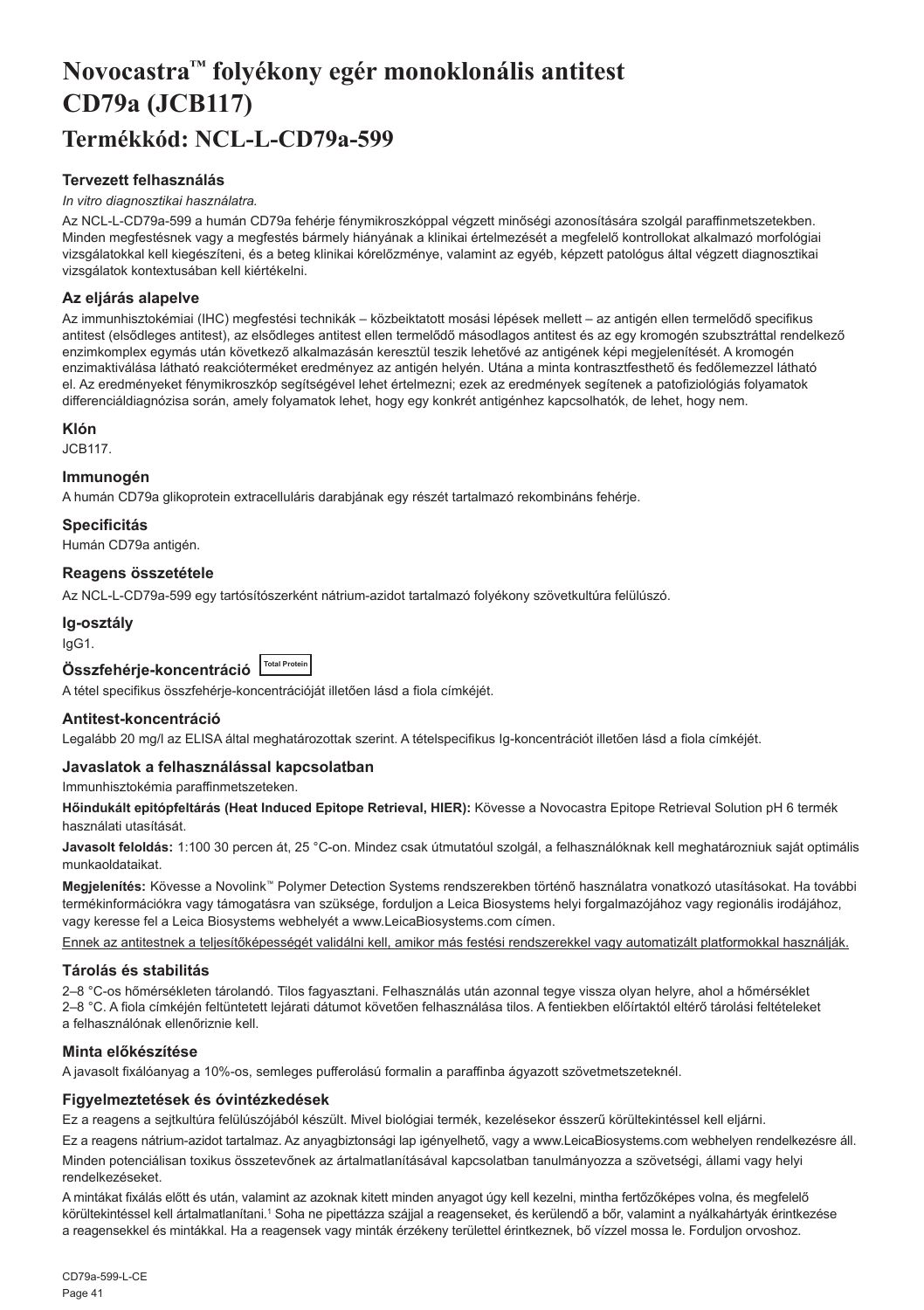Minimálisra kell csökkenteni a reagensek mikrobiális szennyezettségét, különben megnövekedhet a nem specifikus megfestés. A megadottaktól eltérő inkubációs idők, illetve hőmérsékletek hibás eredményekre vezethetnek. Minden ilyen változást a felhasználónak kell validálnia.

#### **Minőség-ellenőrzés**

A felhasználó laboratóriumában a szövetfeldolgozás és a műszaki eljárások terén jelentkező különbségek jelentős eltérést idézhetnek elő az eredmények területén, ami – a következő eljárásokon túlmenően – a házon belüli ellenőrzések rendszeres végrehajtását teszi szükségessé.

A kontrollok legyenek friss boncolási/biopsziás/sebészeti minták, amelyeket – amint lehet – ugyanúgy formalinnal fixáltak, dolgoztak fel, illetve ágyaztak paraffinviaszba, mint a betegmintá(ka)t.

#### **Pozitív szövetkontroll**

Ezt a megfelelően preparált szövetek és a megfelelő megfestési technikák jelzésére használják.

Mindegyik vizsgálati feltételrendszer esetében egy pozitív szövetkontrollt kell alkalmazni minden megfestési sorozat során.

A gyengén pozitív megfestésű szövet alkalmasabb egyrészt az optimális minőség-ellenőrzés, másrészt az alacsonyabb szinten történő reagensbomlás észlelése szempontjából, mint az erősebben pozitív megfestésű szövet.<sup>2</sup>

A javasolt pozitív kontrollszövet a mandula.

Ha a pozitív szövetkontroll nem mutat pozitív megfestést, a vizsgálati minták eredményeit érvénytelennek kell tekinteni.

#### **Negatív szövetkontroll**

Ezt a pozitív szövetkontroll után kell megvizsgálni, azért, hogy a célantigén az elsődleges antitest segítségével történő címkézésének a specificitását ellenőrizni lehessen.

A javasolt negatív kontrollszövet a kisagy.

Illetve, a legtöbb szövetmetszetben jelen lévő különböző sejttípusok változatossága gyakran kínál negatív kontrollhelyeket, de ezt a felhasználónak kell ellenőriznie.

A nem specifikus megfestés, ha van ilyen, rendszerint diffúz megjelenésű. Kötőszövet szórványos megfestése is megfigyelhető a formalinnal túlzottan fixált szövetekből származó metszeteknél. A megfestési eredmények értelmezésére érintetlen sejteket használjon. Az elhalt vagy degenerálódott sejtek gyakran nem specifikusan festődnek meg.<sup>3</sup> Hamis pozitív eredmények jelentkezhetnek a fehérjéknek vagy a szubsztrát reakciótermékeinek a nem immunológiai kötődése miatt. Okozhatják ezt olyan endogén enzimek is, mint a pszeudoperoxidáz (eritrociták), endogén peroxidáz (citokróm C), illetve endogén biotin (pl. máj, mell, agy, vese), az alkalmazott immunmegfestés típusától függően. Az endogén enzim aktivitásának vagy a specifikus immunreaktivitásból származó enzimek nem specifikus kötődésének a megkülönböztetésére további betegszövetek festhetők kizárólag szubsztrát kromogénnel vagy enzimkomplexekkel (avidin-biotin, sztreptavidin, címkézett polimer), illetve szubsztrát kromogénnel. Ha a negatív szövetkontroll specifikus megfestést mutat, a betegmintáknál jelentkező eredményeket érvénytelennek kell tekinteni.

#### **Negatív reagenskontroll**

Az elsődleges antitest helyett nem specifikus negatív reagenskontrollt alkalmazzon mindegyik betegminta metszeténél, hogy a nem specifikus megfestést kiértékelhesse, és hogy lehetővé váljon a specifikus megfestés jobb értelmezése az antigén helyén.

#### **Betegszövet**

Az NCL-L-CD79a-599-cel festett betegmintákat utolsóként vizsgálja meg. A pozitív megfestésintenzitást a negatív reagenskontroll bármely nem specifikus háttérmegfestésének a kontextusában kell kiértékelni. Ugyanúgy, mint bármely immunhisztokémiai vizsgálatnál, a negatív eredmény azt jelenti, hogy az antigén nem volt kimutatható, nem pedig azt, hogy az antigén nem volt jelen a vizsgált sejtekben/szövetben. Ha szükséges, a hamis negatív reakciók azonosítására használjon antitestpanelt.

#### **Várható eredmények**

#### Normális szövetek

A JCB117 klón érzékelte a CD79a fehérjét a B limfociták sejtmembránján sokféle értékelt szövetben. (Az értékelt normális esetek összesített száma = 124.)

#### Abnormális szövetek

A JCB117 klón festési eredményei: 23/75 rosszindulatú haematológiai elváltozás (közte 6/6 diffúz nagy B-sejtes limfóma, 4/45 Hodgkin-limfóma, 3/4 nyálkahártyához társult B-sejtes limfóma, 3/3 köpenysejtes limfóma, 2/2 B-sejtes krónikus limfocitás leukémia, 1/5 angioimmunoblastos T-sejtes limfóma, 1/1 kis limfocitás limfóma, 1/1 marginális zóna B-sejtes limfómája, 1/1 Burkitt-limfóma, 1/1 anaplasticus nagy sejtes limfóma, 0/3 T-sejtes limfóma, 0/1 perifériás T-sejtes limfóma és 0/1 diffúz T-sejtes lymphoblastos limfóma, valamint 0/1 nem Hodgkin B-sejtes limfóma). Semmilyen megfestést nem észleltek béltumor (0/9), pajzsmirigytumor (0/5), melltumor (0/5), metasztatikus eredetű tumor (0/4), agytumor (0/4), májtumor (0/4), tüdőtumor (0/4), petefészektumor (0/3), nyelőcsőtumor (0/3), gyomortumor (0/3), mellékvesetumor (0/2), hólyagtumor (0/2), csonttumor (0/2), vesetumor (0/2), a fej és nyak tumorjai (0/2), prosztatatumor (0/2), nyálmirigytumor (0/2), seminoma (0/2), méhnyaktumor (0/2), endometriumtumor (0/2), melanoma (0/2), prosztata-hyperplasia (0/1), pikkelysejtes nyelvcarcinoma (0/1), hasnyálmirigytumor (0/1) és bőrtumor (0/1) esetén. (Az értékelt abnormális esetek összesített száma = 145.)

#### **Az NCL-L-CD79a-599 a CD79a fehérje detektálására ajánlott normális és neoplasiás szövetekben, a nem immunológiai hisztokémiai festést használó hagyományos hisztopatológia kiegészítéseként.**

#### **Általános korlátozások**

Az immunhisztokémia egy többlépcsős diagnosztikai eljárás, amely a következőkből áll: szakképzés a megfelelő reagensek kiválasztása terén; szövetválasztás, -fixálás és feldolgozás; az IHC-tárgylemez előkészítése; és a megfestési eredmények értelmezése.

A szövetmegfestés függ a szövet kezelésétől és feldolgozásától a megfestés előtt. A nem megfelelő fixálás, fagyasztás, olvasztás, mosás, szárítás, melegítés, metszetkészítés vagy a más szövetekkel, illetve folyadékokkal történő szennyezés műtermékeket, az antitestek befogását, illetve hamis negatív eredményeket produkálhat. A következetlen eredmények a fixálási vagy beágyazási módszerek tekintetében jelentkező eltéréseknek, illetve a szöveten belül jelentkező eredendő rendellenességeknek tudhatók be.4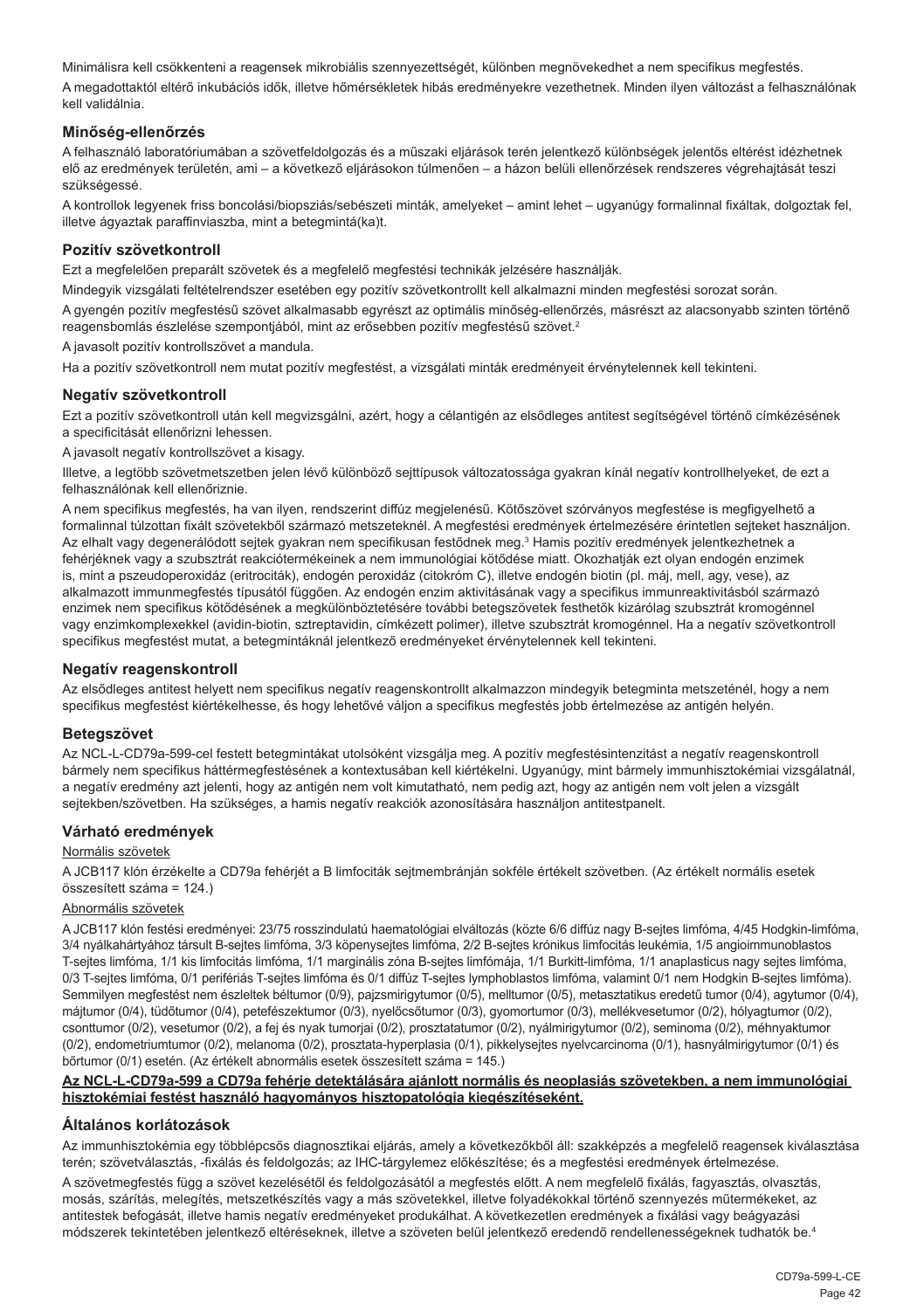A túlzott vagy hiányos kontrasztmegfestés az eredmények megfelelő értelmezését ronthatja.

Minden megfestésnek vagy a megfestés bármely hiányának a klinikai értelmezését a megfelelő kontrollokat alkalmazó morfológiai vizsgálatokkal kell kiegészíteni, és a beteg klinikai kórelőzménye, valamint az egyéb, képzett patológus által végzett diagnosztikai vizsgálatok kontextusában kell kiértékelni.

A Leica Biosystems Newcastle Ltd-től származó antitestek, a jelzettek szerint – specifikus fixálási követelmények mellett – a fagyasztott vagy paraffinba ágyazott metszeteken történő felhasználásra szolgálnak. Váratlan antigén-kifejeződés is előfordulhat, különösen neoplazmák esetében. Bármely festett szövetmetszet klinikai értelmezésének ki kell terjednie a morfológiai elemzésre és a megfelelő kontrollok értékelésére is.

#### **Bibliográfia - általános**

- 1. National Committee for Clinical Laboratory Standards (NCCLS). Protection of laboratory workers from infectious diseases transmitted by blood and tissue; proposed guideline. Villanova, P.A. 1991; 7(9). Order code M29-P.
- 2. Battifora H. Diagnostic uses of antibodies to keratins: a review and immunohistochemical comparison of seven monoclonal and three polyclonal antibodies. Progress in Surgical Pathology. 6:1–15. eds. Fenoglio-Preiser C, Wolff CM, Rilke F. Field & Wood, Inc., Philadelphia.
- 3. Nadji M, Morales AR. Immunoperoxidase, part I: the techniques and pitfalls. Laboratory Medicine. 1983; 14:767.
- 4. Omata M, Liew CT, Ashcavai M, Peters RL. Nonimmunologic binding of horseradish peroxidase to hepatitis B surface antigen: a possible source of error in immunohistochemistry. American Journal of Clinical Pathology. 1980; 73:626.
- 5. Bhargava P, Kallakury B, Ross J, et al. CD79a is heterogeneously expressed in neoplastic and normal myeloid precursors and megakaryocytes in an antibody clone-dependent manner. American Journal of Clinical Pathology. 2007; 128(2): 306-313.
- 6. Torlakovic E, Torlakovic G, Nguyen P, et al. The value of anti-pax-5 immunostaining in routinely fixed and paraffin-embedded sections: a novel pan pre-B and B-cell marker. The American Journal of Surgical Pathology. 2002; 26(10): 1343-1350.
- 7. Blakolmer K, Vesely M, Kummer J, et al. Immunoreactivity of B-cell markers (CD79a, L26) in rare cases of extranodal cytotoxic peripheral T- (NK/T-) cell lymphomas. Modern Pathology. 2000; 13(7): 766-772.
- 8. Pilozzi E, Pulford K, Jones M, et al. Co-expression of CD79a (JCB117) and CD3 by lymphoblastic lymphoma. The Journal of Pathology. 1998;186(2):140-143.

#### **Előző kiadás módosításai**

Nem alkalmazható

#### **Kiadás időpontja**

05 december 2018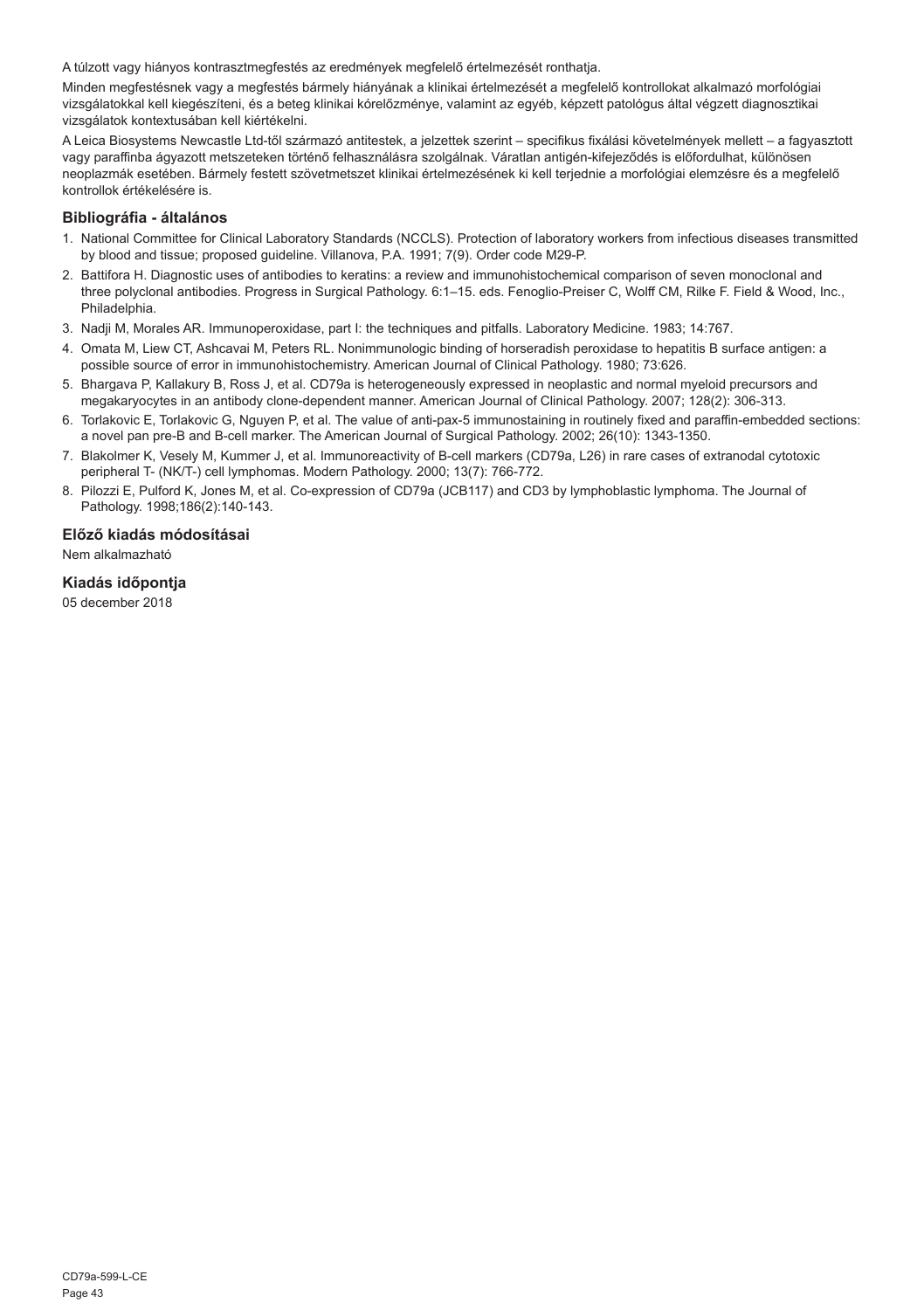## <span id="page-44-0"></span>**Anticorp monoclonal lichid de șoarece Novocastra™ CD79a (JCB117) Cod produs: NCL-L-CD79a-599**

#### **Domeniu de utilizare**

#### *Pentru diagnosticare in vitro.*

NCL-L-CD79a-599 este destinat identificării calitative, prin intermediul microscopiei optice, a proteinei CD79a umane în secțiunile de parafină. Interpretarea clinică a oricărei colorații sau a absenței acesteia trebuie verificată prin studii morfologice utilizând proceduri de control adecvate și trebuie evaluată în contextul antecedentelor clinice ale pacientului, precum și al altor teste de diagnosticare efectuate de un patolog calificat.

#### **Principiul de procedură**

Tehnicile de colorație imunohistochimică (IHC) permit vizualizarea antigenilor prin aplicarea secvențială a unui anumit anticorp pe antigen (anticorp primar), a unui anticorp secundar pe anticorpul primar și a unui complex enzimatic cu un substrat cromogen, cu etape de spălare intercalate. Activarea enzimatică a cromogenului duce la un produs de reacție vizibil la locul aplicării antigenului. Proba poate fi apoi contracolorată și acoperită. Rezultatele sunt interpretate folosind un microscop optic și ajută la diagnosticul diferențial al proceselor patofiziologice, care pot sau nu să fie asociate cu un anumit antigen.

#### **Clonă**

JCB117.

#### **Imunogen**

Proteină recombinantă ce conține o parte a porțiunii extracelulare a glicoproteinei CD79a umane.

**Specificitate**

Antigenul CD79a uman.

#### **Compoziția reactivului**

NCL-L-CD79a-599 este un supernatant de cultură tisulară lichid care conține azidă de sodiu drept conservant.

#### **Clasa Ig**

IgG1.

## **Concentrație proteină totală Total Protein**

Consultați eticheta flaconului pentru concentrația proteinelor totale specifică lotului.

#### **Concentrație anticorpi**

Mai mare sau egală cu 20 mg/l, așa cum este determinată prin ELISA. Consultați eticheta flaconului pentru concentrația Ig specifică lotului.

#### **Recomandări privind utilizarea**

Imunohistochimie pe secțiuni de parafină.

**Recuperarea epitopului indusă de căldură (Heat Induced Epitope Retrieval, HIER):** Urmați instrucțiunile de utilizare din Novocastra Epitope Retrieval Solution pH 6.

**Diluție sugerată:** 1:100 timp de 30 de minute la 25 °C. Aceste informații sunt furnizate cu rol de îndrumare, iar utilizatorii trebuie să-și stabilească singuri propriile diluții de lucru optime.

**Vizualizare:** Urmați instrucțiunile de utilizare pentru Novolink™ Polymer Detection Systems. Pentru informații sau asistență suplimentare cu privire la produs, luați legătura cu distribuitorul dvs. local sau cu biroul regional al Leica Biosystems sau, ca alternativă, vizitați site-ul web al Leica Biosystems, www.LeicaBiosystems.com

Performanta acestui anticorp trebuie validată atunci când este utilizat cu alte sisteme de colorare manuală sau alte platforme automatizate.

#### **Depozitare și stabilitate**

Depozitați la 2–8 °C. Nu congelați. Returnați la 2–8 °C imediat după utilizare. A nu se utiliza după data de expirare indicată pe eticheta flaconului. Alte condiții de depozitare decât cele specificate mai sus trebuie verificate de către utilizator.

#### **Pregătirea probei**

Mediul de fixare recomandat este de formalină tamponată neutru 10% pentru secțiunile de țesut încorporate în parafină.

#### **Avertismente și precauții**

Acest reactiv a fost pregătit din supernatantul culturii celulare. Întrucât este un produs biologic, trebuie să se acționeze cu prudența rezonabilă la manevrarea sa.

Acest reactiv conține azidă de sodiu. Fișa cu informații de securitate despre material este disponibilă la cerere sau poate fi obținută de pe site-ul www.LeicaBiosystems.com.

Consultați reglementările naționale, județene sau locale pentru informații privind eliminarea oricăror componente cu potențial toxic.

Probele, înainte și după fixare, precum și toate materialele expuse la acestea, trebuie manevrate ca și când ar avea potențialul de a transmite infecții și trebuie eliminate luând măsurile de precauție adecvate.<sup>1</sup> Nu pipetați niciodată reactivii pe gură și evitați contactul reactivilor și probelor cu pielea și membranele mucoase. Dacă reactivii sau probele vin în contact cu suprafețele sensibile, spălați cu apă din abundență. Solicitați asistență medicală.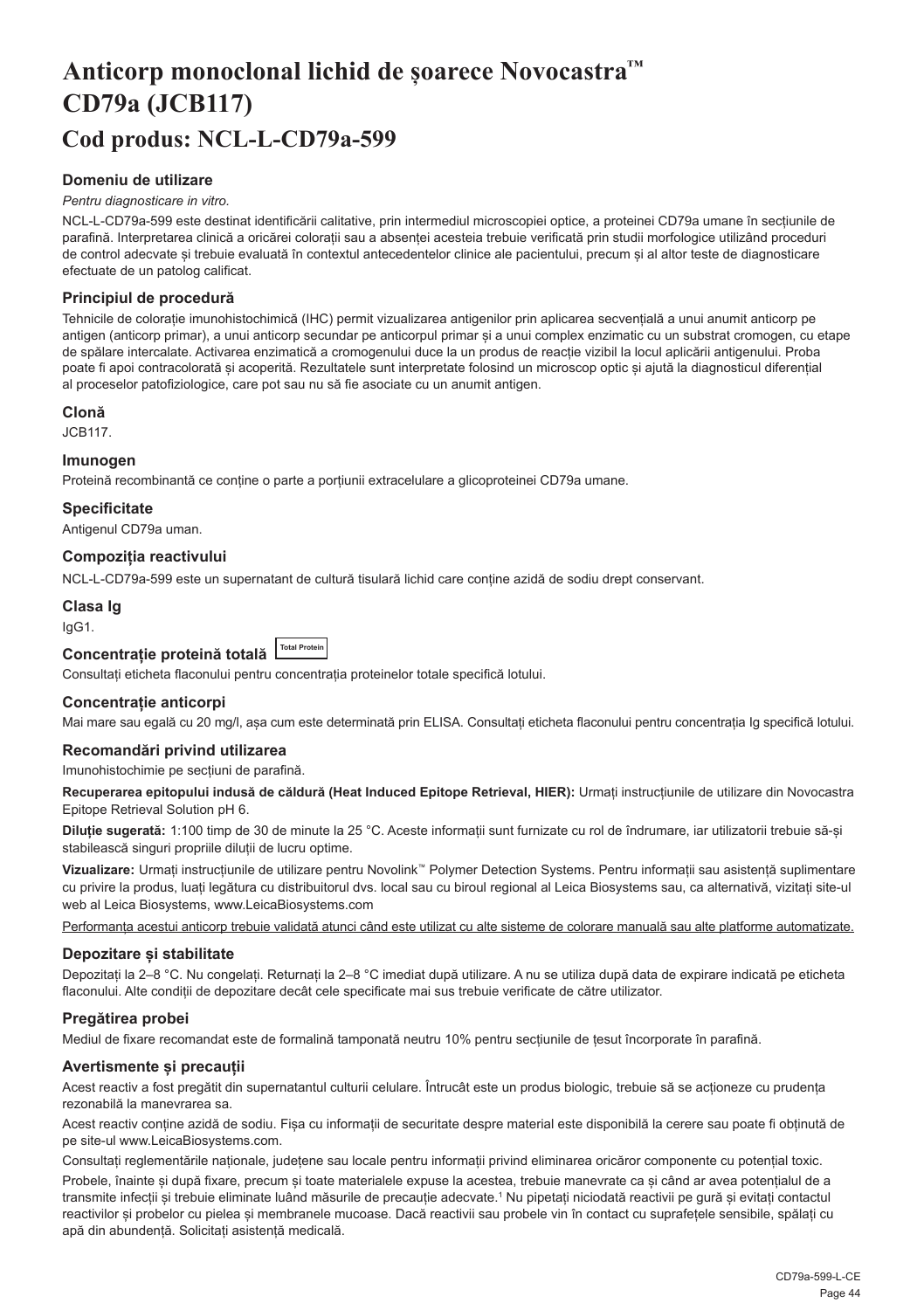Reduceți la minim contaminarea microbiană a reactivilor, în caz contrar poate apărea o creștere a colorației nespecifice.

Timpii sau temperaturile de incubare care diferă de valorile specificate pot genera rezultate eronate. Orice astfel de modificări trebuie validate de către utilizator.

#### **Controlul calității**

Diferentele în ceea ce priveste procesarea tesutului si procedurile tehnice în laboratorul utilizatorului pot cauza o variabilitate semnificativă a rezultatelor, necesitând efectuarea cu regularitate de controale interne, în plus față de următoarele proceduri. Probele de control trebuie să fie probe proaspete de autopsie/biopsie/chirurgicale, fixate în formalină, procesate și încorporate în ceară de parafină cât mai curând posibil și în aceeași manieră ca și probele pacientului.

#### **Țesutul de control pozitiv**

Folosit pentru a indica țesuturile pregătite corect și tehnicile de colorație adecvate.

O probă de țesut de control pozitiv trebuie să fie inclusă pentru fiecare set de condiții de testare în fiecare etapă de colorație. Un țesut cu colorație pozitivă slabă este mai adecvat decât un țesut cu colorație pozitivă puternică în vederea unui control optim al calității și pentru a detecta nivelurile minore de degradare a reactivului.<sup>2</sup>

Țesutul de control pozitiv recomandat este cel amigdalian.

Dacă tesutul de control pozitiv nu demonstrează colorația pozitivă, rezultatele obținute cu acele probe de testare trebuie considerate nevalide.

#### **Țesutul de control negativ**

Trebuie examinat după țesutul de control pozitiv pentru a verifica specificitatea informațiilor de etichetare ale antigenului țintă în funcție de anticorpul primar.

Țesutul de control negativ recomandat este cerebelul.

Ca alternativă, varietatea de tipuri diferite de celule prezente în majoritatea secțiunilor tisulare oferă frecvent locuri de control negativ, dar acest lucru trebuie verificat de către utilizator.

Colorația nespecifică, dacă este prezentă, are de obicei un aspect difuz. Colorația sporadică a țesutului conjunctiv poate fi observată, de asemenea, în secțiuni de țesuturi fixate în mod excesiv în formalină. Folosiți celule intacte pentru interpretarea rezultatelor de colorație. Celulele necrotice sau degenerate se colorează deseori într-un mod nespecific.<sup>3</sup> Se pot observa rezultate fals pozitive ca urmare a legării non-imunologice a proteinelor sau produșilor de reacție ai substratului. Acestea pot fi cauzate, de asemenea, de enzimele endogene precum pseudoperoxidaza (eritrocite), peroxidaza endogenă (citocromul C) sau biotina endogenă (de exemplu, ficat, sân, creier, rinichi), în funcție de tipul de imunocolorație folosit. Pentru a diferenția activitatea enzimelor endogene sau legarea nespecifică a enzimelor de imunoreactivitatea specifică, pot fi colorate țesuturi suplimentare de la pacient numai cu substrat-cromogen sau, respectiv, complexe enzimatice (avidină-biotină, streptavidină, polimer etichetat) și substrat-cromogen. În cazul în care colorația specifică are loc în țesutul de control negativ, rezultatele obținute pe probele pacientului trebuie să fie considerate nevalide.

#### **Reactivul de control negativ**

Folosiți un reactiv de control negativ nespecific în locul anticorpului primar cu o parte din fiecare probă a pacientului pentru a evalua colorația nespecifică și a permite o mai bună interpretare a colorației specifice la locul antigenului.

#### **Țesutul pacientului**

Examinați probele pacientului colorate cu NCL-L-CD79a-599 ultimele. Intensitatea colorației pozitive trebuie evaluată în contextul oricărei colorații de fond nespecifice a reactivului de control negativ. La fel ca în cazul oricărui test imunohistochimic, un rezultat negativ înseamnă că antigenul nu a fost detectat, și nu că antigenul a fost absent în celulele/țesuturile analizate. Dacă este necesar, folosiți un set de anticorpi pentru identificarea reacțiilor fals negative.

#### **Rezultate așteptate**

#### Țesuturi normale

Clona JCB117 a detectat proteina CD79a pe membrana celulară a limfocitelor B într-o varietate de țesuturi evaluate. (Numărul total al cazurilor normale evaluate = 124).

#### Țesuturi anormale

Clona JCB117 a colorat 23/75 malignități hematologice (inclusiv 6/6 limfoame difuze cu celule B mari, 4/45 limfoame Hodgkin, 3/4 limfoame cu celule B asociate mucoaselor, 3/3 limfoame cu celule de manta, 2/2 leucemii limfocitare cronice cu celule B, 1/5 limfoame angioimunoblastice cu celule T, 1/1 limfoame limfocitare mici, 1/1 limfoame cu celule B ale zonei marginale, 1/1 limfoame Burkitt, 1/1 limfoame anaplazice cu celule mari, 0/3 limfoame cu celule T, 0/1 limfoame periferice cu celule T și 0/1 limfoame limfoblastice difuze cu celule T, precum și 0/1 limfoame non-Hodgkin cu celule B). Nu s-a observat nicio colorație în cazul tumorilor intestinale (0/9), tumorilor glandei tiroide (0/5), tumorilor de sân (0/5), tumorilor de origine metastatică (0/4), tumorilor cerebrale (0/4), tumorilor hepatice (0/4), tumorilor pulmonare (0/4), tumorilor ovariene (0/3), tumorilor esofagului (0/3), tumorilor gastrice (0/3), tumorilor glandelor suprarenale (0/2), tumorilor vezicii urinare (0/2), tumorilor osoase (0/2), tumorilor renale (0/2), tumorilor capului și gâtului (0/2), tumorilor prostatei (0/2), tumorilor glandei salivare (0/2), seminoamelor (0/2), tumorilor cervicale (0/2), tumorilor endometriale (0/2), melanoamelor (0/2), unei hiperplazii prostatice (0/1), unui carcinom al limbii cu celule scuamoase (0/1), unei tumori a pancreasului (0/1) și unei tumori a pielii (0/1). (Numărul total al cazurilor anormale evaluate = 145).

#### **NCL-L-CD79a-599 este recomandat pentru detectarea proteinei CD79a în țesuturile normale și neoplazice, ca adjuvant al histopatologiei convenționale, utilizând coloranți histochimici non-imunologici.**

#### **Limitări generale**

Imunohistochimia este un proces de diagnostic cu mai multe etape, care constă din instruirea specializată în ceea ce privește alegerea reactivilor adecvati; alegerea, fixarea și procesarea tesutului; prepararea lamei IHC; și interpretarea rezultatelor de colorație.

Colorația tisulară depinde de manevrarea și procesarea tesutului înainte de colorație. Fixarea, congelarea, dezghețarea, spălarea, uscarea, încălzirea, secționarea necorespunzătoare sau contaminarea cu alte țesuturi ori fluide pot cauza artefacte, captura anticorpilor sau rezultate fals negative. Rezultatele inconsecvente pot fi atribuite diferențelor în ceea ce privește metodele de fixare și încorporare. ori neregularităților inerente ale țesutului.4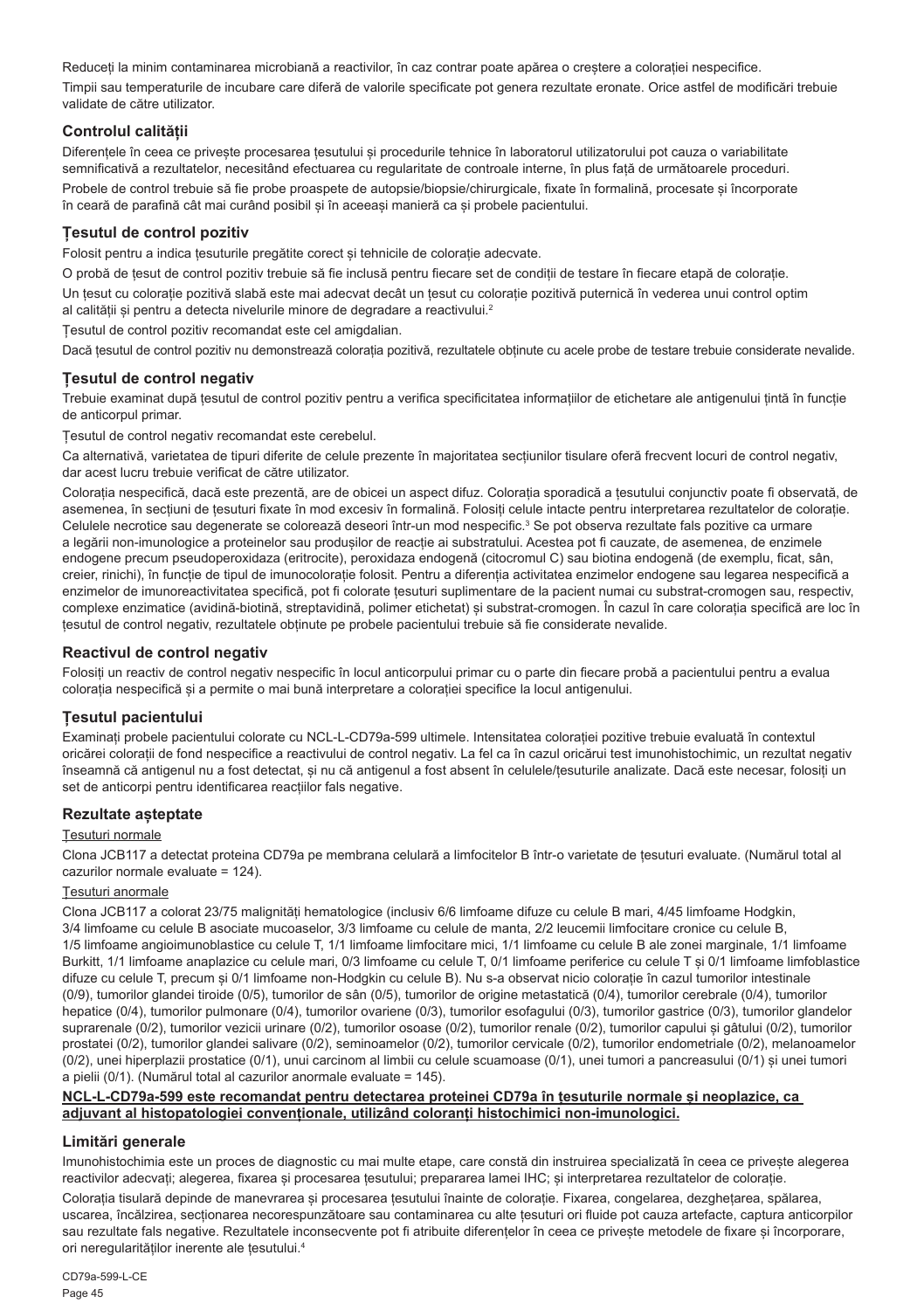Contracolorația excesivă sau incompletă poate compromite interpretarea adecvată a rezultatelor.

Interpretarea clinică a oricărei colorații sau a absenței acesteia trebuie verificată prin studii morfologice utilizând proceduri de control adecvate și trebuie evaluată în contextul antecedentelor clinice ale pacientului, precum și al altor teste de diagnosticare efectuate de un patolog calificat.

Anticorpii de la Leica Biosystems Newcastle Ltd sunt destinați utilizării, conform indicațiilor, fie pe secțiuni congelate, fie pe secțiuni încorporate în parafină cu cerințe de fixare specifice. Poate apărea exprimarea neașteptată a antigenului, în special în neoplasme. Interpretarea clinică a oricărei secțiuni tisulare colorate trebuie să includă analiza morfologică și evaluarea probelor de control adecvate.

#### **Bibliografie - General**

- 1. National Committee for Clinical Laboratory Standards (NCCLS). Protection of laboratory workers from infectious diseases transmitted by blood and tissue; proposed guideline. Villanova, P.A. 1991; 7(9). Order code M29-P.
- 2. Battifora H. Diagnostic uses of antibodies to keratins: a review and immunohistochemical comparison of seven monoclonal and three polyclonal antibodies. Progress in Surgical Pathology. 6:1–15. eds. Fenoglio-Preiser C, Wolff CM, Rilke F. Field & Wood, Inc., Philadelphia.
- 3. Nadji M, Morales AR. Immunoperoxidase, part I: the techniques and pitfalls. Laboratory Medicine. 1983; 14:767.
- 4. Omata M, Liew CT, Ashcavai M, Peters RL. Nonimmunologic binding of horseradish peroxidase to hepatitis B surface antigen: a possible source of error in immunohistochemistry. American Journal of Clinical Pathology. 1980; 73:626.
- 5. Bhargava P, Kallakury B, Ross J, et al. CD79a is heterogeneously expressed in neoplastic and normal myeloid precursors and megakaryocytes in an antibody clone-dependent manner. American Journal of Clinical Pathology. 2007; 128(2): 306-313.
- 6. Torlakovic E, Torlakovic G, Nguyen P, et al. The value of anti-pax-5 immunostaining in routinely fixed and paraffin-embedded sections: a novel pan pre-B and B-cell marker. The American Journal of Surgical Pathology. 2002; 26(10): 1343-1350.
- 7. Blakolmer K, Vesely M, Kummer J, et al. Immunoreactivity of B-cell markers (CD79a, L26) in rare cases of extranodal cytotoxic peripheral T- (NK/T-) cell lymphomas. Modern Pathology. 2000; 13(7): 766-772.
- 8. Pilozzi E, Pulford K, Jones M, et al. Co-expression of CD79a (JCB117) and CD3 by lymphoblastic lymphoma. The Journal of Pathology. 1998;186(2):140-143.

#### **Amendamente la ediția anterioară**

Nu este cazul

#### **Data publicării**

05 decembrie 2018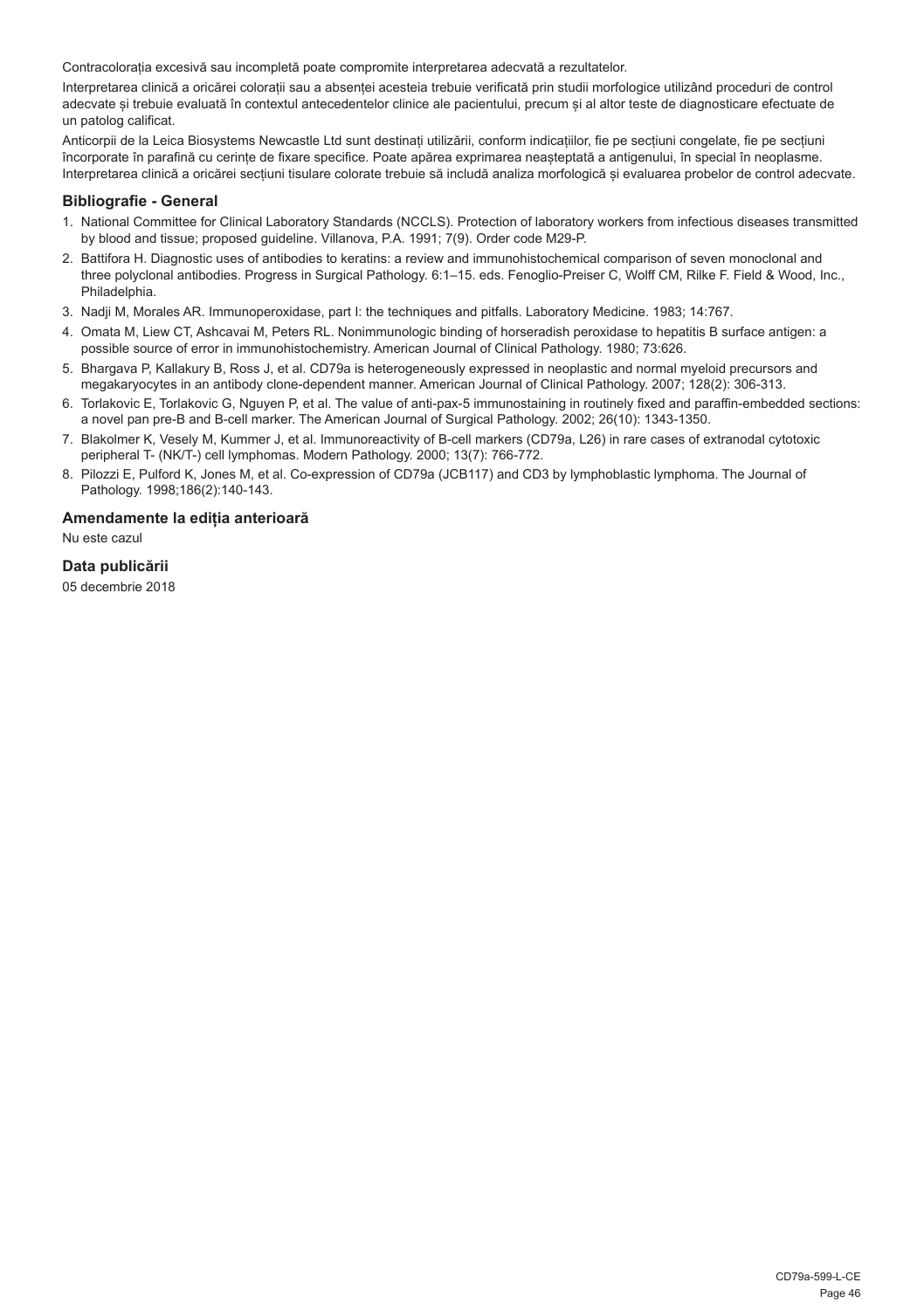## <span id="page-47-0"></span>**Жидкая форма мышиных моноклональных антител Novocastra™ CD79a (JCB117) Код продукта: NCL-L-CD79a-599**

#### **Назначение**

#### *Для диагностики in vitro.*

Препарат NCL-L-CD79a-599 предназначен для качественной идентификации белка CD79a человека в парафиновых срезах методом световой микроскопии. Клиническая интерпретация любого окрашивания или его отсутствия должна быть дополнена морфологическими исследованиями с надлежащими контролями и должна быть оценена квалифицированным патологом с учетом анамнеза пациента и других диагностических тестов.

#### **Принцип процедуры**

Иммуногистохимические (ИГХ) методы окрашивания позволяют визуализировать антигены путем последовательного связывания специфического антитела с антигеном (первичное антитело), вторичного антитела с первичным антителом и ферментного комплекса с хромогенным субстратом. Между этими этапами выполняется промежуточная промывка. Ферментная активация хромогена приводит к образованию видимого продукта реакции в месте расположения антигена. После этого образцы можно подвергать контрастному окрашиванию и заключить под покровное стекло. Интерпретацию результатов выполняют под световым микроскопом и используют для дифференциальной диагностики патофизиологических процессов, которые могут быть связаны или не связаны с конкретным антигеном.

#### **Клон**

JCB117.

#### **Иммуноген**

Рекомбинантный белок, содержащий часть внеклеточной порции гликопротеина CD79a человека.

#### **Специфичность**

Антиген CD79a человека.

#### **Состав реагента**

NCL-L-CD79a-599 является супернатантом жидкой культуры тканей, содержащим азид натрия в качестве консерванта.

#### **Класс иммуноглобулинов**

IgG1.

**Общая концентрация белка Total Protein**

Общая концентрация белка в каждой партии указана на этикетке флакона.

#### **Концентрация антитела**

Не менее 20 мг/л при измерении методом ELISA. Общая концентрация иммуноглобулина в каждой партии указана на этикетке флакона.

#### **Рекомендации по применению**

Иммуногистохимическое окрашивание парафиновых срезов.

**Высокотемпературная демаскировка антигена (Heat Induced Epitope Retrieval, HIER):** выполняйте инструкцию по применению, прилагаемую к препарату Novocastra Epitope Retrieval Solution с pH 6.

**Рекомендуемое разведение:** 1:100 в течение 30 минут при 25 °C. Эти указания следует считать ориентировочными, и пользователи должны определить свои собственные параметры оптимального рабочего разведения.

**Визуализация:** выполняйте инструкцию по применению, прилагаемую к Novolink™ Polymer Detection Systems. За дополнительной информацией об этом продукте и поддержкой обращайтесь к своему местному дистрибьютору или региональному офису компании Leica Biosystems, либо посетите веб-сайт компании Leica Biosystems: www.LeicaBiosystems.com В случае применения этого антитела с другими ручными системами окрашивания или автоматизированными платформами

следует выполнять валидацию его рабочих параметров.

#### **Хранение и стабильность**

Хранить при температуре 2–8 °C. Не замораживать. Немедленно после применения вернуть на хранение при 2–8 °C. Не использовать после указанной на этикетке флакона даты истечения срока годности. Условия хранения, отличающиеся от указанных выше, должны быть проверены пользователем.

#### **Подготовка образцов**

Для приготовления залитых в парафин срезов тканей рекомендуется фиксация в 10 % нейтральном забуференном формалине.

#### **Предупреждения и меры предосторожности**

Этот реагент был изготовлен из супернатанта культуры клеток. При обращении с этим продуктом, как и с другими биологическими продуктами, следует соблюдать разумную осторожность.

Этот реагент содержит азид натрия. Паспорт безопасности вещества (Material Safety Data Sheet) можно получить по запросу или загрузить с www.LeicaBiosystems.com

По вопросам удаления в отходы любых возможно токсических компонентов выполняйте требования федеральных, региональных или местных нормативных документов.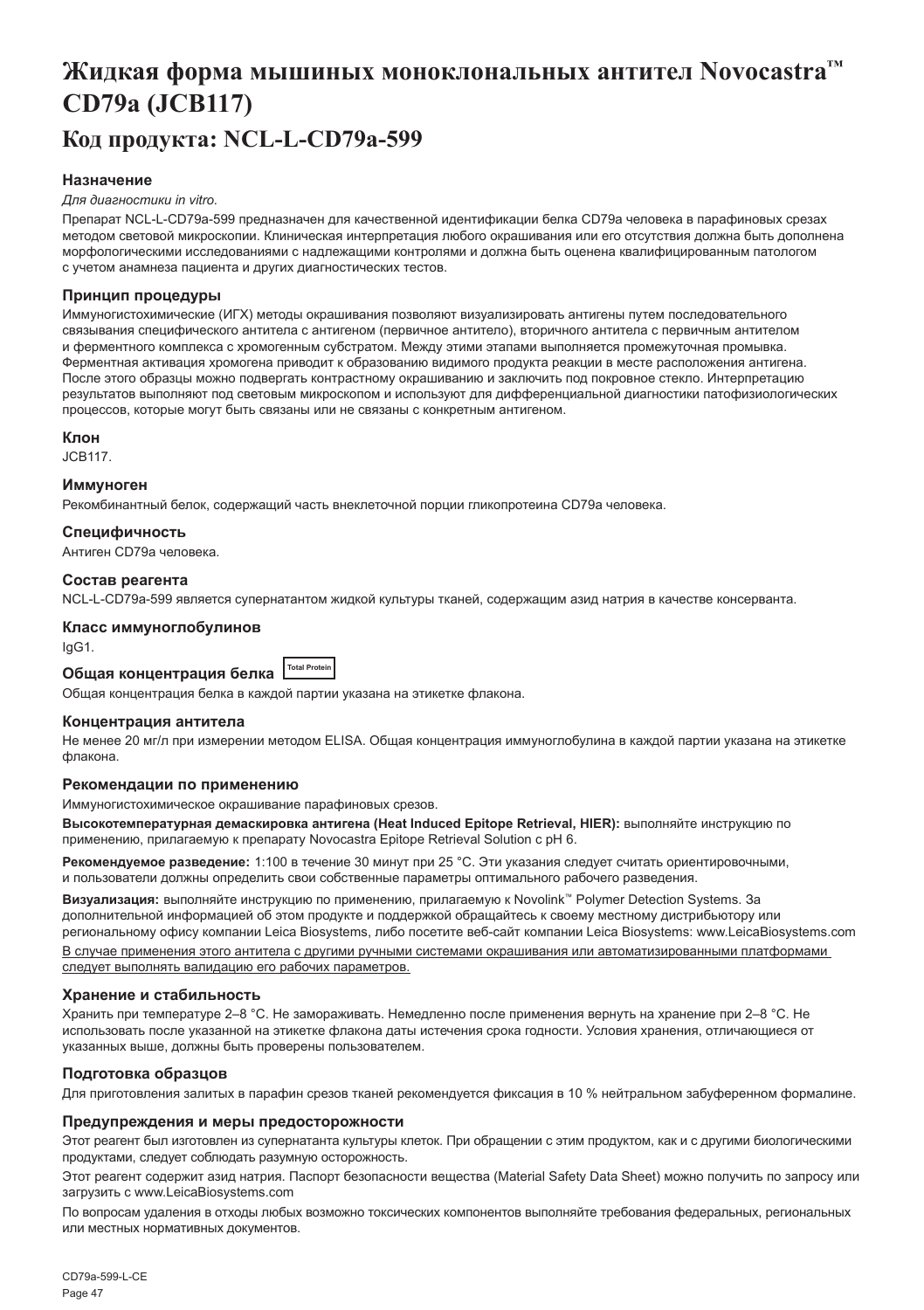Образцы (до и после фиксации) и все контактирующие с ними материалы следует считать способными к передаче инфекции, и при их удалении в отходы следует соблюдать надлежащие меры предосторожности.<sup>1</sup> Никогда не набирайте реагенты в пипетку ртом. Избегайте контакта реагентов и образцов с кожей и слизистыми оболочками. В случае контакта реагентов или образцов с чувствительными зонами промойте их большим количеством воды. Обратитесь за медицинской помощью. Сводите к минимуму микробное загрязнение реагентов во избежание усиления неспецифического окрашивания.

Инкубация при сроках и температурах, отличных от указанных, может дать ошибочные результаты. Любые подобные изменения должны быть валидированы пользователем.

#### **Контроль качества**

Различия в методах обработки тканей и технических процедурах, выполняемых в лаборатории пользователя, могут привести к существенной вариабельности результатов, в связи с чем требуется регулярное выполнение внутрилабораторных контролей в дополнение к указанным ниже процедурам.

В качестве контролей следует использовать свежие образцы, полученные при аутопсии, биопсии или хирургических процедурах, фиксированные в формалине, обработанные и как можно скорее залитые в парафин так же, как были обработаны полученные у пациентов образцы.

#### **Положительный контроль ткани**

Применяется для проверки правильности подготовки тканей и методов окрашивания.

В каждый набор условий теста при каждом цикле окрашивания следует включать один положительный контроль ткани. Для оптимального контроля и обнаружения небольшой степени снижения качества реагента более подходит ткань со слабым положительным окрашиванием, чем ткань с сильным положительным окрашиванием.<sup>2</sup>

В качестве положительного контроля рекомендуется тонзиллярная ткань.

При отсутствии положительного окрашивания положительного контроля ткани результаты, полученные с исследуемыми образцами, считаются недействительными.

#### **Отрицательный контроль ткани**

Этот тест необходимо выполнять после положительного контроля ткани для проверки специфичности мечения целевого антигена первичным антителом.

В качестве отрицательного контроля рекомендуется ткань мозжечка.

Кроме того, разнообразные типы клеток для отрицательного контроля можно часто найти в большинстве срезов тканей, однако такие препараты должны быть проверены пользователем.

Неспецифическое окрашивание, если оно присутствует, обычно выглядит диффузным. В срезах тканей, избыточно фиксированных формалином, можно также иногда увидеть окрашивание соединительной ткани. Для интерпретации результатов окрашивания используйте интактные клетки. Некротизированные или разрушенные клетки часто окрашиваются неспецифически.<sup>3</sup> Неиммунное связывание белков или продуктов реакции с субстратом может привести к ложноположительным результатам. Такие же результаты могут быть связаны с эндогенными ферментами, например псевдопероксидазой (в эритроцитах), эндогенной пероксидазой (цитохром C) или эндогенным биотином (например, в печени, молочной железе, головном мозге или почке), в зависимости от типа использованного иммунного окрашивания. Чтобы отличить активность эндогенных ферментов или неспецифическое связывание ферментов от специфической иммунореактивности, можно выполнить окрашивание дополнительных тканей пациента исключительно хромогенным субстратом или ферментными комплексами (авидин-биотин, стрептавидин, меченый полимер) и хромогенным субстратом соответственно. При наличии специфического окрашивания в отрицательном контроле ткани результаты исследования полученных у пациентов образцов считаются недействительными.

#### **Отрицательный контроль реагента**

Используйте неспецифический отрицательный контроль реагента вместо первичного антитела на срезе каждого полученного у пациента образца с целью оценки неспецифического окрашивания и лучшей интерпретации специфического окрашивания в месте расположения антигена.

#### **Ткань, полученная у пациента**

Исследуйте полученные у пациентов образцы, окрашенные NCL-L-CD79a-599, в последнюю очередь. Интенсивность положительного окрашивания следует оценивать с учетом любого неспецифического фонового окрашивания отрицательного контроля реагента. Как и при любом иммуногистохимическом исследовании, отрицательный результат означает необнаружение антигена, но не его отсутствие в исследованных клетках или ткани. При необходимости следует использовать панель антител для выявления ложноотрицательных реакций.

#### **Ожидаемые результаты**

#### Нормальные ткани

При помощи клона JCB117 обнаруживался белок CD79a на клеточной мембране B-лимфоцитов в различных исследовавшихся тканях. (Общее число оцененных нормальных образцов = 124).

#### Патологически измененные ткани

Окрашивание в присутствии клона JCB117 23 из 75 образцов гематологических опухолей, включая диффузную крупноклеточную B-клеточную лимфому (6 из 6), лимфому Ходжкина (4 из 45), В-клеточную лимфому, ассоциированную со слизистыми (3 из 4), лимфому из клеток мантийной зоны (3 из 3), B-клеточный хронический лимфолейкоз (2 из 2), ангиоиммунобластную T-клеточную лимфому (1 из 5), мелкоклеточную лимфоцитарную лимфому (1 из 1), B-клеточную лимфому из клеток маргинальной зоны (1 из 1), лимфому Беркитта (1 из 1), анапластическую крупноклеточную лимфому (1 из 1), T-клеточную лимфому (0 из 3), периферическую T-клеточную лимфому (0 из 1), диффузную T-клеточную лимфобластную лимфому (0 из 1) и неходжкинскую B-клеточную лимфому (0 из 1). Не обнаружено окрашивания в опухолях кишечника (0 из 9), щитовидной железы (0 из 5), молочной железы (0 из 5), опухолях метастатического происхождения (0 из 4), опухолях мозга (0 из 4), опухолях печени (0 из 4), опухолях легкого (0 из 4), опухолях яичника (0 из 3), опухолях пищевода (0 из 3), опухолях желудка (0 из 3), опухолях надпочечника (0 из 2), опухолях мочевого пузыря (0 из 2), опухолях костей (0 из 2), опухолях почек (0 из 2), опухолях головы и шеи (0 из 2), опухолях предстательной железы (0 из 2), опухолях слюнных желез (0 из 2), семиномах (0 из 2), опухолях шейки матки (0 из 2), опухолях эндометрия (0 из 2), меланомах (0 из 2), при гиперплазии предстательной железы (0 из 1), плоскоклеточном раке языка (0 из 1), в опухоли поджелудочной железы (0 из 1) и кожи (0 из 1). (Общее число оцененных патологически измененных образцов = 145).

**NCL-L-CD79a-599 рекомендуется для обнаружения белка CD79a в нормальных и опухолевых тканях в качестве дополнения к обычным гистопатологическим исследованиям с неиммунным гистохимическим окрашиванием.**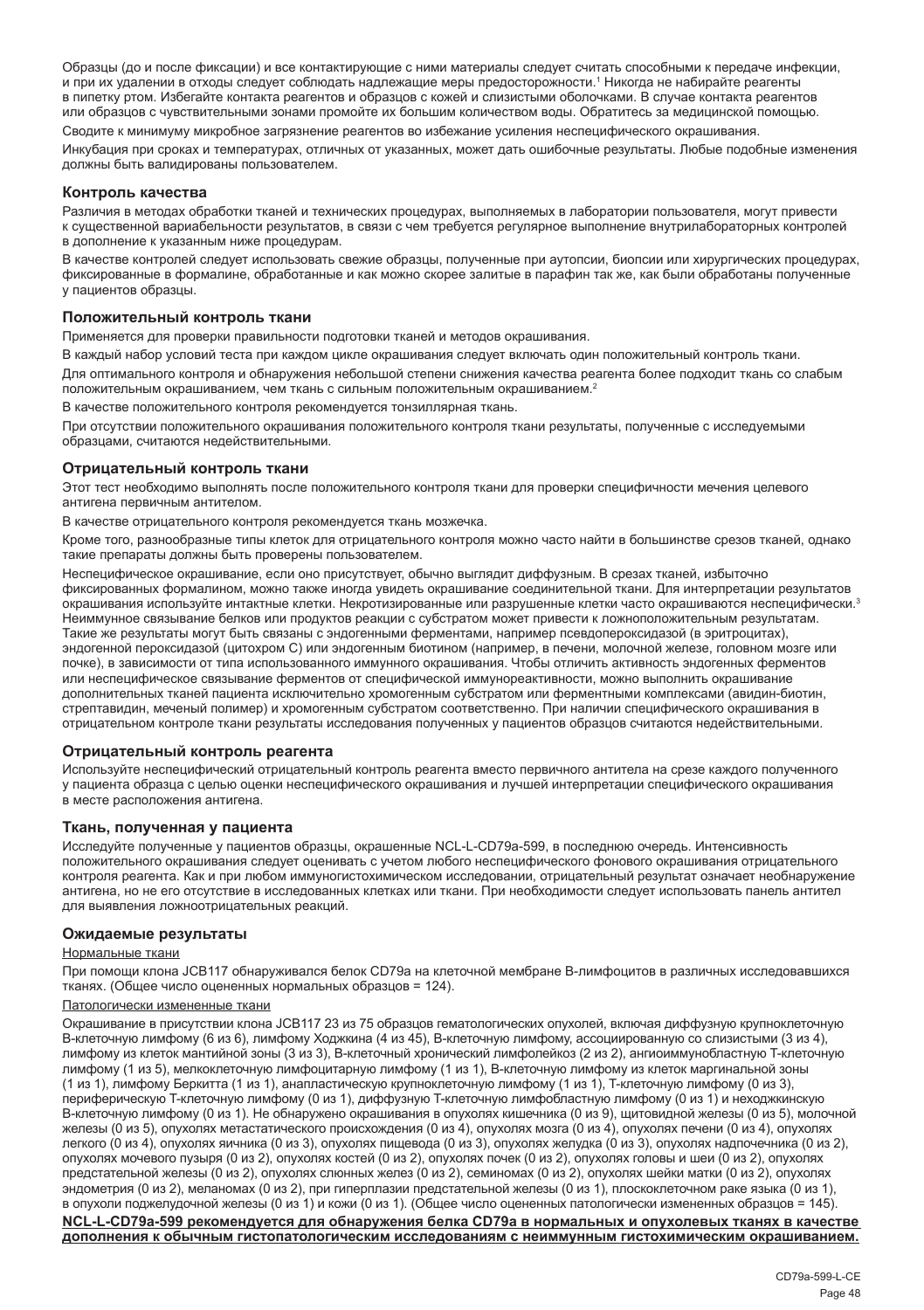#### **Общие ограничения**

Иммуногистохимическое исследование является многостадийным диагностическим процессом, требующим специальных навыков в выборе надлежащих реагентов; выборе, фиксации и обработке тканей; приготовлении среза с ИГХ препаратом; интерпретации результатов окрашивания.

Окрашивание тканей зависит от обращения с тканями и их обработкой перед окрашиванием. Неправильные процедуры фиксации, замораживания, оттаивания, промывки, сушки, нагрева, приготовления срезов, а также загрязнение другими тканями или жидкостями могут приводить к артефактам, захвату антител или ложноотрицательным результатам. Непостоянство результатов может быть связано с различиями методов фиксации и заливки или с присущей тканям внутренней неравномерностью структуры.4

Избыточное или неполное контрастное окрашивание может привести к неправильной интерпретации результатов.

Клиническая интерпретация любого окрашивания или его отсутствия должна быть дополнена морфологическими исследованиями с надлежащими контролями и должна быть оценена квалифицированным патологом с учетом анамнеза пациента и других диагностических тестов.

Изготовленные компанией Leica Biosystems Newcastle Ltd антитела предназначены, как указано выше, для применения на замороженных или залитых в парафин срезах и требуют выполнения конкретных требований по фиксации. Возможна непредвиденная экспрессия антигена, особенно в опухолях. Клиническая интерпретация любого окрашенного среза ткани должна включать морфологический анализ и оценку соответствующих контролей.

#### **Литература — общая**

- 1. National Committee for Clinical Laboratory Standards (NCCLS). Protection of laboratory workers from infectious diseases transmitted by blood and tissue; proposed guideline. Villanova, P.A. 1991; 7(9). Order code M29-P.
- 2. Battifora H. Diagnostic uses of antibodies to keratins: a review and immunohistochemical comparison of seven monoclonal and three polyclonal antibodies. Progress in Surgical Pathology. 6:1–15. eds. Fenoglio-Preiser C, Wolff CM, Rilke F. Field & Wood, Inc., Philadelphia.
- 3. Nadji M, Morales AR. Immunoperoxidase, part I: the techniques and pitfalls. Laboratory Medicine. 1983; 14:767.
- 4. Omata M, Liew CT, Ashcavai M, Peters RL. Nonimmunologic binding of horseradish peroxidase to hepatitis B surface antigen: a possible source of error in immunohistochemistry. American Journal of Clinical Pathology. 1980; 73:626.
- 5. Bhargava P, Kallakury B, Ross J, et al. CD79a is heterogeneously expressed in neoplastic and normal myeloid precursors and megakaryocytes in an antibody clone-dependent manner. American Journal of Clinical Pathology. 2007; 128(2): 306-313.
- 6. Torlakovic E, Torlakovic G, Nguyen P, et al. The value of anti-pax-5 immunostaining in routinely fixed and paraffin-embedded sections: a novel pan pre-B and B-cell marker. The American Journal of Surgical Pathology. 2002; 26(10): 1343-1350.
- 7. Blakolmer K, Vesely M, Kummer J, et al. Immunoreactivity of B-cell markers (CD79a, L26) in rare cases of extranodal cytotoxic peripheral T- (NK/T-) cell lymphomas. Modern Pathology. 2000; 13(7): 766-772.
- 8. Pilozzi E, Pulford K, Jones M, et al. Co-expression of CD79a (JCB117) and CD3 by lymphoblastic lymphoma. The Journal of Pathology. 1998;186(2):140-143.

#### **Поправки к предыдущему выпуску**

Не применимо

#### **Дата выпуска**

05 Декабрь 2018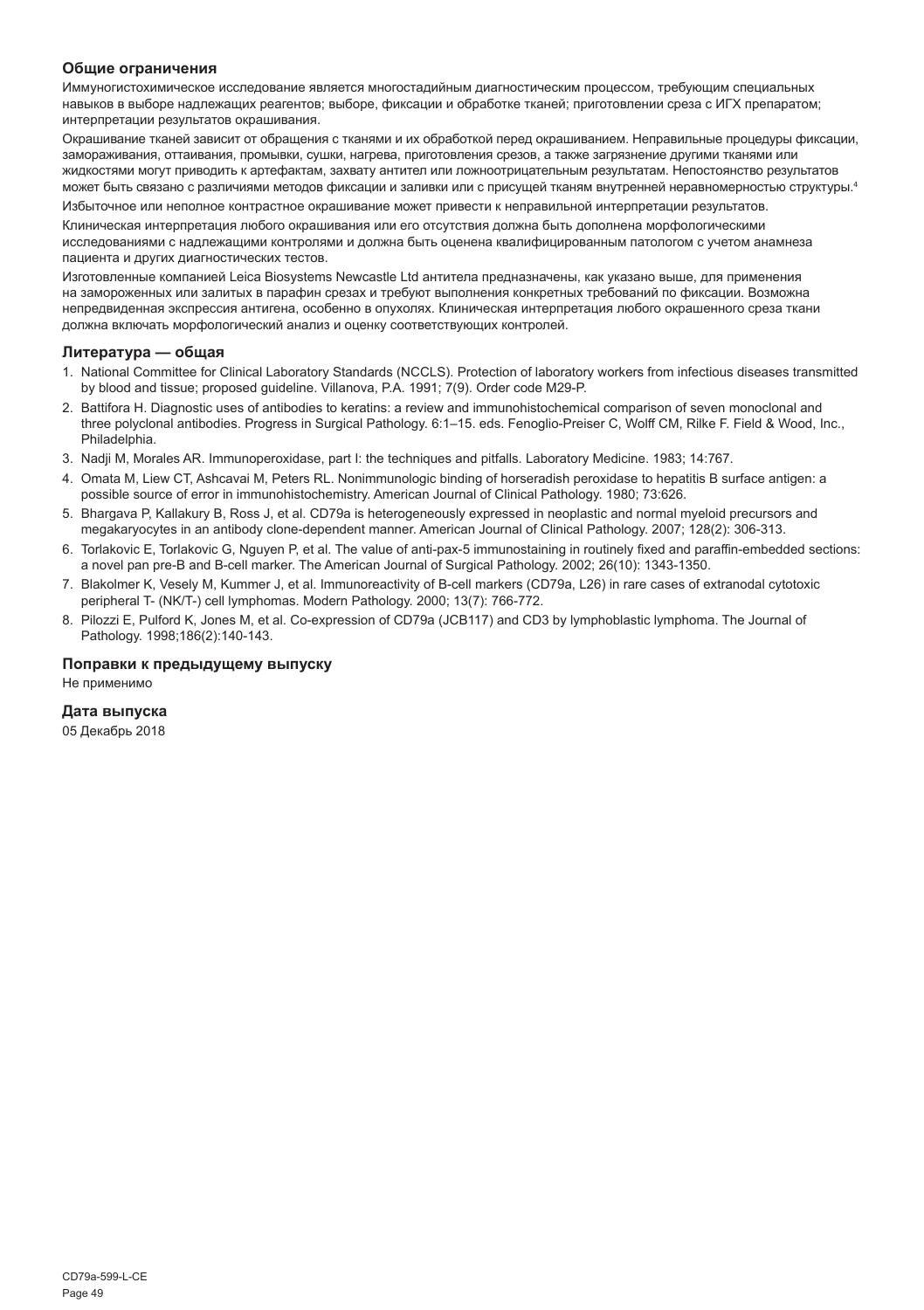## <span id="page-50-0"></span>**Płynne mysie przeciwciało monoklonalne Novocastra™ CD79a (JCB117) Kod produktu: NCL-L-CD79a-599**

#### **Przeznaczenie**

#### *Do diagnostyki in vitro.*

Produkt NCL-L-CD79a-599 jest przeznaczony do identyfikacji jakościowej w mikroskopie optycznym ludzkiego białka CD79a w skrawkach zatopionych w parafinie. Kliniczną interpretację wybarwienia lub jego braku należy uzupełnić badaniami morfologicznymi oraz odpowiednimi kontrolami. Ocenę powinien przeprowadzić wykwalifikowany patolog w kontekście historii klinicznej pacjenta oraz innych badań diagnostycznych.

#### **Procedura badania**

Metody wybarwiania immunohistochemicznego (IHC) umożliwiają wizualizację antygenów za pomocą kolejnych zastosowań swoistego przeciwciała przeciwko antygenowi (pierwsze przeciwciało), drugiego przeciwciała do pierwszego przeciwciała i kompleksu enzymu z substratem chromogennym z etapami przemywania. Aktywacja enzymatyczna dodanego chromogenu powoduje utworzenie widocznego produktu reakcji w miejscu antygenu. Następnie można wykonać barwienie negatywne próbki badanej i zakryć ją szkiełkiem przykrywkowym. Wyniki są interpretowane przy użyciu mikroskopu optycznego i są pomocne w diagnostyce różnicowej procesów patofizjologicznych, które mogą mieć związek lub mogą nie mieć związku z określonym antygenem.

#### **Sklonuj**

JCB117.

#### **Immunogen**

Rekombinowane białko zawierające część fragmentu zewnątrzkomórkowego ludzkiej glikoproteiny CD79a.

#### **Swoistość**

Ludzki antygen CD79a.

#### **Skład odczynnika**

NCL-L-CD79a-599 jest płynnym supernatantem hodowli tkankowej zawierającym azydek sodu jako substancję konserwującą.

#### **Klasa Ig**

IgG1.

| Całkowite steżenia białka | <b>Total Protein</b> |
|---------------------------|----------------------|
|---------------------------|----------------------|

Całkowite stężenie białka w danej serii podano na etykiecie fiolki.

#### **Stężenie przeciwciał**

Większe lub równe 20 mg/l oznaczone za pomocą testu ELISA. Stężenie białka w danej serii podano na etykiecie fiolki.

#### **Zalecenia dotyczące stosowania**

Badanie immunohistochemiczne na skrawkach zatopionych w parafinie.

**Stosowanie podwyższonej temperatury do odzyskiwania epitopu (Heat Induced Epitope Retrieval, HIER):** Należy postępować zgodnie z instrukcją stosowania załączoną do roztworu Novocastra Epitope Retrieval Solution pH 6.

**Sugerowane rozcieńczenie:** 1:100 przez 30 minut w temperaturze 25 °C. Są to jedynie wskazówki i użytkownicy powinni sami określić swoje optymalne rozcieńczenie robocze.

**Wizualizacja:** Należy postępować zgodnie z instrukcją stosowania podaną w produktach Novolink™ Polymer Detection Systems. W sprawie dodatkowych informacji o produkcie lub w celu uzyskania pomocy należy kontaktować się z lokalnym dystrybutorem lub z regionalnym biurem firmy Leica Biosystems lub odwiedzić stronę firmy Leica Biosystems www.LeicaBiosystems.com

Działanie tego przeciwciała należy zwalidować podczas używania z innymi ręcznymi metodami barwienia lub platformami automatycznymi.

#### **Przechowywanie i trwałość**

Przechowywać w temperaturze 2 °C–8 °C. Nie zamrażać. Po użyciu natychmiast przenieść do temperatury 2 °C–8 °C. Nie używać po upłynięciu daty ważności wskazanej na etykiecie. Użytkownik musi sprawdzić warunki przechowywania inne niż wskazane powyżej.

#### **Przygotowanie preparatów**

Zalecanym utrwalaczem jest 10% obojętna zbuforowana formalina przeznaczona dla skrawków tkankowych zatopionych w parafinie.

#### **Ostrzeżenia i środki ostrożności**

Ten odczynnik został przygotowany dla supernatantu hodowli tkankowej. Ponieważ jest to produkt biologiczny, podczas postępowania z nim należy zachować odpowiednią ostrożność.

Ten odczynnik zawiera azydek sodu. Karta charakterystyki jest udostępniana na żądanie lub można ją pobrać ze strony www.LeicaBiosystems.com.

W sprawie utylizacji jakichkolwiek potencjalnie toksycznych składników należy zapoznać się z krajowymi lub miejscowymi przepisami.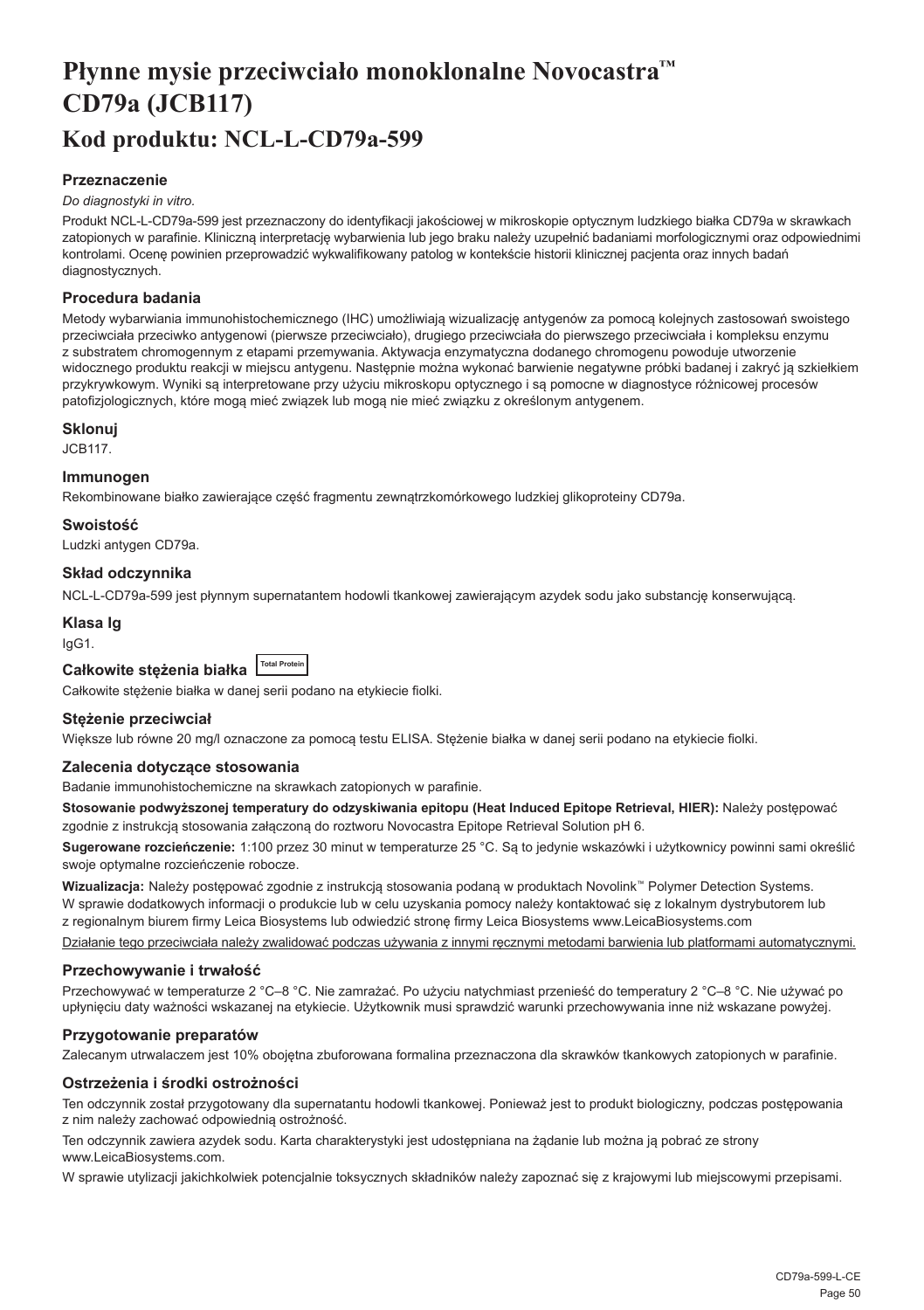Próbki, przed i po utrwaleniu oraz wszystkie materiały mające z nimi kontakt należy traktować jako potencjalnie zakaźne i usuwać przy zachowaniu odpowiednich środków ostrożności.' Nigdy nie pipetować odczynników ustami oraz unikać kontaktu odczynników i próbek badanych ze skórą i błonami śluzowymi. W razie kontaktu odczynników lub próbek z wrażliwymi miejscami należy umyć miejsca kontaktu dużą ilością wody. Należy zasięgnąć porady lekarza.

Należy ograniczyć skażenie odczynników drobnoustrojami, ponieważ w przeciwnym razie może dojść do nasilenia barwienia nieswoistego. Zastosowanie czasów inkubacji i temperatur innych niż podano w instrukcji może spowodować błędne wyniki. Każda taka zmiana musi zostać zwalidowana przez użytkownika.

#### **Kontrola jakości**

Różnice w obróbce tkanek i procedurach technicznych w laboratorium użytkownika mogą spowodować istotną zmienność wyników, wymagającą oprócz następujących procedur prowadzenia regularnych kontroli wewnętrznych.

Kontrole powinny być próbkami ze świeżej autopsji/biopsji/operacji chirurgicznej utrwalonymi, przygotowanymi i zatopionymi w parafinie najszybciej, jak to możliwe w taki sam sposób, jak badana próbka(i) pacjenta.

#### **Dodatnia kontrola tkankowa**

Stosowana w celu wskazania prawidłowo przygotowanych tkanek i prawidłowych technik barwienia.

Jedna dodatnia kontrola tkankowa powinna być uwzględniona w każdym zestawie warunków testu w każdej serii barwienia. Dla optymalnej kontroli jakości i do wykrywania niewielkich poziomów degradacji odczynników bardziej odpowiednia jest tkanka o słabym dodatnim wybarwieniu niż tkanka o silnym dodatnim wybarwieniu.<sup>2</sup>

Zalecaną dodatnią kontrolą tkankową jest migdałek.

Jeśli tkanka kontroli dodatniej nie wykaże odpowiedniego dodatniego wybarwienia, wyniki testu przeprowadzonego na próbkach pacjenta należy uważać za nieważne.

#### **Ujemna kontrola tkankowa**

Należy ją badać po tkance kontroli dodatniej, aby sprawdzić swoistość znakowania docelowego antygenu przez pierwsze przeciwciało. Zalecaną ujemną kontrolą tkankową jest móżdżek.

Alternatywnie różnorodność różnych typów komórek obecnych w większości skrawków tkankowych oferuje miejsca kontroli ujemnej, jednak powinno to zostać zweryfikowane przez użytkownika.

Wybarwienie nieswoiste, jeżeli jest obecne, zwykle ma charakter rozproszony. Na skrawkach wykonanych z materiału tkankowego nadmiernie utrwalonego w formalinie może być widoczne również sporadyczne wybarwienie tkanki łącznej. Do interpretacji wyników barwienia należy używać nieuszkodzonych komórek. Komórki martwicze lub zdegenerowane często powodują nieswoiste barwienie.<sup>3</sup> Wyniki fałszywie dodatnie mogą pojawić się w następstwie nieimmunologicznego wiązania białek lub produktów reakcji substratów. Mogą być również spowodowane przez endogenne enzymy, takie jak pseudoperoksydaza (erytrocyty), endogenna peroksydaza (cytochrom C) lub endogenna biotyna (np. wątroba, piersi, mózg, nerki), w zależności od zastosowanego barwnika immunohistochemicznego. Aby odróżnić endogenną aktywność enzymatyczną lub niespecyficzne wiązanie enzymów od swoistej immunoreaktywności, dodatkowe tkanki pacjenta mogą być barwione wyłącznie substratem chromogenem lub kompleksem enzymatycznych (awidyna-biotyna, streptawidyna, znakowany polimer) i substratem-chromogenem. Jeżeli pojawi się swoiste wybarwienie tkanki kontroli ujemnej, wyniki uzyskane dla próbek pacjenta należy uznać za nieważne.

#### **Ujemna kontrola odczynnika**

Zastosować nieswoisty odczynnik kontroli ujemnej w miejsce pierwszego przeciwciała wraz ze skrawkiem każdej próbki pacjenta dla oceny nieswoistego barwienia oraz uwzględnić lepszą interpretację swoistego barwienia w miejscu antygenu.

#### **Tkanka pacjenta**

Próbki pacjenta wybarwione testem NCL-L-CD79a-599 należy badać jako ostatnie. Intensywność wybarwienia dodatniego należy oceniać w kontekście ewentualnego nieswoistego wybarwienia tła odczynnika kontroli ujemnej. Tak jak we wszystkich innych badaniach immunohistochemicznych wynik ujemny oznacza, że antygenu nie wykryto, co nie znaczy, że antygen nie jest obecny w badanych komórkach/tkankach. W razie konieczności wykorzystać panel przeciwciał do identyfikacji fałszywie ujemnych reakcji.

#### **Oczekiwane wyniki**

#### Tkanki prawidłowe

Klon JCB117 wykrywał białko CD79a na błonie komórkowej limfocytów B w różnych badanych tkankach. (Łączna liczba ocenionych prawidłowych przypadków = 124).

#### Tkanki patologiczne

Klon JCB117 barwił 23/75 przypadków nowotworów hematologicznych (w tym 6/6 rozlanych chłoniaków z dużych limfocytów B, 4/45 chłoniaków Hodgkina, 3/4 chłoniaki B-komórkowe związane z błoną śluzową, 3/3 chłoniaki z komórek płaszcza, 2/2 przewlekłe białaczki limfatyczne B-komórkowe, 1/5 przypadków angioimmunoblastycznych chłoniaków T-komórkowych, 1/1 chłoniaka z małych limfocytów, 1/1 chłoniaka z komórek B strefy brzeżnej, 1/1 chłoniaka Burkitta, 1/1 chłoniaka anaplastycznego z dużych komórek, 0/3 chłoniaków z komórek T, 0/1 obwodowego chłoniaka z komórek T i 0/1 rozlanego chłoniaka limfoblastycznego T-komórkowego i 0/1 chłoniaka nieziarniczego B-komórkowego). Nie obserwowano wybarwienia w przypadku raka jelit (0/9), raka tarczycy (0/5), raka piersi (0/5), raka z przerzutów (0/4), raka mózgu (0/4), raka wątroby (0/4), raka płuc (0/4), raka jajników (0/3), raka przełyku (0/3), raka żołądka (0/3), raka nadnerczy (0/2), raka pęcherza moczowego (0/2), raka kości (0/2), raka nerek (0/2), raka głowy i szyi (0/2), raka gruczołu krokowego (0/2), raka gruczołów ślinowych (0/2), raka nasieniaków (0/2), raka szyjki macicy (0/2), raka błony śluzowej macicy (0/2), czerniaka (0/2), hiperplazji gruczołu krokowego (0/1), raka płaskonabłonkowego języka (0/1), raka trzustki (0/1), raka skóry (0/1). (Łączna liczba ocenionych nieprawidłowych przypadków = 145).

**Test NCL-L-CD79a-599 jest zalecany do wykrywania białka CD79a w tkankach zdrowych i rakowych, jako uzupełnienie konwencjonalnego badania histopatologicznego opartego na nieimmunologicznym barwieniu histochemicznym.**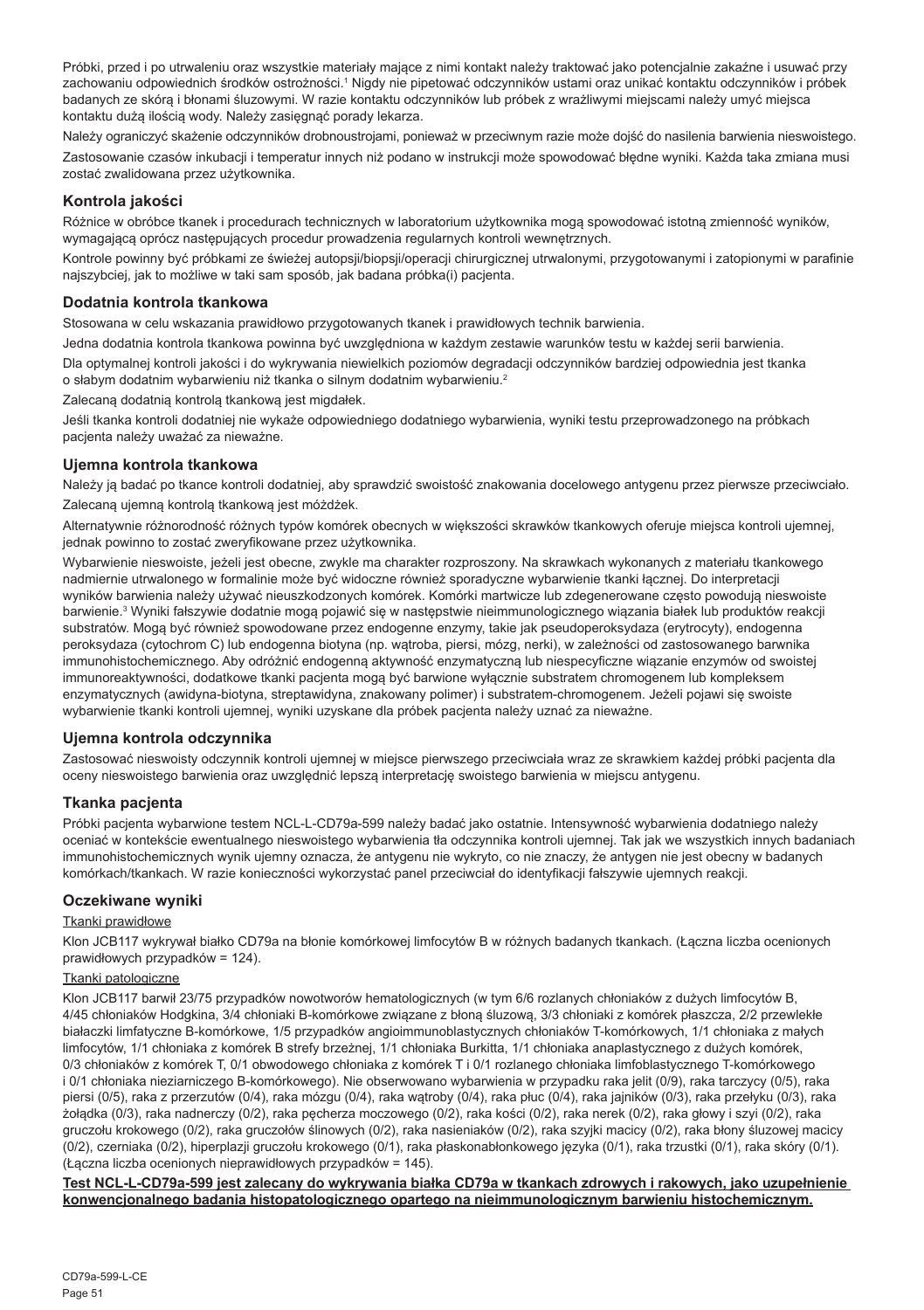#### **Ograniczenia ogólne**

Badanie immunohistochemiczne polega na wieloetapowym procesie diagnostycznym, który wymaga specjalistycznego szkolenia w zakresie doboru odpowiednich odczynników, doborze tkanek, utrwalaniu oraz przygotowaniu; przygotowaniu szkiełek immunohistochemicznych oraz interpretacji wyników wybarwienia.

Wybarwienie tkanek zależy od postępowania i przygotowania tkanki przed barwieniem. Nieprawidłowe utrwalenie, zamrażanie, rozmrażanie, przemywanie, suszenie, podgrzewanie, dzielenie na skrawki lub skażenie innymi tkankami lub płynami może powodować artefakty, zatrzymywanie przeciwciał lub fałszywie ujemne wyniki. Niespójne wyniki mogą wynikać z różnic w metodach utrwalania i zatapiania lub z powodów nieprawidłowości samej tkanki.4

Nadmierne lub niepełne barwienie ujemne może pogarszać interpretację wyników.

Kliniczną interpretację wybarwienia lub jego braku należy uzupełnić badaniami morfologicznymi oraz odpowiednimi kontrolami. Ocenę powinien przeprowadzić wykwalifikowany patolog w kontekście historii klinicznej pacjenta oraz innych badań diagnostycznych.

Przeciwciała firmy Leica Biosystems Newcastle Ltd są przeznaczone do stosowania zgodnie z przeznaczeniem na skrawkach zamrożonych lub na skrawkach zatopionych w parafinie i po spełnieniu określonych wymagań utrwalania. Może wystąpić nieoczekiwana ekspresja antygenu, szczególnie w przypadku raków. Interpretacja kliniczna wybarwionych skrawków musi obejmować analizę morfologiczną oraz ocenę odpowiednich kontroli.

#### **Piśmiennictwo - ogólne.**

- 1. National Committee for Clinical Laboratory Standards (NCCLS). Protection of laboratory workers from infectious diseases transmitted by blood and tissue; proposed guideline. Villanova, P.A. 1991; 7(9). Order code M29-P.
- 2. Battifora H. Diagnostic uses of antibodies to keratins: a review and immunohistochemical comparison of seven monoclonal and three polyclonal antibodies. Progress in Surgical Pathology. 6:1–15. eds. Fenoglio-Preiser C, Wolff CM, Rilke F. Field & Wood, Inc., Philadelphia.
- 3. Nadji M, Morales AR. Immunoperoxidase, part I: the techniques and pitfalls. Laboratory Medicine. 1983; 14:767.
- 4. Omata M, Liew CT, Ashcavai M, Peters RL. Nonimmunologic binding of horseradish peroxidase to hepatitis B surface antigen: a possible source of error in immunohistochemistry. American Journal of Clinical Pathology. 1980; 73:626.
- 5. Bhargava P, Kallakury B, Ross J, et al. CD79a is heterogeneously expressed in neoplastic and normal myeloid precursors and megakaryocytes in an antibody clone-dependent manner. American Journal of Clinical Pathology. 2007; 128(2): 306-313.
- 6. Torlakovic E, Torlakovic G, Nguyen P, et al. The value of anti-pax-5 immunostaining in routinely fixed and paraffin-embedded sections: a novel pan pre-B and B-cell marker. The American Journal of Surgical Pathology. 2002; 26(10): 1343-1350.
- 7. Blakolmer K, Vesely M, Kummer J, et al. Immunoreactivity of B-cell markers (CD79a, L26) in rare cases of extranodal cytotoxic peripheral T- (NK/T-) cell lymphomas. Modern Pathology. 2000; 13(7): 766-772.
- 8. Pilozzi E, Pulford K, Jones M, et al. Co-expression of CD79a (JCB117) and CD3 by lymphoblastic lymphoma. The Journal of Pathology. 1998;186(2):140-143.

#### **Poprawki do poprzedniego wydania**

Nie dotyczy

### **Data publikacji**

05 grudnia 2018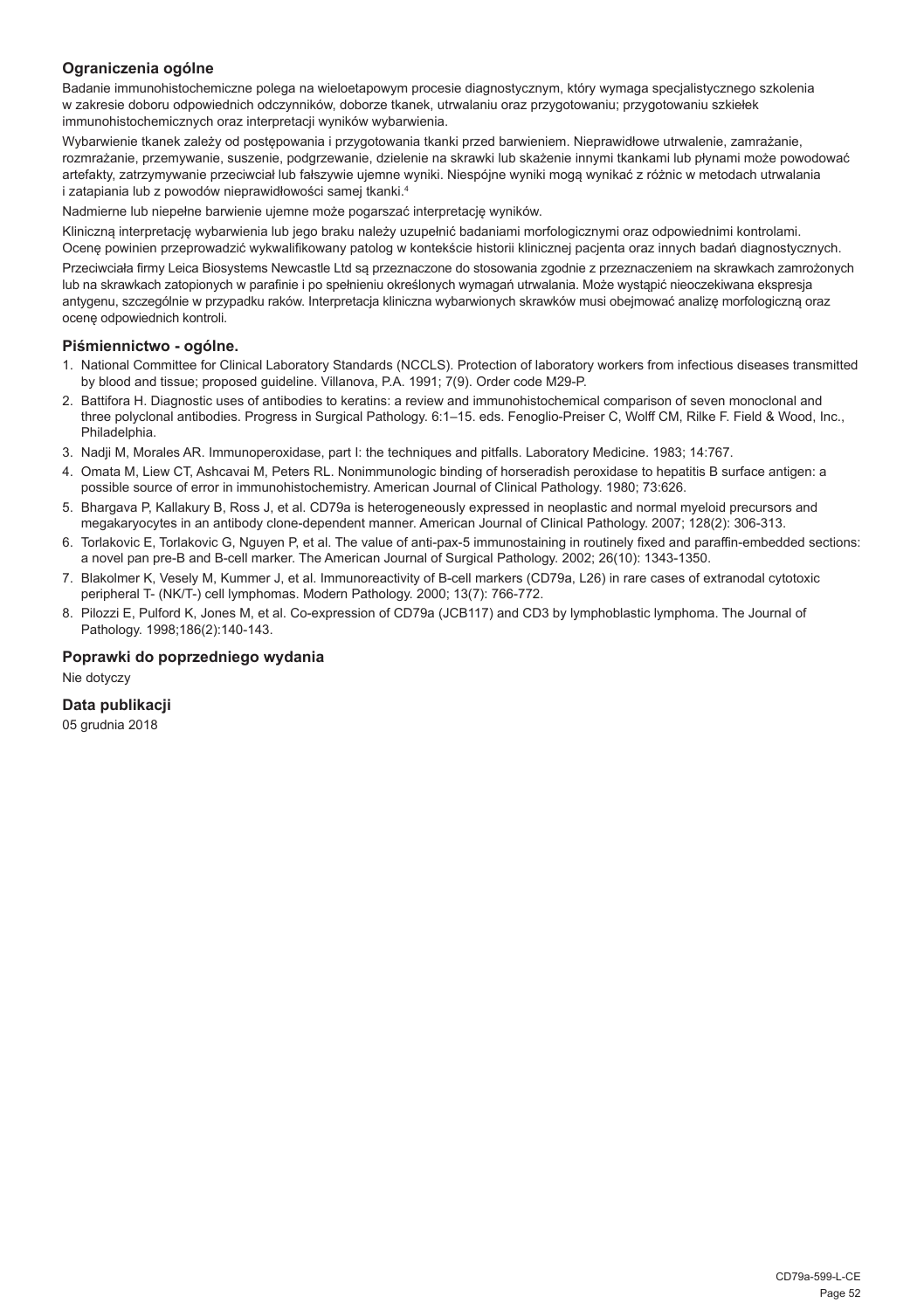## <span id="page-53-0"></span>**Tekočinsko monoklonsko protitelo Novocastra™ iz miši CD79a (JCB117) Koda izdelka: NCL-L-CD79a-599**

#### **Predvidena uporaba**

#### *Za diagnostično uporabo in vitro.*

NCL-L-CD79a-599 je namenjen za kvalitativno identifikacijo humanega proteina CD79a v parafinskih rezinah s pomočjo svetlobne mikroskopije. Klinično razlago obarvanja ali odsotnosti le-tega morajo dopolnjevati morfološke študije ustreznih kontrolnih vzorcev, ki jih v okviru klinične anamneze bolnika in drugih diagnostičnih testov oceni usposobljen patolog.

#### **Osnove postopka**

Imunohistokemične (IHK) tehnike barvanja omogočajo vizualizacijo antigenov z izvajanjem zaporednega nanosa--z vmesnimi koraki izpiranja--specifičnega protitelesa na antigen (primarno protitelo), sekundarnega protitelesa na primarno protitelo in encimskega kompleksa s kromogenim substratom. Encimska aktivacija kromogena povzroči vidno reakcijo izdelka na mestu antigena. Tak vzorec lahko nato nasprotno barvamo in pokrijemo z krovnim stekelcem. Rezultate nato obdelamo s pomočjo svetlobnega mikroskopa in jih uporabimo pri diferencialni diagnozi patološko-fizioloških procesov, ki so morda povezani z določenim antigenom ali pa tudi ne.

#### **Klon**

JCB117.

#### **Imunogen**

Rekombinantni protein, ki vsebuje del zunajceličnega dela humanega glikoproteina CD79a.

#### **Specifičnost**

Humani antigen CD79a.

#### **Sestava reagenta**

NCL-L-CD79a-599 je tekočinski supernatant kulture tkiva in vsebuje natrijev azid kot konzervans.

#### **Klasa imunoglobulina**

IgG1.

### **Skupna koncentracija proteina Total Protein**

Glejte etiketo na fioli za skupno koncentracijo proteina določene serije.

#### **Koncentracija protitelesa**

Višja ali enaka 20 mg/l, kot določa test ELISA. Glejte etiketo na fioli za koncentracijo imunoglobulina določene serije.

#### **Priporočila za uporabo**

Imunohistokemija parafinskih rezin.

**Toplotno izzvano razkrivanje epitopov (HIER):** Sledite navodilom za uporabo raztopine za razkrivanje epitopov Novocastra Epitope Retrieval Solution pH 6.

**Predlagano redčenje:** 1:100 za 30 minut pri 25 °C. To je samo vodilo; uporabniki naj poiščejo svoje lastne najbolj učinkovite delovne razredčine.

**Vizualizacija:** Sledite navodilom za uporabo sistemov za zaznavanje polimerov Novolink™ Polymer Detection Systems. Za več podatkov o izdelku ali podporo se obrnite na svojega lokalnega distributerja ali regionalno pisarno podjetja Leica Biosystems, lahko pa tudi obiščete spletno mesto podjetja Leica Biosystems na www.LeicaBiosystems.com

Učinkovitost tega protitelesa je treba validirati, kadar ga uporabljate z drugimi sistemi za ročno barvanje ali avtomatiziranimi okolji.

#### **Shranjevanje in stabilnost**

Hranite pri temperaturah 2–8 °C. Ne zamrznite. Takoj po uporabi vrnite v okolje s temperaturo 2–8 °C. Ne uporabljajte po datumu izteka roka uporabnosti. Uporabnik naj preveri pogoje shranjevanja, ki se razlikujejo od zgoraj navedenih.

#### **Priprava vzorcev**

Priporočena fiksirna raztopina je 10-% formalin v nevtralnem pufru za tkivne rezine, pripravljene v parafinu.

#### **Opozorila in previdnostni ukrepi**

Vir priprave tega reagenta je supernatant celične kulture. Ker je to biološki izdelek, je treba z njim delati z ustrezno skrbnostjo.

Ta reagent vsebuje natrijev azid. Če želite varnostni list, nam sporočite; najdete ga lahko tudi na spletnem mestu www.LeicaBiosystems.com Sledite federativnim, državnim ali lokalnim predpisom za odstranjevanje katerihkoli morebitno strupenih sestavin.

Z vzorci, pred fiksiranjem in po njem, in vsemi materiali, s katerimi so prišli v stik, morate rokovati, kot da bi lahko prenašali okužbe, in pri njihovem odstranjevanju slediti ustreznim previdnostnim ukrepom.1 Nikoli ne pipetirajte reagentov skozi usta; pazite, da reagenti in vzorci ne pridejo v stik s kožo in sluznicami. Če reagenti ali vzorci pridejo v stik z občutljivimi deli, jih izperite z obilo vode. Poiščite zdravstveni nasvet.

Pazite, da ne pride do mikrobne okužbe reagentov, drugače se lahko poveča nespecifično obarvanje.

Če uporabite čas ali temperature inkubacije, ki se razlikujejo od navedenih, lahko pridobite napačne rezultate. Uporabnik mora validirati morebitne spremembe.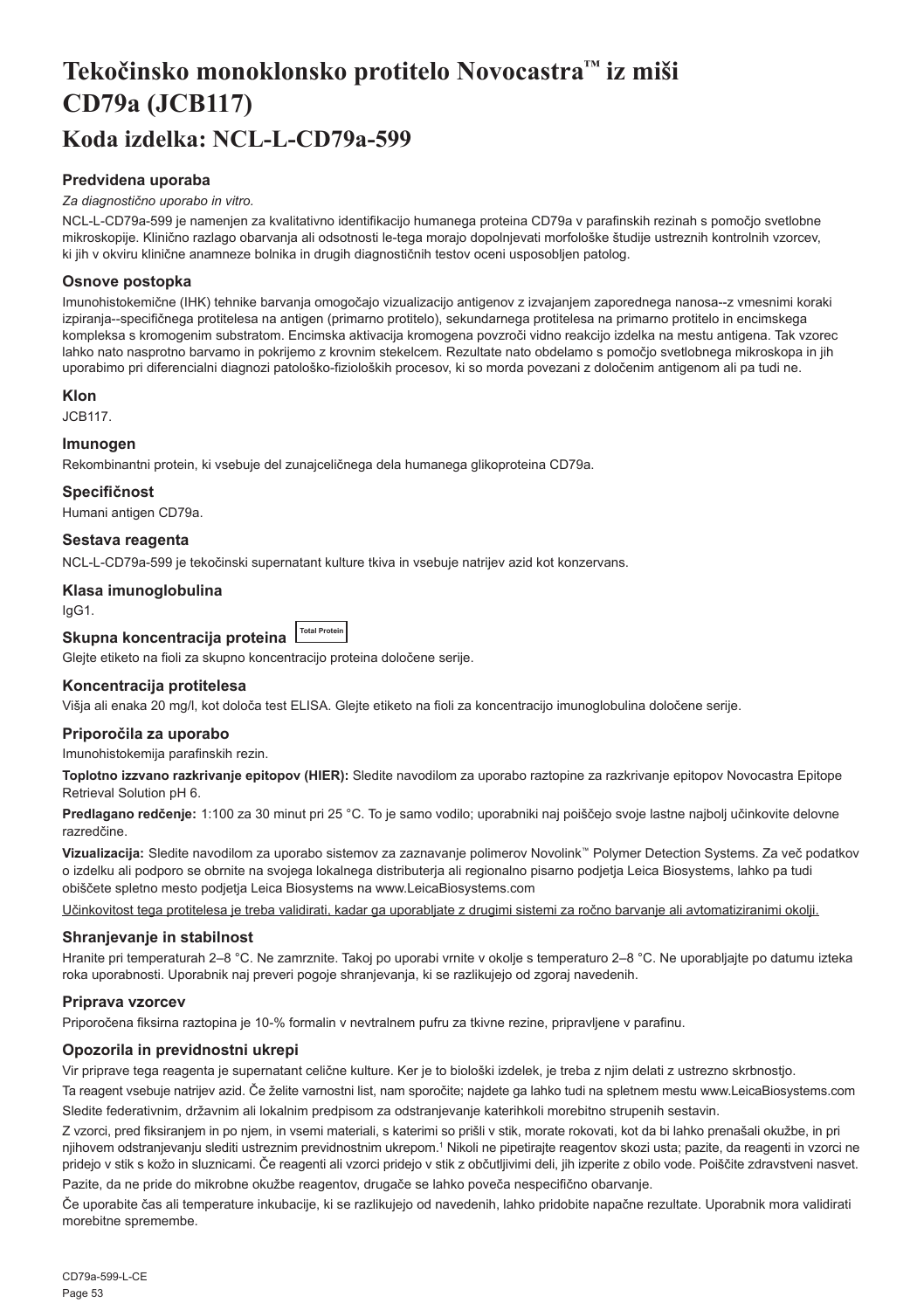#### **Kontrola kakovosti**

Razlike pri obdelavi tkiva in tehničnih postopkih v laboratoriju uporabnika lahko vodijo do precejšnje variabilnosti rezultatov, kar zahteva redne interne kontrole učinkovitosti poleg spodaj navedenih postopkov.

Kontrolni vzorci morajo biti sveži vzorci, pridobljeni z obdukcijo/biopsijo/kirurškim posegom, fiksirani s formalinom, obdelani in shranjeni v parafinskem vosku kakor hitro je mogoče ter na isti način, kot vzorci bolnikov.

#### **Pozitivni kontrolni vzorci tkiva**

Uporabite jih za opredelitev pravilno pripravljenih tkiv in ustreznih tehnik barvanja.

Pri vsakem postopku barvanja morate vsakemu sklopu preizkusnih pogojev dodati en pozitiven kontrolni vzorec tkiva.

Za kar najboljšo kontrolo kakovosti in boljše zaznavanje manjših stopenj razkroja reagenta je bolj primerno uporabiti tkivo z blagim pozitivnim obarvanjem kot tkivo z močnim pozitivnim obarvanjem.<sup>2</sup>

Za pozitivni kontrolni vzorec tkiva priporočamo tkivo mandljev.

Če pozitivni kontrolni vzorci tkiva ne pokažejo pozitivnega obarvanja, morate rezultate preizkusnih vzorcev zavreči kot neveljavne.

#### **Negativni kontrolni vzorci tkiva**

Pregledati jih morate po pregledu pozitivnih kontrolnih vzorcev tkiva, da preverite specifičnost oznake ciljnega antigena glede na primarno protitelo.

Za negativni kontrolni vzorec tkiva priporočamo tkivo malih možganov.

Drugače pa se kot negativni kontrolni vzorci često uporablja vrsta različnih celic, ki so prisotne v večini rezinah tkiv, vendar pa mora tako uporabo preveriti uporabnik.

Neopredeljeno obarvanje, če je prisotno, je navadno razpršeno. Opazite lahko tudi posamično obarvanje vezivnega tkiva v rezinah tkiv, kot posledica premočnega fiksiranja s formalinom. Za razlago rezultatov obarvanja uporabite nespremenjene celice. Obarvanje nekrotičnih ali degeneriranih celic je pogosto nespecifično.<sup>3</sup> Napačni pozitivni rezultati se lahko pojavijo zaradi ne-imunološke vezave proteinov ali reakcijskih substrat izdelkov. Povzročijo jih lahko tudi endogeni encimi, kot so psevdoperoksidaza (eritrociti), endogena peroksidaza (citokromni C) ali endogeni biotin (npr. jetra, dojke, možgani, ledvice), odvisno od vrste uporabljenega imunskega barvila. Za razlikovanje med endogensko aktivnostjo encimov ali nespecifično vezavo encimov zaradi specifične imunske reaktivnosti, lahko barvate dodatna tkiva bolnika izključno ali s kromogenskim substratom ali encimskimi kompleksi (avidin-biotin, streptavidin, označeni polimer) in kromogenskim substratom. Če pride do specifičnega obarvanja negativnih kontrolnih vzorcev tkiva, morate rezultate vzorcev bolnika zavreči kot neveljavne.

#### **Negativni kontrolni reagent**

Za oceno nespecifičnega obarvanja in boljšo razlago specifičnega obarvanja na antigenskem mestu uporabite nespecifični negativni kontrolni reagent namesto primarnega protitelesa z eno rezino vsakega vzorca bolnika.

#### **Bolnikovo tkivo**

Nazadnje preglejte bolnikove vzorce, obarvane z izdelkom NCL-L-CD79a-599. Intenzivnost pozitivnega obarvanja ocenite v okviru morebitnega nespecifičnega obarvanja ozadja z negativnim kontrolnim reagentom. Tako kot pri vseh imunohistokemijskih preizkusih negativen rezultat pomeni, da antigen ni bil zaznan, ne pa odsotnosti antigena v preizkušenih celicah/tkivih. Po potrebi uporabite panel protiteles za opredelitev napačnih negativnih reakcij.

#### **Pričakovani rezultati**

#### Normalna tkiva

Klon JCB117 je zaznal protein CD79a na celični membrani B limfocitov v različnih ocenjenih tkivih. (Skupno število ocenjenih normalnih primerov = 124).

#### Anomalna tkiva

Klon JCB117 je obarval 23/75 hematoloških rakavih primerov (vključno s 6/6 difuznih velikih B-celičnih limfomov, 4/45 Hodgkinovih limfomov, 3/4 s sluznico povezanih B-celičnih limfomov, 3/3 plaščnoceličnih limfomov, 2/2 B-celičnih kroničnih limfocitnih levkemij, 1/5 angioimunoblastnih T-celičnih limfomov, 1/1 drobno limfocitnega limfoma, 1/1 B-celičnega limfoma marginalne cone, 1/1 Burkittovega limfoma, 1/1 anaplastičnega velikoceličnega limfoma, 0/3 T-celičnih limfomov, 0/1 perifernega T-celičnega limfoma in 0/1 difuznega T-celičnega limfoblastnega limfoma in 0/1 ne-Hodgkinovega B-celičnega limfoma). Obarvanja niso zaznali v tumorijh na črevesju (0/9), tumorjih na ščitnici (0/5), tumorjih na dojkah (0/5), tumorjih metastatskega izvora (0/4), tumorjih na možganih (0/4), tumorjih na jetrih (0/4), tumorjih na pljučih (0/4), tumorjih na jajčnikih (0/3), tumorjih na požiralniku (0/3), tumorjih na želodcu (0/3), tumorjih na nadledvičnih žlezah (0/2), tumorjih na mehurju (0/2), tumorjih na kosteh (0/2), tumorjih na ledvicah (0/2), tumorjih na glavi in vratu (0/2), tumorjih na prostati (0/2), tumorjih na žlezi slinavki (0/2), seminomah (0/2), tumorjih na materničnem vratu (0/2), tumorjih na endometrijumu (0/2), melanomah (0/2), hiperplaziji prostate (0/1), ploščatoceličnem karcinomu jezika (0/1), tumorju na trebušni slinavki (0/1) in tumorju na koži (0/1). (Skupno število ocenjenih anomalnih primerov = 145).

#### **Izdelek NCL-L-CD79a-599 se priporoča za zaznavanje proteina CD79a v normalnih in neoplastičnih tkivih kot dodatna analiza konvencionalni histopatologiji z uporabo neimunoloških histokemičnih barvil.**

#### **Splošne omejitve**

Imunohistokemija je diagnostični postopek z več koraki, ki zahteva specializirano usposabljanje za izbiro ustreznih reagentov, izbiro, fiksiranje in obdelavo tkiv, pripravo IHK preparata in razlago rezultatov obarvanja.

Obarvanje tkiva je odvisno od rokovanja s tkivom in njegovo obdelavo pred barvanjem. Nepravilno fiksiranje, zmrzovanje, odtajevanje, izpiranje, sušenje, segrevanje, rezanje ali okužba z drugimi tkivi ali tekočinami lahko povzroči nastanek artefaktov, lovljenje protitelesa ali napačne negativne rezultate. Nedosledni rezultati so lahko posledica razlik pri metodah fiksiranja in priprave ali pa so del nepravilnosti tkiva samega.4

Prekomerno ali nepopolno nasprotno barvanje lahko neugodno vpliva na pravilno razlago rezultatov.

Klinično razlago obarvanja ali odsotnosti le-tega morajo dopolnjevati morfološke študije ustreznih kontrolnih vzorcev, ki jih v okviru klinične anamneze bolnika in drugih diagnostičnih testov oceni usposobljen patolog.

Protitelesa podjetja Leica Biosystems Newcastle Ltd so namenjena uporabi, kot je navedeno, na zamrznjenih ali parafinsko obdelanih rezinah z določenimi zahtevami za fiksiranje. Lahko pride do nepričakovane reakcije antigena, posebno pri neoplazmah. Pri klinični razlagi obarvane rezine tkiva morate upoštevati morfološko analizo in oceno ustreznih kontrol.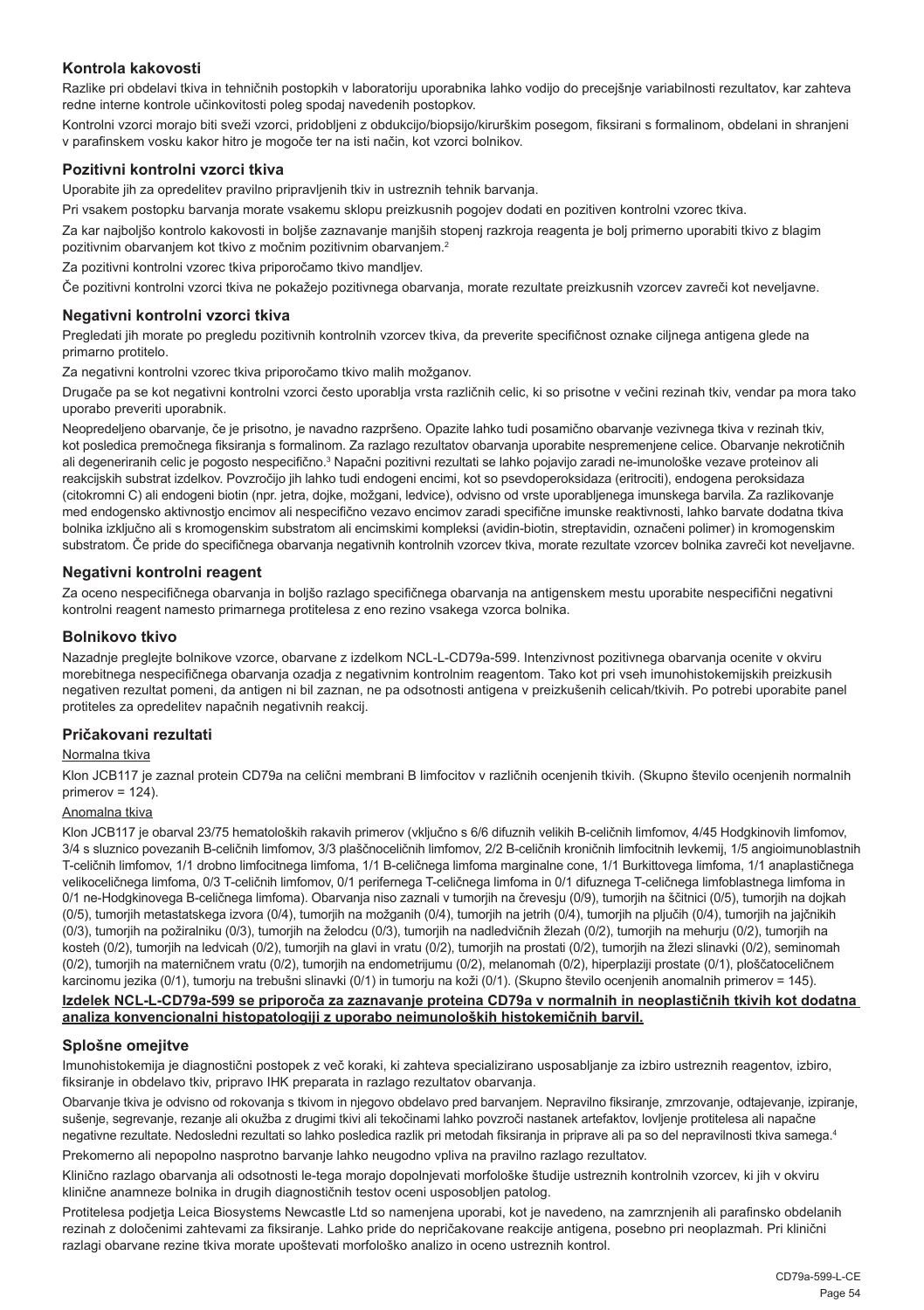#### **Splošna literatura**

- 1. National Committee for Clinical Laboratory Standards (NCCLS). Protection of laboratory workers from infectious diseases transmitted by blood and tissue; proposed guideline. Villanova, P.A. 1991; 7(9). Order code M29-P.
- 2. Battifora H. Diagnostic uses of antibodies to keratins: a review and immunohistochemical comparison of seven monoclonal and three polyclonal antibodies. Progress in Surgical Pathology. 6:1–15. eds. Fenoglio-Preiser C, Wolff CM, Rilke F. Field & Wood, Inc., Philadelphia.
- 3. Nadji M, Morales AR. Immunoperoxidase, part I: the techniques and pitfalls. Laboratory Medicine. 1983; 14:767.
- 4. Omata M, Liew CT, Ashcavai M, Peters RL. Nonimmunologic binding of horseradish peroxidase to hepatitis B surface antigen: a possible source of error in immunohistochemistry. American Journal of Clinical Pathology. 1980; 73:626.
- 5. Bhargava P, Kallakury B, Ross J, et al. CD79a is heterogeneously expressed in neoplastic and normal myeloid precursors and megakaryocytes in an antibody clone-dependent manner. American Journal of Clinical Pathology. 2007; 128(2): 306-313.
- 6. Torlakovic E, Torlakovic G, Nguyen P, et al. The value of anti-pax-5 immunostaining in routinely fixed and paraffin-embedded sections: a novel pan pre-B and B-cell marker. The American Journal of Surgical Pathology. 2002; 26(10): 1343-1350.
- 7. Blakolmer K, Vesely M, Kummer J, et al. Immunoreactivity of B-cell markers (CD79a, L26) in rare cases of extranodal cytotoxic peripheral T- (NK/T-) cell lymphomas. Modern Pathology. 2000; 13(7): 766-772.
- 8. Pilozzi E, Pulford K, Jones M, et al. Co-expression of CD79a (JCB117) and CD3 by lymphoblastic lymphoma. The Journal of Pathology. 1998;186(2):140-143.

#### **Dodatki in spremembe k prejšnji izdaji**

Navedba smiselno ni potrebna.

#### **Datum izdaje**

05 december 2018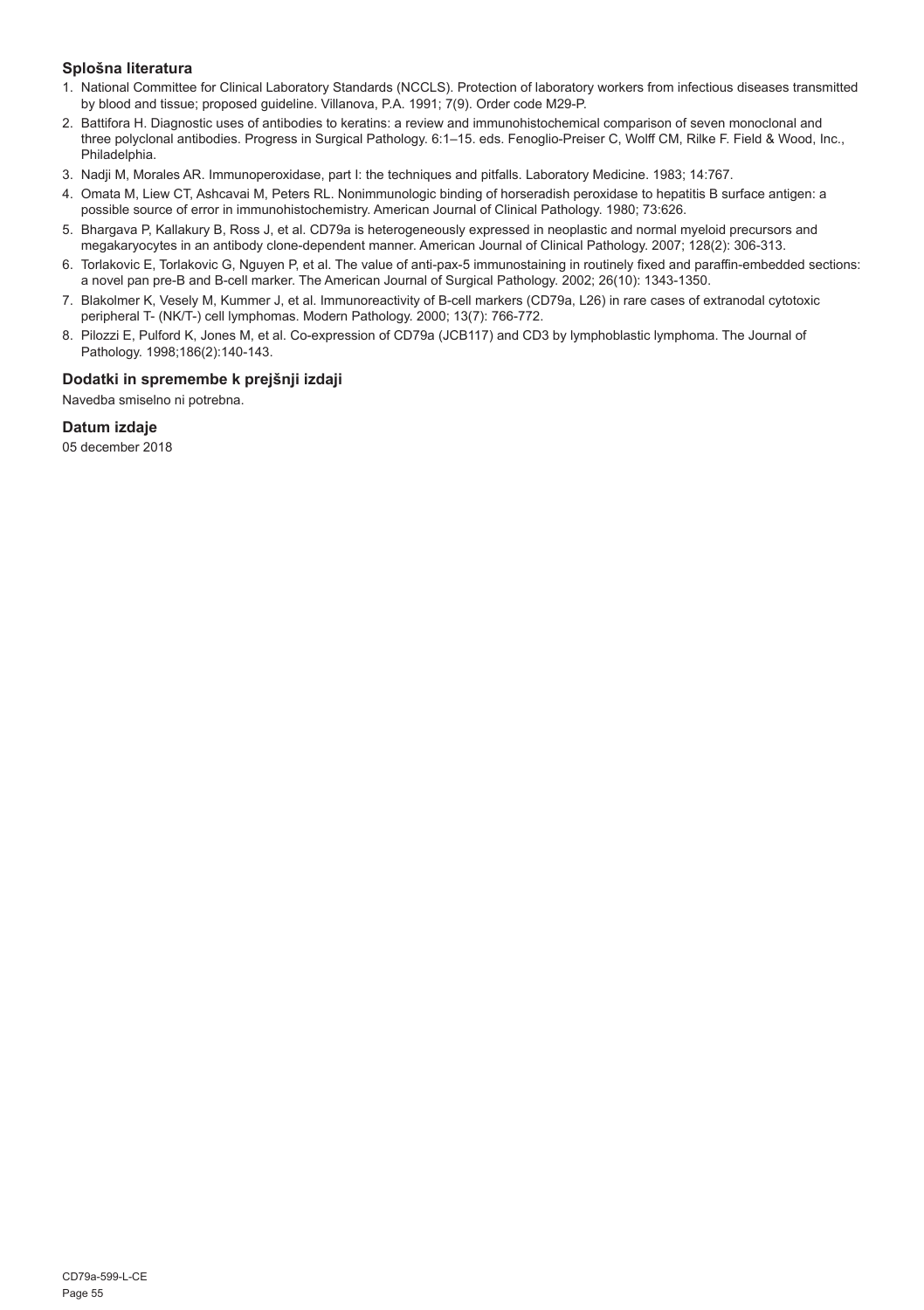## <span id="page-56-0"></span>**Tekutá myší monoklonální protilátka Novocastra™ CD79a (JCB117) Kód výrobku: NCL-L-CD79a-599**

#### **Určené použití**

#### *Pro diagnostické použití in vitro.*

NCL-L-CD79a-599 je určena ke kvalitativnímu stanovení lidského proteinu CD79a světelnou mikroskopií na parafínových řezech. Klinickou interpretaci jakéhokoliv barvení nebo jeho nepřítomnosti je nutné doplnit morfologickým vyšetřením s použitím správných kontrol a zhodnotit je musí kvalifikovaný patolog v kontextu s klinickou anamnézou pacienta a jinými diagnostickými testy.

#### **Princip metody**

Imunohistochemické (IHC) barvicí techniky umožňují vizualizaci antigenů pomocí sekvenční aplikace specifické protilátky proti antigenu (primární protilátka), sekundární protilátky proti primární protilátce a enzymového komplexu s chromogenním substrátem s interponovanými omývacími kroky. Enzymatická aktivace chromogenu má za následek viditelnou reakci produktu v místě antigenu. Vzorek pak může být kontrastně nabarven a překryt krycím sklíčkem. Výsledky se interpretují ve světelném mikroskopu; jsou pomůckou v diferenciální diagnostice patofyziologických procesů, které mohou, ale nemusí, souviset s příslušným antigenem.

#### **Klon**

JCB117.

#### **Imunogen**

Rekombinantní protein obsahující část extrabuněčné části lidského glykoproteinu CD79a.

#### **Specificita**

Lidský CD79a antigen.

#### **Složení reagencie**

NCL-L-CD79a-599 je tekutý supernatant z tkáňové kultury obsahující jako konzervační prostředek azid sodný.

#### **Třída Ig**

IgG1.

### Koncentrace celkového proteinu <sup>Total Prote</sup>

Koncentrace celkového proteinu specifická pro šarži je uvedena na štítku na lahvičce.

#### **Koncentrace protilátek**

20 mg/l nebo vyšší, stanovená metodou ELISA. Koncentrace Ig specifická pro šarži je uvedena na štítku na lahvičce.

#### **Doporučení k použití**

Imunohistochemické vyšetření na parafínových řezech.

**Teplem indukované odmaskování epitopu (Heat Induced Epitope Retrieval, HIER):** Postupujte podle pokynů k použití k roztoku Novocastra Epitope Retrieval Solution pH 6.

**Doporučené ředění:** 1:100 po dobu 30 minut při 25 °C. Toto doporučení je uvedeno jako vodítko; uživatelé musí stanovit vlastní optimální pracovní ředění.

**Vizualizace:** Postupujte podle návodu k použití k systémům Novolink™ Polymer Detection Systems. Další informace o produktu nebo podporu si vyžádejte od místního distributora nebo regionální kanceláře společnosti Leica Biosystems, nebo alternativně navštivte web společnosti Leica Biosystems, www.LeicaBiosystems.com

Výkon této protilátky je třeba validovat, pokud se používá s jinými systémy pro ruční barvení nebo na automatických platformách.

#### **Uchovávání a stabilita**

Skladujte při teplotě 2–8 °C. Nezmrazujte. Okamžitě po použití výrobek vraťte do teploty 2–8 °C. Nepoužívejte po uplynutí data použitelnosti uvedeného na štítku na lahvičce. Podmínky uchovávání jiné než výše uvedené musí uživatel ověřit.

#### **Příprava vzorku**

Fixační roztok doporučený pro parafínové tkáňové řezy je 10% formalín pufrovaný na neutrální pH.

#### **Varování a bezpečnostní opatření**

Tato reagencie byla připravena ze supernatantu z buněčné kultury. Protože jde o biologický produkt, je nutno manipulaci s ní věnovat náležitou pozornost.

Tato reagencie obsahuje azid sodný. Bezpečnostní list materiálu je k dispozici na požádání nebo na webu www.LeicaBiosystems.com. Údaje o likvidaci jakýchkoli potenciálních toxických komponent prostudujte ve federálních, státních nebo místních nařízeních.

Se vzorky, před fixací i po fixaci, a se všemi materiály jim vystavenými, je nutno zacházet, jako by mohly způsobit přenos infekce, a likvidovat je s náležitými bezpečnostními opatřeními.1 Reagencie nikdy nepipetujte ústy a zabraňte styku reagencií a vzorků s kůží a sliznicemi. Pokud se reagencie nebo vzorky dostanou do kontaktu s citlivými oblastmi, omyjte je velkým množstvím vody. Vyhledejte lékařskou pomoc.

Minimalizujte mikrobiální kontaminaci reagencií, mohlo by dojít ke zvýšení výskytu nespecifického barvení.

Inkubační doby nebo teploty jiné než předepsané mohou vést k chybným výsledkům. Všechny takové změny musí být uživatelem ověřeny.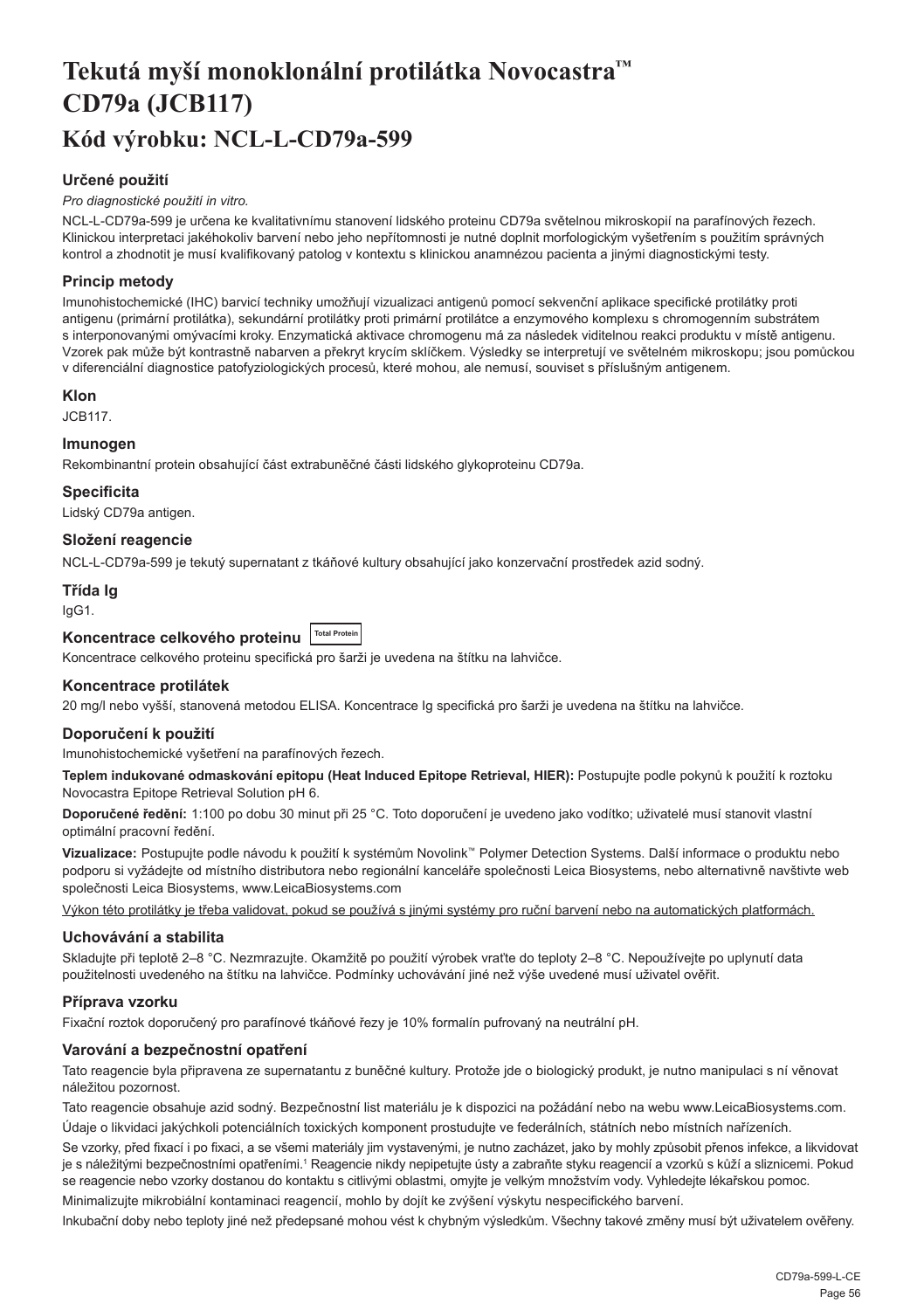#### **Kontrola jakosti**

Rozdíly ve zpracování tkání a v technických postupech v laboratoři uživatele mohou způsobit významnou variabilitu výsledků, což vyžaduje kromě níže uvedených postupů i pravidelné provádění kontrol v laboratoři.

Kontroly musí být čerstvé pitevní/bioptické/operační vzorky co nejdříve fixované formalínem, zpracované a zalité do parafínového vosku, stejným způsobem jako vzorek/vzorky pacienta.

#### **Pozitivní tkáňová kontrola**

Používá se k průkazu správně připravených tkání a správných barvicích technik.

V každém barvicím cyklu musí být použita jedna pozitivní tkáňová kontrola pro každý soubor testovacích podmínek.

Pro optimální kontrolu jakosti a k detekci menšího stupně degradace reagencie je vhodnější tkáň se slabým pozitivním barvením než tkáň se silným pozitivním barvením.<sup>2</sup>

Doporučená pozitivní tkáňová kontrola je mandle.

Pokud pozitivní tkáňová kontrola nevykazuje pozitivní barvení, musí být výsledky testovaných vzorků považovány za neplatné.

#### **Negativní tkáňová kontrola**

Musí být vyšetřena po pozitivní tkáňové kontrole k ověření specificity označení cílového antigenu primární protilátkou.

Doporučená negativní tkáňová kontrola je mozeček.

Alternativně často představuje místa negativní kontroly řada různých typů buněk přítomných ve většině tkáňových řezů, to ale musí uživatel ověřit.

Nespecifické barvení, je-li přítomno, má obvykle difuzní vzhled. V řezech ze tkání nadměrně fixovaných formalínem může být také zjištěno sporadické barvení pojivové tkáně. K interpretaci výsledků barvení použijte neporušené buňky. Nekrotické nebo degenerované buňky se často barví nespecificky.<sup>3</sup> Falešně pozitivní výsledky mohou být důsledkem neimunologické vazby proteinů nebo produktů reakčního substrátu. Mohou být také způsobeny endogenními enzymy, jako je např. pseudoperoxidáza (erytrocyty), endogenní peroxidáza (cytochrom C) nebo endogenní biotin (např. játra, prs, mozek, ledviny), podle typu použitého imunobarviva. K odlišení aktivity endogenních enzymů či nespecifické vazby enzymů od specifické imunoreaktivity mohou být barveny další tkáně pacienta výlučně chromogenním substrátem, případně enzymovými komplexy (avidin-biotin, streptavidin, značený polymer) a chromogenním substrátem. Pokud dojde v negativní tkáňové kontrole ke specifickému barvení, musí být výsledky vzorků pacienta považovány za neplatné.

#### **Negativní reagenční kontrola**

K vyhodnocení nespecifického barvení a umožnění lepší interpretace specifického barvení v místě antigenu použijte na řezu z každého vzorku pacienta nespecifickou negativní reagenční kontrolu místo primární protilátky.

#### **Tkáň pacienta**

Nakonec vyšetřete vzorky pacienta barvené pomocí NCL-L-CD79a-599. Intenzita pozitivního barvení musí být zhodnocena v kontextu se vším nespecifickým barvením pozadí u negativní reagenční kontroly. Jako u každého imunohistochemického vyšetření, negativní výsledek znamená, že antigen nebyl zjištěn, nikoli, že antigen není ve vyšetřovaných buňkách/tkáních přítomen. V případě potřeby použijte k identifikaci falešně negativních reakcí panel protilátek.

#### **Očekávané výsledky**

#### Normální tkáně

Klon JCB117 detekoval protein CD79a na buněčné membráně B lymfocytů v celé řadě hodnocených tkání. (Celkový počet vyšetřených normálních tkání = 124.)

#### Abnormální tkáně

Klon JCB117 obarvil 23/75 hematologických malignit (včetně 6/6 difuzních B-velkobuněčných lymfomů, 4/45 Hodgkinových lymfomů, 3/4 B-buněčných lymfomů spojených se sliznicí, 3/3 lymfomů z plášťových buněk, 2/2 chronických B-buněčných lymfocytárních leukémií, 1/5 angioimunoblastických T-buněčných lymfomů, 1/1 malobuněčného lymfatického lymfomu, 1/1 B-buněčného lymfomu marginální zóny, 1/1 Burkittova lymfomu, 1/1 anaplastického velkobuněčného lymfomu, 0/3 T-buněčných lymfomů, 0/1 periferního T-buněčného lymfomu a 0/1 difuzního lymfoblastického T-buněčného lymfomu a 0/1 neHodgkinova B-buněčného lymfomu). Barvení bylo pozorováno u nádorů střev (0/9), nádorů štítné žlázy (0/5), nádorů prsu (0/5), nádorů metastatického původu (0/4), nádorů mozku (0/4), nádorů jater (0/4), nádorů plic (0/4), nádorů ovaria (0/3), nádorů jícnu (0/3), nádorů žaludku (0/3), nádorů nadledvinek (0/2), nádorů močového měchýře (0/2), nádorů kosti (0/2), nádorů ledvin (0/2), nádorů hlavy a krku (0/2), nádorů prostaty (0/2), nádorů slinné žlázy (0/2), seminomů (0/2) nádorů děložního hrdla (0/2), endometriálních nádorů (0/2), melanomů (0/2) hyperplazie prostaty (0/1), dlaždicobuněčného nádoru jazyka (0/1), nádoru pankreatu (0/1) a nádoru kůže (0/1). (Celkový počet vyšetřených abnormálních tkání = 145.)

#### **NCL-L-CD79a-599 se doporučuje k detekci proteinu CD79a v normálních a neoplastických tkáních, jako doplněk ke konvenční histopatologii s použitím neimunologických histochemických nátěrů.**

#### **Obecná omezení**

Imunohistochemické vyšetření je vícekrokový diagnostický proces, který spočívá ve specializovaném školení ve výběru vhodných reagencií; výběru, fixaci a zpracování tkání; přípravě IHC sklíčka; a v interpretaci výsledků barvení.

Barvení tkáně závisí na manipulaci s tkání a jejím zpracování před barvením. Nesprávným postupem při fixaci, zmrazení, rozmrazení, omývání, sušení, zahřívání, krájení řezů nebo kontaminací jinými tkáněmi či tekutinami mohou vzniknout artefakty, může dojít k vychytávání protilátek nebo k falešně negativním výsledkům. Nekonzistentní výsledky mohou být důsledkem odchylek ve fixačních metodách a metodách zalití, nebo přirozených odchylek ve tkáni.4

Nadměrné nebo nedostatečné kontrastní barvení může narušit správnou interpretaci výsledků.

Klinickou interpretaci jakéhokoliv barvení nebo jeho nepřítomnosti je nutné doplnit morfologickým vyšetřením s použitím správných kontrol a zhodnotit je musí kvalifikovaný patolog v kontextu s klinickou anamnézou pacienta a jinými diagnostickými testy.

Protilátky společnosti Leica Biosystems Newcastle Ltd se používají podle indikace u zmrazených nebo u parafínových řezů se specifickými požadavky na fixaci. Může dojít k expresi neočekávaných antigenů, zejména u nádorů. Klinická interpretace jakéhokoli barveného tkáňového řezu musí zahrnovat morfologickou analýzu a zhodnocení příslušných kontrol.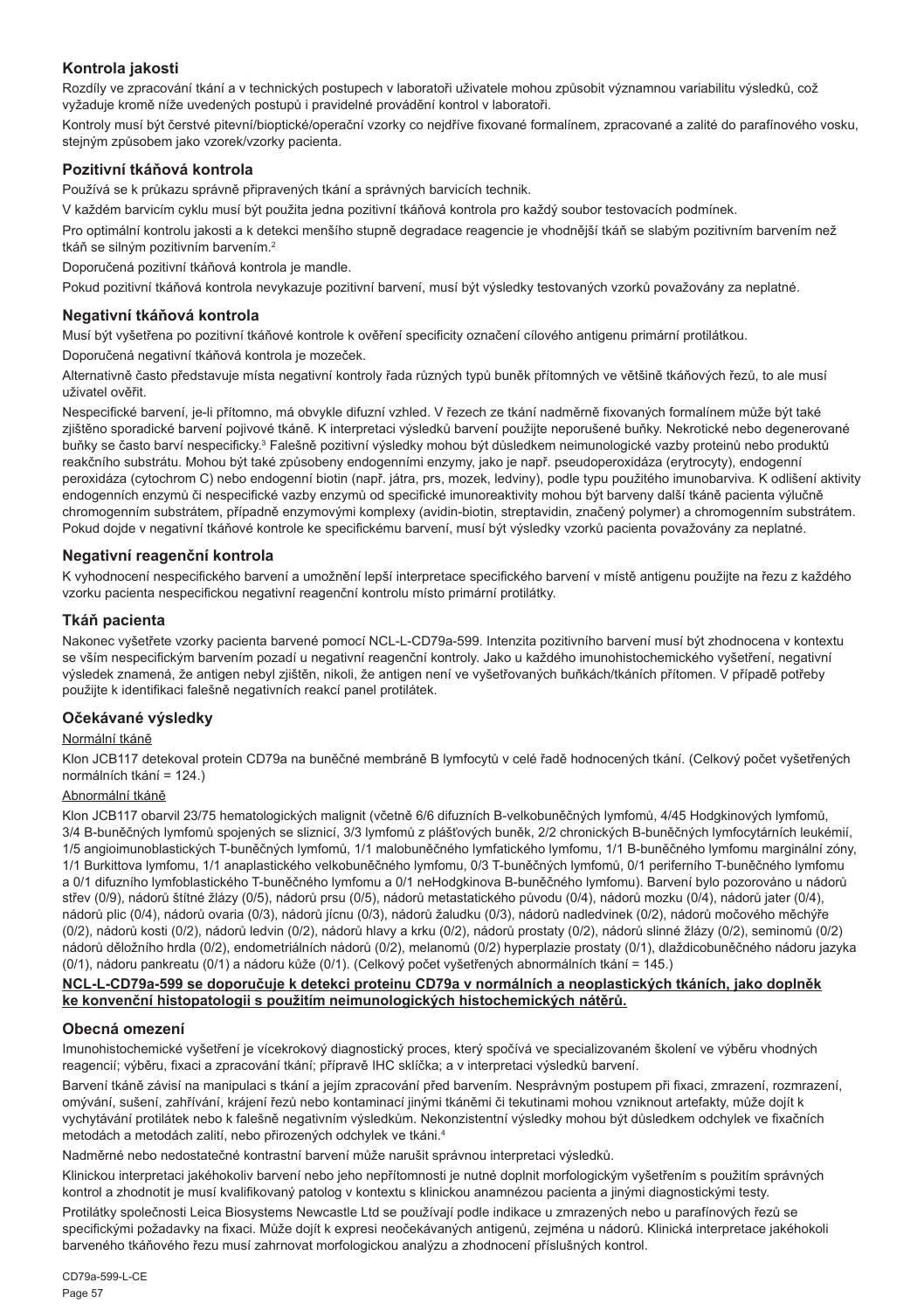#### **Literatura - všeobecná**

- 1. National Committee for Clinical Laboratory Standards (NCCLS). Protection of laboratory workers from infectious diseases transmitted by blood and tissue; proposed guideline. Villanova, P.A. 1991; 7(9). Order code M29-P.
- 2. Battifora H. Diagnostic uses of antibodies to keratins: a review and immunohistochemical comparison of seven monoclonal and three polyclonal antibodies. Progress in Surgical Pathology. 6:1–15. eds. Fenoglio-Preiser C, Wolff CM, Rilke F. Field & Wood, Inc., Philadelphia.
- 3. Nadji M, Morales AR. Immunoperoxidase, part I: the techniques and pitfalls. Laboratory Medicine. 1983; 14:767.
- 4. Omata M, Liew CT, Ashcavai M, Peters RL. Nonimmunologic binding of horseradish peroxidase to hepatitis B surface antigen: a possible source of error in immunohistochemistry. American Journal of Clinical Pathology. 1980; 73:626.
- 5. Bhargava P, Kallakury B, Ross J, et al. CD79a is heterogeneously expressed in neoplastic and normal myeloid precursors and megakaryocytes in an antibody clone-dependent manner. American Journal of Clinical Pathology. 2007; 128(2): 306-313.
- 6. Torlakovic E, Torlakovic G, Nguyen P, et al. The value of anti-pax-5 immunostaining in routinely fixed and paraffin-embedded sections: a novel pan pre-B and B-cell marker. The American Journal of Surgical Pathology. 2002; 26(10): 1343-1350.
- 7. Blakolmer K, Vesely M, Kummer J, et al. Immunoreactivity of B-cell markers (CD79a, L26) in rare cases of extranodal cytotoxic peripheral T- (NK/T-) cell lymphomas. Modern Pathology. 2000; 13(7): 766-772.
- 8. Pilozzi E, Pulford K, Jones M, et al. Co-expression of CD79a (JCB117) and CD3 by lymphoblastic lymphoma. The Journal of Pathology. 1998;186(2):140-143.

### **Opravy předchozího vydání**

Nevztahuje se.

### **Datum vydání**

05 prosinec 2018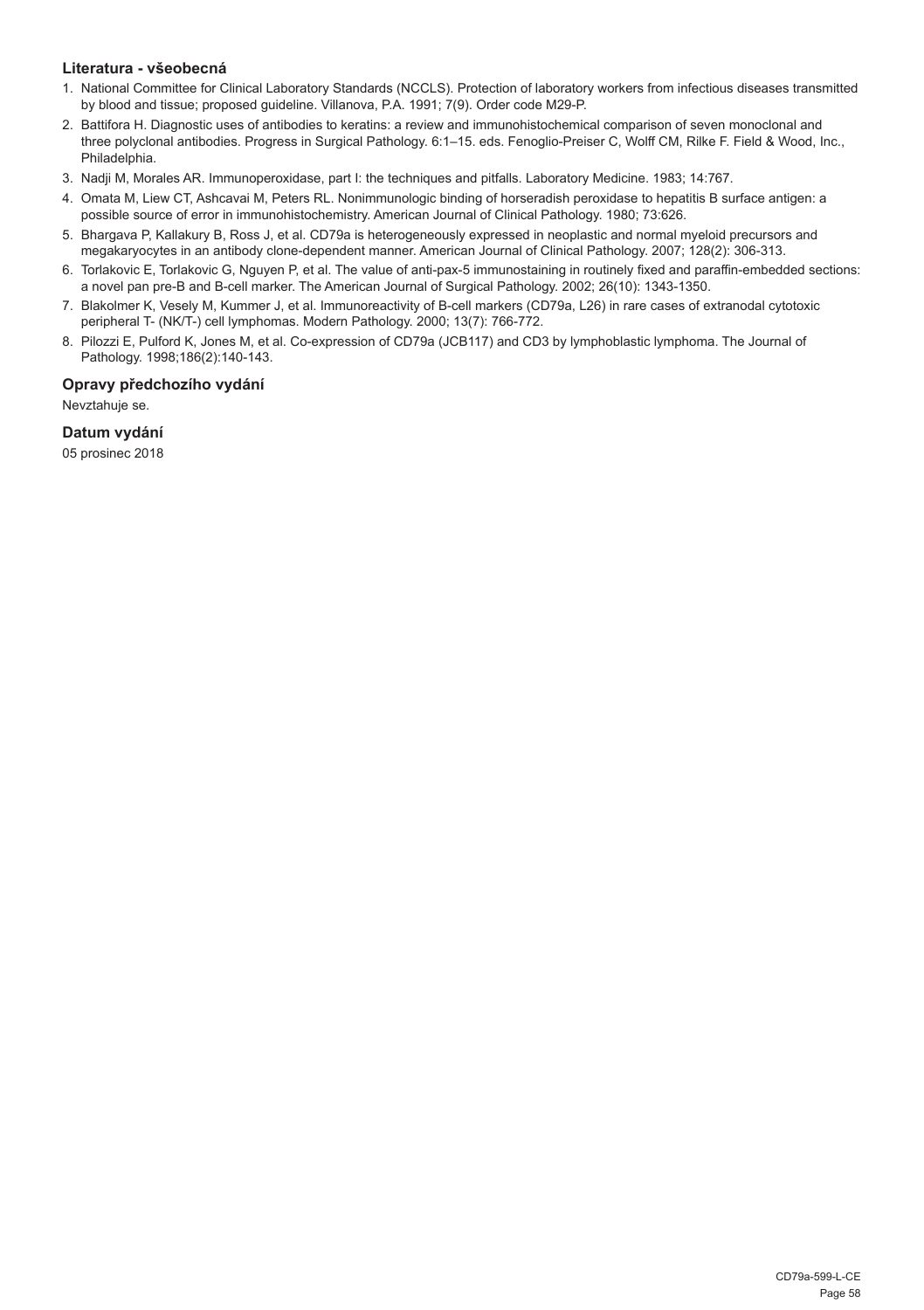## <span id="page-59-0"></span>**Tekutá myšia monoklonálna protilátka Novocastra™ CD79a (JCB117) Kód produktu: NCL-L-CD79a-599**

#### **Zamýšľané použitie**

#### *Na diagnostické použitie in vitro.*

NCL-L-CD79a-599 slúži na kvalitatívnu identifikáciu ľudského proteínu CD79a v parafínových rezoch pomocou svetelnej mikroskopie. Klinická interpretácia akéhokoľvek farbenia alebo jeho absencie musí byť kombinovaná s morfologickými vyšetreniami za použitia zodpovedajúcich kontrol. Výsledky je nutné vyhodnotiť v kontexte klinickej anamnézy pacienta a iných diagnostických testov vedených kvalifikovaným patológom.

#### **Princíp postupu**

Techniky imunohistochemického (IHC) zafarbenia umožňujú vizualizáciu antigénov sekvenčnou aplikáciou špecifickej protilátky proti antigénu (primárna protilátka), sekundárnej protilátky proti primárnej protilátke a enzymatického komplexu s chromogénnym substrátom. Medzi jednotlivými krokmi prebieha premývanie. Enzymatická aktivácia chromogénu vytvára v mieste antigénu viditeľné produkty reakcie. Môžete doplniť kontrastné zafarbenie vzorky a zakryť ju krycím sklíčkom. Výsledky sa interpretujú pomocou svetelného mikroskopu a napomáhajú pri diferenciálnej diagnostike patofyziologických procesov, ktoré môžu, ale nemusia byť spojené s určitým antigénom.

#### **Klon**

JCB117.

#### **Imunogén**

Rekombinantný proteín obsahujúci časť extracelulárneho dielu ľudského glykoproteínu CD79a.

#### **Špecificita**

Ľudský antigén CD79a.

#### **Zloženie činidla**

NCL-L-CD79a-599 je tekutý supernatant na tkanivovú kultiváciu obsahujúci azid sodný ako konzervačnú látku.

#### **Trieda Ig**

IgG1.

## **Celková koncentrácia proteínov Total Protein**

Celkovú koncentráciu proteínov špecifickú pre šaržu nájdete na štítku fľaštičky.

#### **Koncentrácia protilátok**

Vyššia alebo rovná 20 mg/l podľa ELISA. Koncentráciu Ig špecifickú pre šaržu nájdete na štítku fľaštičky.

#### **Odporúčania na použitie**

Imunohistochémia parafínových rezov.

**Záchyt epitopov s tepelnou indukciou (HIER):** Postupujte podľa návodu na použitie systému Novocastra Epitope Retrieval Solution pH 6.

**Odporúčané riedenie:** 1 : 100 po dobu 30 minút pri teplote 25 °C. Táto hodnota je orientačná, používatelia si musia stanoviť svoje vlastné optimálne pracovné riedenia.

**Vizualizácia:** Postupujte podľa návodu na použitie systémov Novolink™ Polymer Detection Systems. Ďalšie informácie o produkte alebo podporu vám poskytne váš miestny distribútor alebo lokálne zastúpenie spoločnosti Leica Biosystems. Takisto môžete navštíviť internetovú stránku spoločnosti Leica Biosystems: www.LeicaBiosystems.com

Funkčnosť tejto protilátky je nutné validovať pri použití s inými manuálnymi systémami farbenia alebo automatizovanými platformami.

#### **Uskladnenie a stabilita**

Skladujte pri teplote 2 – 8 °C. Nezmrazujte. Okamžite po použití vráťte do teploty 2 – 8 °C. Nepoužívajte po uplynutí dátumu exspirácie uvedeného na štítku fľaštičky. Iné než vyššie uvedené podmienky skladovania si vyžadujú validáciu používateľom.

#### **Príprava vzorky**

Odporúčaný fixačný prípravok je 10 % neutrálny pufrovaný formalín pre bločky tkaniva zaliate do parafínu.

#### **Varovania a bezpečnostné opatrenia**

Toto činidlo bolo pripravené zo supernatantu bunkovej kultúry. Keďže ide o biologický produkt, pri manipulácii je nutné vynaložiť zodpovedajúcu starostlivosť.

Toto činidlo obsahuje azid sodný. Materiálový bezpečnostný list je k dispozícii na požiadanie alebo na stránkach www.LeicaBiosystems.com Likvidáciu prípadných potenciálne toxických súčastí definujú federálne, štátne alebo miestne predpisy.

So vzorkami pred fixáciou a po nej a všetkými materiálmi, ktoré s nimi prišli do kontaktu, je nutné manipulovať ako s potenciálne infekčnými a zlikvidovať ich pri dodržaní zodpovedajúcich bezpečnostných opatrní.<sup>1</sup> Činidlá nikdy nepipetujte ústami a zabráňte kontaktu činidiel a vzoriek s kožou a sliznicami. Ak sa činidlá alebo vzorky dostanú do kontaktu s citlivými oblasťami, umyte ich veľkým množstvom vody. Vyhľadajte lekársku pomoc.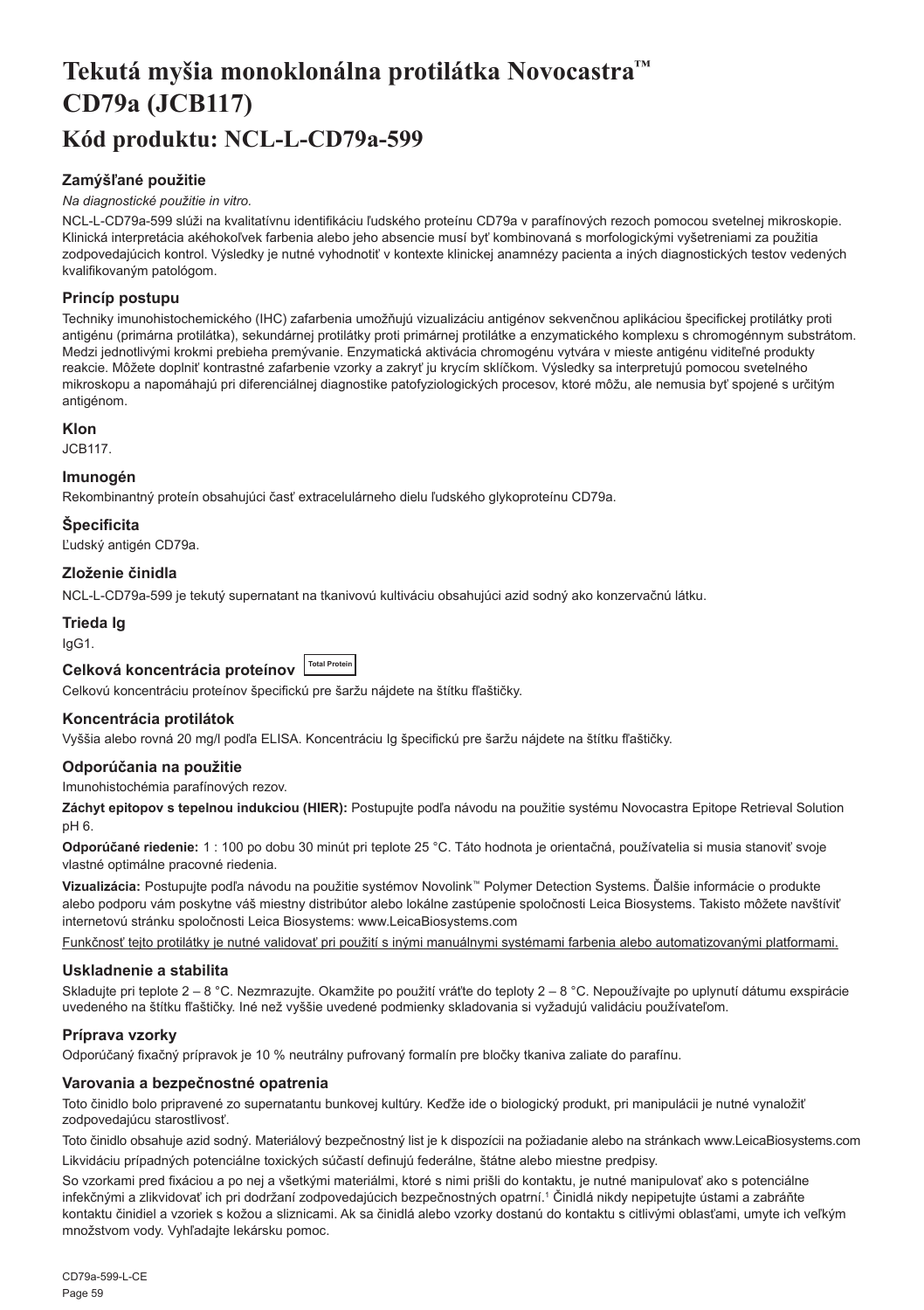Minimalizujte mikrobiálnu kontamináciu činidiel. V opačnom prípade môže dôjsť k zvýšeniu nešpecifického zafarbenia.

Nedodržanie predpísaných inkubačných dôb alebo teplôt môže viesť k nesprávnym výsledkom. Všetky takéto zmeny si vyžadujú validáciu používateľom.

#### **Kontrola kvality**

Rozdiely v spracovaní tkaniva a technických postupoch v laboratóriu používateľa môžu viesť k významnému kolísaniu výsledkov, čo si vyžaduje, okrem nasledujúcich postupov, aj pravidelné interné kontroly.

Kontroly by mali byť čerstvé pitevné/bioptické/chirurgické vzorky fixované čo najskôr formalínom a spracované zaliatím do parafínu rovnakým spôsobom ako vzorky pacienta.

#### **Pozitívna kontrola tkanivom**

Identifikuje správne pripravené tkanivá a správne techniky zafarbenia.

Každá súprava testových podmienok v každom cykle zafarbenia musí obsahovať jednu pozitívnu kontrolu tkanivom.

Tkanivo so slabým pozitívnym farbením je pre optimálnu kontrolu kvality a na detekciu slabšej degradácie činidla vhodnejšie než tkanivo so silným pozitívnym farbením.<sup>2</sup>

Odporúčané tkanivo na pozitívnu kontrolu je tonzila.

Ak pozitívna kontrola tkanivom nebude vykazovať pozitívne zafarbenie, výsledky testovaných vzoriek je nutné považovať za neplatné.

#### **Negatívna kontrola tkanivom**

Nutné vyšetriť po pozitívnej kontrole tkanivom s cieľom overiť špecificitu značenia cieľového antigénu primárnou protilátkou.

Odporúčané tkanivo na negatívnu kontrolu je mozoček.

Ako negatívnu kontrolu je možné použiť aj rôzne typy buniek prítomné vo väčšine tkanivových rezov, takýto postup si však vyžaduje validáciu používateľom.

Prípadné nešpecifické farbenie má obvykle difúzny vzhľad. V rezoch tkanív silne fixovaných formalínom môže byť pozorované sporadické farbenie spojiva. Na interpretáciu výsledkov farbenia používajte intaktné bunky. Nekrotické alebo degenerované bunky sa často farbia nešpecificky.<sup>3</sup> Falošne pozitívne výsledky môžu byť pozorované v dôsledku neimunologickej väzby proteínov alebo produktov reakcie substrátu. Môžu byť spôsobené aj endogénnymi enzýmami ako napr. pseudoperoxidáza (erytrocyty), endogénna peroxidáza (cytochróm C) alebo endogénny biotín (napr. pečeň, prsník, mozog, oblička) v závislosti od typu imunologického farbenia. S cieľom diferencovať endogénnu enzymatickú aktivitu alebo nešpecifickú väzbu enzýmov od špecifickej imunoreaktivity môžete nafarbiť ďalšie vzorky tkanív pacienta výhradne substrátovým chromogénom alebo enzymatickými komplexmi (avidín-biotín, streptavidín, značený polymér), resp. substrátovým chromogénom. V prípade špecifického farbenia v negatívnej kontrole tkanivom je nutné výsledky vzoriek pacienta považovať za neplatné.

#### **Negatívna kontrola činidlom**

Na vyhodnotenie nešpecifického zafarbenia použite nešpecifickú negatívnu kontrolu činidlom miesto primárnej protilátky s rezom jednotlivých vzoriek pacienta, čo umožní lepšiu interpretáciu špecifického farbenia na mieste antigénu.

#### **Tkanivo pacienta**

Pacientske vzorky zafarbené prípravkom NCL-L-CD79a-599 preskúmajte ako posledné. Intenzitu pozitívneho farbenia je nutné vyhodnotiť v kontexte prípadného nešpecifického zafarbenia negatívnej kontroly činidlom na pozadí. Podobne ako pri všetkých imunohistochemických testov znamená negatívny výsledok, že antigén nebol detegovaný. Nepotvrdzuje jeho absenciu v testovaných bunkách/tkanivách. V prípade potreby identifikujte falošne negatívne reakcie pomocou panelu protilátok.

#### **Očakávané výsledky**

#### Normálne tkanivá

Klon JCB117 detegoval proteín CD79a na bunkovej membráne B-lymfocytov rôznych hodnotených tkanív. (Celkový počet normálnych vyšetrených prípadov = 124).

#### Abnormálne tkanivá

Klon JCB117 zafarbil 23/75 hematologických malignít (vrátane 6/6 difúznych veľkobunkových lymfómov B-buniek, 4/45 Hodgkinových lymfómov, 3/4 lymfómov spojených so sliznicou B-buniek, 3/3 lymfómov plášťových buniek, 2/2 chronických lymfocytových leukémií B-buniek, 1/5 angioimunoblastických lymfómov T-buniek, 1/1 malého lymfocytárneho lymfómu, 1/1 lymfómu okrajovej zóny B-buniek, 1/1 Burkittovho lymfómu, 1/1 anaplastického veľkobunkového lymfómu, 0/3 lymfómov T-buniek, 0/1 periférneho lymfómu T-buniek a 0/1 difúzneho lymfoblastického lymfómu T-buniek a 0/1 non-Hodginovho lymfómu B-buniek). Žiadne farbenie sa nepozorovalo v prípade nádorov čriev (0/9), nádorov štítnej žľazy (0/5), nádorov prsníka (0/5), nádorov metastatického pôvodu (0/4), nádorov mozgu (0/4), nádorov pečene (0/4), nádorov pľúc (0/4), nádorov vaječníkov (0/3), nádorov pažeráka (0/3), nádorov žalúdka (0/3), nádorov nadobličiek (0/2) nádorov močového mechúra (0/2), kostných nádorov (0/2), nádorov obličiek (0/2), nádorov hlavy a krku (0/2), nádorov prostaty (0/2), nádorov slinnej žľazy (0/2), seminómov (0/2), cervikálnych nádorov (0/2), nádorov endometria (0/2), melanómov (0/2), prostatickej hyperplázie (0/1), skvamocelulárneho karcinómu jazyka (0/1), nádoru pankreasu (0/1) a nádoru kože (0/1). (Celkový počet abnormálnych vyšetrených prípadov = 145).

#### **NCL-L-CD79a-599 je odporúčaným prostriedkom na detekciu proteínu CD79a v normálnych a neoplastických tkanivách ako doplnok ku konvenčnej histopatológii za použitia neimunologických histochemických farbení.**

#### **Všeobecné limitácie**

Imunohistochémia je diagnostický postup pozostávajúci z viacerých krokov, ktorý si vyžaduje špecializované zaškolenie vo výbere zodpovedajúcich činidiel, výbere tkanív, fixácie a spracovania, príprave IHC sklíčka a interpretácii výsledkov farbenia.

Farbenie tkaniva závisí od manipulácie s tkanivom a od jeho spracovania pred farbením. Nesprávna fixácia, zmrazovanie, rozmrazovanie, premývanie, sušenie, ohrievanie, rezanie alebo kontaminácia inými tkanivami či tekutinami môžu viesť k vzniku artefaktov, záchytu protilátok alebo falošne negatívnym výsledkom. Inkonzistentné výsledky môžu byť spôsobené zmenami metód fixácie a montáže preparátov alebo inherentnými nepravidelnosťami v tkanive.4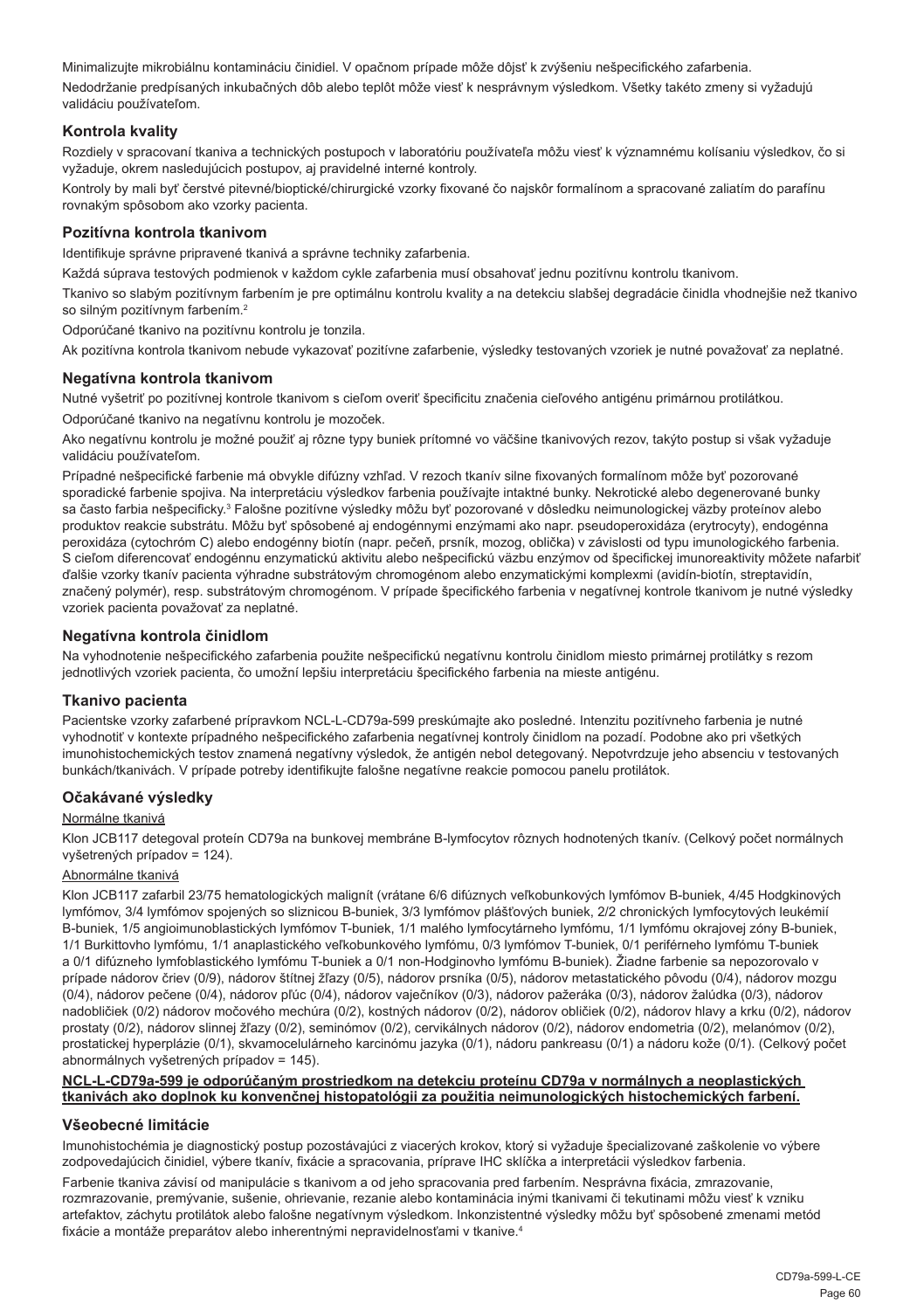Nadmerné alebo neúplné kontrastné farbenie môže narušiť správnosť interpretácie výsledkov.

Klinická interpretácia akéhokoľvek farbenia alebo jeho absencie musí byť kombinovaná s morfologickými vyšetreniami za použitia zodpovedajúcich kontrol. Výsledky je nutné vyhodnotiť v kontexte klinickej anamnézy pacienta a iných diagnostických testov vedených kvalifikovaným patológom.

Protilátky spoločnosti Leica Biosystems Newcastle Ltd sú určené na použitie na zmrazených rezoch alebo rezoch zaliatych parafínom so špecifickými požiadavkami na fixáciu, ako uvádza tento dokument. Najmä pri neopláziách môže dôjsť k nečakanej expresii antigénov. Klinická interpretácia akýchkoľvek farbených tkanivových rezov musí zahŕňať morfologickú analýzu a vyhodnotenie zodpovedajúcich kontrol.

#### **Bibliografia – všeobecne**

- 1. National Committee for Clinical Laboratory Standards (NCCLS). Protection of laboratory workers from infectious diseases transmitted by blood and tissue; proposed guideline. Villanova, P.A. 1991; 7(9). Order code M29-P.
- 2. Battifora H. Diagnostic uses of antibodies to keratins: a review and immunohistochemical comparison of seven monoclonal and three polyclonal antibodies. Progress in Surgical Pathology. 6:1–15. eds. Fenoglio-Preiser C, Wolff CM, Rilke F. Field & Wood, Inc., Philadelphia.
- 3. Nadji M, Morales AR. Immunoperoxidase, part I: the techniques and pitfalls. Laboratory Medicine. 1983; 14:767.
- 4. Omata M, Liew CT, Ashcavai M, Peters RL. Nonimmunologic binding of horseradish peroxidase to hepatitis B surface antigen: a possible source of error in immunohistochemistry. American Journal of Clinical Pathology. 1980; 73:626.
- 5. Bhargava P, Kallakury B, Ross J, et al. CD79a is heterogeneously expressed in neoplastic and normal myeloid precursors and megakaryocytes in an antibody clone-dependent manner. American Journal of Clinical Pathology. 2007; 128(2): 306-313.
- 6. Torlakovic E, Torlakovic G, Nguyen P, et al. The value of anti-pax-5 immunostaining in routinely fixed and paraffin-embedded sections: a novel pan pre-B and B-cell marker. The American Journal of Surgical Pathology. 2002; 26(10): 1343-1350.
- 7. Blakolmer K, Vesely M, Kummer J, et al. Immunoreactivity of B-cell markers (CD79a, L26) in rare cases of extranodal cytotoxic peripheral T- (NK/T-) cell lymphomas. Modern Pathology. 2000; 13(7): 766-772.
- 8. Pilozzi E, Pulford K, Jones M, et al. Co-expression of CD79a (JCB117) and CD3 by lymphoblastic lymphoma. The Journal of Pathology. 1998;186(2):140-143.

#### **Úpravy predchádzajúceho vydania**

Neuplatňuje sa

#### **Dátum vydania**

05 December 2018